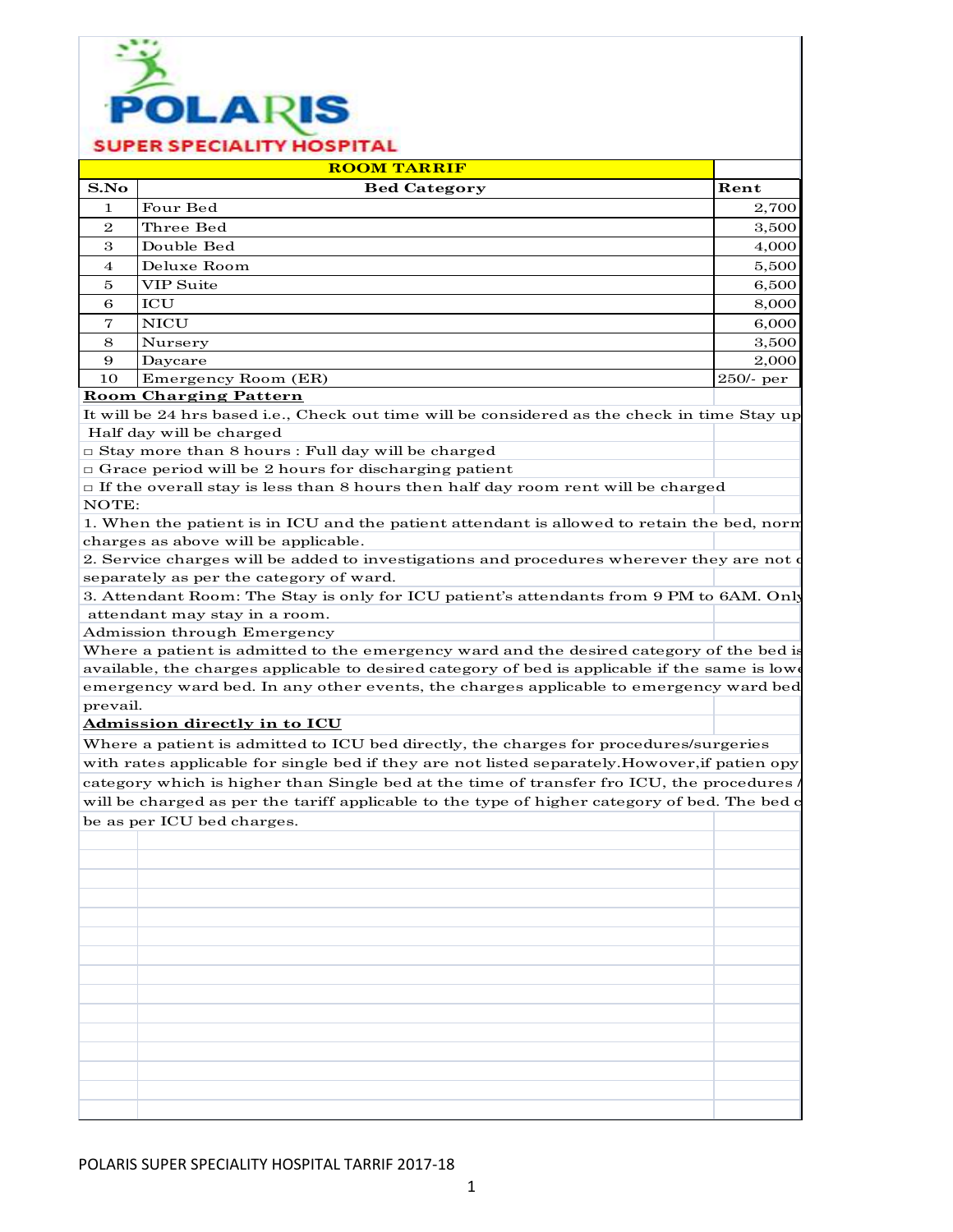|                | <b>POLARIS</b>                                                                                      |                |
|----------------|-----------------------------------------------------------------------------------------------------|----------------|
|                |                                                                                                     |                |
|                | <b>SUPER SPECIALITY HOSPITAL</b>                                                                    |                |
|                |                                                                                                     |                |
|                | <b>OPD CONSULTATION</b>                                                                             |                |
|                | Medical Officer (MO)                                                                                | <b>Rs</b> 400  |
| $\mathbf{1}$   |                                                                                                     | per visit      |
| $\,2$          | Jr. Consultant/Clinical assistant/                                                                  | <b>Rs</b> 500  |
| $\,3\,$        | Consultant (Specialist), Courtesy                                                                   | <b>Rs</b> 600  |
| $\bf{4}$       | Consultant (Super Specialist),                                                                      | <b>Rs</b> 800  |
| $\overline{5}$ | Director, HOD                                                                                       | <b>Rs</b> 1000 |
| 6              | <b>PAC Visit</b>                                                                                    | <b>Rs</b> 1000 |
|                | <b>Patient Bed Transfer</b>                                                                         |                |
|                | From higher to lower / lower to higher (if stays upto 8 hrs in earlier bed category)                |                |
|                | Half-day room rent of earlier bed category.                                                         |                |
|                | From higher to lower / lower to higher (if stays more than 8 hrs in earlier bed category)           |                |
|                | Full day room rent of earlier bed category.                                                         |                |
|                | Other charges will as per the respective bed category                                               |                |
|                | Patient transfer - Post surgery change of bed occupancy                                             |                |
|                | Lower category to higher category Higher Higher category to lower category Higher                   |                |
|                | Higher category to lower category Higher                                                            |                |
|                | All procedure/diagnostic charges will not be change.                                                |                |
|                | <b>Surgery Breakup</b>                                                                              |                |
|                | Surgeon Fee 100% & OT Charges 90%                                                                   |                |
|                | Anesthetist charges 30%                                                                             |                |
|                | OT Gases 20%                                                                                        |                |
|                | Case 1 : If two surgeries are performed at one given point of time then the 75% of X amount will be |                |
|                | charged for the second surgery (lower charged).                                                     |                |
|                | Case 2: All surgeries performed from 9PM to 6AM shall be charged 25% emergency charges on the       |                |
|                | total tariff rate of X.                                                                             |                |
|                | Case 3: Cardiologist standby in the OT will be charged at 40% of the surgeon's fees.                |                |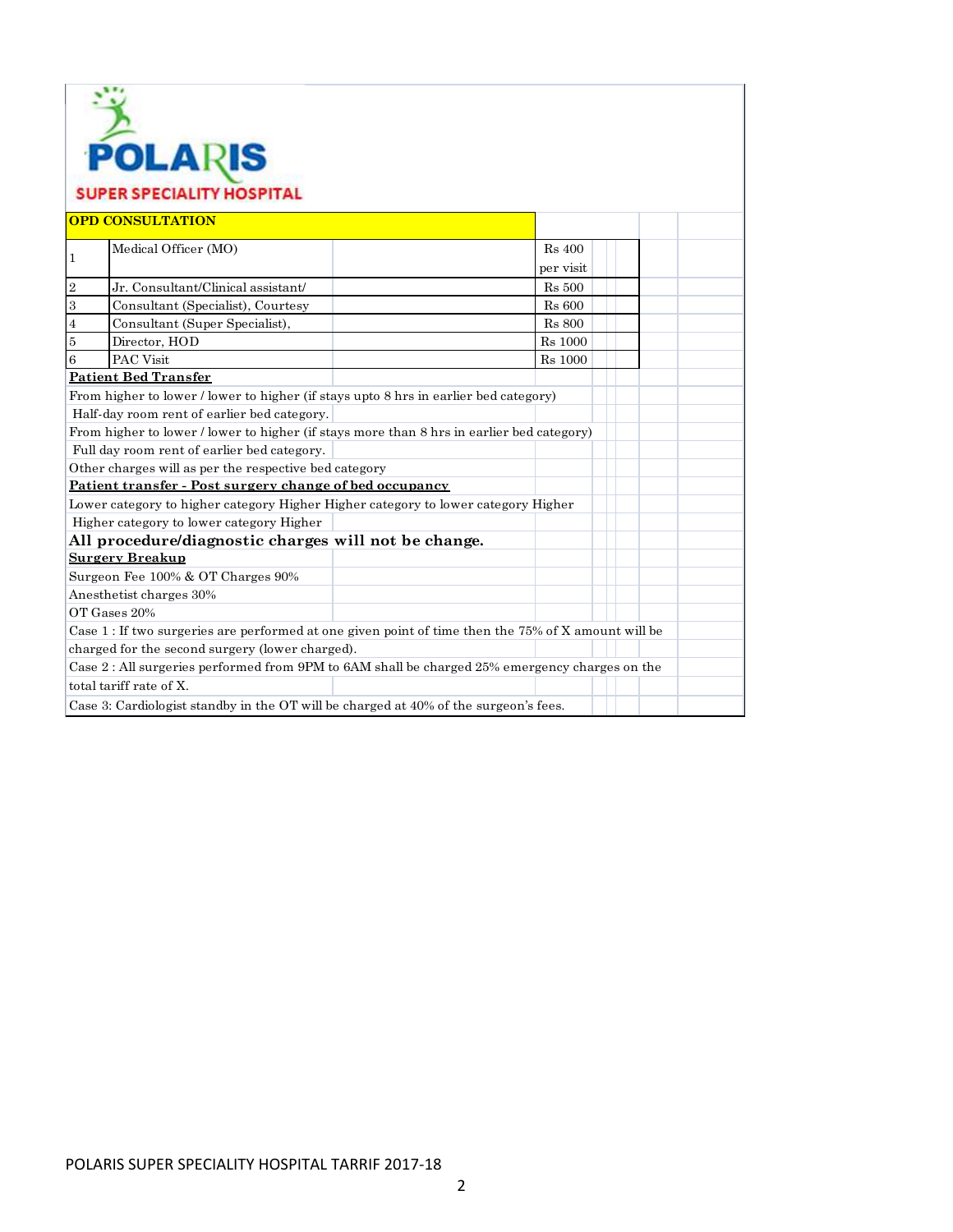| LAH<br>o<br>I,<br>13 |  |
|----------------------|--|

|                | SUPER SPECIALITY HOSPITAL<br><b>IPD CONSULTATION</b>                                       |                       |                          |                                   |       |
|----------------|--------------------------------------------------------------------------------------------|-----------------------|--------------------------|-----------------------------------|-------|
| S.No           | Category                                                                                   | Consulta<br>nt Junior | Consultant<br>Specialist | Consultant<br>Super<br>Specialist | HOD   |
| $\mathbf{1}$   | four Bed                                                                                   | 400                   | 700                      | 800                               | 1000  |
| $\overline{2}$ | Three Bed                                                                                  | 400                   | 700                      | 800                               | 1000  |
| 3              | Double Bedded                                                                              | 400                   | 700                      | 800                               | 1000  |
| $\overline{4}$ | Deluxe Room                                                                                | 400                   | 700                      | 800                               | 1000  |
| 5              | <b>LDR</b> Suite                                                                           | 400                   | 700                      | 800                               | 1000  |
| 6              | VIP Suite                                                                                  | 400                   | 700                      | 800                               | 1000  |
| $\tau$         | <b>ICU</b>                                                                                 | 400                   | 700                      | 800                               | 1000  |
| 10             | <b>NICU</b>                                                                                | 400                   | 700                      | 800                               | 1000  |
| 11             | Daycare                                                                                    | 400                   | 700                      | 800                               | 1000  |
| 12             | ER Observation Charges (Per Hour)                                                          | 500                   | 1.000                    | 1.500                             | 1.500 |
|                | Two visits are mandatory. Additional visit shall be at written request of attendant or the |                       |                          |                                   |       |
|                | attending doctor (Resident, Registraretc) which shall be charged separately.               |                       |                          |                                   |       |
| No te          |                                                                                            |                       |                          |                                   |       |
|                | The charges are for visits from 7 A.M. to 9 P.M.                                           |                       |                          |                                   |       |
|                | Two visits per day are permitted.                                                          |                       |                          |                                   |       |
|                | Any visit after 10 P.M. will be treated as Emergency visit and 50% extra will be charged   |                       |                          |                                   |       |
|                | Two visits per day is permitted in ICU.                                                    |                       |                          |                                   |       |
|                | Post operative visit charges by operating Surgeon/Surgical Team will be charged at 50% of  |                       |                          |                                   |       |
|                | the normal charges. If patient is referred to another consultant, full charges.            |                       |                          |                                   |       |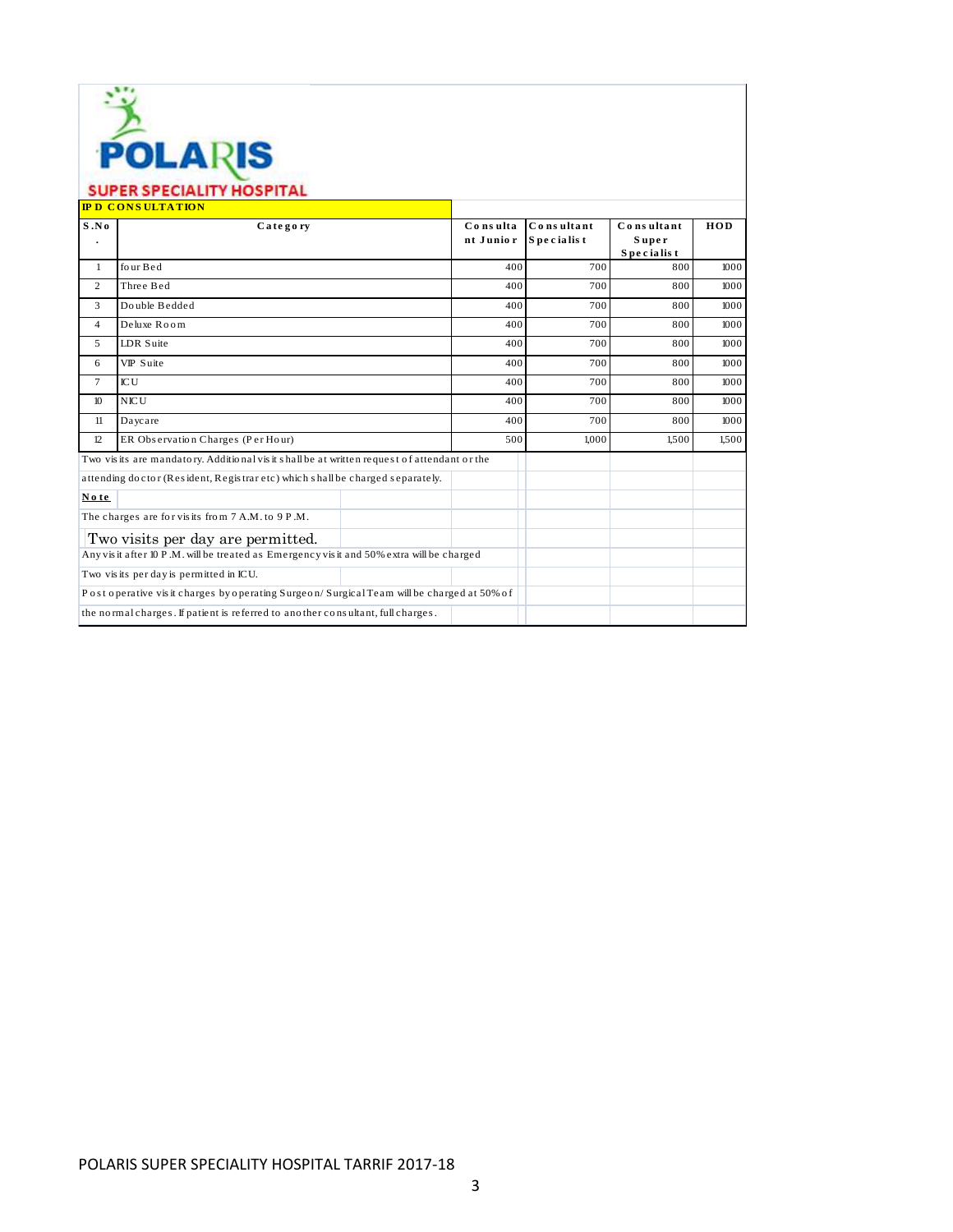|                | <b>POLARIS</b><br><b>SUPER SPECIALITY HOSPITAL</b><br><b>AMBULANCE FACILITY CHARGES</b>                         |               |                 |                |
|----------------|-----------------------------------------------------------------------------------------------------------------|---------------|-----------------|----------------|
|                | Category                                                                                                        | With in Delhi |                 | <b>OUTSIDE</b> |
| 1              | Ambulance charges (Per K.m.)                                                                                    |               | 35 <sup>1</sup> | 40             |
| $\overline{2}$ | <b>Equipment Charges</b>                                                                                        |               | 750             | 1,250          |
| 3              | <b>RMO</b>                                                                                                      |               | 1,500           | 4,500          |
| 4              | <b>SR</b>                                                                                                       |               | 1,250           | 5,000          |
| 5              | J <sub>C</sub>                                                                                                  |               | 2,500           | 10,000         |
|                | <b>Other Information</b>                                                                                        |               |                 |                |
|                | Consumables, Drugs, Medicines etc., during the course of treatment will be charged additionally on the basis to |               |                 |                |
|                | additionally on the basis to actual usage                                                                       |               |                 |                |
|                | Room charges includes diet of the patient /Laundry Charges/nursing care / Resident, Registrar Charges/Housel    |               |                 |                |
| charges.       |                                                                                                                 |               |                 |                |
|                | Registrar Charges/Housekeeping charges.                                                                         |               |                 |                |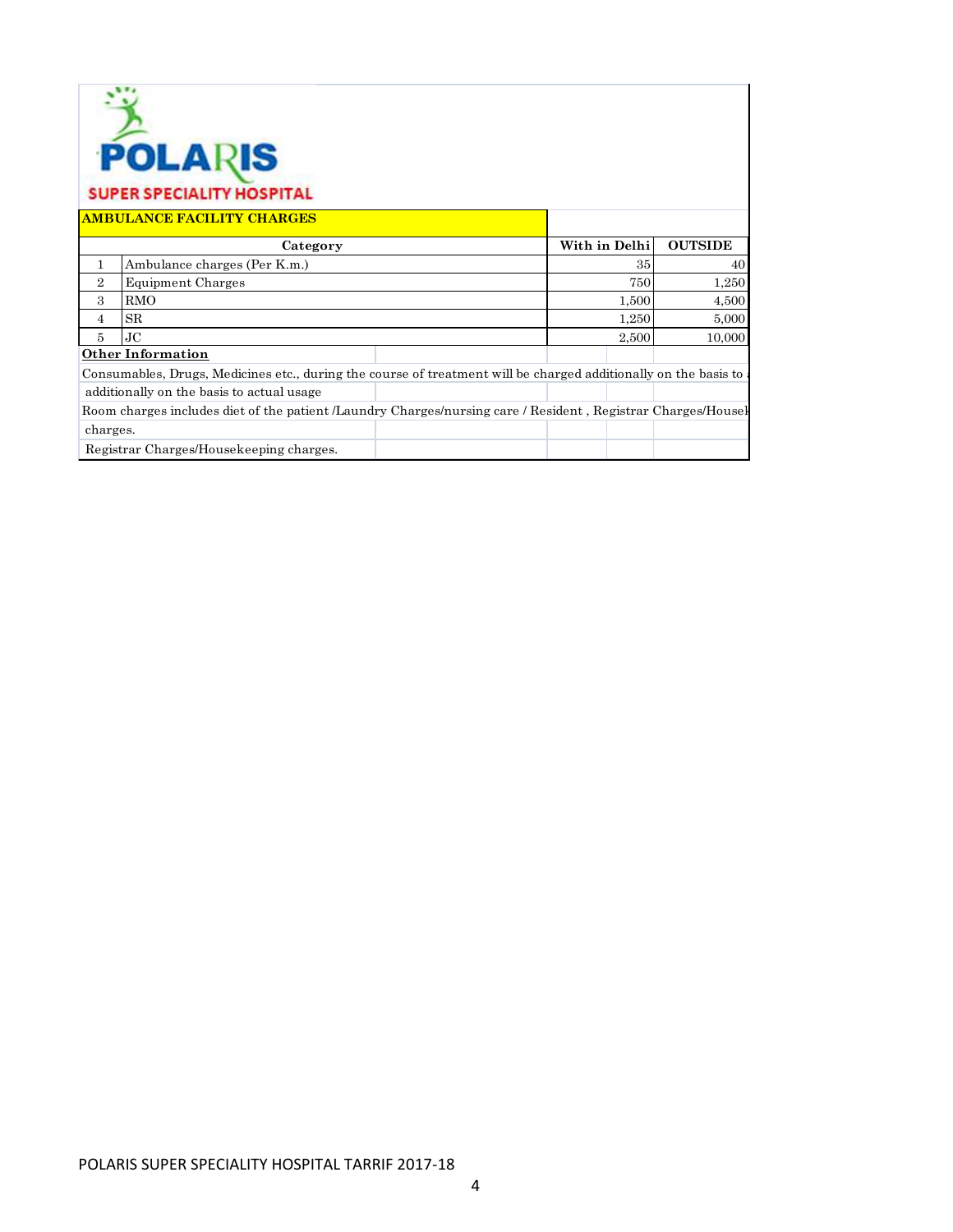| LAK<br>H<br>ч | в |
|---------------|---|

| <b>Charges for Miscellaneous Services</b><br>Alpha bed charges (per day)<br>$\mathbf{1}$<br>250<br>Bipap charges (per day)<br>$\mathbf{2}$<br>1,450<br>3<br>Cardiac monitor < 4 HOURS<br>600<br>Cardiac monitor > 4 HOURS<br>1,200<br>$\overline{4}$<br>INJECTION CHARGES (IM/SC)<br>5<br>75<br>Intubation<br>6<br>1,200<br>7<br>Initiation of bipap<br>600<br>O 2 charges per hour<br>8<br>250<br>Ventilator charges (>8hrs)<br>3,600<br>9<br>Ventilator charges (up to 8 hrs)<br>1,800<br>10<br>Syringe Pump/Infusion Pump<br>350<br>11<br>Hand drill / Micro Drill / Pneumatic Drill<br>12<br>3,000<br>Polio Vaccine<br>75<br>13<br><b>DVT PUMP/PNEUMATIC</b><br>14<br>600<br>Procedure image Printouts<br>15<br>120<br>Telephone Call Charges<br>5/- (PER Pulse)<br>16<br>Telephone Call Charges (STD)<br>6/- (PER Pulse)<br>17<br>Telephone Call Charges (ISD) 1<br>7/- (PER Pulse)<br>18<br>EXTRA NURSING CARE (12 HRS)<br>19<br>960<br>EXTRA NURSING CARE (24 HRS)<br>20<br>1,920<br>VIDEO BRONCHOSCOPY (OUTSOURCE)<br>9,660<br>21<br>PET CT WHOLE BODY (OUTSOURCE)<br>22<br>28,980<br><b>BP</b> Check<br>23<br>75<br>Injection IV<br>125<br>24<br><b>IV</b> Infusion<br>25<br>350<br>Endovision Tower Charges - Partial<br>1,800<br>26<br><b>Endovision Tower Charges - Complete</b><br>27<br>3,000<br>Equipment charges for Micodebrider / Shaver<br>28<br>1,800 | <b>SUPER SPECIALITY HOSPITAL</b> |  |
|---------------------------------------------------------------------------------------------------------------------------------------------------------------------------------------------------------------------------------------------------------------------------------------------------------------------------------------------------------------------------------------------------------------------------------------------------------------------------------------------------------------------------------------------------------------------------------------------------------------------------------------------------------------------------------------------------------------------------------------------------------------------------------------------------------------------------------------------------------------------------------------------------------------------------------------------------------------------------------------------------------------------------------------------------------------------------------------------------------------------------------------------------------------------------------------------------------------------------------------------------------------------------------------------------------------------------------------------------------------------------|----------------------------------|--|
|                                                                                                                                                                                                                                                                                                                                                                                                                                                                                                                                                                                                                                                                                                                                                                                                                                                                                                                                                                                                                                                                                                                                                                                                                                                                                                                                                                           |                                  |  |
|                                                                                                                                                                                                                                                                                                                                                                                                                                                                                                                                                                                                                                                                                                                                                                                                                                                                                                                                                                                                                                                                                                                                                                                                                                                                                                                                                                           |                                  |  |
|                                                                                                                                                                                                                                                                                                                                                                                                                                                                                                                                                                                                                                                                                                                                                                                                                                                                                                                                                                                                                                                                                                                                                                                                                                                                                                                                                                           |                                  |  |
|                                                                                                                                                                                                                                                                                                                                                                                                                                                                                                                                                                                                                                                                                                                                                                                                                                                                                                                                                                                                                                                                                                                                                                                                                                                                                                                                                                           |                                  |  |
|                                                                                                                                                                                                                                                                                                                                                                                                                                                                                                                                                                                                                                                                                                                                                                                                                                                                                                                                                                                                                                                                                                                                                                                                                                                                                                                                                                           |                                  |  |
|                                                                                                                                                                                                                                                                                                                                                                                                                                                                                                                                                                                                                                                                                                                                                                                                                                                                                                                                                                                                                                                                                                                                                                                                                                                                                                                                                                           |                                  |  |
|                                                                                                                                                                                                                                                                                                                                                                                                                                                                                                                                                                                                                                                                                                                                                                                                                                                                                                                                                                                                                                                                                                                                                                                                                                                                                                                                                                           |                                  |  |
|                                                                                                                                                                                                                                                                                                                                                                                                                                                                                                                                                                                                                                                                                                                                                                                                                                                                                                                                                                                                                                                                                                                                                                                                                                                                                                                                                                           |                                  |  |
|                                                                                                                                                                                                                                                                                                                                                                                                                                                                                                                                                                                                                                                                                                                                                                                                                                                                                                                                                                                                                                                                                                                                                                                                                                                                                                                                                                           |                                  |  |
|                                                                                                                                                                                                                                                                                                                                                                                                                                                                                                                                                                                                                                                                                                                                                                                                                                                                                                                                                                                                                                                                                                                                                                                                                                                                                                                                                                           |                                  |  |
|                                                                                                                                                                                                                                                                                                                                                                                                                                                                                                                                                                                                                                                                                                                                                                                                                                                                                                                                                                                                                                                                                                                                                                                                                                                                                                                                                                           |                                  |  |
|                                                                                                                                                                                                                                                                                                                                                                                                                                                                                                                                                                                                                                                                                                                                                                                                                                                                                                                                                                                                                                                                                                                                                                                                                                                                                                                                                                           |                                  |  |
|                                                                                                                                                                                                                                                                                                                                                                                                                                                                                                                                                                                                                                                                                                                                                                                                                                                                                                                                                                                                                                                                                                                                                                                                                                                                                                                                                                           |                                  |  |
|                                                                                                                                                                                                                                                                                                                                                                                                                                                                                                                                                                                                                                                                                                                                                                                                                                                                                                                                                                                                                                                                                                                                                                                                                                                                                                                                                                           |                                  |  |
|                                                                                                                                                                                                                                                                                                                                                                                                                                                                                                                                                                                                                                                                                                                                                                                                                                                                                                                                                                                                                                                                                                                                                                                                                                                                                                                                                                           |                                  |  |
|                                                                                                                                                                                                                                                                                                                                                                                                                                                                                                                                                                                                                                                                                                                                                                                                                                                                                                                                                                                                                                                                                                                                                                                                                                                                                                                                                                           |                                  |  |
|                                                                                                                                                                                                                                                                                                                                                                                                                                                                                                                                                                                                                                                                                                                                                                                                                                                                                                                                                                                                                                                                                                                                                                                                                                                                                                                                                                           |                                  |  |
|                                                                                                                                                                                                                                                                                                                                                                                                                                                                                                                                                                                                                                                                                                                                                                                                                                                                                                                                                                                                                                                                                                                                                                                                                                                                                                                                                                           |                                  |  |
|                                                                                                                                                                                                                                                                                                                                                                                                                                                                                                                                                                                                                                                                                                                                                                                                                                                                                                                                                                                                                                                                                                                                                                                                                                                                                                                                                                           |                                  |  |
|                                                                                                                                                                                                                                                                                                                                                                                                                                                                                                                                                                                                                                                                                                                                                                                                                                                                                                                                                                                                                                                                                                                                                                                                                                                                                                                                                                           |                                  |  |
|                                                                                                                                                                                                                                                                                                                                                                                                                                                                                                                                                                                                                                                                                                                                                                                                                                                                                                                                                                                                                                                                                                                                                                                                                                                                                                                                                                           |                                  |  |
|                                                                                                                                                                                                                                                                                                                                                                                                                                                                                                                                                                                                                                                                                                                                                                                                                                                                                                                                                                                                                                                                                                                                                                                                                                                                                                                                                                           |                                  |  |
|                                                                                                                                                                                                                                                                                                                                                                                                                                                                                                                                                                                                                                                                                                                                                                                                                                                                                                                                                                                                                                                                                                                                                                                                                                                                                                                                                                           |                                  |  |
|                                                                                                                                                                                                                                                                                                                                                                                                                                                                                                                                                                                                                                                                                                                                                                                                                                                                                                                                                                                                                                                                                                                                                                                                                                                                                                                                                                           |                                  |  |
|                                                                                                                                                                                                                                                                                                                                                                                                                                                                                                                                                                                                                                                                                                                                                                                                                                                                                                                                                                                                                                                                                                                                                                                                                                                                                                                                                                           |                                  |  |
|                                                                                                                                                                                                                                                                                                                                                                                                                                                                                                                                                                                                                                                                                                                                                                                                                                                                                                                                                                                                                                                                                                                                                                                                                                                                                                                                                                           |                                  |  |
|                                                                                                                                                                                                                                                                                                                                                                                                                                                                                                                                                                                                                                                                                                                                                                                                                                                                                                                                                                                                                                                                                                                                                                                                                                                                                                                                                                           |                                  |  |
|                                                                                                                                                                                                                                                                                                                                                                                                                                                                                                                                                                                                                                                                                                                                                                                                                                                                                                                                                                                                                                                                                                                                                                                                                                                                                                                                                                           |                                  |  |
|                                                                                                                                                                                                                                                                                                                                                                                                                                                                                                                                                                                                                                                                                                                                                                                                                                                                                                                                                                                                                                                                                                                                                                                                                                                                                                                                                                           |                                  |  |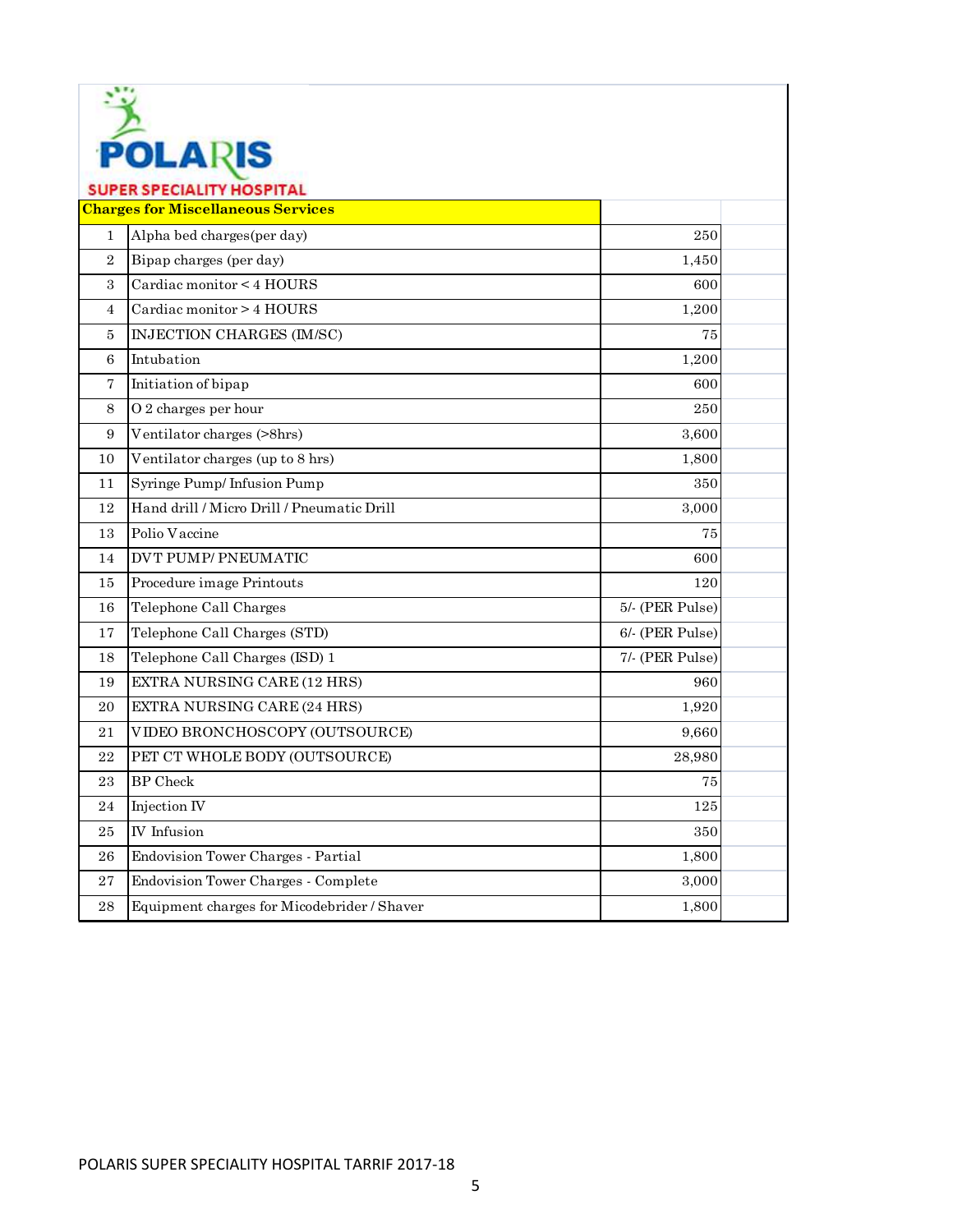

|                | <b>NEUROSURGERY PROCEDURE</b> |  |                                   |
|----------------|-------------------------------|--|-----------------------------------|
| S.No.          | <b>NEUROSURGERY PROCEDURE</b> |  | <b>ALL BED</b><br><b>CATOGARY</b> |
|                | Category A                    |  | 51,850                            |
| $\mathbf{2}$   | Category B                    |  | 41,000                            |
| 3              | Category C                    |  | 32,500                            |
| $\overline{4}$ | Category D                    |  | 19,500                            |
| 5              | Category E                    |  | 8,650                             |

**Category A: Category D:**

Aneurysms Burr hole

AVM Brain abcess/cyst aspiration

CVJ/Foramen Magnum Chronic SDH

IM Tumors Shunt Revision

Skull base / CP angle / post fossa and other complex Carpal Tunnel syndrome/ nerve entrapment under LA/RA

craniotomies Spinal surgery with instrumentation and reconstruction EXCISION OSTCOMA CAT- D

### Category B: Category E:

All craniotomies for trauma EVD

All spinal surgeries except cat A and cat C  $\hfill$  Skull traction

All craniotomies for elective surgery except cat A ICP monitoring

Cranioplasty/CSF rhinorrhea Ventricular tap

Congential spinal anomalies except meningocoele Muscle biopsy

Epilepsy surgery Tic injection

MVD T

TNTS

Brachial plexus

Craniotomy for ICH

**Category C:**

Nerve repair / Nerve entrapment under GA

Single level lumbar/ cervical disc

Shunt surgery

Carotid endartrectomy Endoscopic surgery Meningocoele

Endoscopic surgery Meningocoele

Meningocoele

ENDOSCOPIC SURGERY CAT C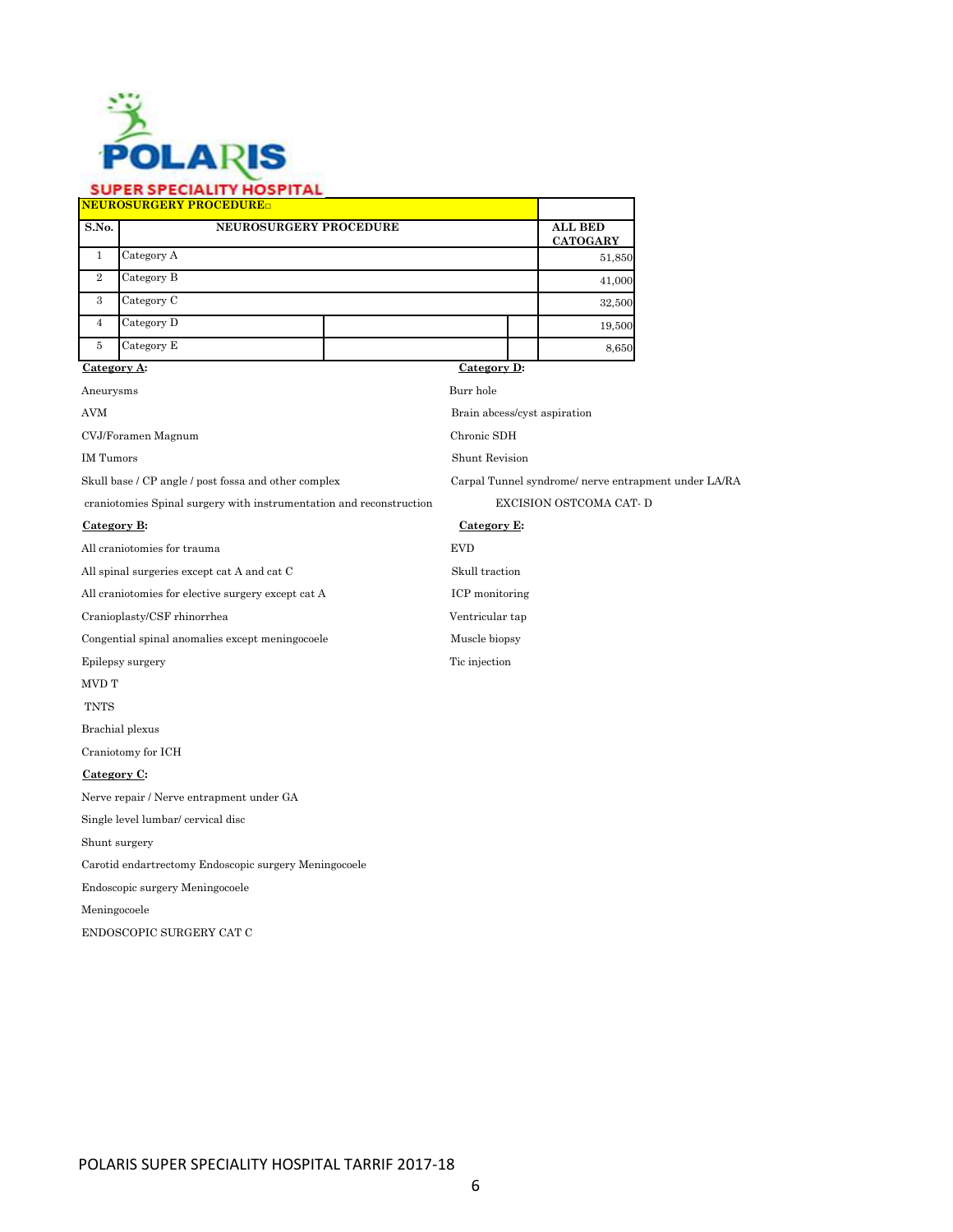|                | <b>POLARIS</b>                                           |                 |  |  |
|----------------|----------------------------------------------------------|-----------------|--|--|
|                | <b>SUPER SPECIALITY HOSPITAL</b><br><b>ENT Procedure</b> |                 |  |  |
| S.no           | <b>ENT PROCEDURE</b>                                     | <b>ALL BED</b>  |  |  |
|                |                                                          | <b>CATOGARY</b> |  |  |
| 1              | <b>ADENOIDECTOMY</b>                                     | 6,800           |  |  |
| $\overline{2}$ | ADENOTONSILLECTOMY                                       | 14,400          |  |  |
| 3              | ANTERIOR & POSTERIOR NASAL PACKING (P)                   | 7,000           |  |  |
| 4              | ANTERIOR ETHMOIDAL ARTERY LIGATION                       | 14,400          |  |  |
| 5              | ANTERIOR TRACHEL WALL FLAP                               | 6,300           |  |  |
| 6              | ANTRAL WASH OUTS BILATERAL (P)                           | 3,700           |  |  |
| 7              | ANTRAL WASH OUTS UNILATERAL (P)                          | 2,200           |  |  |
| 8              | ASPIRATION & DRAINAGE WITH PRESSURE BANDAGE              | 2,600           |  |  |
| 9              | AURAL POLYPECTOMY                                        | 5,300           |  |  |
| 10             | <b>BRONCHOSCOPY WITH FOREIGN BODY REMOVAL</b>            | 8,800           |  |  |
| 11             | CALDWELL LUCS OPERATION                                  | 12,500          |  |  |
| 12             | <b>CHOANAL ATRESIA</b>                                   | 17,900          |  |  |
| 13             | CAUTERIZATION BLEEDING POINT NOSE - SILVER NITRATE       | 1,300           |  |  |
| 14             | CAUTERIZATION BLEEDING POINT NOSE - CAUTERY ELECTRIC     | 3,200           |  |  |
| 15             | <b>CLOSURE OF ORO ANTRAL FISTULA</b>                     | 14,400          |  |  |
| 16             | CORTICAL MASTOIDECTOMY                                   | 17,900          |  |  |
| 17             | DILATION OESOPHAGEAL STRICTURES                          | 14,400          |  |  |
| 18             | DIRECT LARYNGOSCOPY / FODL                               | 6,300           |  |  |
| 19             | $EAR - FOR EIGN BODY (P)$                                | 1,000           |  |  |
| 20             | ENDO LYMPHATIC SAC DECOMPRESSION                         | 28,500          |  |  |
| 21             | ENDOSCOPIC CSF FISTULA REPAIR                            | 29,700          |  |  |
| 22             | <b>ENDOSCOPIC DCR</b>                                    | 17,700          |  |  |
| 23             | ENDOSCOPIC SPHENOETHMOIDECTOMY                           | 35,400          |  |  |
| 24             | ENDOSCOPIC SPHENOIDECTOMY                                | 35,400          |  |  |
| 25             | EUM (EXAM UNDER MICROSCOPE) EARS<br>(P)                  | 1,000           |  |  |
| 26             | EXCISION BRANCHIAL CYST                                  | 12,400          |  |  |
| 27             | EXCISION BRANCHIAL FISTULA                               | 12,400          |  |  |
| 28             | <b>EXCISION BRANCHIAL SINUS</b>                          | 12,600          |  |  |
| 29             | EXCISION CUM REPAIR LARYNGEAL STENOSIS                   | 21,400          |  |  |
| 30             | EXCISION CUM REPAIR TRACHEAL STENOSIS                    | 21,400          |  |  |
| 31             | EXCISION GROWTH EXTERNAL AUDITORY CANAL                  | 7,100           |  |  |
| 32             | EXCISION NASOPHARYNGEAL ANGIOFIBROMA                     | 21,400          |  |  |
| 33             | EXCISION OF NASAL SYNAECHAE (ADHESIONS) BILATERAL        | 6,800           |  |  |
| 34             | EXCISION OF NASAL SYNAECHAE (ADHESIONS) UNILATERAL       | 4,400           |  |  |
| 35             | EXCISION PHARYNGEAL DIVERTICULUM                         | 17,900          |  |  |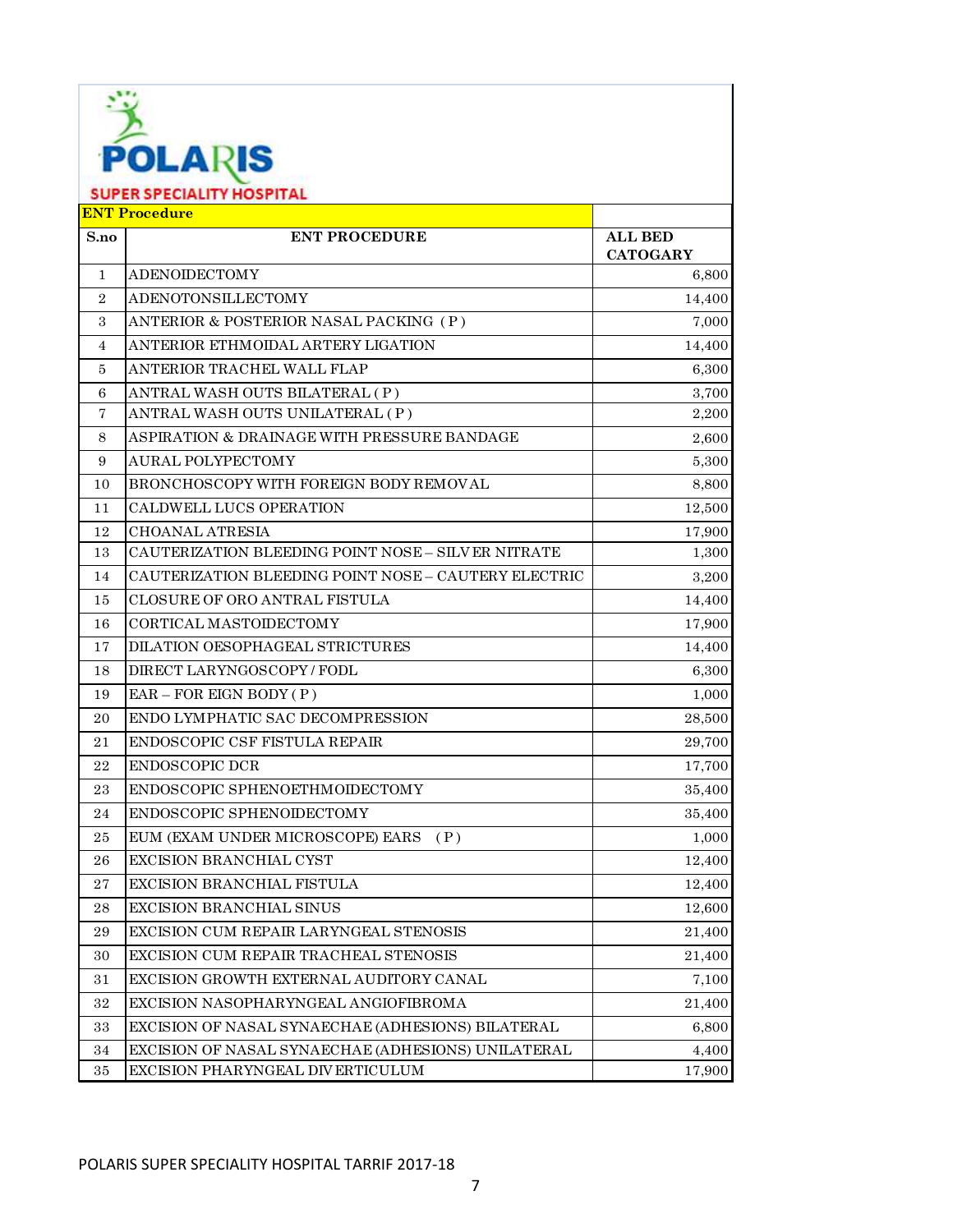

|    | <b>SUPER SPECIALITY HOSPITAL</b>             |        |
|----|----------------------------------------------|--------|
| 36 | <b>EXCISION PHARYNGEAL POUCH</b>             | 17,900 |
| 37 | EXCISION SEBACEOUS CYST NECK                 | 3,500  |
| 38 | EXCISION SUBMANDIBULAR GLAND                 | 12,500 |
| 39 | <b>EXT ETHMOIDECTOMY</b>                     | 17,900 |
| 40 | <b>FACIAL NERVE DECOMPRESSION</b>            | 28,500 |
| 41 | FIBRE OPTIC NASAL ENDOSCOPY (P)              | 3,800  |
| 42 | VIDEO LARYNGOSCOPY (P)                       | 3,800  |
| 43 | FOREIGN BODY HYPOPHARYNX                     | 8,800  |
| 44 | FOREIGN BODY NOSE/ORAL CAVITY REMOVAL (P)    | 1,500  |
| 45 | FOREIGN BODY LARYNX                          | 8,800  |
| 46 | FRACTURE NASO ETHMOIDAL COMPLEX              | 17,900 |
| 47 | FUNCTIONAL ENDOSCOPIC SINUS SURGERY LIMITED  | 21,400 |
| 48 | ENDOSCOPIC SINUS SURGERY EXTENDED            | 28,500 |
| 49 | GLOMUS JUGULARE TUMOR TRANS TYMPANIC         |        |
|    | <b>APPROACH</b>                              | 70,700 |
| 50 | HEARING AID TRAIL (P)                        | 800    |
| 51 | INJECTION NASAL TURBINATES / SUB MUCOSAL     |        |
|    | FIBROSIS (P)                                 | 700    |
| 52 | INTRA NASAL ETHEMOIDECTOMY BILATERAL         | 14,300 |
| 53 | INTRA ORAL ERMOVAL OF CALCULUS SUBMANDIBULAR |        |
|    | <b>DUCT</b>                                  | 4,400  |
| 54 | INTRANASAL ANTROSTOMY UNILATERAL             | 6,800  |
| 55 | INTRANASAL ETHEMOIDECTOMY                    | 12,500 |
| 56 | <b>LARYNGEAL WEB EXCISION</b>                | 14,300 |
| 57 | LARYNGECTOMY CONSERVATIVE                    | 28,500 |
| 58 | LARYNGECTOMY TOTAL                           | 28,500 |
| 59 | LARYNGO FISSUROTOMY                          | 17,900 |
| 60 | LATERAL PHARYNGOTOMY                         | 17,900 |
| 61 | <b>LATERAL RHINOTOMY</b>                     | 17,900 |
| 62 | LIGATION EXT CAROTID ARTERY                  | 14,300 |
| 63 | LYMPH NODE BIOPSY NECK                       | 4,700  |
| 64 | MASTOID CAVITY OBLITERATION                  | 21,400 |
| 65 | MASTOIDECTOMY MODIFIED                       | 21,400 |
| 66 | MASTOIDECTOMY RADICAL                        | 21,400 |
| 67 | <b>MAXILLECTOMY</b>                          | 28,500 |
| 68 | MICROLARYNGEAL SURGERY                       | 17,900 |
| 69 | <b>MYRINGOPLASTY</b>                         | 17,900 |
| 70 | MYRINGOTOMY BILATERAL                        | 7,100  |
| 71 | MYRINGOTOMY BILATERAL WITH GROMETS           |        |
| 72 | MYRINGOTOMY UNILATERAL                       |        |
| 73 | MYRINGOTOMY UNILATERAL                       |        |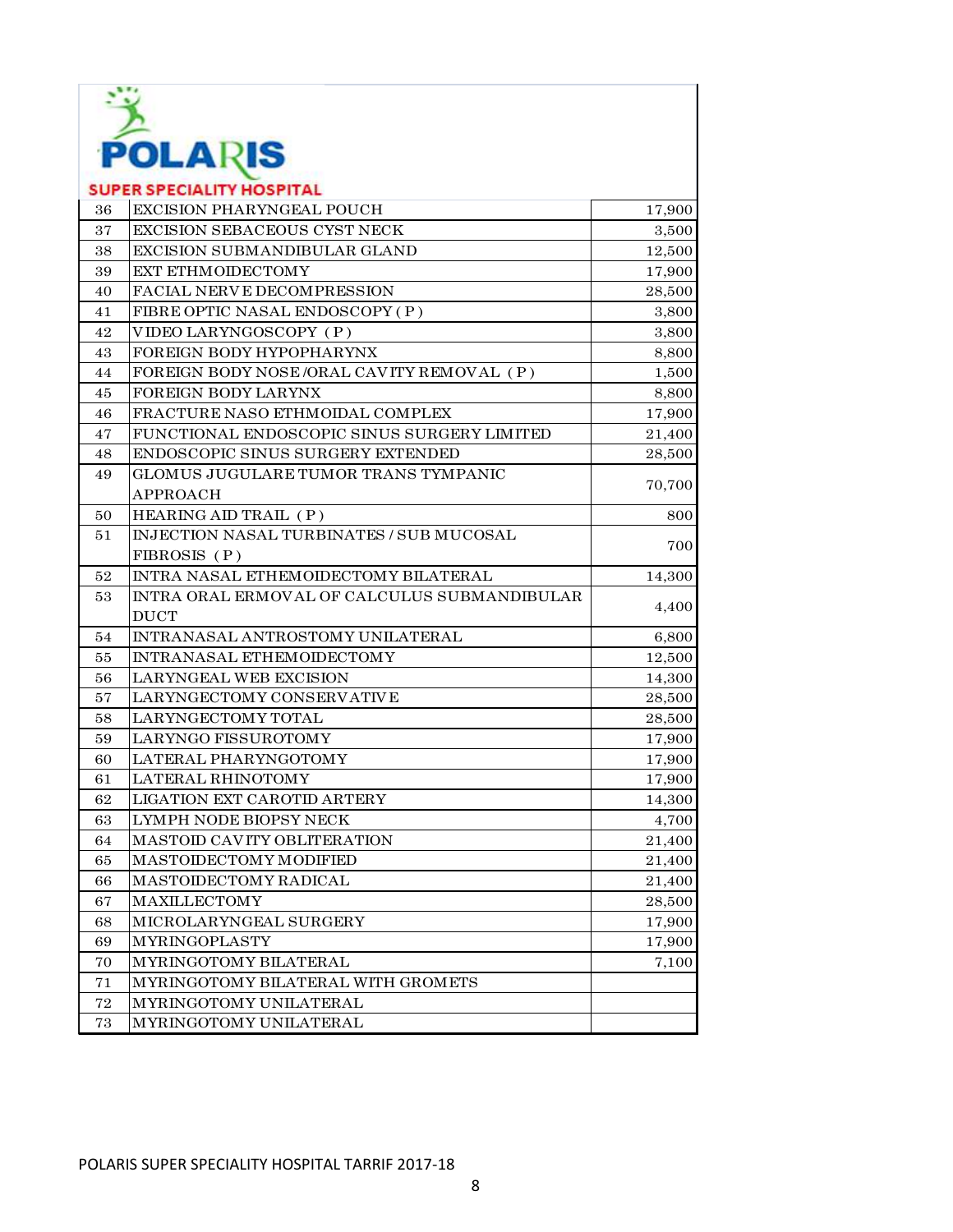

| <b>POLARIS</b> |                                                |        |  |  |
|----------------|------------------------------------------------|--------|--|--|
|                | <b>SUPER SPECIALITY HOSPITAL</b>               |        |  |  |
| 74             | NASAL ENDOSCOPY (ENT) (P)                      | 3,500  |  |  |
| 75             | NASAL PACKING ANTERIOR (P)                     | 2,700  |  |  |
| 76             | NASAL PACKING WITH CATHETER BALLOONS BILATERAL | 3,200  |  |  |
|                | (ENDOSCOPY ASSISTED)                           |        |  |  |
| 77             | NASAL PACKING WITH CATHETER BALLOONS           | 2,500  |  |  |
|                | UNILATERAL (ENDOSCOPY ASSISTED)                |        |  |  |
| 78             | NASAL POLYPECTOMY UNILATERAL                   | 10,000 |  |  |
| 79             | NASAL POLYPECTOMY BILATERAL                    | 12,500 |  |  |
| 80             | OESOPHAGOSCOPY WITH FOREIGN BODY REMOVAL       | 8,800  |  |  |
| 81             | OTO ENDOSCOPY (P)                              | 1,900  |  |  |
| 82             | OSSICULOPLASTY                                 | 17,900 |  |  |
| 83             | PAN ENDOSCOPY & BIOPSY                         | 17,900 |  |  |
| 84             | PARAPHARYNGEAL ABSCESS INCISION & DRAINAGE     | 12,500 |  |  |
| 85             | PARTIAL TURBINECTOMY                           | 6,800  |  |  |
| 86             | PERITONSILLAR ABSCESS INCISION & DRAINAGE (P)  | 5,000  |  |  |
| 87             | SEPTAL ABSCESS INCISION & DRAINAGE (P)         | 5,000  |  |  |
| 88             | PURE TONE AUDIOMETERY (P)                      | 800    |  |  |
| 89             | PREAURICULAR SINUS EXCISION                    | 10,600 |  |  |
| 90             | RADICAL ETHEMOIDAL SURGERY                     | 28,500 |  |  |
| 91             | RADICAL FRONTAL SURGERY                        | 28,500 |  |  |
| 92             | RADICAL SPHENOID SURGERY                       | 28,500 |  |  |
| 93             | REDUCTION MANIPULATION OF NASAL BONES          | 7,100  |  |  |
| 94             | REMOVAL OF FOREIGN BODY EARS (P)               | 2,800  |  |  |
| 95             | REMOVAL OF FOREIGN BODY NOSE (P)               | 2,800  |  |  |
| 96             | REMOVAL OF IMF WIRE (P)                        | 2,100  |  |  |
| 97             | REMOVAL OF NASAL PACK (P)                      | 1,400  |  |  |
| 98             | REMOVAL OF WAX EARS BILATERAL (P)              | 1,000  |  |  |
| 99             | REMOVAL OF WAX EARS UNILATERAL (P)             | 500    |  |  |
| 100            | REPAIR OF SPLIT LOBULES BILATERAL (P)          | 2,700  |  |  |
| 101            | REPAIR OF SPLIT LOBULES UNILATERAL (P)         | 1,700  |  |  |
| 102            | REPAIR PALATAL FISTULA                         | 12,500 |  |  |
| 103            | RETROPHARYNGEAL ABSCESS INCISION & REAINAGE    | 10,000 |  |  |
| 104            | RHINOPLASTY AUGMENTED                          | 21,400 |  |  |
| 105            | RHINOPLASTY CORRECTIVE                         | 21,400 |  |  |
| 106            | RHINOPLASTY CUM SEPTOPLASTY                    | 21,400 |  |  |
| 107            | SEPTAL ABSCESS INCISION & DRAINAGE             | 6,800  |  |  |
| 108            | SEPTAL HEMATOMA INCISION & DRAINAGE            | 6,800  |  |  |
| 109            | <b>SEPTOPLASTY</b>                             | 12,500 |  |  |
|                |                                                |        |  |  |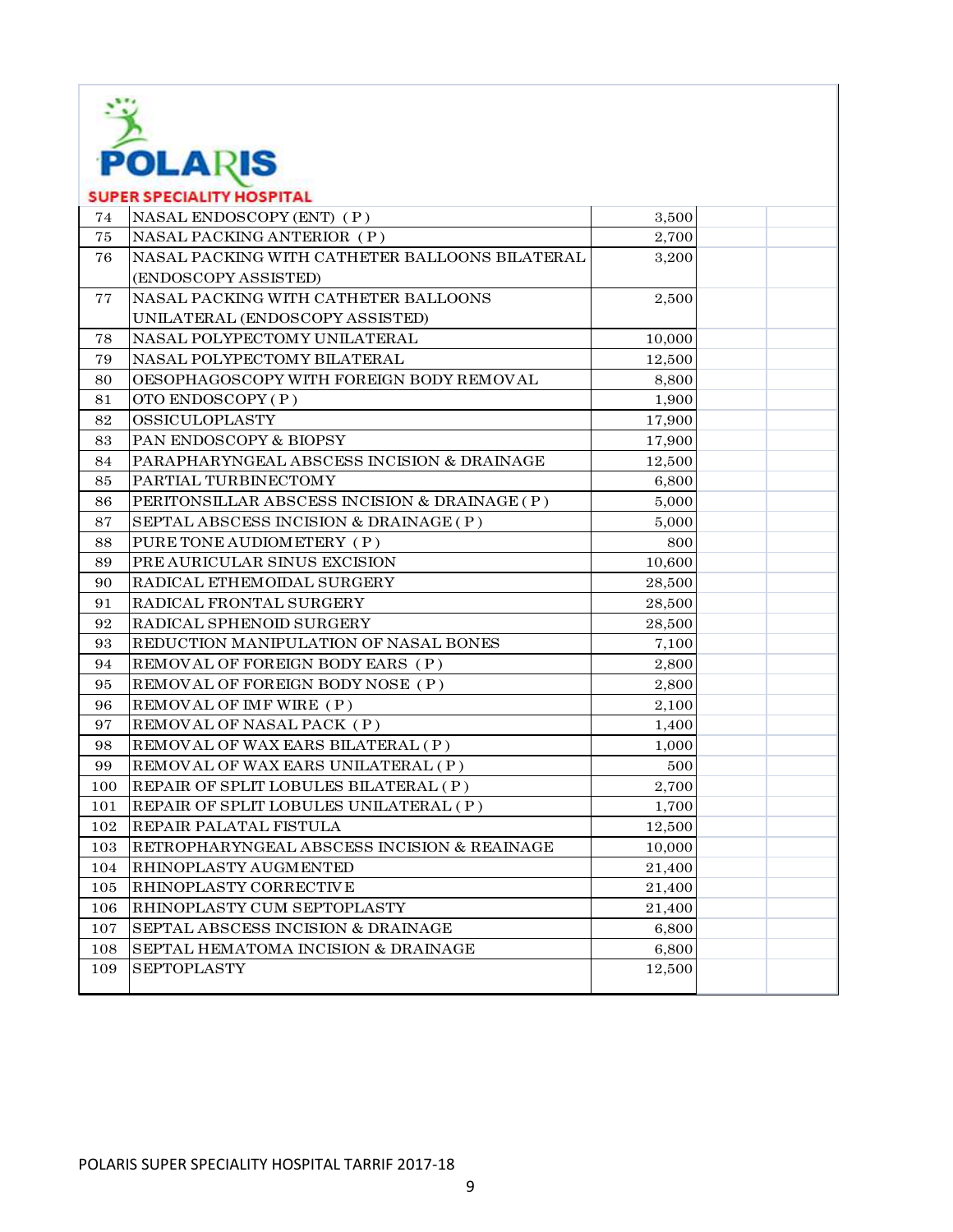

| ____<br><b>SUPER SPECIALITY HOSPITAL</b> |                                                                        |        |
|------------------------------------------|------------------------------------------------------------------------|--------|
| 110                                      | SINUS ENDOSCOPY (ENT) (P)                                              | 4,400  |
| 111                                      | <b>STAPEDECTOMY</b>                                                    | 21,400 |
| 112                                      | SPEECH AUDIO METERY (P)                                                | 500    |
| 113                                      | SPEECH THERAPY (PER CONSULT) (P)                                       | 800    |
| 114                                      | SUCTION CLERANCE ERS / NOSE<br>- BILATERAL (P)                         | 600    |
| $115\,$                                  | <b>SUCTION CLERANCE ERS / NOSE</b><br>- UNILATERAL (P)                 | 600    |
| 116                                      | SYRINGING EARS-WAX (P)                                                 | 600    |
| 117                                      | <b>STYLOIDECTOMY</b>                                                   | 17,900 |
| 118                                      | SUBMUCOSAL CAUTERIZATION TURBINATES                                    | 2,600  |
| 119                                      | SUBMUCOSAL DIATHERMY TURBINATES                                        | 2,600  |
| 120                                      | THYROGLOSSAL CYST EXCISION                                             | 12,500 |
| 121                                      | THYROGLOSSAL SINUS EXCISION                                            | 12,500 |
| 122                                      | THYROIDECTOMY                                                          | 21,200 |
| 123                                      | TONGUE TIE RELEASE & SUTURING                                          | 2,900  |
| 124                                      | <b>TONSILLECTOMY</b>                                                   | 12,500 |
| 125                                      | <b>TRACHEOSTOMY</b>                                                    | 12,500 |
| 126                                      | TRANSANTRAL ETHMOIDECTOMY (HORGANS)                                    | 21,400 |
| 127                                      | TONE DECAY TEST (P)                                                    | 500    |
| 128                                      | TYMPANO PLASTY                                                         | 21,400 |
| 129                                      | <b>TYMPANOMETERY</b>                                                   | 1,300  |
| 130                                      | TYMPANOMASTOIDECTOMY                                                   | 31,900 |
| 131                                      | VIDIAN NEURECTOMY                                                      | 21,400 |
| 132                                      | <b>UVULOPATATOPLASTY</b>                                               | 15,500 |
| 133                                      | TURBINECTOMY                                                           | 8,500  |
| 134                                      | ENDOSCOPIC ORBITAL DECOMPRESSION                                       | 28,300 |
| 135                                      | <b>LIGATION SPHENOPALATINE ARTERY</b>                                  | 14,300 |
|                                          | "Surgery / Procedure & Investigation charges are the same for all room |        |
| catogary                                 |                                                                        |        |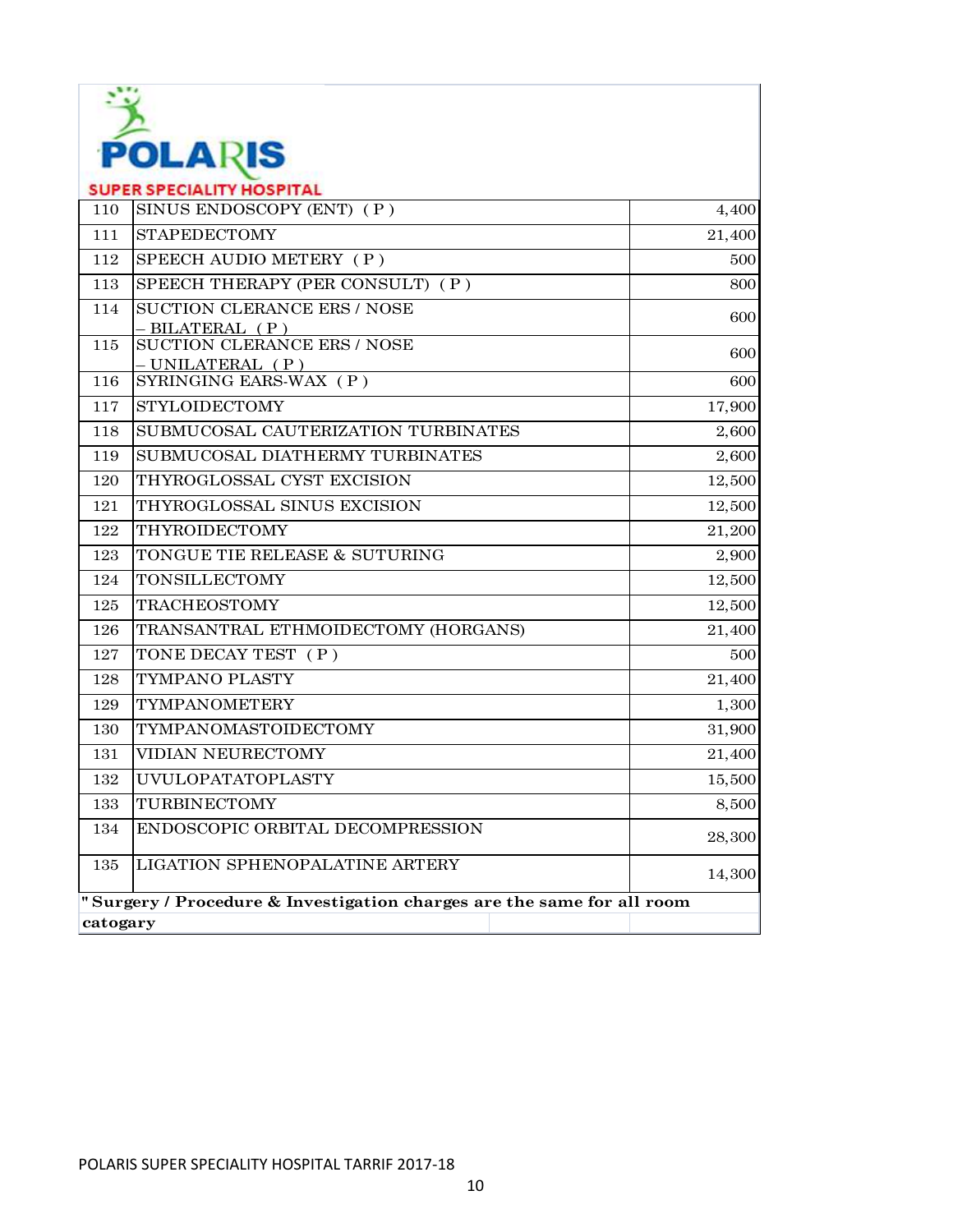| <b>POLARIS</b><br><b>SUPER SPECIALITY HOSPITAL</b>                                 |                                                                              |                                   |
|------------------------------------------------------------------------------------|------------------------------------------------------------------------------|-----------------------------------|
| S.No.                                                                              | <b>NEPHROLOGY</b><br>NEPHROLOGY                                              | <b>ALL BED</b><br><b>CATOGARY</b> |
| $\mathbf{1}$                                                                       | <b>ACUTE PERITONEAL DIALYSIS</b>                                             | 5,200                             |
| $\overline{2}$                                                                     | ARTERIO-VENOUS FISTULA OR SHUNT                                              | 9.300                             |
| $\mathcal{S}$                                                                      | CAPD CATHETER PLACEMENT OR REMOVAL                                           | 9,300                             |
| $\overline{4}$                                                                     | <b>CAPD TRAINING</b>                                                         | 10,300                            |
| $\overline{5}$                                                                     | <b>EMERGENCY HEMODIALYSIS CHARGES</b>                                        | 1,000                             |
| 6                                                                                  | FEMORAL VEIN CATHETERIZATION                                                 |                                   |
|                                                                                    |                                                                              | 2,100                             |
| 7                                                                                  | HEMODIALYSIS (REUSE OF DIALYZER)                                             | 3,600                             |
| 8                                                                                  | HEMODIALYSIS (SINGLE USE OF DIALYZER)                                        | 4,500                             |
| 9                                                                                  | HEMODIALYSIS HIGH PERMIABILITY DIALYZER<br>(REHSE)                           | 4,500                             |
| 10                                                                                 | <b>HEMODIALYSIS HIGH PERMIABILITY DIALYZER</b><br><b><i>(SINGLETISE)</i></b> | 5,500                             |
| 11                                                                                 | INTERNAL JUGULAR OR SUBCLAVIAN VEIN<br>CATHETERIZATION                       | 5,000                             |
| 12                                                                                 | <b>KIDNEY BIOPSY</b>                                                         | 5,000                             |
| 13                                                                                 | PERM-CATH (CUFFED CATHETER) PLACEMENT                                        | 9,300                             |
| 14                                                                                 | <b>DAILYSIS PROFILE</b>                                                      | 3,000                             |
| 15                                                                                 | PAEDIATRIC/NEONATAL PERITONEAL DIALYSIS                                      | 6,500                             |
| "Surgery / Procedure & Investigation charges are the same for all room<br>catogary |                                                                              |                                   |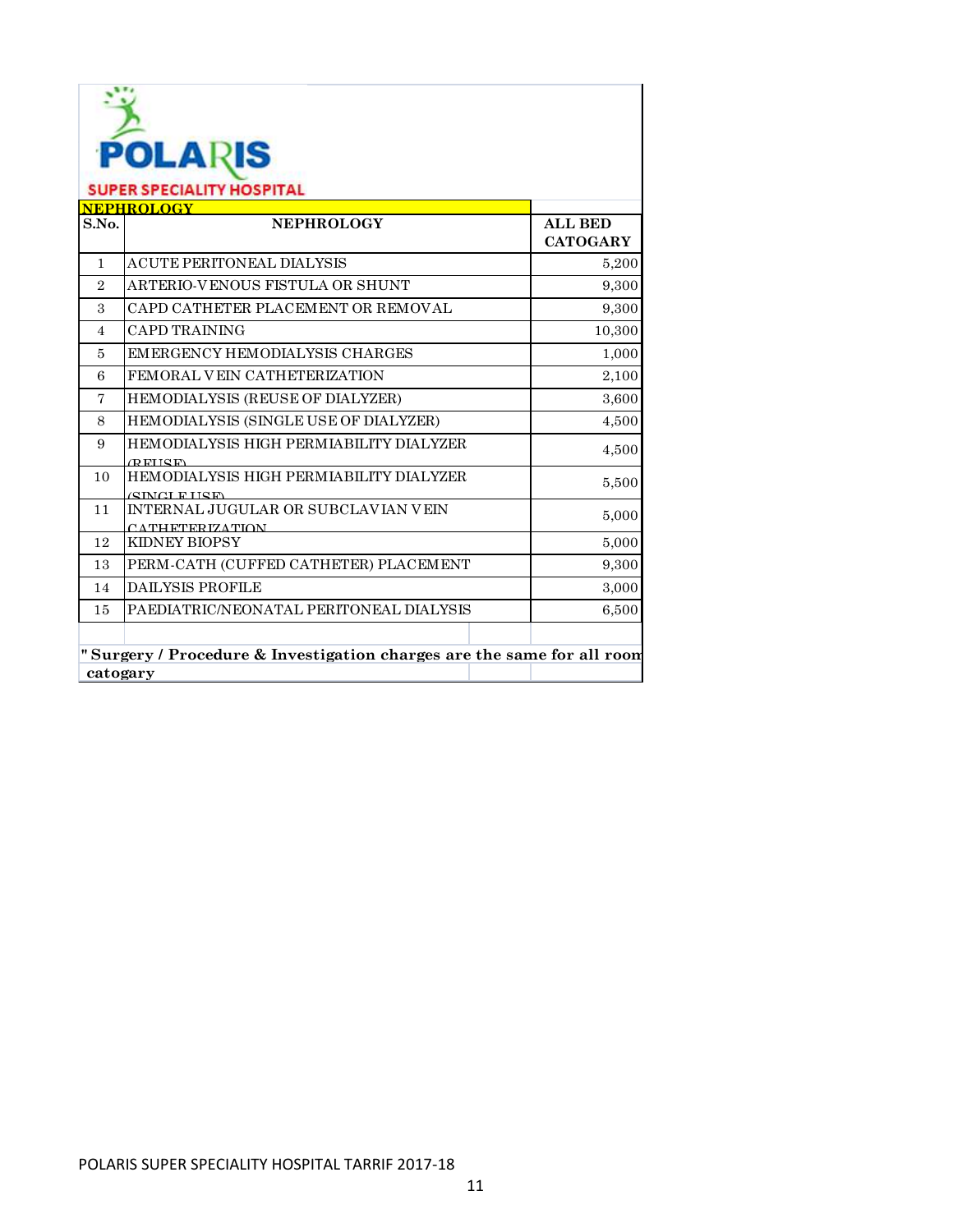

**ORTHOPEDIC PROCEDURE**

| S.No.          | ORTHOPEDIC PROCEDURE                                                     | All Bed<br>Gatogary |
|----------------|--------------------------------------------------------------------------|---------------------|
| $\mathbf{1}$   | <b>ACETABULAR / PELVIC FIXATION</b>                                      | 28,300              |
|                | ACROMIOPLASTY - SUB ACROMIAL DECOMPRESSION &                             |                     |
| $\overline{2}$ | <b>EXCISION OF LATERAL END OF CLAVICLE - OPEN</b>                        | 21,200              |
| 3              | ADDUCTOR TENOTOMY & OBTURATOR NEURECTOMY                                 | 11,300              |
| $\overline{4}$ | Open reduction internal fixation with bone grafting Major                | 21,200              |
| 5              | OPEN REDUCTION WITH INTERNAL FIXATION WITH BONE<br><b>GRAFTING Minor</b> | 14,100              |
| 6              | AMPUTATION - FORE QUARTER                                                | 28,300              |
| 7              | AMPUTATION - HIND QUARTER                                                | 35,300              |
| 8              | <b>AMPUTATION-AE</b>                                                     | 16,900              |
| 9              | <b>AMPUTATION-AK</b>                                                     | 16,900              |
| 10             | <b>AMPUTATION-BE</b>                                                     | 14,100              |
| 11             | <b>AMPUTATION -BK</b>                                                    | 14,100              |
| 12             | AMPUTATION OF DIGITS MULTIPLE                                            | 11,300              |
| 13             | AMPUTATION OF DIGITS - SINGLE                                            | 8,500               |
| 14             | ANTERIOR CERVICAL FUSION                                                 | 28,300              |
| 15             | ANTERIOR SPINAL FUSION AND DECOMPRESSION AT                              | 42,400              |
| 16             | MULTIPLE LEVELS<br>DECOMPRESSION AT SINGLE LEVEL                         | 28,300              |
| 17             | ARTHRODESIS OF MAJOR JOINTS ELBOW                                        | 21,200              |
| 18             | ARTHRODESIS OF MAJOR JOINTS - HIP                                        | 28,300              |
| 19             | ARTHRODESIS OF MAJOR JOINTS - KNEE                                       | 21,200              |
| 20             | ARTHRODESIS OF MAJOR JOINTS - PANTALAR                                   | 28,300              |
| 21             | ARTHRODESIS OF MAJOR JOINTS - SHOULDER                                   | 28,300              |
| 22             | ARTHRODESIS OF SMALL JOINTS - FOOT                                       | 21,200              |
| 23             | ARTHRODESIS OF SMALL JOINTS - HAND                                       | 14,100              |
| 24             | ARTHROSCOPIC ACL RECONSTRUCTION                                          | 35,300              |
| 25             | ARTHROSCOPIC JOINT DEBRIDEMENT                                           | 16,900              |
| 26             | ARTHROSCOPIC MENISCAL REPAIR                                             | 35,300              |
| 27             | ARTHROSCOPIC MENISECTOMY                                                 | 21,200              |
| 28             | ARTHROSCOPIC PCL RECONSTRUCTION                                          | 42,400              |
| 29             | ARTHROSCOPIC SYNOVECTOMY KNEE                                            | 28,300              |
| 30             | ARTHROSCOPIC SYNOVECTOMY SHOULDER                                        | 28,300              |
| 31             | ARTHROSCOPIC SYNOV ECTOMY WRIST                                          | 21,200              |
| $32\,$         | ARTHOSCOPIC LOSE BODY REMOVAL                                            | 14,100              |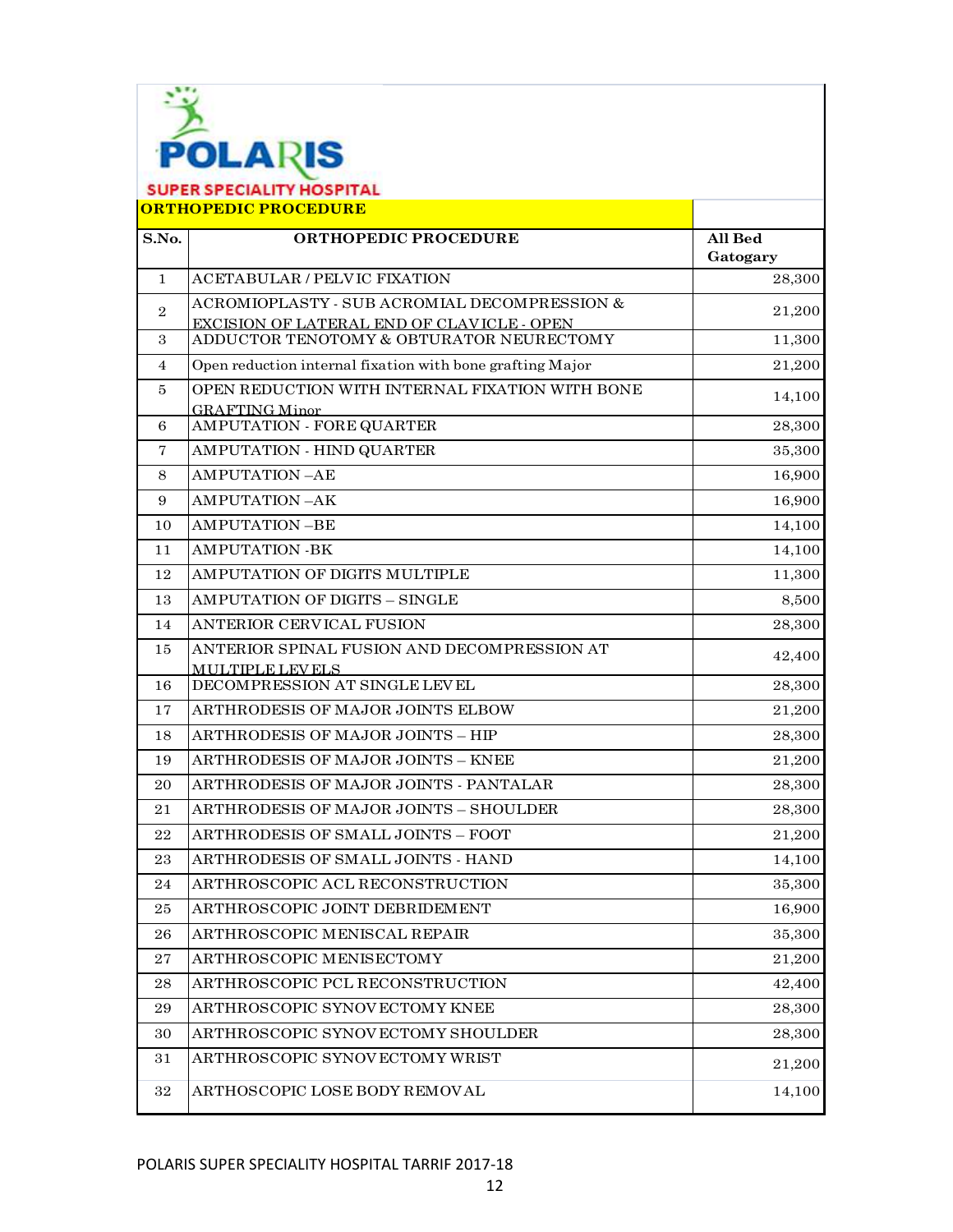

| 33 | ARTHROTOMY ANKLE                                  | 14,100 |
|----|---------------------------------------------------|--------|
| 34 | ARTHROTOMY HIP                                    | 16,900 |
| 35 | ARTHROTOMY KNEE                                   | 16,900 |
| 36 | ARTHROTOMY WRIST                                  | 16,900 |
| 37 | <b>BIOPSY BONE</b>                                | 8,500  |
| 38 | <b>BIOPSY MUSCLE (DEEP)</b>                       | 7,100  |
| 39 | BIPOLAR ARTHROPLASTY                              | 21,200 |
| 40 | <b>BONE GRAFTING</b>                              | 14,100 |
| 41 | BONE GRAFTING FOR FRACTURE NON UNION              | 16,900 |
| 42 | CARPAL TUNNEL DECOMPRESSION (ORTHO)               | 14,100 |
| 43 | CHANGE OF TIBIAL ARTICULAR HEIGHT                 | 21,200 |
| 44 | CLOSED NAILING OF LONG BONES FEMUR                | 21,200 |
| 45 | CLOSED NAILING OF LONG BONES - HUMERUS            | 21,200 |
| 46 | CLOSED NAILING OF LONG BONES - TIBIA              | 21,200 |
| 47 | CLOSED NAILING OF LONG BONES - ULNA               | 21,200 |
| 48 | CLOSED REDUCTION OF FRACTURES AND POP APPLICATION | 11,300 |
| 49 | CLOSED REDUCTION OF JOINT DISLOCATION             | 8,500  |
| 50 | CLOSED REDUCTION OF SMALL JOINTS - IP             | 7,100  |
| 51 | CLOSED REDUCTION OF SMALL JOINTS - MTP            | 7,100  |
| 52 | CLOSED REDUCTION OF SMALL JOINTS - MP             | 7,100  |
| 53 | COLLES FRACTURE CLOSED REDUCTION AND POP CAST     | 7,100  |
| 54 | COMBINED ANTERIOR AND POSTERIOR SPINAL SURGERY    | 35,300 |
| 55 | COMPLEX KNEE LIGAMENT RECONSTRUCTION AND          | 42,400 |
| 56 | COMPLEX SPINE INSTRUMENTATION                     | 42,400 |
| 57 | COMPLEX SPINE RESECTION AND RECONSTRUCTION        | 56,500 |
| 58 | <b>CORE DECOMPRESSION</b>                         | 16,900 |
| 59 | CONTRACTURE RELEASE                               | 11,300 |
| 60 | CORTICOTOMY PLUS BONE PEG FIXATION                | 21,200 |
| 61 | CORRECTIVE LESSER TOE SURGERY                     | 8,500  |
| 62 | CORRECTIVE SURGERY GREATER TOE                    | 12,700 |
| 63 | CORRECTIVE SPINAL OSTEOTOMY AND FUSION            | 56,500 |
| 64 | COSTO - TRANSVERSECTOMY                           | 28,300 |
| 65 | CROSS FINGER FLAPS                                | 18,700 |
| 66 | CTEV (CLUB FOOT) CORRECTIVE BONE SURGERY          | 21,200 |
| 67 | CTEV - MANIPULATION AND CORRECTIVE CAST           | 5,600  |
| 68 | CURRETAGE OF TUMOR AND BONE GRAFTING              | 21,200 |
| 69 | DE QUERVEINS RELEASE                              | 5,600  |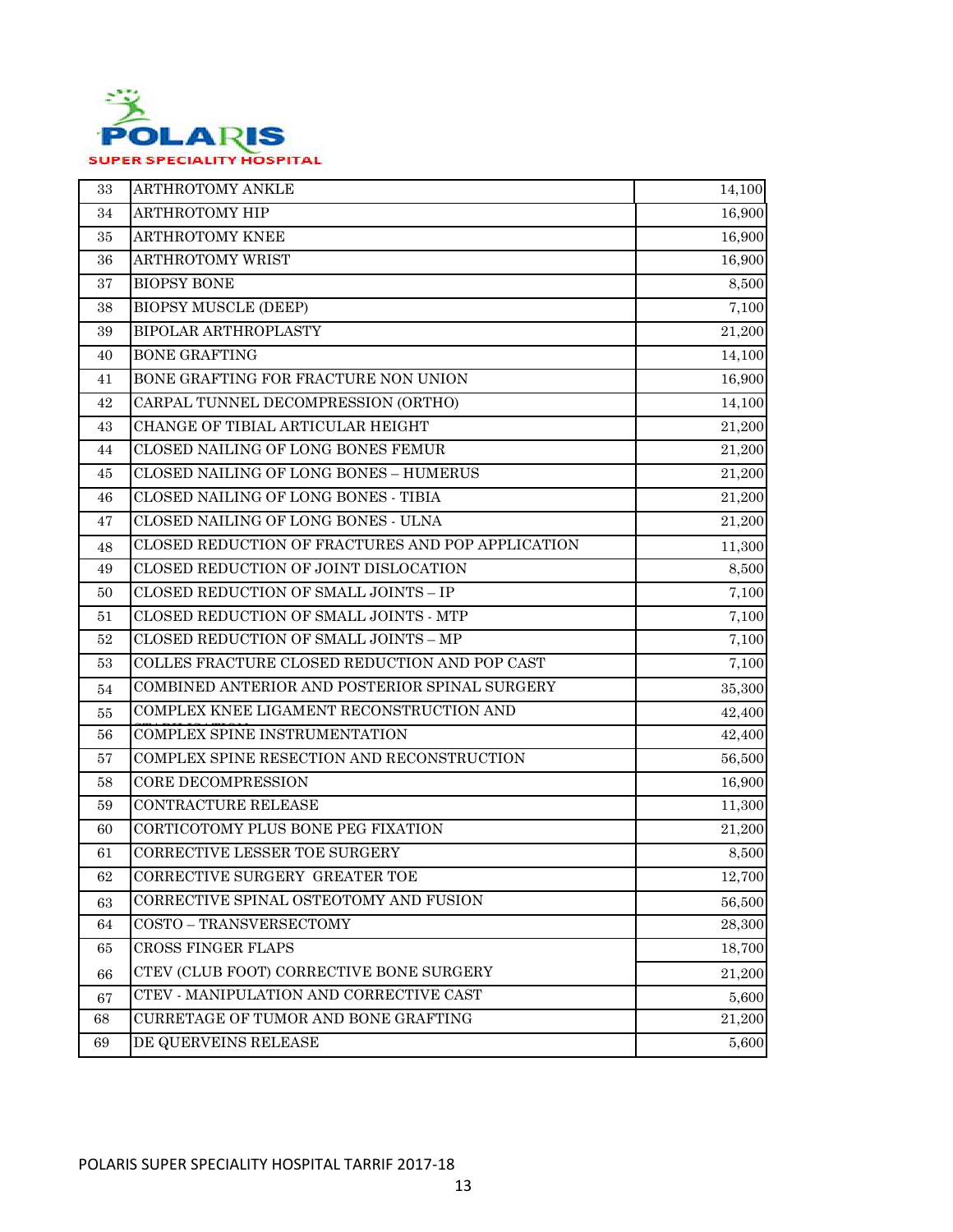

| 70  | SUPER SPECIALITY HOSPITAL<br><b>IDIAGNOSTIC ARTHROSCOPY - ANKLE</b> | 21,200 |
|-----|---------------------------------------------------------------------|--------|
| 71  | DIAGNOSTIC ARTHROSCOPY - HIP                                        | 21,200 |
| 72  | DIAGNOSTIC ARTHROSCOPY - KNEE                                       | 14,100 |
| 73  | DIAGNOSTIC ARTHROSCOPY-SHOULDER                                     | 21,200 |
| 74  | DIAGNOSTIC ARTHROSCOPY - WRIST                                      | 21,200 |
| 75  | DIFFICULT AND COMPLEX FRACTURE FIXATION                             | 21,200 |
| 76  | DISARTICULATION - ANKLE                                             | 16,900 |
| 77  | DISARTICULATION - ELBOW                                             | 16,900 |
| 78  | DISARTICULATION - HIP                                               | 21,200 |
| 79  | DRANINAGE ABSCESS (INCISION & DRAINAGE)                             | 7,100  |
| 80  | <b>EXCISION HEAD OF RADIUS</b>                                      | 11,300 |
| 81  | <b>EXCISION OF GANGLION</b>                                         | 7,100  |
| 82  | <b>EXCISION OF LOWER END ULNA</b>                                   | 11,300 |
| 83  | EXTERNAL FIXATOR FOR FRACTURELONG BONES LOWER LIMB                  | 16,900 |
| 84  | EXTERNAL FIXATOR FOR FRACTURE LONG BONES UPPER LIMB                 | 16,900 |
| 85  | FASCIOTOMY - FOREARM                                                | 11,300 |
| 86  | <b>FASCIOTOMY - LEG</b>                                             | 11,300 |
| 87  | FIXATION OF FRACTURE AROUND HIP- D.H.S./ JEWETT NAIL /              | 21,200 |
| 88  | FUSION - POSTERIOR SPINAL                                           | 35,300 |
| 89  | <b>FUSION - SACROILIAC</b>                                          | 35,300 |
| 90  | <b>FUSION - SUB TALAR</b>                                           | 28,300 |
| 91  | FUSION - TRIPPLE ARTHRODESIS                                        | 35,300 |
| 92  | GIRDLESTONE ARTHROPLASTY                                            | 21,200 |
| 93  | HAMSTRING RELEASE                                                   | 11,300 |
| 94  | ILIZAROV & COMPLEX EXTERNAL FIXATOR                                 | 28,300 |
| 95  | <b>INFECTED TKA FIRST STAGE</b>                                     | 28,300 |
| 96  | INFECTED TKA JOINT DEBRIDEMENT                                      | 21,200 |
| 97  | INFECTED TKA SECOND STAGE                                           | 49,400 |
| 98  | INGROWING TOE NAIL EXCISION                                         | 7,100  |
| 99  | INJECTION INTRA ARTICULAR<br>(OPD/BED SIDE)                         | 1,200  |
| 100 | <b>INJECTION INTRA ARTICULAR</b><br>(IN OT)                         | 6,400  |
| 101 | JOINT ASPIRATION (OPD\BED SIDE)                                     | 3,200  |
| 102 | <b>JOINT ASPIRATION IN OT</b>                                       | 5,600  |
| 103 | K-WIRE FIXATION OF SMALL BONES - FOOT                               | 11,300 |
| 104 | K-WIREFIXATION OF SMALL BONES- HAND                                 | 11,300 |
| 105 | <b>LAMINECTOMY</b>                                                  | 35,300 |
| 106 | <b>LOCAL FLAPS</b>                                                  | 16,900 |
| 107 | <b>MAJOR TENDON TRANSFERS</b>                                       | 21,200 |
| 108 | MANIPULATION OF JOINTS                                              | 5,600  |
| 109 | MANIPULATION OF JOINTS - ELBOW                                      | 5,600  |
| 110 | MANIPULATION OF JOINTS - KNEE                                       | 5,600  |
| 111 | MANIPULATION OF JOINTS - SHOULDER                                   | 5,600  |
| 112 | MICRODISECTOMY                                                      | 35,300 |
| 113 | MICROLUMBAR DISECTOMY                                               | 35,300 |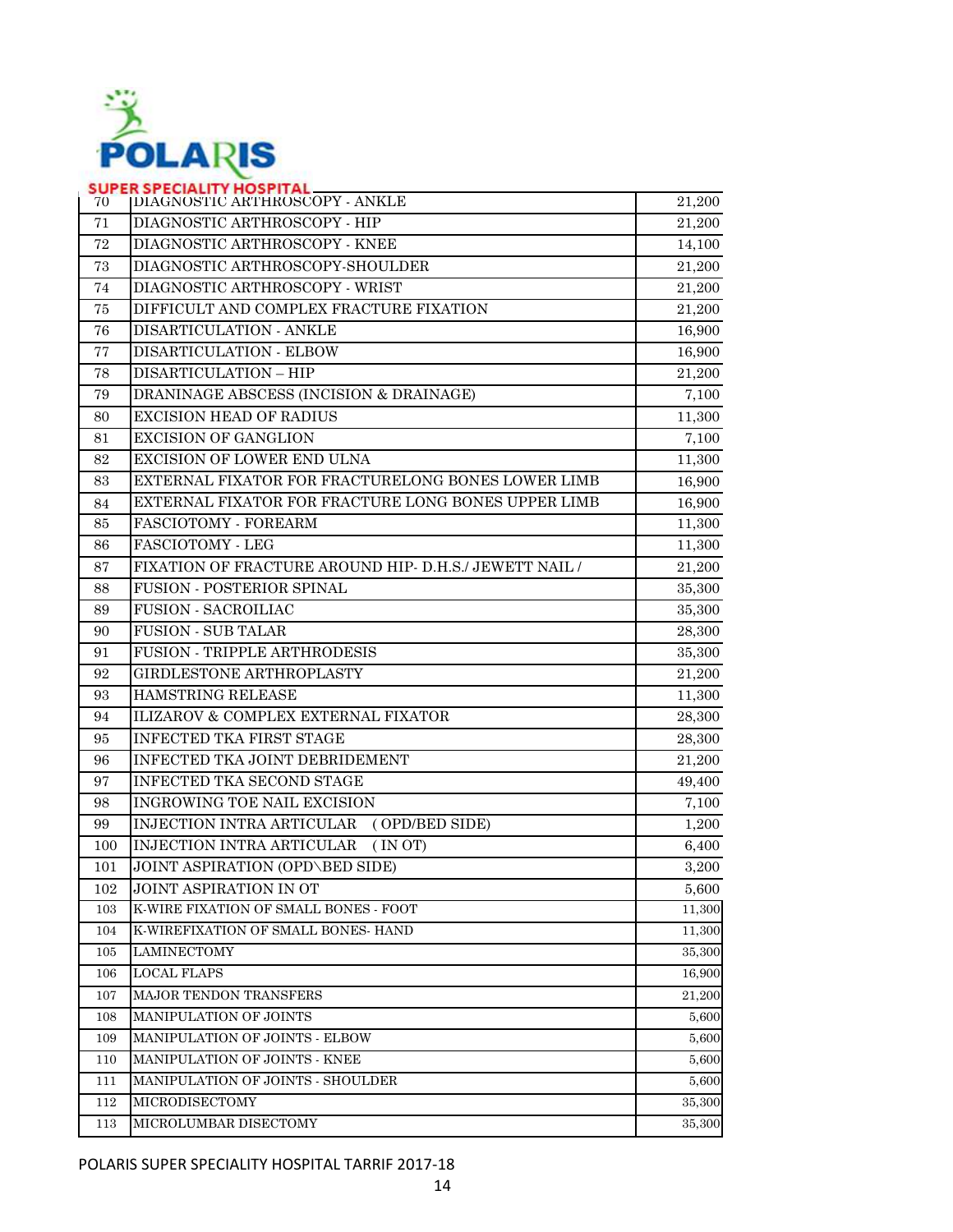

| 114 | MICROVASCULAR FREE FLAP                                       | 42,400 |
|-----|---------------------------------------------------------------|--------|
| 115 | MOSAIC PLASTY - KNEE                                          | 35,300 |
| 116 | MULTIPLE HAND FRACTURE AND TENDON INJURIES WITH SKIN LOSS     | 35,300 |
| 117 | MULTIPLE HAND FRACTURE WITHOUT SKIN LOSS                      | 21,200 |
| 118 | NERVE DECOMPRESSION                                           | 14,100 |
| 119 | OPEN SYNOVECTOMY - KNEE                                       | 16,900 |
| 120 | OPEN SYNOVECTOMY - WRIST                                      | 16,900 |
| 121 | ORIF - PERIPROSTHETIC FRACTURES                               | 28,300 |
| 122 | ORIF FRACTURE RADIAL HEAD                                     | 16,900 |
| 123 | ORIF FRACTURE SCAPHOID                                        | 21,200 |
| 124 | ORIF FRACTURE CALCANEUM                                       | 21,200 |
| 125 | ORIF FRACTURE CLAVICLE                                        | 16,900 |
| 126 | ORIF FRACTURE LATERAL MAALLEOLUS                              | 14,100 |
| 127 | ORIF FRACTURE LOWER END RADIUS                                | 16,900 |
| 128 | ORIF FRACTURE MEDIAL MALLEOLUS                                | 14,100 |
| 129 | ORIF FRACTURE OLECRANON                                       | 14,100 |
| 130 | ORIF FRACTURE PATELLA                                         | 16,900 |
| 131 | ORIF FRACTURE SUPRACONDYLAR HUMERUS                           | 16,900 |
| 132 | ORIF FRACTURE TALUS                                           | 21,200 |
| 133 | ORIF LONG BONE - LOWER LIMB                                   | 21,200 |
| 134 | ORIF LONG BONES - UPPER LIMBS                                 | 21,200 |
| 135 | ORIF OF COMPLEX FRACTURES                                     | 28,300 |
| 136 | ORIF OF COMPLEX FRACTURES - LOWER LIMB                        | 28,300 |
| 137 | ORIF OF COMPLEX FRACTURES - UPPER LIMB                        | 21,200 |
| 138 | ORIF SMALL BONES                                              | 14,100 |
| 139 | OSTEOMYELITIS - SURGICAL DECOMPRESSION                        | 14,100 |
| 140 | OSTEOTOMY - AROUND HIP                                        | 21,200 |
| 141 | OSTEOTOMY - CALCANEAL                                         | 16,900 |
| 142 | OSTEOTOMY - FRENCH                                            | 16,900 |
| 143 | OSTEOTOMY - HIGH TIBIAL                                       | 21,200 |
| 144 | HTO with fixation                                             | 28,300 |
| 145 | PELVIC TRACTION                                               | 2,400  |
| 146 | PAEDIATRIC HIP SURGERY - OPEN REDUCTION OF CDH                | 35,300 |
| 147 | PAEDIATRIC HIP SURGERY - PERTHES/ SCFE/ OPEN REDUCTION OF CDH | 28,300 |
| 148 | PAEDIATRIC HIP SURGERY - SCFE                                 | 21,200 |
| 149 | JPATELLAR REALIGNMENT PROCEDURE                               | 28,300 |
| 150 | PATELLAR REPLACEMENT                                          | 21,200 |
| 151 | <b>PATELLECTOMY</b>                                           | 16,900 |
| 152 | PERCUTANEOUS K - WIRE FIXATION UNDER C- ARM minor             | 7,100  |
| 153 | PERCUTANEOUS K - WIRE FIXATION UNDER C- ARM major             | 14,100 |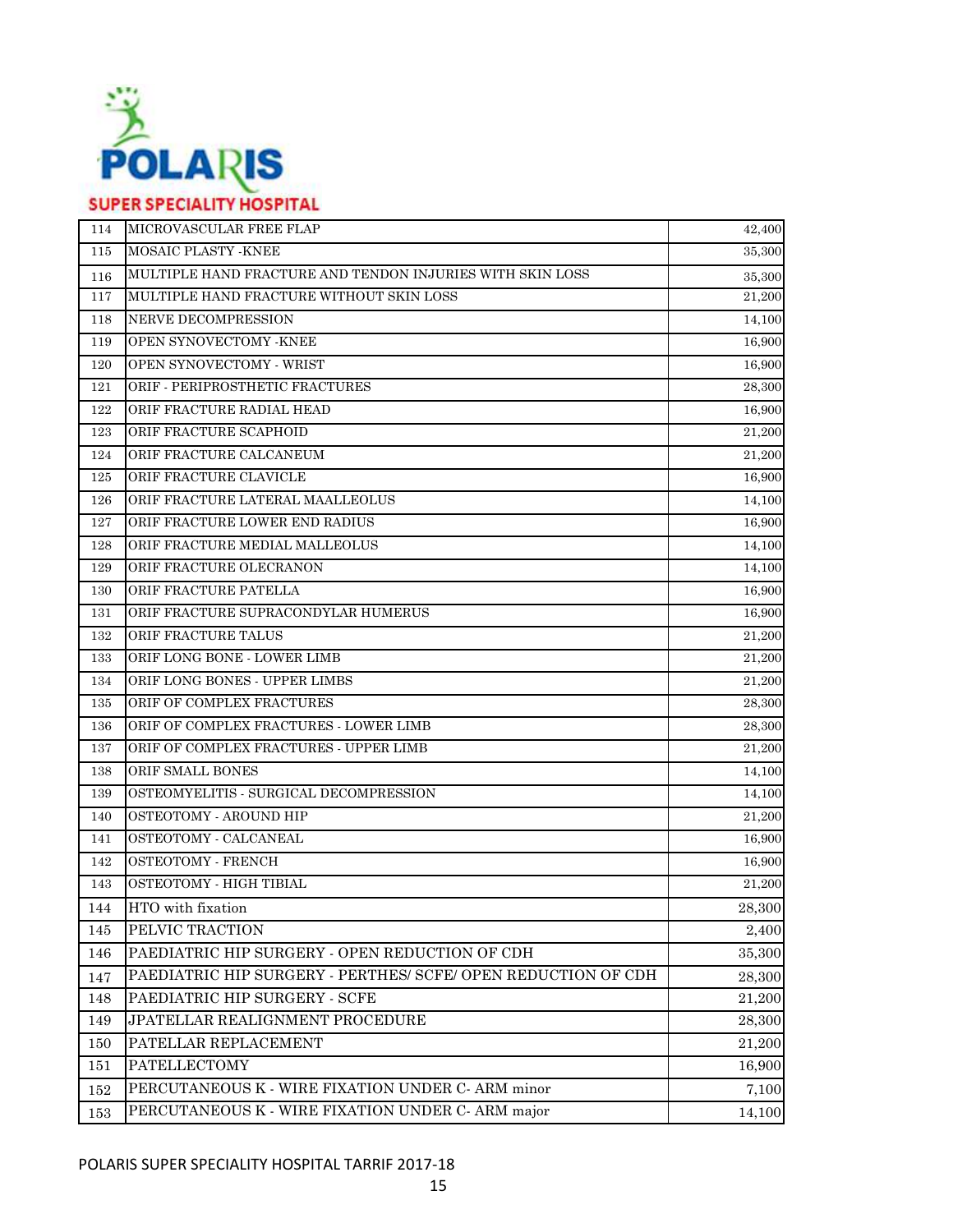

| 154 | POP ABOVE ELBOW SLAB APPLICATION                        | 3,200  |
|-----|---------------------------------------------------------|--------|
| 155 | POP ABOVE KNEE CAST APPLICATION                         | 4,800  |
| 156 | POP ABOVE KNEE SLAB APPLICATION                         | 4,000  |
| 157 | POP BELOW KNEE CAST APPLICATION                         | 3,200  |
| 158 | POP ABOVE ELBOW CAST APPLICATION                        | 4,000  |
| 159 | POP BELOW ELBOW CAST APPLICATION                        | 2,400  |
| 160 | POP BELOW KNEE SLAB APPLICATION                         | 2,400  |
| 161 | POP CTEV CAST                                           | 2,400  |
| 162 | POP CYLINDER CAST APPLICATION                           | 4,800  |
| 163 | POP CYLINDER SLAB APPLICATION                           | 4,000  |
| 164 | POP APPLICATION                                         | 6,400  |
| 165 | POP FULL PLASTER FINGERS                                | 1,100  |
| 166 | POP HIP SPICA APPLICATION SINGLE                        | 7,100  |
| 167 | POP SHOULDER SPICA APPLICATION                          | 7,100  |
| 168 | POP SHOULDER SPICA APPLICATION SINGLE                   | 7,900  |
| 169 | POP SHOULDER SPICA APPLICATION DOUBLE                   | 12,700 |
| 170 | POP REMOVAL                                             | 700    |
| 171 | POP BELOW ELBOW SLAB APPLICATION                        | 1,600  |
| 172 | POP SLAB APPLICATION FINGER                             | 800    |
| 173 | POP APPLICATION - ALL FRACTURES                         | 5,600  |
| 174 | POSTERIOR LUMBAR INTERVERTEBRAL BODY FUSION WITH        | 35,300 |
| 175 | PRIMARY NERVE REPAIR                                    | 15,000 |
| 176 | PRIMARY TOTAL JOINT REPLACEMENT UNILATERAL - ANKLE      | 42,400 |
| 177 | PRIMARY TOTAL JOINT REPLACEMENT - UNILATERAL - ELBOW    | 42,400 |
| 178 | PRIMARY TOTAL JOINT REPLACEMENT - UNILATERAL - HIP      | 35,300 |
| 179 | PRIMARY TOTAL JOINT REPLACEMENT - UNILATERAL - KNEE     | 35,300 |
| 180 | PRIMARY TOTAL JOINT REPLACEMENT- UNILATEERAL - SHOULDER | 35,300 |
| 181 | PRIMARY TOTAL JOINT REPLACEMENT - UNILATERAL - WRIST    | 35,300 |
| 182 | QUADRICEPS PLASTY WITHOUT ARTHROSCOPY                   | 21,200 |
| 183 | READJUSTMENT OF FIXATOR                                 | 7,100  |
| 184 | RECURRENT DISLOCATION STABILIZATION - SHOULDER/ELBOW    | 35,300 |
| 185 | RECURRENT DISLOCATION STABILIZATION - SHOULDER/ELBOW    | 21,200 |
| 186 | RECURRENT DISLOCATION PATELLA STABILIZATION - (OPEN     | 21,200 |
| 187 | REMOVAL OF CYST/LOOSE BODY FROM KNEE                    | 21,200 |
| 188 | REMOVAL OF EXOSTOSIS                                    | 11,300 |
| 189 | REMOVAL OF FIXATOR                                      | 5,600  |
| 190 | REMOVAL OF FRACTURE FRAGMENT - HIP                      | 16,900 |
| 191 | REMOVAL OF IMPLANTS - LONG BONES LOWER LIMB             | 11,300 |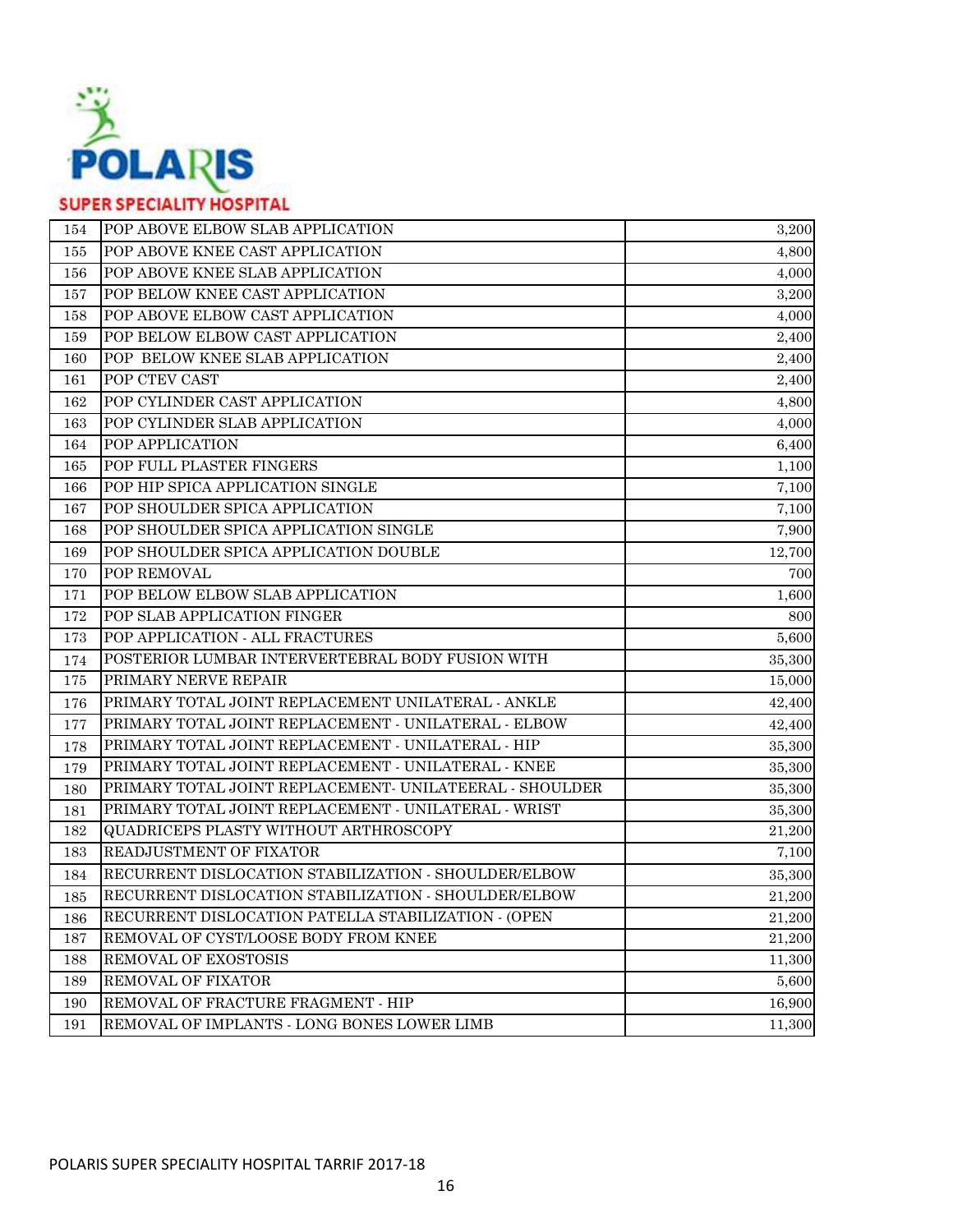

| 192     | REMOVAL OF IMPLANTS - LONG BONES - UPPER LIMB                                   | 11,300 |  |
|---------|---------------------------------------------------------------------------------|--------|--|
| 193     | REMOVAL OF K-WIRE                                                               | 2,100  |  |
| 194     | REPAIR OF MULTIPLE TENDONS OF HAND                                              | 16,900 |  |
| 195     | RESURFACE HIP ARTHROPLASTY UNILATERAL                                           | 42,400 |  |
| 196     | REVISION THR (ONE STAGE)                                                        | 42,400 |  |
| 197     | REVISION TKR (ONE STAGE)                                                        | 42,400 |  |
| 198     | ROTATION FLAPS                                                                  | 21,200 |  |
| 199     | ROTATOR CUFF REPAIR - OPEN                                                      | 28,300 |  |
| 200     | SCOLIOSIS WITHOUT INSTRUMENTATION                                               | 42,400 |  |
| 201     | SECONDARY CLOSURE OF WOUND                                                      | 5,600  |  |
| 202     | SHOULDER ARTHROSCOPY. ROTATOR CUFF REPAIR                                       | 42,400 |  |
| 203     | SINGLE NERVE REPAIR - MAJOR NERVE                                               | 16,900 |  |
| 204     | SINGLE TENDON GRAFTING                                                          | 16,900 |  |
| 205     | <b>SKELETAL TRACTION</b>                                                        | 5,600  |  |
| 206     | <b>SKIN GRAFTING</b>                                                            | 11,300 |  |
| 207     | SKULL TRACTION                                                                  | 7,100  |  |
| 208     | SMALL JOINT REPLACEMENT                                                         | 35,300 |  |
| 209     | STANDARD SPINE INSTRUMENTATION                                                  | 35,300 |  |
| 210     | STRAPPING CUFF AND COLLAR SLING                                                 | 1,600  |  |
| 211     | STRAPPING ELBOW                                                                 | 1,600  |  |
| 212     | STRAPPING BALL BANDGE                                                           | 1,600  |  |
| 213     | STRAPPING FIGUREOF 8 BANDGE                                                     | 1,600  |  |
| 214     | STRAPPING KNEE                                                                  | 1,600  |  |
| 215     | STRAPPING NASAL BONE FRACTURE                                                   | 1,600  |  |
| 216     | STRAPPING WRIST                                                                 | 1,000  |  |
| 217     | STRAPPING FINGER                                                                | 1,100  |  |
| 218     | <b>STRAPPING ANKLE</b>                                                          | 1,600  |  |
| 219     | STRAPPING TOES                                                                  | 1,100  |  |
| 220     | TENDON REPAIR - FOOT                                                            | 11,300 |  |
| 221     | TENDON REPAIR - HAND                                                            | 11,300 |  |
| 222     | TRANSFORAMINAL LUMBAR INTERVERTEBRAL BODY FUSION WITH<br><b>INSTRUMENTATION</b> | 42,400 |  |
| 223     | TRANSTHORACIC ANTERIOR DECOMPRESSION & FUSION                                   | 42,400 |  |
| 224     | TRIGGER FINGER RELEASE                                                          | 5,600  |  |
| 225     | UNICOMPARTMENT KNEE REPLACEMENT - UNILATERAL                                    | 35,300 |  |
| 226     | WOUND DEBRIDEMENT (ORTHO)                                                       | 5,600  |  |
| 227     | ARTHROSCOPIC ACROMIOPLASTY                                                      | 28,300 |  |
| $228\,$ | EXCISION OF BURSA COMPARTMENT SYNDROME -                                        | 7,100  |  |
| 229     | COMPARTMENT SYNDROME -LEG/FOOT/THIGH/FOREARM                                    | 15,300 |  |
|         | "Surgery / Procedure & Investigation charges are the same for all room catogary |        |  |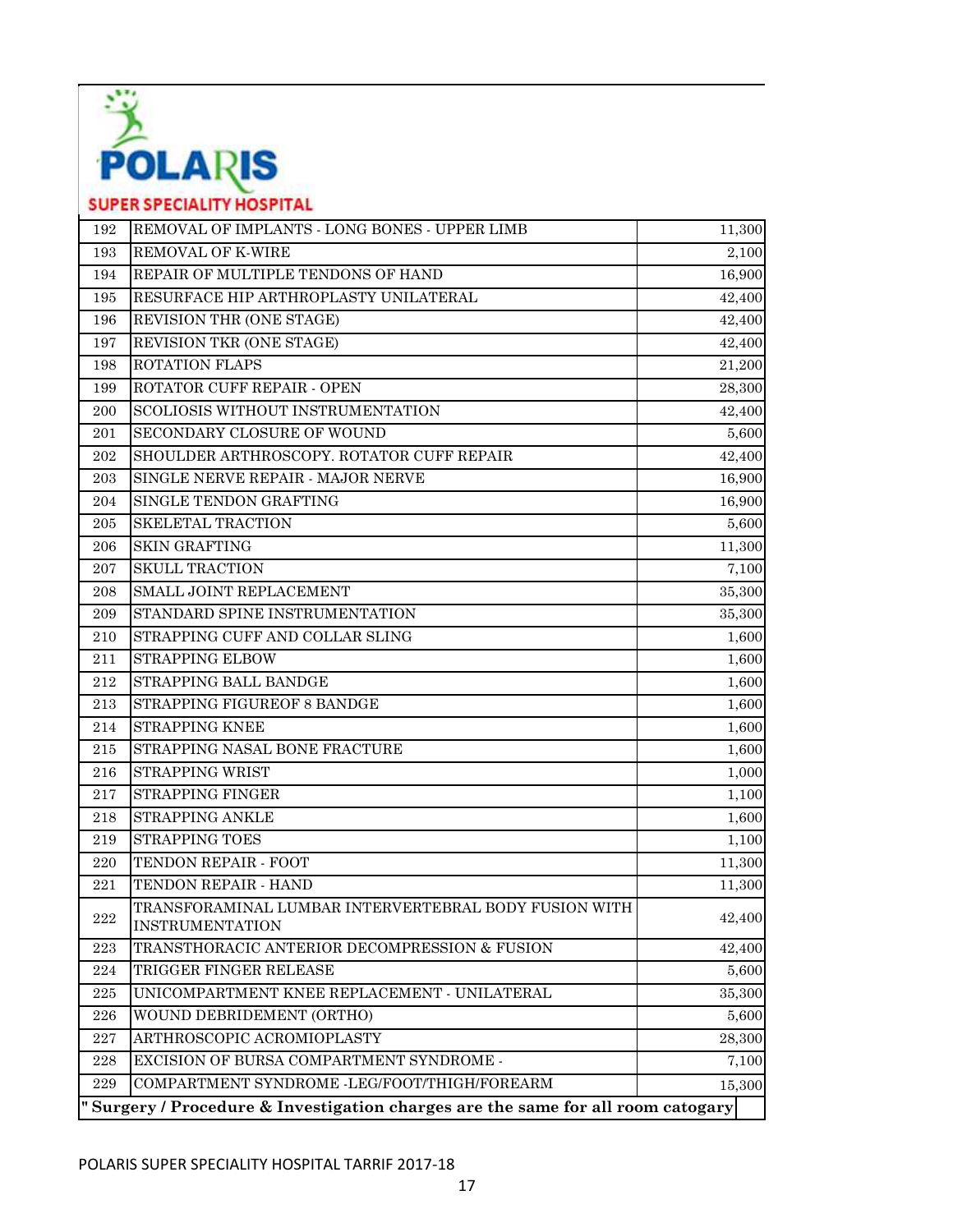

|                | <b>OBSTETRICS AND GYNECOLOGY PROCEDURE</b>            |                |
|----------------|-------------------------------------------------------|----------------|
| S.No.          | OBSTETRICS AND GYNECOLOGY PROCEDURE                   | <b>ALL BED</b> |
| $\mathbf{1}$   | ABDMINAL CERVICOPEXY FOR UTEROVAGINAL PROLAPSE        | 13,500         |
| $\overline{2}$ | ABROTION MID TRIMESTER                                | 15,500         |
| 3              | ABDOMINAL OPERATION FOR STRESS INCONTINENCE           | 19,300         |
| 4              | ABDOMINAL STERILIZATION                               | 7,600          |
| 5              | <b>ADHESOLYSIS</b>                                    | 8,900          |
| 6              | AMINIOCENTESIS (P)                                    | 6,400          |
| $\overline{7}$ | AMNIOINFUSION (P)                                     | 9,700          |
| 8              | BARTHOLIN ABSCESS INCISION & DRAINAGE                 | 4,300          |
| 9              | BARTHOLINCYST EXCISION BILATERAL & MARSUPIALISATION   | 6,300          |
| 10             | <b>B-LYNCH SUTURING</b>                               | 3,500          |
| 11             | BARTHOLIN CYST EXCISION UNILATERAL & MARSUPIALISATION | 4,200          |
| 12             | CEASEREAN HYSTERECTOMY                                | 25,600         |
| 13             | <b>CERVICAL BIOPSY</b>                                | 2,900          |
| 14             | CERVICAL CAUTERY (P)                                  | 3,800          |
| 15             | CERVICAL CAUTERY & BIOPSY                             | 4,800          |
| 16             | CERVICAL CRYOTHERAPY                                  | 3,800          |
| 17             | CERVICAL POLYPECTOMY                                  | 4,300          |
| 18             | <b>CLPTOMY AND NEEDLING</b>                           | 2,900          |
| 19             | COLPORRHAPHY ANTERIOR                                 | 9,100          |
| 20             | COLPORRHAPHY POSTERIOR                                | 9,100          |
| 21             | COLPOSCOPY DIRECTED BIOPSY                            | 6,200          |
| 22             | <b>COLOSCOPY</b>                                      | 5,900          |
| 23             | COMPLEX & HIGH RISK HYSTERCTOMY                       | 26,800         |
| 24             | CONE BIOPSY OF CERVIX                                 | 7,100          |
| 25             | <b>CAUTERIZATION</b>                                  | 1,000          |
| 26             | DELIVERY NORMAL                                       | 17,600         |
| $\sqrt{27}$    | DILATATION AND CURETTAGE                              | 5,000          |
| 28             | DRAINAGE OF VULVAL HEMATOMA                           | 8,600          |
| 29             | DRAINAGE OF THE ABDMINAL WALL HEMATOMA                | 8,600          |
| 30             | END TO END ANASTOMOSIS BILATERAL                      | 17,200         |
| 31             | ENDOMETRIAL ABLATION                                  | 24,100         |
| 32             | ENDOMETRIAL BIOPSY                                    | 3,700          |
| 33             | ENTEROCELE REPAIR ABDOMINAL/ VAGINAL                  | 9,100          |
| 34             | <b>EUA AND NEEDLING</b>                               | 3,100          |
| 35             | EVACUATION OF RETAINED POC                            | 5,000          |
| 36             | <b>EVACUATION OF UTERUS</b>                           | 5,000          |
| 37             | <b>EXCISION OF LABIAL CYST</b>                        | 5,800          |
| 38             | EXCISION OF URETHRAL CARUNCLE                         | 5,000          |
| 39             | EXCISION OF VAGINAL SEPTUM                            | 5,800          |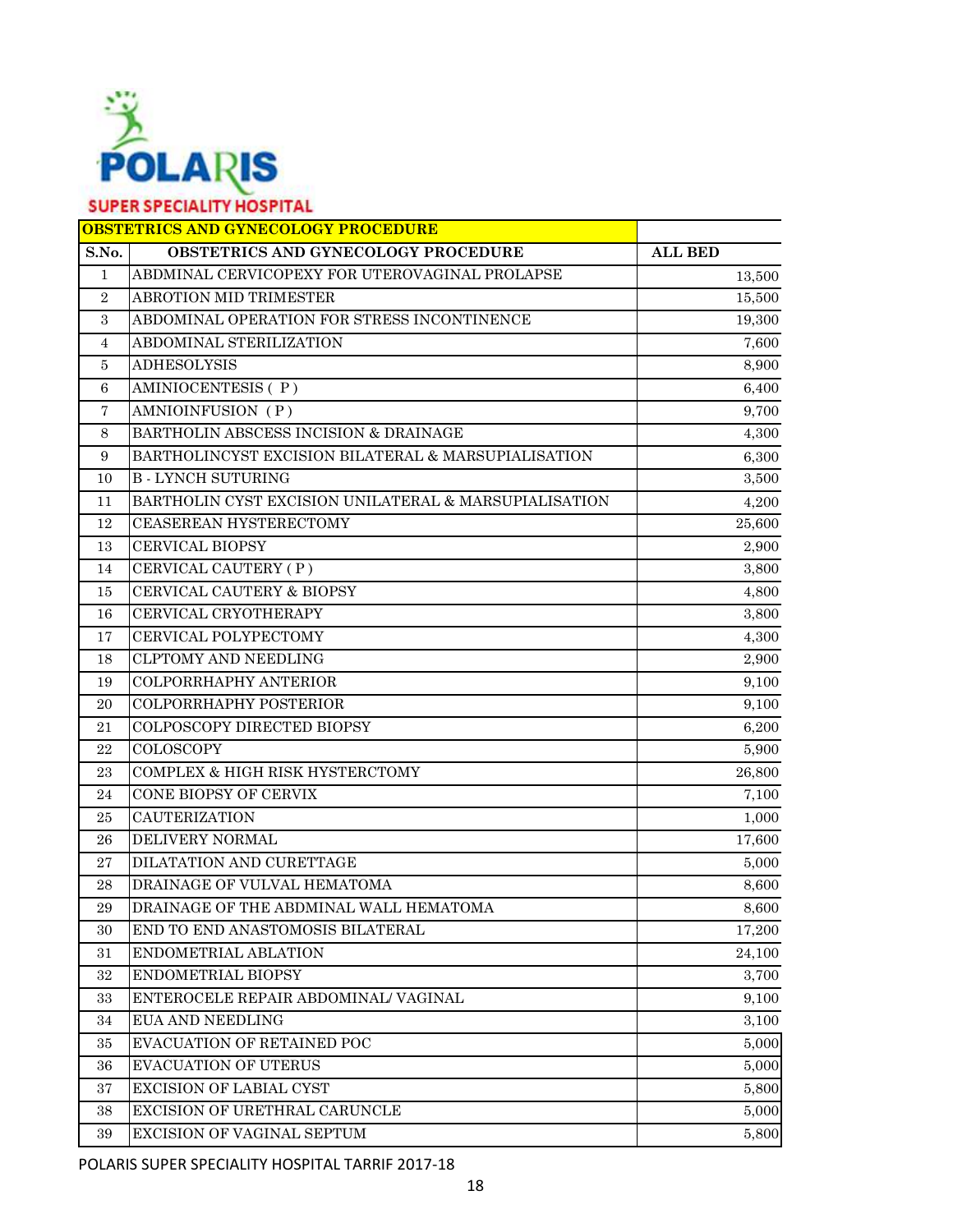

| ENDO METRIAL ASPITATION (P)<br>2,300<br>41<br>FENTONS OPERATION FOR RECONSTRUCTION OF VAGINA<br>42<br>8,600<br>FOETAL MONITORING - CTG (P)<br>43<br>FOREIGN BODY REMOVAL FROM VAGINA<br>44<br>FRACTION CURETTAGE<br>45<br>HEMATOCOLPOS EXCISION SEPTUM<br>3,800<br>46<br><b>HYMENECTOMY</b><br>47<br>HYSTERECTOMY ABDOMINAL<br>19,000<br>48<br>HYSTERECTOMY VAGINAL AND REPAIR<br>49<br>HYSTEROSCOPIC ENDOMETRIAL BIOPSY<br>50<br>HYSTEROSCOPIC POLYPECTOMY<br>9,500<br>51<br>HYSTEROSCOPIC REMOVAL OF LUCD<br>7,600<br>52<br>HYSTEROSCOPIC TUBAL CANNULATION<br>9,500<br>53<br>HYSTEROSCOPY DIAGNOSTIC<br>54<br><b>HYSTEROTOMY</b><br>11,400<br>55<br>HYSTEROTOMY WITH TUBAL LIGATION<br>14,300<br>56<br><b>IUCD INSERTION (MULTILOAD) (P)</b><br>57<br><b>KELLYS SUTURE</b><br>58<br>LAP TOTAL HYSTERECTOMY<br>59<br>LAP. ADHESOLYSIS (OBS & GYN)<br>60<br>LAP. ASSISTED VAGINAL HYSTERECTOMY (LAVH)<br>61<br>25,400<br>LAP. DIAGNOSTIC (OBS & GYN)<br>62<br>7,800<br>LAP. ECTOPIC PREGNANCY / TUBAL SURGERY<br>63<br>18,000<br>LAP. LIGATION<br>64<br>LAP. MULTIPLE OVARIAN DIRLLING / PUNCTURE<br>12,200<br>65<br>LAP. OOPHERECTOMY BILATERAL<br>66<br>LAP. OOPHERECTOMY UNILATERAL<br>67<br>LAP. OVARIAN CYSTECTOMY MULTIPLE<br>68<br>LAP. OVARIAN CYSTECTOMY<br>69<br>LAPAROSCOPIC MYOMECTOMY<br>70<br>LAPAROSCOPIC SACROCOLPOPEXY<br>71<br>34,100<br>LAPAROTOMY GYN ECTOPIC PREGNANCY<br>72<br>14,700<br>LAPAROTOMY GYN ENDOMETRIOSIS<br>73<br>22,700<br>LAPAROTOMY GYN EXTENSIVE ENDOMETRIOSIS ( FROZEN<br>74<br>28,400<br>PELVIS)<br>LAPAROTOMY GYN OOPHERECTOMY BILATERAL<br>75<br>16,100<br>LAPAROTOMY GYN OOPHERECTOMY UNILATERAL<br>14,300<br>76<br>LAPAROTOMY GYN OVARIAN BIOPSY<br>$77\,$<br>14,300<br>LAPAROTOMY GYN OVARIAN CYSTECTOMY BILATERAL<br>78<br>15,100 | 40 | EXPLORATORY LAPAROTOMY (GYN) | 11,400 |
|-----------------------------------------------------------------------------------------------------------------------------------------------------------------------------------------------------------------------------------------------------------------------------------------------------------------------------------------------------------------------------------------------------------------------------------------------------------------------------------------------------------------------------------------------------------------------------------------------------------------------------------------------------------------------------------------------------------------------------------------------------------------------------------------------------------------------------------------------------------------------------------------------------------------------------------------------------------------------------------------------------------------------------------------------------------------------------------------------------------------------------------------------------------------------------------------------------------------------------------------------------------------------------------------------------------------------------------------------------------------------------------------------------------------------------------------------------------------------------------------------------------------------------------------------------------------------------------------------------------------------------------------------------------------------------------------------------------------------------------------------------------------------------------|----|------------------------------|--------|
|                                                                                                                                                                                                                                                                                                                                                                                                                                                                                                                                                                                                                                                                                                                                                                                                                                                                                                                                                                                                                                                                                                                                                                                                                                                                                                                                                                                                                                                                                                                                                                                                                                                                                                                                                                                   |    |                              |        |
|                                                                                                                                                                                                                                                                                                                                                                                                                                                                                                                                                                                                                                                                                                                                                                                                                                                                                                                                                                                                                                                                                                                                                                                                                                                                                                                                                                                                                                                                                                                                                                                                                                                                                                                                                                                   |    |                              |        |
|                                                                                                                                                                                                                                                                                                                                                                                                                                                                                                                                                                                                                                                                                                                                                                                                                                                                                                                                                                                                                                                                                                                                                                                                                                                                                                                                                                                                                                                                                                                                                                                                                                                                                                                                                                                   |    |                              | 8,600  |
|                                                                                                                                                                                                                                                                                                                                                                                                                                                                                                                                                                                                                                                                                                                                                                                                                                                                                                                                                                                                                                                                                                                                                                                                                                                                                                                                                                                                                                                                                                                                                                                                                                                                                                                                                                                   |    |                              | 5,800  |
|                                                                                                                                                                                                                                                                                                                                                                                                                                                                                                                                                                                                                                                                                                                                                                                                                                                                                                                                                                                                                                                                                                                                                                                                                                                                                                                                                                                                                                                                                                                                                                                                                                                                                                                                                                                   |    |                              | 5,000  |
|                                                                                                                                                                                                                                                                                                                                                                                                                                                                                                                                                                                                                                                                                                                                                                                                                                                                                                                                                                                                                                                                                                                                                                                                                                                                                                                                                                                                                                                                                                                                                                                                                                                                                                                                                                                   |    |                              |        |
|                                                                                                                                                                                                                                                                                                                                                                                                                                                                                                                                                                                                                                                                                                                                                                                                                                                                                                                                                                                                                                                                                                                                                                                                                                                                                                                                                                                                                                                                                                                                                                                                                                                                                                                                                                                   |    |                              | 2,900  |
|                                                                                                                                                                                                                                                                                                                                                                                                                                                                                                                                                                                                                                                                                                                                                                                                                                                                                                                                                                                                                                                                                                                                                                                                                                                                                                                                                                                                                                                                                                                                                                                                                                                                                                                                                                                   |    |                              |        |
|                                                                                                                                                                                                                                                                                                                                                                                                                                                                                                                                                                                                                                                                                                                                                                                                                                                                                                                                                                                                                                                                                                                                                                                                                                                                                                                                                                                                                                                                                                                                                                                                                                                                                                                                                                                   |    |                              | 19,000 |
|                                                                                                                                                                                                                                                                                                                                                                                                                                                                                                                                                                                                                                                                                                                                                                                                                                                                                                                                                                                                                                                                                                                                                                                                                                                                                                                                                                                                                                                                                                                                                                                                                                                                                                                                                                                   |    |                              | 7,600  |
|                                                                                                                                                                                                                                                                                                                                                                                                                                                                                                                                                                                                                                                                                                                                                                                                                                                                                                                                                                                                                                                                                                                                                                                                                                                                                                                                                                                                                                                                                                                                                                                                                                                                                                                                                                                   |    |                              |        |
|                                                                                                                                                                                                                                                                                                                                                                                                                                                                                                                                                                                                                                                                                                                                                                                                                                                                                                                                                                                                                                                                                                                                                                                                                                                                                                                                                                                                                                                                                                                                                                                                                                                                                                                                                                                   |    |                              |        |
|                                                                                                                                                                                                                                                                                                                                                                                                                                                                                                                                                                                                                                                                                                                                                                                                                                                                                                                                                                                                                                                                                                                                                                                                                                                                                                                                                                                                                                                                                                                                                                                                                                                                                                                                                                                   |    |                              |        |
|                                                                                                                                                                                                                                                                                                                                                                                                                                                                                                                                                                                                                                                                                                                                                                                                                                                                                                                                                                                                                                                                                                                                                                                                                                                                                                                                                                                                                                                                                                                                                                                                                                                                                                                                                                                   |    |                              | 5,800  |
|                                                                                                                                                                                                                                                                                                                                                                                                                                                                                                                                                                                                                                                                                                                                                                                                                                                                                                                                                                                                                                                                                                                                                                                                                                                                                                                                                                                                                                                                                                                                                                                                                                                                                                                                                                                   |    |                              |        |
|                                                                                                                                                                                                                                                                                                                                                                                                                                                                                                                                                                                                                                                                                                                                                                                                                                                                                                                                                                                                                                                                                                                                                                                                                                                                                                                                                                                                                                                                                                                                                                                                                                                                                                                                                                                   |    |                              |        |
|                                                                                                                                                                                                                                                                                                                                                                                                                                                                                                                                                                                                                                                                                                                                                                                                                                                                                                                                                                                                                                                                                                                                                                                                                                                                                                                                                                                                                                                                                                                                                                                                                                                                                                                                                                                   |    |                              | 1,700  |
|                                                                                                                                                                                                                                                                                                                                                                                                                                                                                                                                                                                                                                                                                                                                                                                                                                                                                                                                                                                                                                                                                                                                                                                                                                                                                                                                                                                                                                                                                                                                                                                                                                                                                                                                                                                   |    |                              | 7,500  |
|                                                                                                                                                                                                                                                                                                                                                                                                                                                                                                                                                                                                                                                                                                                                                                                                                                                                                                                                                                                                                                                                                                                                                                                                                                                                                                                                                                                                                                                                                                                                                                                                                                                                                                                                                                                   |    |                              | 31,100 |
|                                                                                                                                                                                                                                                                                                                                                                                                                                                                                                                                                                                                                                                                                                                                                                                                                                                                                                                                                                                                                                                                                                                                                                                                                                                                                                                                                                                                                                                                                                                                                                                                                                                                                                                                                                                   |    |                              | 9,100  |
|                                                                                                                                                                                                                                                                                                                                                                                                                                                                                                                                                                                                                                                                                                                                                                                                                                                                                                                                                                                                                                                                                                                                                                                                                                                                                                                                                                                                                                                                                                                                                                                                                                                                                                                                                                                   |    |                              |        |
|                                                                                                                                                                                                                                                                                                                                                                                                                                                                                                                                                                                                                                                                                                                                                                                                                                                                                                                                                                                                                                                                                                                                                                                                                                                                                                                                                                                                                                                                                                                                                                                                                                                                                                                                                                                   |    |                              |        |
|                                                                                                                                                                                                                                                                                                                                                                                                                                                                                                                                                                                                                                                                                                                                                                                                                                                                                                                                                                                                                                                                                                                                                                                                                                                                                                                                                                                                                                                                                                                                                                                                                                                                                                                                                                                   |    |                              |        |
|                                                                                                                                                                                                                                                                                                                                                                                                                                                                                                                                                                                                                                                                                                                                                                                                                                                                                                                                                                                                                                                                                                                                                                                                                                                                                                                                                                                                                                                                                                                                                                                                                                                                                                                                                                                   |    |                              | 8,600  |
|                                                                                                                                                                                                                                                                                                                                                                                                                                                                                                                                                                                                                                                                                                                                                                                                                                                                                                                                                                                                                                                                                                                                                                                                                                                                                                                                                                                                                                                                                                                                                                                                                                                                                                                                                                                   |    |                              |        |
|                                                                                                                                                                                                                                                                                                                                                                                                                                                                                                                                                                                                                                                                                                                                                                                                                                                                                                                                                                                                                                                                                                                                                                                                                                                                                                                                                                                                                                                                                                                                                                                                                                                                                                                                                                                   |    |                              | 19,000 |
|                                                                                                                                                                                                                                                                                                                                                                                                                                                                                                                                                                                                                                                                                                                                                                                                                                                                                                                                                                                                                                                                                                                                                                                                                                                                                                                                                                                                                                                                                                                                                                                                                                                                                                                                                                                   |    |                              | 16,100 |
|                                                                                                                                                                                                                                                                                                                                                                                                                                                                                                                                                                                                                                                                                                                                                                                                                                                                                                                                                                                                                                                                                                                                                                                                                                                                                                                                                                                                                                                                                                                                                                                                                                                                                                                                                                                   |    |                              | 18,100 |
|                                                                                                                                                                                                                                                                                                                                                                                                                                                                                                                                                                                                                                                                                                                                                                                                                                                                                                                                                                                                                                                                                                                                                                                                                                                                                                                                                                                                                                                                                                                                                                                                                                                                                                                                                                                   |    |                              | 15,200 |
|                                                                                                                                                                                                                                                                                                                                                                                                                                                                                                                                                                                                                                                                                                                                                                                                                                                                                                                                                                                                                                                                                                                                                                                                                                                                                                                                                                                                                                                                                                                                                                                                                                                                                                                                                                                   |    |                              | 17,000 |
|                                                                                                                                                                                                                                                                                                                                                                                                                                                                                                                                                                                                                                                                                                                                                                                                                                                                                                                                                                                                                                                                                                                                                                                                                                                                                                                                                                                                                                                                                                                                                                                                                                                                                                                                                                                   |    |                              |        |
|                                                                                                                                                                                                                                                                                                                                                                                                                                                                                                                                                                                                                                                                                                                                                                                                                                                                                                                                                                                                                                                                                                                                                                                                                                                                                                                                                                                                                                                                                                                                                                                                                                                                                                                                                                                   |    |                              |        |
|                                                                                                                                                                                                                                                                                                                                                                                                                                                                                                                                                                                                                                                                                                                                                                                                                                                                                                                                                                                                                                                                                                                                                                                                                                                                                                                                                                                                                                                                                                                                                                                                                                                                                                                                                                                   |    |                              |        |
|                                                                                                                                                                                                                                                                                                                                                                                                                                                                                                                                                                                                                                                                                                                                                                                                                                                                                                                                                                                                                                                                                                                                                                                                                                                                                                                                                                                                                                                                                                                                                                                                                                                                                                                                                                                   |    |                              |        |
|                                                                                                                                                                                                                                                                                                                                                                                                                                                                                                                                                                                                                                                                                                                                                                                                                                                                                                                                                                                                                                                                                                                                                                                                                                                                                                                                                                                                                                                                                                                                                                                                                                                                                                                                                                                   |    |                              |        |
|                                                                                                                                                                                                                                                                                                                                                                                                                                                                                                                                                                                                                                                                                                                                                                                                                                                                                                                                                                                                                                                                                                                                                                                                                                                                                                                                                                                                                                                                                                                                                                                                                                                                                                                                                                                   |    |                              |        |
|                                                                                                                                                                                                                                                                                                                                                                                                                                                                                                                                                                                                                                                                                                                                                                                                                                                                                                                                                                                                                                                                                                                                                                                                                                                                                                                                                                                                                                                                                                                                                                                                                                                                                                                                                                                   |    |                              |        |
|                                                                                                                                                                                                                                                                                                                                                                                                                                                                                                                                                                                                                                                                                                                                                                                                                                                                                                                                                                                                                                                                                                                                                                                                                                                                                                                                                                                                                                                                                                                                                                                                                                                                                                                                                                                   |    |                              |        |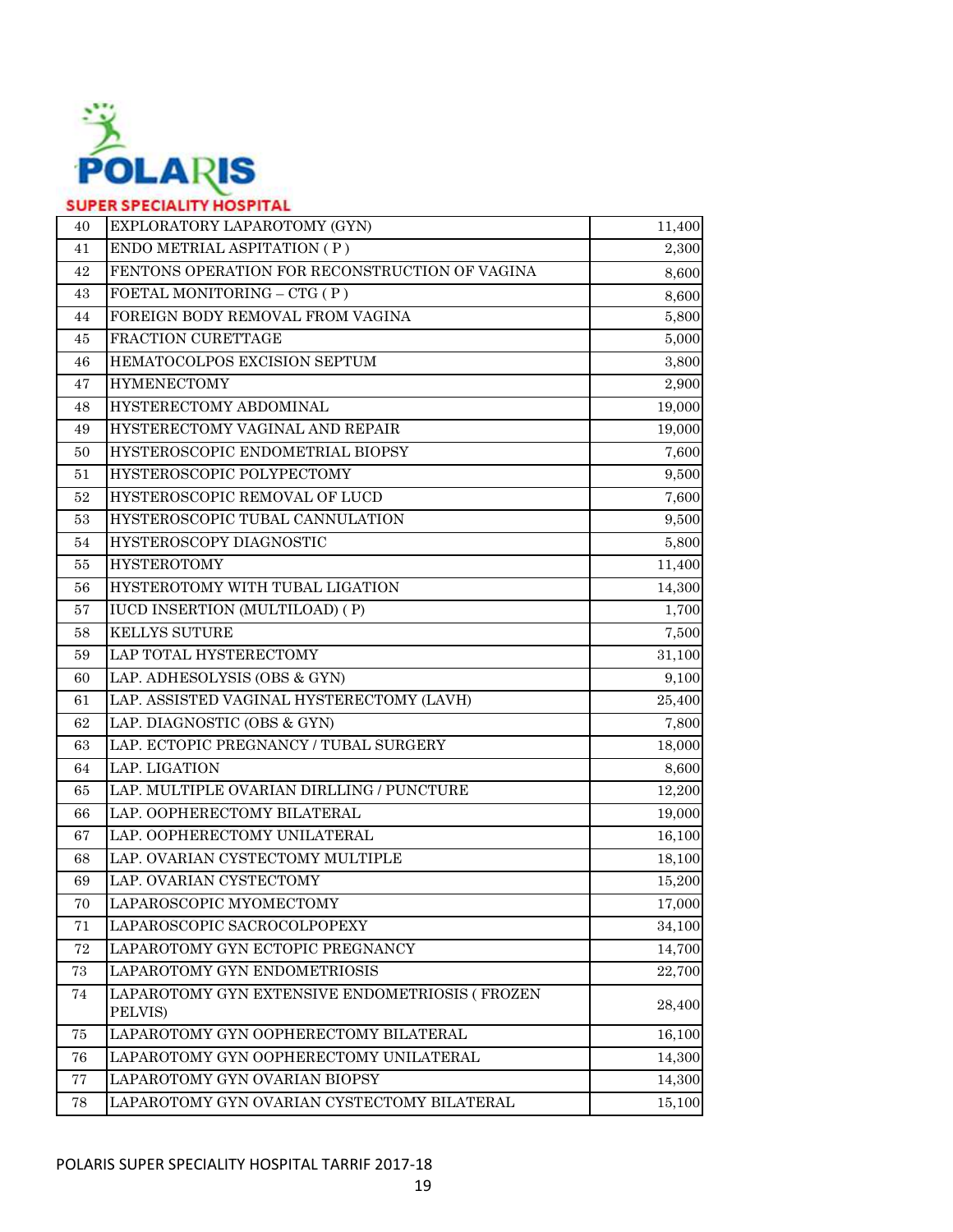

| 79  | LAPAROTOMY GYN OVARIAN CYSTECTOMY UNILATERAL                    | 14,300 |
|-----|-----------------------------------------------------------------|--------|
| 80  | LAPAROTOMY GYN OVARIOTOMY                                       | 14,300 |
| 81  | LAPAROTOMY GYN RUPTURED OVARIAN CYST                            | 14,300 |
| 82  | LAPAROTOMY GYN SALPINGO OOPHERECTOMY BILATERAL                  | 16,100 |
| 83  | LAPAROTOMY GYN SALPINGO OOPHERECTOMY UNILATERAL                 | 14,300 |
| 84  | LAPAROTOMY GYN STAGING                                          | 14,300 |
| 85  | LAPAROTOMY GYN TWISTED OVARIAN CYST                             | 14,300 |
| 86  | <b>LEFORDS OPERATION</b>                                        | 11,900 |
| 87  | <b>LSCS</b>                                                     | 19,100 |
| 88  | MANCHESTER / FORTHERGIL PROCEDURE                               | 17,000 |
| 89  | MANUAL REMOVAL OF PLACENTA                                      | 3,300  |
| 90  | MCDONALD STITCHING                                              | 3,100  |
| 91  | MTP UNDER GA                                                    | 6,400  |
| 92  | MTP WITH TUBECTOMY                                              | 8,600  |
| 93  | MYOMECTOMY ABDOMINAL                                            | 16,500 |
| 94  | OPERATIVE HYSTEROSCOPY SEPTUM DIVISION                          | 24,100 |
| 95  | OPERATIVE HYSTEROSCOPY SYNAECHAE REMOVAL                        | 20,600 |
| 96  | PURANDARES SLING                                                | 19,000 |
| 97  | PANHYSTERECTOMY FOR ENDOMETRIOSIS                               | 25,600 |
| 98  | PLASTIC REPAIR OF UTERUS                                        | 17,000 |
| 99  | RADICAL HYSTERCTOMY FOR CA BODY OF UTERUS                       | 30,300 |
| 100 | RADICAL HYSTERECTOMY PLUS OMENTECTOMY FOR OVARIAN<br>MALIGNANCY | 42,600 |
| 101 | RECTOVAGINAL FISTULAS REPAIR THIRD DEGREE                       | 12,400 |
| 102 | REMOVAL OF IUCD (P)                                             | 1,000  |
| 103 | REMOVAL OF SIMPLE VULVAL TUMOR                                  | 5,000  |
| 104 | REPAIR OF PERINEAL TEAR POST COITAL OR TRAUMATIC                | 7,100  |
| 105 | RESUSPENSION OF POST HYSTERECTOMY VAULT PROLAPSE                | 28,400 |
| 106 | RICHARDSON SLING OPERATION                                      | 13,500 |
| 107 | SALPINGO OOPHORECTOMY BILATERAL                                 | 12,100 |
| 108 | SALPINGO OOPORECTOMY UNILATERAL                                 | 10,300 |
| 109 | SALPHINGECTOMY UNILATERAL                                       | 10,700 |
| 110 | SHIRODKARS STITCHING                                            | 3,100  |
| 111 | <b>SIMPLE VULVECTOMY</b>                                        | 14,300 |
| 112 | SLING OPERATION FOR UNINARY STRESS INCONTINENCE                 | 17,000 |
| 113 | SUB TOTAL HYSTERECTOMY                                          | 17,000 |
| 114 | SUTURING PERINEAL TEARS ii DEGREE                               | 4,300  |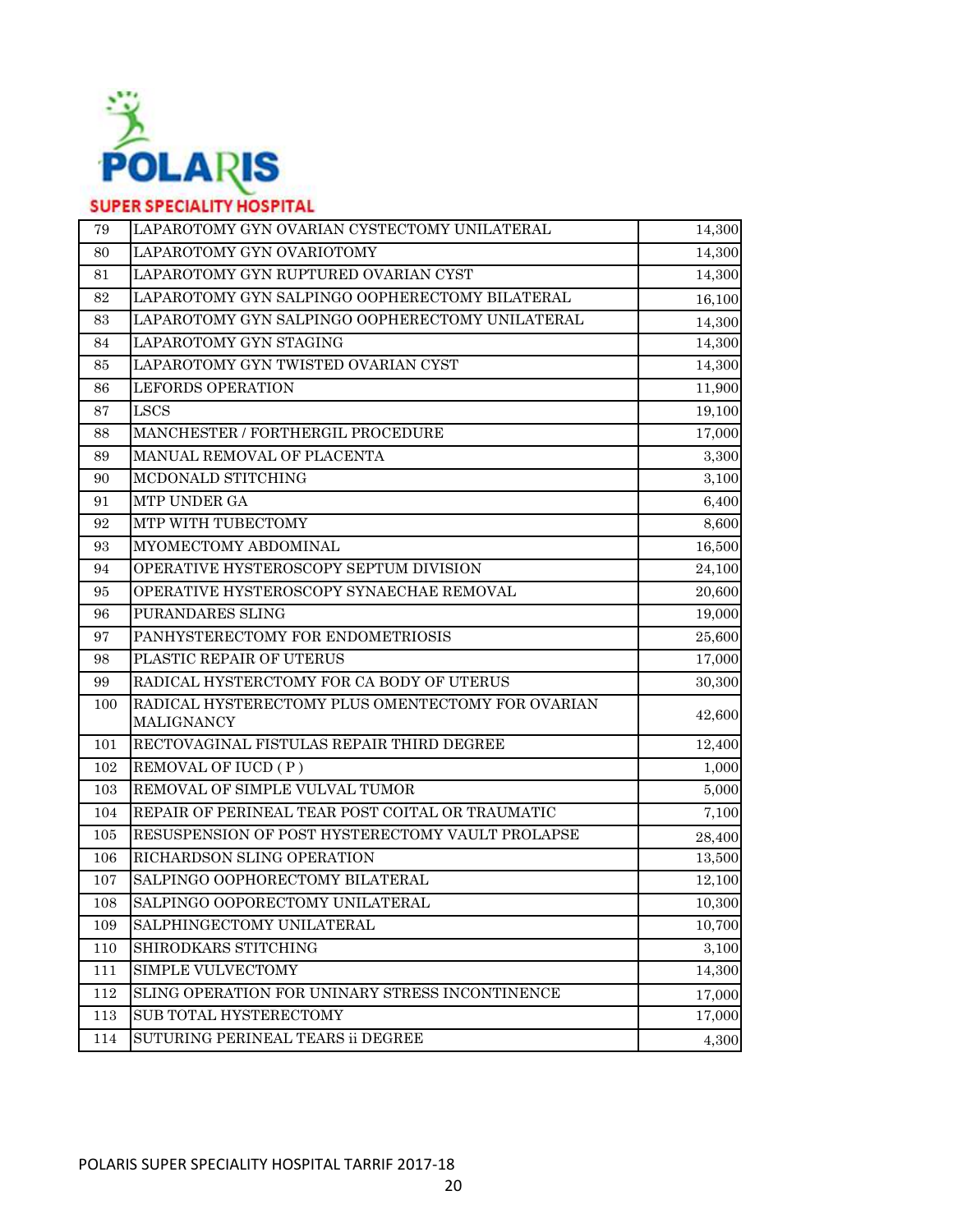

| 115 | SEPTAL RESECTION OF UTERUS                      | 8,500  |
|-----|-------------------------------------------------|--------|
| 116 | SUTURING PERINEAL TEARS iii DEGREE              | 8,600  |
| 117 | THERMAL ABLATION                                | 40,500 |
| 118 | THREE SWAB TEST (FOR VAGINAL FISTULA) (P)       | 1,300  |
| 119 | TOTAL VALVECTOMY WITH DISECTION OF NODES        | 19,700 |
| 120 | TRACHELORRHAPHY                                 | 10,000 |
| 121 | TRANSCERVICAL RESECTION OF ENDOMETRIUM          | 21,300 |
| 122 | TUBAL INSUFFLATION                              | 2,500  |
| 123 | <b>TUBAL LIGATION</b>                           | 8,600  |
| 124 | TUBOPLASTY (OPER MICROSCOPY) UNILATERAL         | 25,900 |
| 125 | TUBOPLASTY (OPER MICROSCOPY) BILATERAL          | 32,200 |
| 126 | TUBOPLASTY BILATERAL                            | 28,400 |
| 127 | TUBOPLASTY UNILATERAL                           | 22,400 |
| 128 | UTERINE ARTERY LIGATION                         | 3,500  |
| 129 | <b>VENTRI SUSPENSION</b>                        | 13,500 |
| 130 | VAGINOPLASTY (McINDOES)                         | 22,400 |
| 131 | <b>VAULT REPAIR</b>                             | 24,700 |
| 132 | VENTROSUSPENSION OF THE UTERUS ALONE (GILLIAMS) | 11,000 |
| 133 | VESICOVAGINAL FISTULA (WF)(GYN)                 | 20,900 |
| 134 | VULVAL BIOSPY (SINGLE)                          | 2,800  |
| 135 | VULVAL BIOSPY (MULTIPLE)                        | 3,800  |
| 136 | VISUAL INSPECTION OF THE CERVIX                 | 1,900  |
| 137 | WERTHEIMS HYSTERECTOMY                          | 28,400 |
| 138 | IUI                                             | 8,200  |
|     |                                                 |        |

**" Surgery / Procedure & Investigation charges are the same for all room catogary**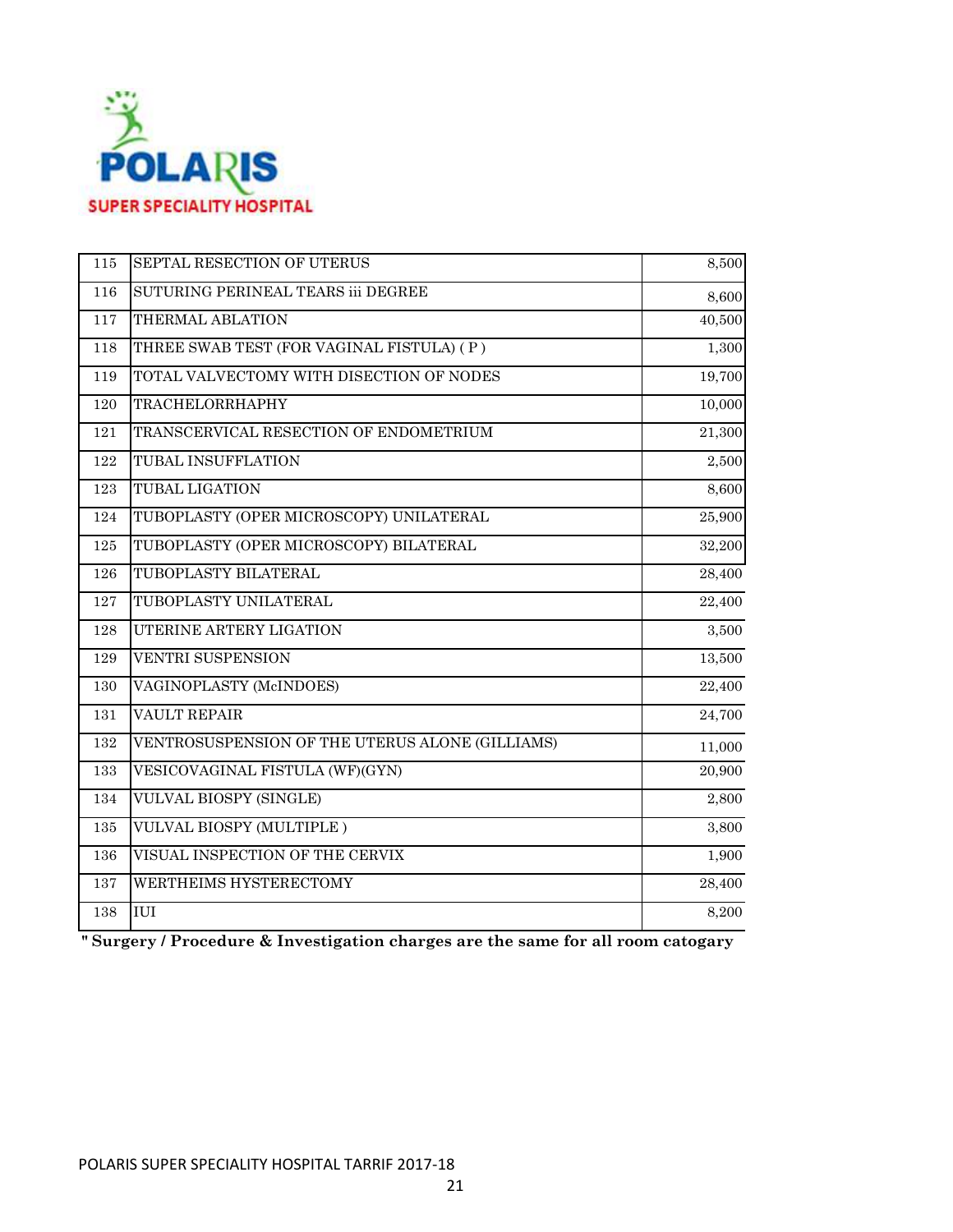

|                | <b>PEDIATRIC SURGERY</b>                                          |                         |
|----------------|-------------------------------------------------------------------|-------------------------|
|                | <b>S.No. PEDIATRIC SURGERY</b>                                    | <b>ALL BED CATOGARY</b> |
| 1              | ABDOMINOPERINEAL PULL THROUGH (DUHAMELS)                          | 24,700                  |
| $\overline{2}$ | ABSCESS INCISION & DRAINAGE (PEDIATRIC)                           | 3,600                   |
| 3              | ANAL DILATATION (PEDIATRIC)                                       | 3,500                   |
| 4              | ANAL TRANSPOSITION FOR ECTOPIC ANUS                               | 11,800                  |
| 5              | ANTIREFLUX SURGERY (FUNDOPLICATION)                               | 24,700                  |
| 6              | APPENDICETOMY (PEDIATRIC)                                         | 13,800                  |
| $\overline{7}$ | BILIARY ATRESIA (ASAIS PORTOENTEROSTOMY)                          | 34,100                  |
| 8              | BIOPSY RECTAL (PEDIATRIC)                                         | 5,000                   |
| 9              | BLADDER EXOSTROPHY REPAIR (BLADDER TURN IN)                       | 34,100                  |
| 10             | BLADDER EXOSTROPHY REPAIR COMPLETE REPAIR                         | 37,900                  |
| 11             | BRANCHIAL FISTULA (PEDIATRIC)                                     | 17,000                  |
| 12             | CHOLEDOCHAL CYST EXCISION (PEDIATRIC)                             | 34,100                  |
| 13             | CHORDEE CORRECTION (PEDIATRIC)                                    | 11,900                  |
| 14             | CIRCUMCISION (PEDIATRIC)                                          | 6,500                   |
| 15             | CLEFT LIP REPAIR (UNILATERAL)                                     | 19,000                  |
| 16             | CLEFT PALATE REPAIR (COMPLETE CLEFT)                              | 19,000                  |
| 17             | CLEFT PALATE REPAIR (INCOMPLETE CLEFT)                            | 22,700                  |
| 18             | CLITOROVAGINOPLASTY (FEMINIZING                                   | 37,900                  |
| 19             | COLOSTOMY & MULTIPLE COLONIC BIOPSIES                             | 19,000                  |
| 20             | COLOSTOMY (PEDIATRIC)                                             | 14,500                  |
| 21             | COLOSTOMY CLOSURE (PEDIATRIC)                                     | 15,100                  |
| 22             | CONGENITAL DIAPHRAGMATIC HERNIA (PEDIATRIC)                       | 37,600                  |
| 23             | CYSTOLITHOTOMY (PEDIATRIC)                                        | 11,400                  |
| 24             | CYSTOSCOPIC FULGURATION OF POSTERIOR                              | 19,000                  |
| 25             | DEP SEATED ABSCESS DRAINAGE (PEDIATRIC)                           | 8,500                   |
| 26             | DIAPHRAGM EVENTERATION REPAIR (PEDIATRIC)                         | 28,400                  |
| 27             | EPISPADIAS REPAIR (PEDIATRIC)                                     | 19,000                  |
| 28             | ESOPHAGEAL ATRESIA WITH TEF (PRIMARY REPAIR)<br>(PEDIATRIC)       | 37,900                  |
| 29             | ESOPHAGEAL REPLACEMENT SURGERY (GASTRIC PULL - UP)<br>(PEDIATRIC) | 37,900                  |
| 30             | ESOPHAGOSTOMY & GASTROTOMY(PEDIATRIC)                             | 17,000                  |
| 31             | EXCISION CYST / TUMOUR BENIGN SMALL (PEDIATRIC)                   | 6,700                   |
| 32             | <b>EXCISION OF TUMOR (PEDIATRIC)</b>                              | 8,500                   |
| 33             | EXCISION SACROCOCCYGEAL TERATOMA (PEDIATRIC)                      | 28,400                  |
| 34             | EXCISION WIDE RHABDOMYOSARCOMA (PEDIATRIC)                        | 28,400                  |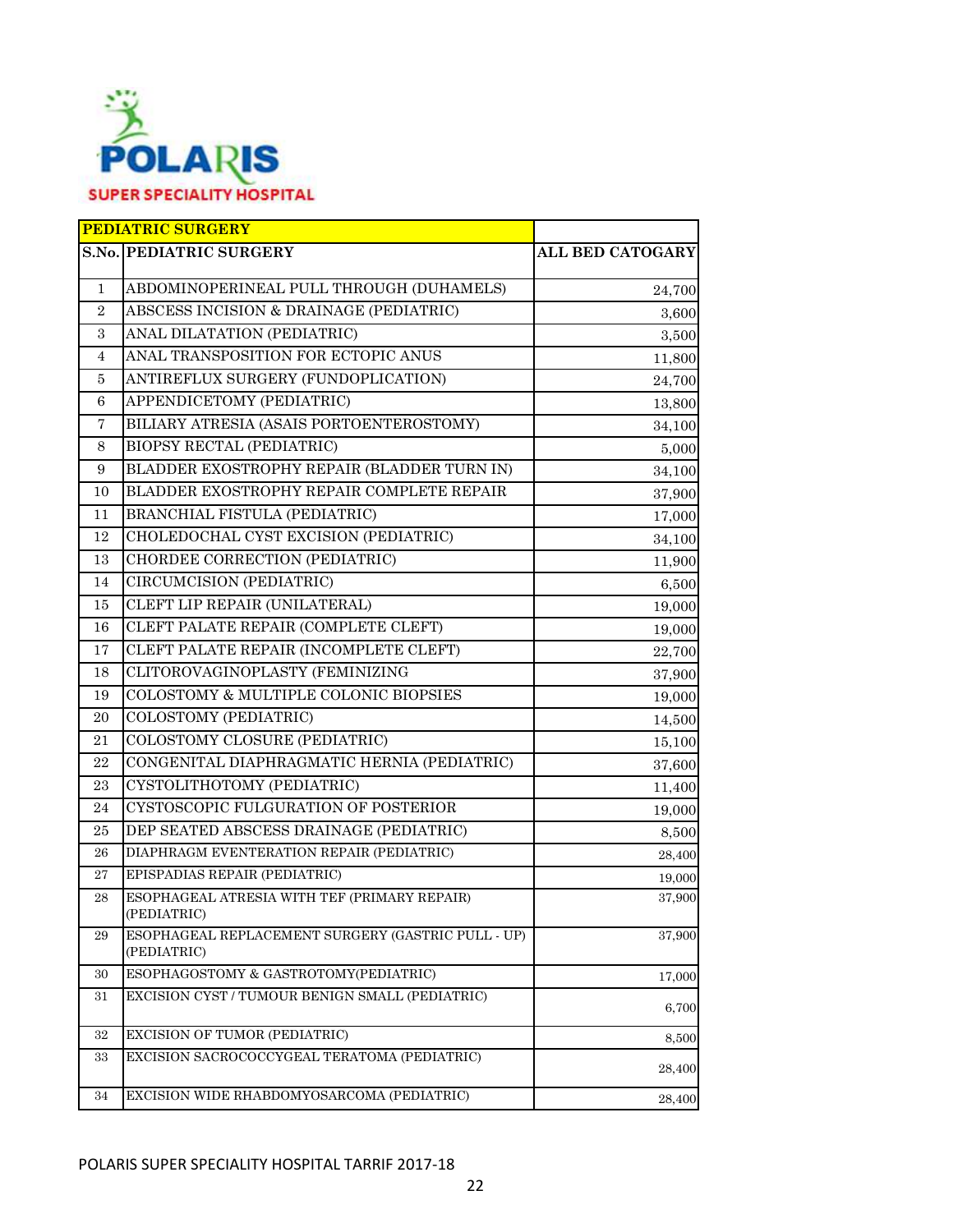

| 35 | EXOMPHALOS (PEDIATRIC)                            | 34,100     |
|----|---------------------------------------------------|------------|
| 36 | GASTROSCHISIS REPAIR (PEDIATRIC)                  | 34,100     |
| 37 | GASTROSTOMY (PEDIATRIC)                           | 11,400     |
| 38 | HEMI-NEPHROURETERECTOMY (PEDIATRIC)               | 30,300     |
| 39 | HEMICOLECTOMY UNILATERAL                          | 14,100     |
| 40 | HERNIA EPIGASTRIC (PEDIATRIC)                     | 13,500     |
| 41 | HERNIA INGUINAL BILATERAL (PEDIATRIC)             | 19,000     |
| 42 | HERNIA INGUINALUNILATERAL (PADIATRIC)             | 14,300     |
| 43 | HERNIA UMBILICAL (PEDIATRIC)                      | 13,500     |
| 44 | INTUSSUSCEPTION REDUCTION (PEDIATRIC)             | 17,000     |
| 45 | LAPAROTOMY (PEDIATRIC)                            | 13,500     |
| 46 | LIVER HYDATID (PEDIATRIC)                         | 25,700     |
| 47 | LYMPH NODE BIOPSY (PEDIATRIC)                     | 8,500      |
| 48 | MALROTATION OF INTESTINE (PEDIATRIC)              | 17,000     |
| 49 | MEATOTOMY (PEDIATRIC)                             | 3,500      |
| 50 | MECKELS DIVERTICULECTOMY (PEDIATRIC)              | 15,500     |
| 51 | NASAL ENDOSCOPY DILATATION & STENTING (PEDIATRIC) | $16,\!900$ |
| 52 | NEONATAL INTESTINAL ATRESIA (PEDIATRIC)           | 22,700     |
| 53 | NEPHRECTOMY / NEPHROURETERECTOMY (PEDIATRIC)      | 22,700     |
| 54 | NEPHROSTOMY OPEN (PEDIATRIC)                      | 20,600     |
| 55 | NEPHROSTOMY PERCUTANEOUS (PEDIATRIC)              | 9,100      |
| 56 | ORCHIDOPEXY BILATERAL (PEDIATRIC)                 | 19,900     |
| 57 | ORCHIDOPEXY UNILATERAL (PEDIATRIC)                | 14,300     |
| 58 | OVARIAN CYSTECTOMY (PEDIATRIC)                    | 19,000     |
| 59 | POSTERIOR SAGITTAL ANORECTOPLASTY (PEDIATRIC)     | 37,600     |
| 60 | PREPUCIAL ADHESIONS DEDUCTION                     | 3,100      |
| 61 | PULMONARY HYDATID (PEDIATRIC)                     | 27,500     |
| 62 | PYELOLITHOTOMY (PEDIATRIC)                        | 15,500     |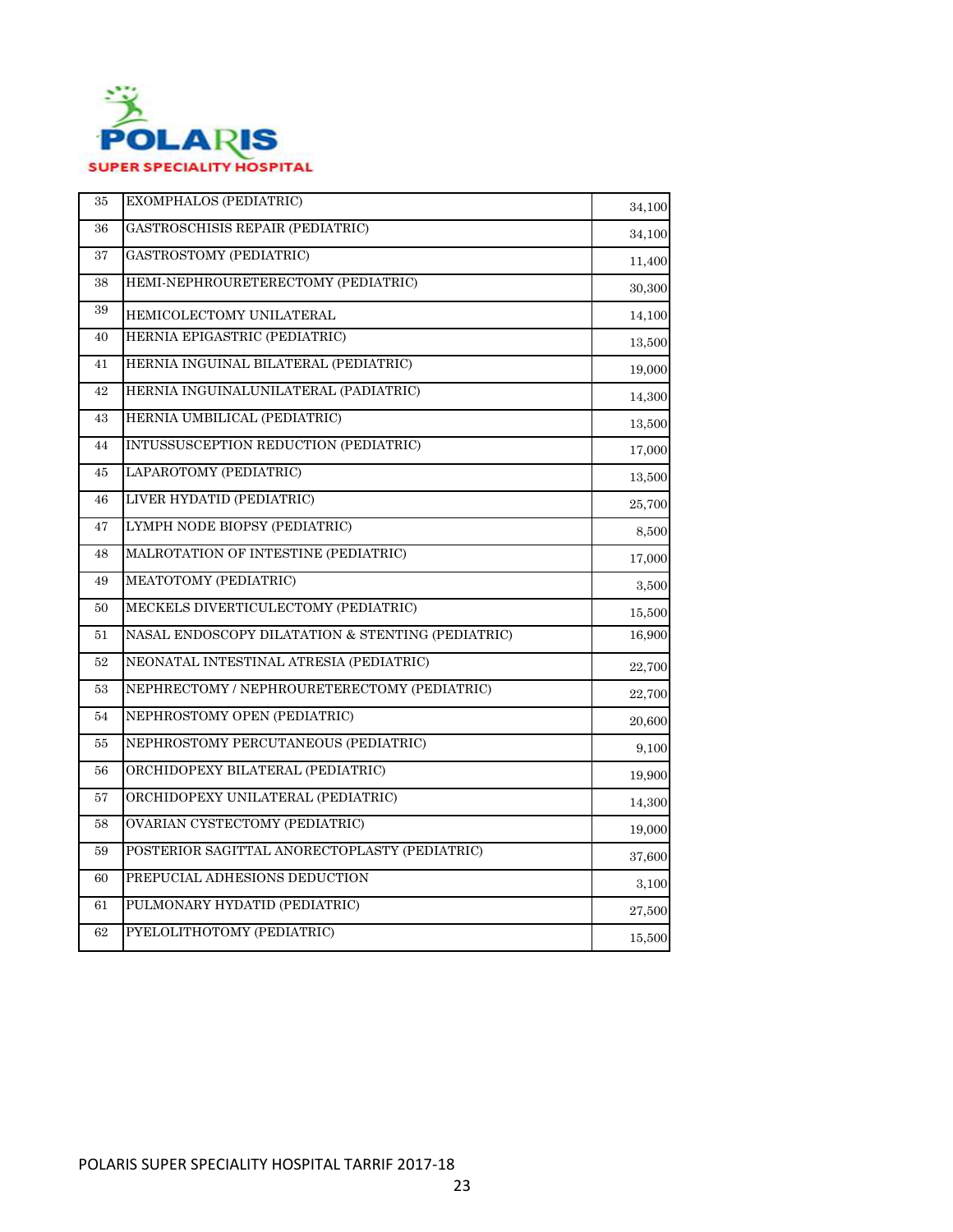

| 63     | PYELOPLASTY (PEDIATRIC)                                     | 22,400 |
|--------|-------------------------------------------------------------|--------|
| 64     | PYLORIC STENOSIS (PYLOROMYOTOMY)                            | 15,200 |
| 65     | RECTAL POLYP (PEDIATRIC)                                    | 8,500  |
| 66     | RIGID BRONCHOSCOPY (PEAD)                                   | 10,600 |
| 67     | RESECTION & ANASTAMOSIS OF INTESTINE (PEDIATRIC)            | 19,700 |
| 68     | SPINA BIFIDA REPAIR (LARGE) (PEDIATRIC)                     | 24,700 |
| 69     | SPINA BIFIDA REPAIR (SMALL) (PEDIATRIC)                     | 19,000 |
| 70     | SPLENECTOMY (PEDIATRIC)                                     | 19,000 |
| 71     | SUPRAPUBIC CYSTOSTOMY (PEDIATRIC)                           | 11,400 |
| $72\,$ | SYNDACTYLY RELEASE (PEDIATRIC)                              | 19,000 |
| 73     | THORACOTOMY & CYST EXCISION (PEDIATRIC)                     | 28,400 |
| 74     | THORACOTOMY & DECORTICATION (PEDIATRIC)                     | 22,700 |
| 75     | THORACOTOMY LOBECTOMY (PEDIATRIC)                           | 23,700 |
| 76     | THROCOTOMY PNEUMONECTOMY (PEDIATRIC)                        | 37,900 |
| $77\,$ | THYROGLOSSAL CYST (PEDIATRIC)                               | 15,200 |
| 78     | TORSION TESTIS (PEDIATRIC)                                  | 12,800 |
| 79     | TORTICOLLIS RELEASE (PEDIATRIC)                             | 17,000 |
| 80     | URETERIC REIMPLANTATION - BILATERAL (PEDIATRIC)             | 34,100 |
| 81     | URETERIC REIMPLANTATION - UNILATERAL (PEDIATRIC)            | 22,700 |
| $82\,$ | URETEROSTOMY BILATERAL (PEDIATRIC)                          | 18,900 |
| 83     | URETEROSTOMY UNILATERAL (PEDIATRIC)                         | 14,600 |
| 84     | URETHRAL DILATATION (PEDIATRIC)                             | 3,500  |
| 85     | URETHRAL FISTULA REPAIR (PEDIATRIC)                         | 22,700 |
| 86     | URETHROPLASTY SECONDSTAGE CORRECTION (PEDIATRIC)            | 28,400 |
| 87     | URETHROPLASTY SINGLE STAGE DISTAL HYPOSPADIAS (PEDIATRIC)   | 28,400 |
| 88     | URETHROPLASTY SINGLE STAGE MID/PROS HYPOSPADIAS (PEDIATRIC) | 34,100 |
| 89     | VENTRICULO - PERITONEAL SHUNT PLACEMENT (PEDIATRIC)         | 19,000 |
| 90     | <b>VESICOSTOMY (PEDIATRIC)</b>                              | 14,500 |
| 91     | WILMS TUMOUR / NEUROBLASTOMA EXCISION (PEDIATRIC)           | 30,300 |

**" Surgery / Procedure & Investigation charges are the same for all room catogary**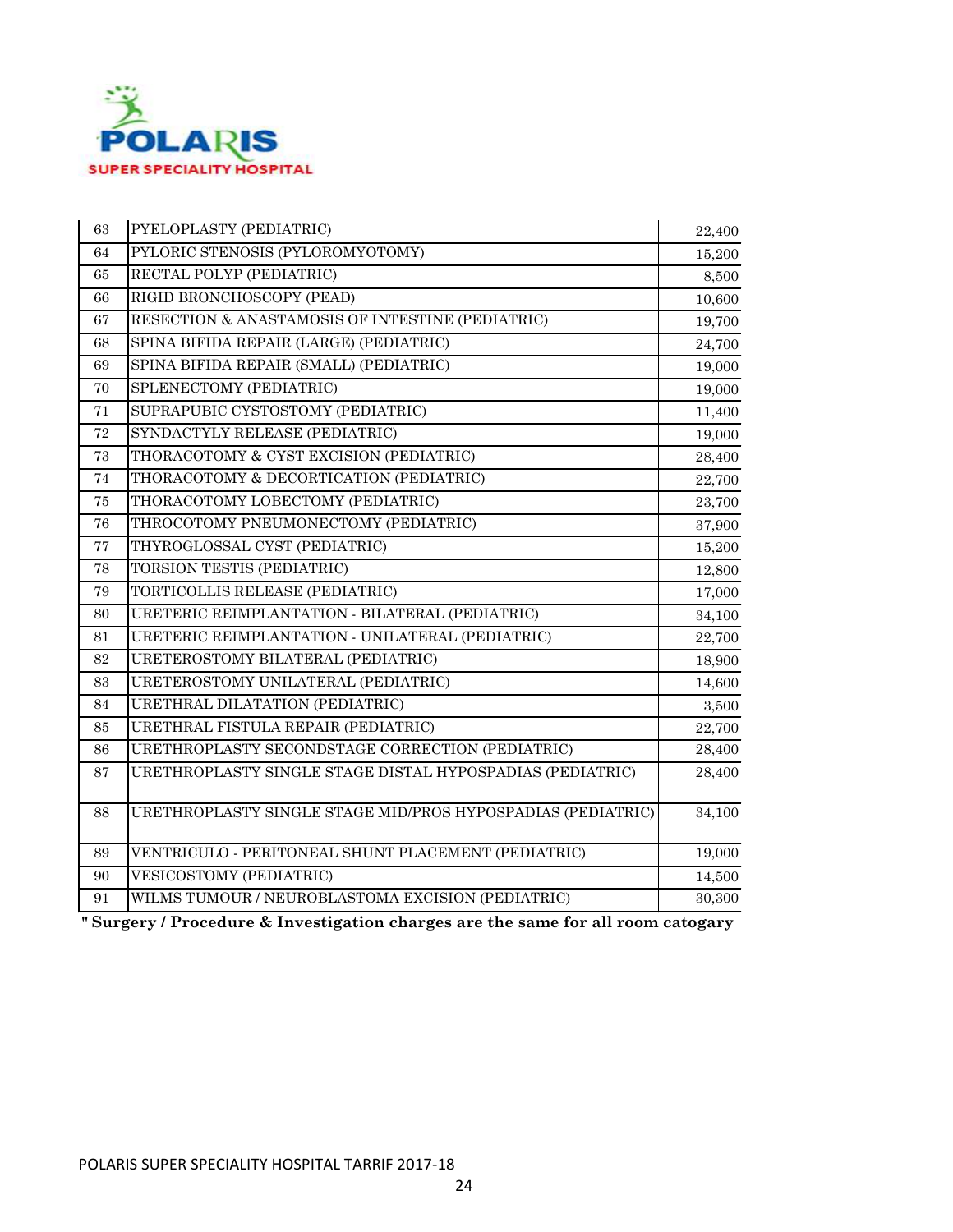

**CARDIOLOGY PACKAGE**

| S.No | Cardiology Package                   | <b>ALL BED CATOGARY</b> |
|------|--------------------------------------|-------------------------|
|      | Coronary Angiography (CAG)           | 16,200                  |
|      | Peripheral Angiography               | 16,200                  |
|      | Coronary Angipoplasty (Primary PTCA) | 94,000                  |
|      | <b>ICD</b> Implantation              | 112.700                 |

**" Surgery / Procedure & Investigation charges are the same for all room catogary**

### **For Procedure (S.No 1 & 2)**

Package Includes:

 $\Box$  Item 1 & 2 includes upto 1 days stay room, Professional fees of

cardiologist

 $\Box$  Investigations  $\cdots$  Routine drugs and disposables in Cath Lab

□ Non Ionic Dye

### **Package excludes:**

□ All expenses for stay beyond the package period, Professional

charges of other consultants

□ Any additional procedure

 $\Box$  Use of special drugs/ consumables

□ Investigations include- Complete Blood Count, Blood Sugar,

Renal Function Test (Na, K, Urea,

Creatinine), ECG, Chest X Ray, HbsAg, HIV 1 &2, Blood Grouping,

 $\square$  Routine Disposables include-Angiography catherter, syringes,

needles, IV fluid, Local Anaesthesia

### **For Procedure (S.No 3 )**

Package Includes:

□ Upto 3 days stay (1 day in ICU & 2 days in room), Professional

fees of cardiologist

 $\Box$ \*Basic investigations -- Routine drugs and disposables in Cath

Lab

□ Non Ionic Dye

### **Package excludes:**

 $\Box$  Stent Cost, Gp IIb/ IIIa inhibitor, All expenses for stay beyond

the package period, Professional charges of other consultants,

□ Any other additional procedure, Use of special drugs/

consummables and ward drugs

□ Other devices like Rota & Atherectomy equipment

□ \*Basic Investigations include- Complete Blood Count, Blood

Sugar, Renal Function Test (Na, K, Urea,

Creatinine), Liver Function Test, Lipid Profile, ECG, Chest X Ray, HbsAg, HIV 1 &2, Blood Grouping,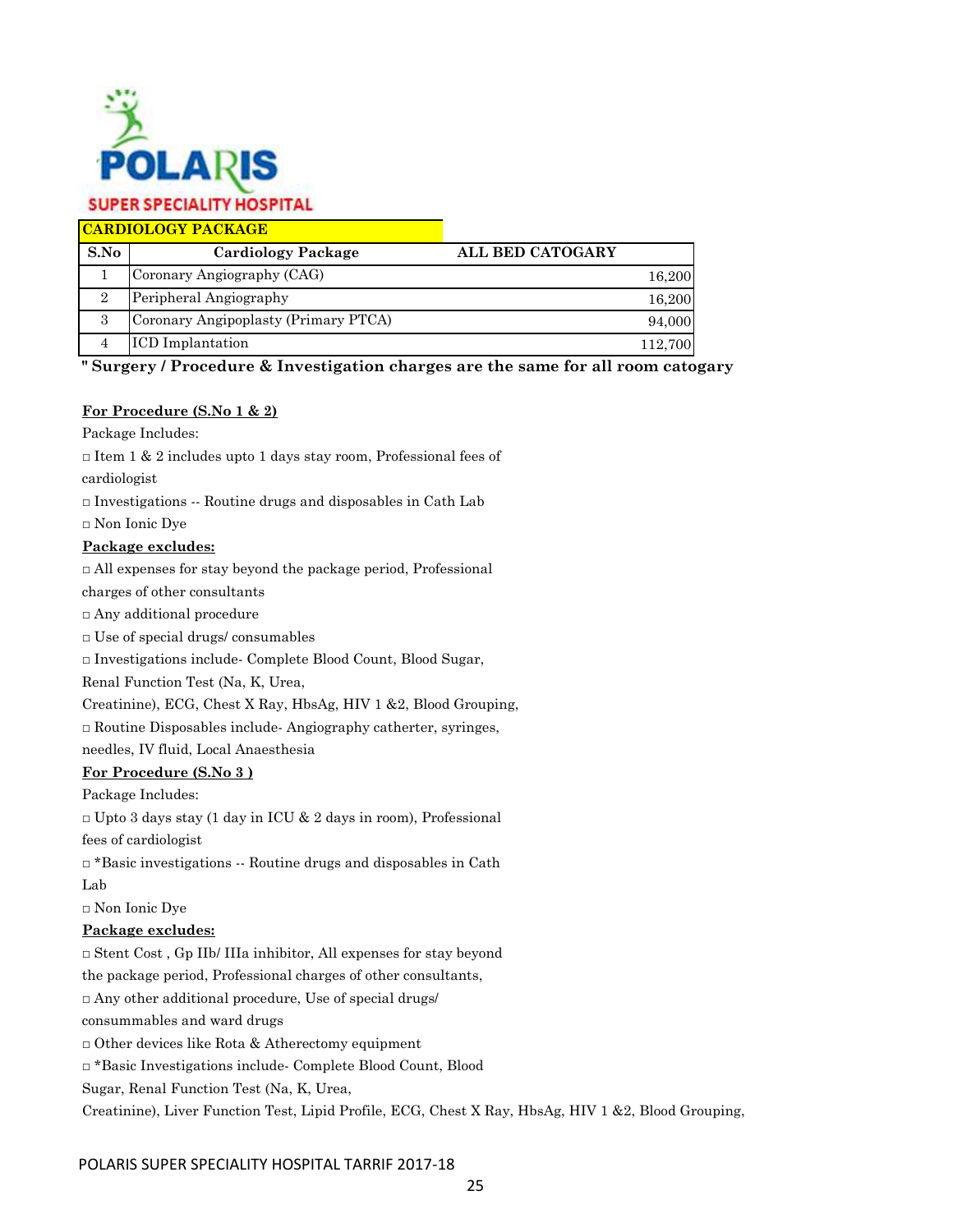

Blood Cross Match (1 unit), #Routine Disposables include-Angioplasty catheter,Angioplasty wires, One Balloon, syringes, needles, IV fluid, syringes, needles, IV fluid, Local Anaesthesia etc

### **For Procedure (S.No 4 )**

Package Includes:  $\Box$  Upto 4 days stay (1 day in ICU & 2 days in room), Professional fees of cardiologist □ \*Basic investigations -- Routine drugs and disposables in Cath Lab □ Non Ionic Dye **Package excludes:** □ Stent Cost , Gp IIb/ IIIa inhibitor, All expenses for stay beyond the package period, Professional charges of other consultants,

 $\Box$  Any other additional procedure, Use of special drugs/

consummables and ward drugs

□ Other devices like Rota & Atherectomy equipment

□ \*Basic Investigations include- Complete Blood Count, Blood

Sugar, Renal Function Test (Na, K, Urea,

Creatinine), Liver Function Test, Lipid Profile, ECG, Chest X Ray, HbsAg, HIV 1 &2, Blood Grouping,

Blood Cross Match (1 unit), #Routine Disposables include-

Angioplasty catheter,Angioplasty wires, One

Balloon, syringes, needles, IV fluid, syringes, needles, IV fluid, Local Anaesthesia etc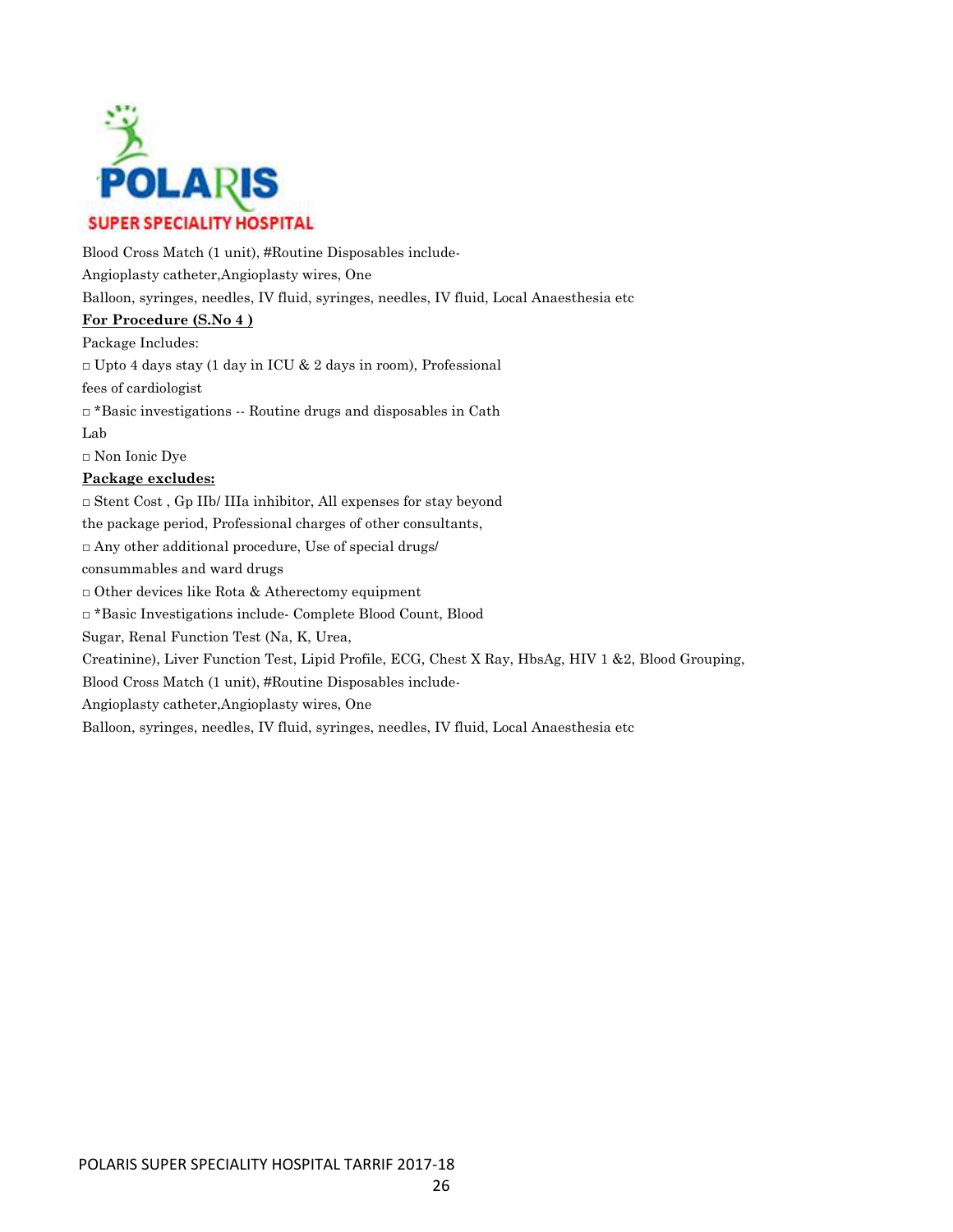| <b>POLARIS</b><br><b>SUPER SPECIALITY HOSPITAL</b> |                                   |                                   |  |
|----------------------------------------------------|-----------------------------------|-----------------------------------|--|
|                                                    | <b>CARDIOLOGY PROCEDURE</b>       |                                   |  |
| S.No                                               | Procedure                         | <b>ALL BED</b><br><b>CATOGARY</b> |  |
| $\mathbf{1}$                                       | BIVENTRICULAR / PACEMAKER         | 64,900                            |  |
| $\overline{2}$                                     | <b>IVC FILTER INSERTION</b>       | 54,100                            |  |
| 3                                                  | PERICARDIAL ASPIRATION            | 5,200                             |  |
| $\overline{4}$                                     | PERMANENT PACING (DOUBLE CHAMBER) | 43,200                            |  |
| $\overline{5}$                                     | PERMANENT PACING (SINGLE CHAMBER) | 43,200                            |  |
| 6                                                  | <b>RF ABLATION</b>                | 108,100                           |  |
| 7                                                  | TEMPORARY PACING                  | 6,500                             |  |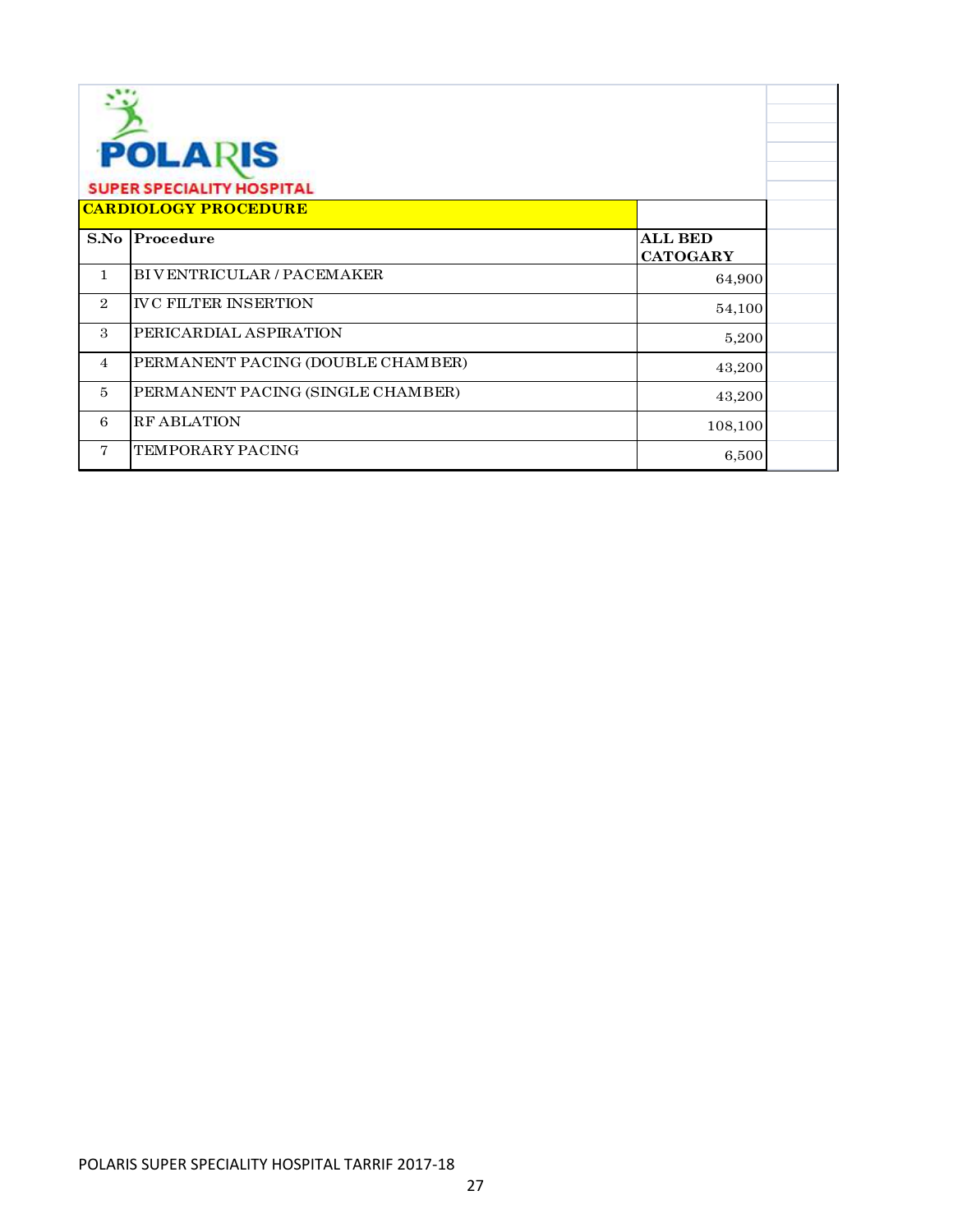

**S.No ALL BED CATOGARY** 1 CABG 200,000 2 Single Valve Replacement 200,000 | 7 Days 3 Single Valve Replacement 200,000 | 7 Days 4 200,000 Double Valve Replacement 7 Days 5 A.S.D 200,000 6 V.S.D 200,000 Thoracotomy as per tarriff list 8 as per tarriff list 92,500 92,500 9 181,500 SINGLE VALVE REPLACEMENT\REPAIR 7 Days **" Surgery / Procedure & Investigation charges are the same for all room catogary INCLUSIONS:** In Normal Category - Total 7 days stay (2 days in OTR & 5 days in the Ward). In High risk category - Total 7 days stay ( 3 days in OTR & 4 days in the Ward) Medical & Surgical consumables used intra-operatively & during the stay of the patient, except as defined under exclusion list even during the 7 days of procedure. Ventilation during the stay in OTR/ICU for number of days specified under procedure. OT, Anesthesia, Surgeon , Assistant Surgeon, Anesthetist charges All visits by Cardiac surgeon & cardiologists during the procedure days. All visits by Physiotherapist Investigations Complete Hemogram,ESR,BT,CT,Prothrombin Time, PTTK,Urea,Creatinine,Serum Electrolytes,Blod Sugar,IN X-Ray Chest & CPK. CRP - up to 2 times LFT - up to 2 times Microbiology samples for culture/staining - up to 8 times 1 Lipid Profile,1 ECHO All ABG done intra-operatively & during the stay in OTR (3 or 4 days) post operatively. **EXCLUSIONS LIST ( CTVS PROCEDURES) : 1** Any such treatment for a disease/condition which is not related to the intended procedure will not be the part of procedure cost even during the duration of procedure **2** Blood Transfusion ( Blood to be donated by patients relatives ) (PRBC/RDPC/Whole blood) **3** Cost of cell saver & Swan Ganz catheter. **4** Human Albumin. **5** Cost of valves separate/conduits or any other graft/implants **CTVS Packages SURGERIES ALL BED Days**  $\text{CABG}$  7 Days + One Valve Repair A.S.D  $200,000$   $7 \text{ Days}$ V.S.D  $200,000$   $7$  Days Peripheral Vascular Surgeries (a) Embolectomy (b) Aorto-Femoral Bypass & Ileo Femoral Bypass 7 Days 7 Days (c) Femoro-Femoral Bypass & Femoro- Popliteal Bypass 7 0ays 7 Days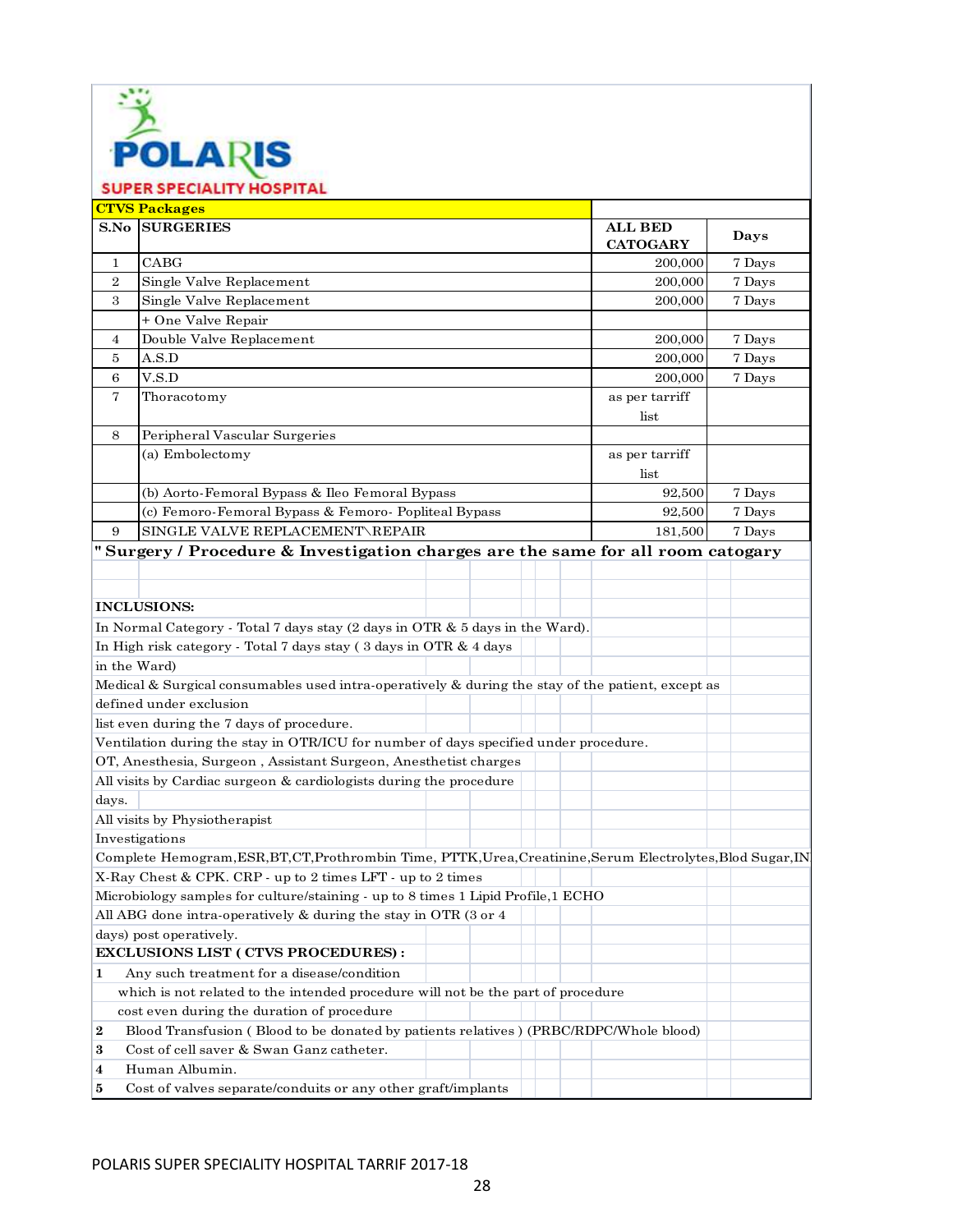

| the contract of the contract of the contract of<br><b>SUPER SPECIALITY HOSPITAL</b> |                                            |                |
|-------------------------------------------------------------------------------------|--------------------------------------------|----------------|
| <b>NEUROLOGY, CARDIOLOGY INVESTIGATIONS</b>                                         |                                            |                |
|                                                                                     | S.No. NEUROLOGY, CARDIOLOGY INVESTIGATIONS | <b>ALL BED</b> |
| $\mathbf{1}$                                                                        | BRAINTSTEM AUDITARY EVOKED RESPONSE        | 2,900          |
| $\overline{2}$                                                                      | <b>BRACHIAL PLEXUS STUDY</b>               | 5,900          |
| 3                                                                                   | EEG AWAKE & SLEEP (40-45 MINS) Routine     | 1,500          |
| $\overline{4}$                                                                      | EEG BED SIDE / EMERGENCY                   | 2,200          |
| 5                                                                                   | EEG EXTENDED EEG< 1HOUR                    | 1,700          |
| 6                                                                                   | EEG EXTENDED EEG>1 HOUR                    | 2,200          |
| 7                                                                                   | EEG EXTENDED WITH SEDATION                 | 2,200          |
| 8                                                                                   | EMG > 2 LIMB                               | 4,000          |
| 9                                                                                   | EMG ONE LIMB (2 muscles)                   | 2,700          |
| 10                                                                                  | <b>EMG TWO LIMB</b>                        | 3,300          |
| 11                                                                                  | INPATIENT VIDEO EEG UPTO 12 HRS            | 5,900          |
| 12                                                                                  | INPATIENT VIDEO EEG UPTO 24 HRS            | 11,800         |
| 13                                                                                  | <b>LUMBER PUNCTURE</b>                     | 1,300          |
| 14                                                                                  | NCV MOTOR & SENSORY>2 LIMB                 | 4,400          |
| 15                                                                                  | NCV MOTOR & SENSORY ONE LIMB               | 2,600          |
| 16                                                                                  | NCV MOTOR & SENSORY TWO LIMB               | 3,300          |
| 17                                                                                  | NCV +EMG ALL FOUR LIMBS                    | 7,100          |
| 18                                                                                  | <b>OUTPATIENT VIDEO EEG</b>                | 2,900          |
| 19                                                                                  | REPETITIVE NERVE STIMULATION               | 1,900          |
| 20                                                                                  | SOMATO SENSORY EVOKED POTENTIAL            | 2,600          |
| 21                                                                                  | TENSILON TEST /NEOSTIGMINE TEST            | 2,200          |
| 22                                                                                  | TRANSCRANIAL DOPPLER                       | 1,500          |
| 23                                                                                  | <b>TREMOR STUDY</b>                        | 3,700          |
| 24                                                                                  | VISUAL EVOKED POTENTIAL                    | 2,200          |
| 25                                                                                  | INTRAOPERATIVE MONITORING                  | 1,300          |
| Surgery / Procedure & Investigation charges are the same for all room catogary      |                                            |                |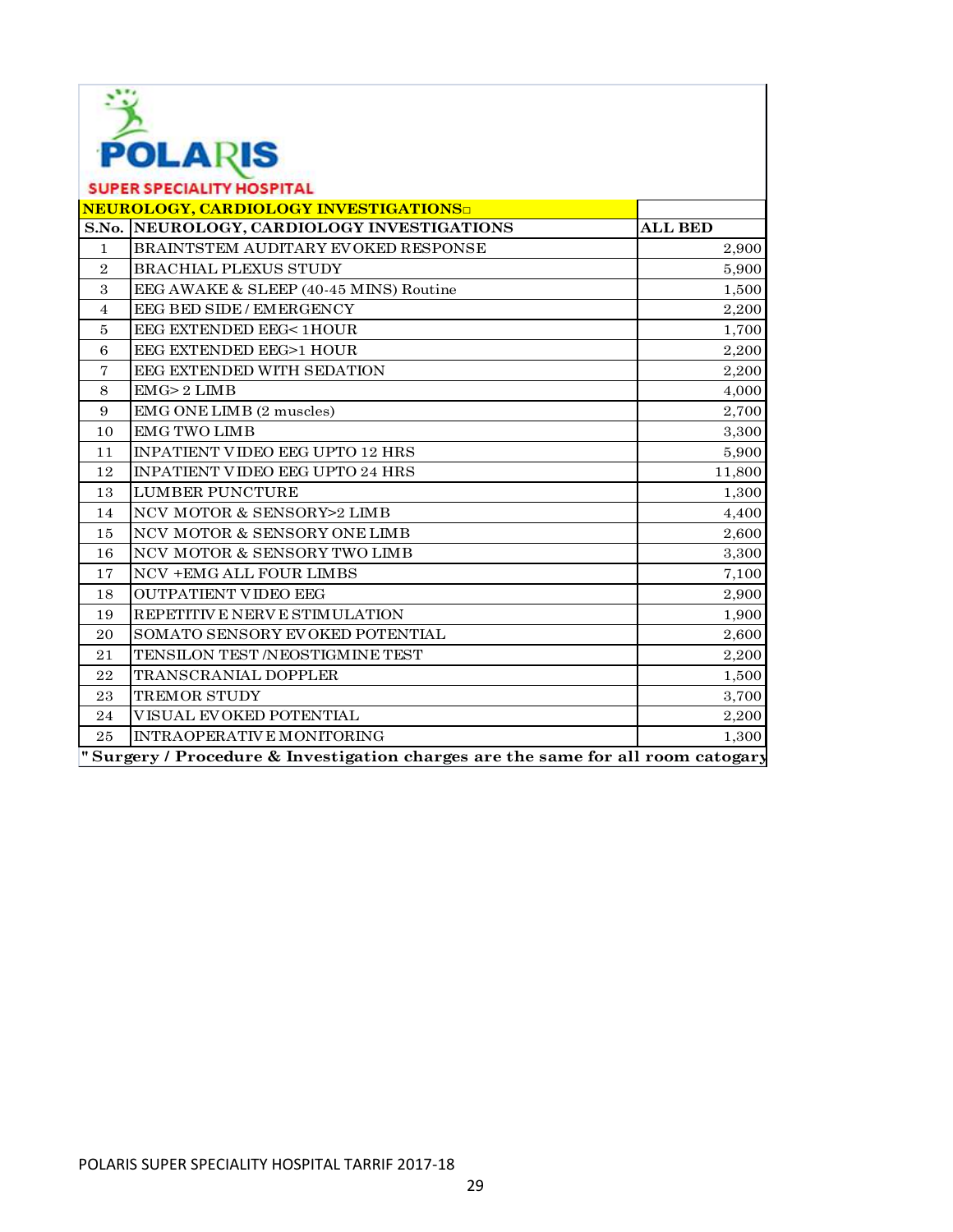| <b>POLARIS</b><br><b>SUPER SPECIALITY HOSPITAL</b> |                                                                                  |                                   |
|----------------------------------------------------|----------------------------------------------------------------------------------|-----------------------------------|
|                                                    | <b>CARDIOLOGY</b>                                                                |                                   |
| S.No.                                              | <b>Service Name</b>                                                              | <b>ALL BED</b><br><b>CATOGARY</b> |
| $\overline{1}$                                     | ECG                                                                              | 200                               |
| $\overline{2}$                                     | <b>ECG BEDSIDE</b>                                                               | 200                               |
| $\mathbf{3}$                                       | ECHO DOPPLER (BEDSIDE)                                                           | 2,400                             |
| $\,4\,$                                            | <b>ECHO DOPPLER</b>                                                              | 2,000                             |
| $\bf 5$                                            | PFT (PULMONARY FUNCATION TEST)                                                   | 700                               |
| $\overline{6}$                                     | <b>ECHO FETAL</b>                                                                | 2,400                             |
| $\overline{7}$                                     | <b>ECHO SCREENING</b>                                                            | 1,400                             |
| $\,8\,$                                            | ECHO STRESS (DOBUTAMINE)                                                         | 3,800                             |
| $\overline{9}$                                     | <b>ECHO STRESS</b>                                                               | 3,000                             |
| 10                                                 | ECHO TRANS ESOPHAGEAL                                                            | 2,800                             |
| $1\,1$                                             | <b>HOLTER</b>                                                                    | 1,500                             |
| 12                                                 | <b>TMT</b>                                                                       | 1,500                             |
| 13                                                 | PAEDIATRICS / NEONATAL ECHO                                                      | 3,400                             |
| 14                                                 | <b>TILT TEST</b>                                                                 | 3,000                             |
|                                                    | " Surgery / Procedure & Investigation charges are the same for all room catogary |                                   |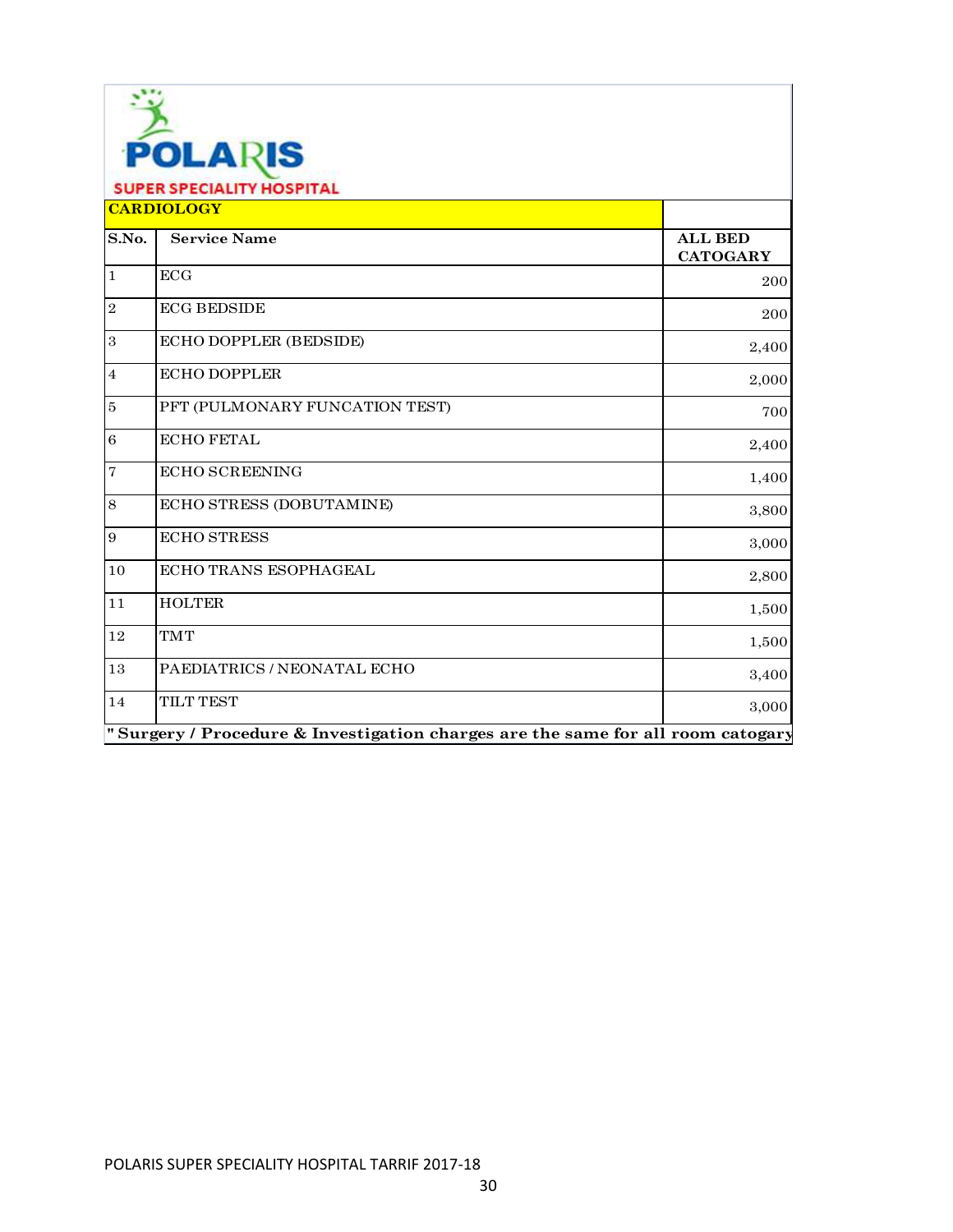

|                | <b>INVESTIGATIONS-RADIODIAGNOSIS &amp; IMAGING</b> |                                   |
|----------------|----------------------------------------------------|-----------------------------------|
| S.No.          | <b>Service Name</b>                                | <b>ALL BED</b><br><b>CATOGARY</b> |
| $\mathbf{1}$   | ANAESTHESIA/SEDATION FOR RADIOLOGY                 | 700                               |
| $\overline{2}$ | ANESTHESIA STANDBY FOR RADIOLOGY                   | 400                               |
| 3              | ARTHROGRAPHY SCREENING RADIOLOGY CHARGES           | 1,400                             |
| $\overline{4}$ | <b>BARIUM ENEMA (DC)</b>                           | 4,300                             |
| $\overline{5}$ | BARIUM MEAL (STOMACH & DUO)                        | 3,400                             |
| 6              | BARIUM MEAL FOLLOW THROUGH                         | 4,300                             |
| $\tau$         | <b>BARIUM SWALLOW</b>                              | 1,600                             |
| 8              | BONE DENSITOMETRY HIP                              | 2,500                             |
| 9              | BONE DENSITOMETRY SPINE STUDY                      | 2,500                             |
| 10             | BONE DENSITOMERTY WHOLE BODY STUDY                 | 3,700                             |
| 11             | CARDIOTOCOGRAPHY LONG (1 HR)                       | 1,600                             |
| 12             | CARDIOTOCOGRAPHY SHORT (15 MINS)                   | 500                               |
| 13             | CAVITOGRAM                                         | 3,100                             |
| 14             | <b>COLOSTOMY STUDY</b>                             | 3,100                             |

**" Surgery / Procedure & Investigation charges are the same for all room catogary**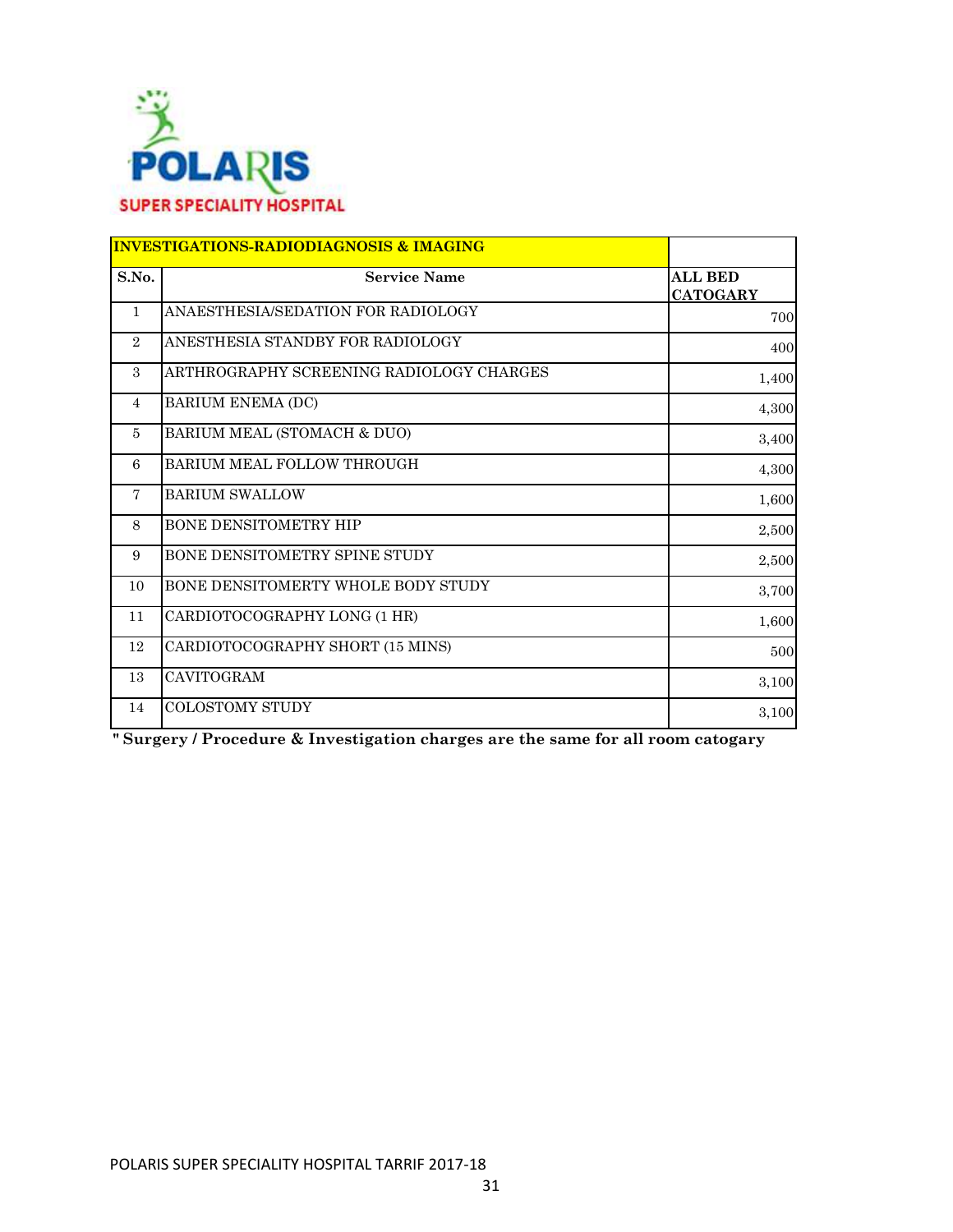

| <b>CT SCAN</b>   |                                                | <b>OPD/IPD</b> |
|------------------|------------------------------------------------|----------------|
| $\mathbf{1}$     | CT Angiography Thoracid Aorta                  | 8,300          |
| $\boldsymbol{2}$ | CT posterior Fossa                             | 3,600          |
| 3                | CT UPPER ABDOMEN -- PLAIN                      | 3,600          |
| 4                | CT-ABDOMEN-DUAL PHASE CT FOR LIVER             | 8,300          |
| 5                | CT-ABDOMEN - KUB                               | 5,000          |
| 6                | CT-ABDOMEN-PELVIS/LOWER ABDOMEN                | 5,000          |
| $\overline{7}$   | CT-ABDOMEN -PELVIS/LOWER ABDOMEN WITH CONTRAST | 6,500          |
| 8                | CT - ABDOMEN - UPPER ABDOMEN WITH CONTRAST     | 6,500          |
| 9                | CT-ABDOMEN -WHOLE ABDOMEN PLAIN                | 6,500          |
| 10               | CT-ABDOMEN-WHOLE ABDOMEN WITH CONTRAST         | 8,600          |
| 11               | CT-ANGIO (Localised)                           | 8,300          |
| 12               | CT-ANGIO CAROTID ARTERY                        | 8,300          |
| 13               | CT-ANGIO PERIPHERAL/EXTREMETIES                | 8.300          |
| 14               | CT-ANGIO-ABD AORTA CT ANGIO                    | 8,300          |
| 15               | CT-ANGIO - CEREBRAL CT ANGIO                   | 8,300          |
| 16               | CT-ANGIOGRAPHY- PULMONARY                      | 8,300          |
| 17               | CT-ANGIO-RENAL RETERY CT ANGIO                 | 8,300          |
| 18               | CT-BRAIN PITUTARY- SELLA CONTRAST              | 5,000          |
| 19               | CT-BRAIN -CISTERNOGRAPHY                       | 5,000          |
| 20               | CT-BRAIN -CONTRAST (NON-IONIC)                 | 3,500          |
| 21               | CT-BRAIN-PITUITARY-SELLA                       | 4,100          |
| 22               | CT-BRAIN - IAM/TEMPORAL BONE                   | 4,100          |
| 23               | CT-BRAIN-PUTUITARY-SELLA                       | 4,100          |
| 24               | CT-HEAD - PLAIN & CONTRAST                     | 4,100          |
| 25               | CT-HEAD PLAIN                                  | 2,300          |
| 26               | <b>CT-CHARGES FOR FILMS</b>                    | 100            |
| 27               | CT-Chest Plain                                 | 3,700          |
| 28               | CT-Chest-(With Contrast([]                     | 4,700          |
| 29               | CT CHEST CONTRAST+HRCT                         | 7,900          |
| 30               | CT CHEST & WHOLE ABDOMENWITH CONTRAST          | 12,400         |
| 31               | CT-CHEST-HRCT                                  | 5,000          |
| $32\,$           | CT-CONTRAST-CHARGES NON- IONIC 50CC (300MG)    | 1,000          |
| 33               | CT-EXTREMITIES CONTRAST                        | 4,100          |
| 34               | CT-EXTREMITIES PLAIN                           | 3,400          |
| 35               | CT-JOINTS CONTRAST []                          | 4,100          |
| 36               | CT-JOINTS PLAIN []                             | 3,400          |
| 37               | CT JOINT 3D                                    | 5,000          |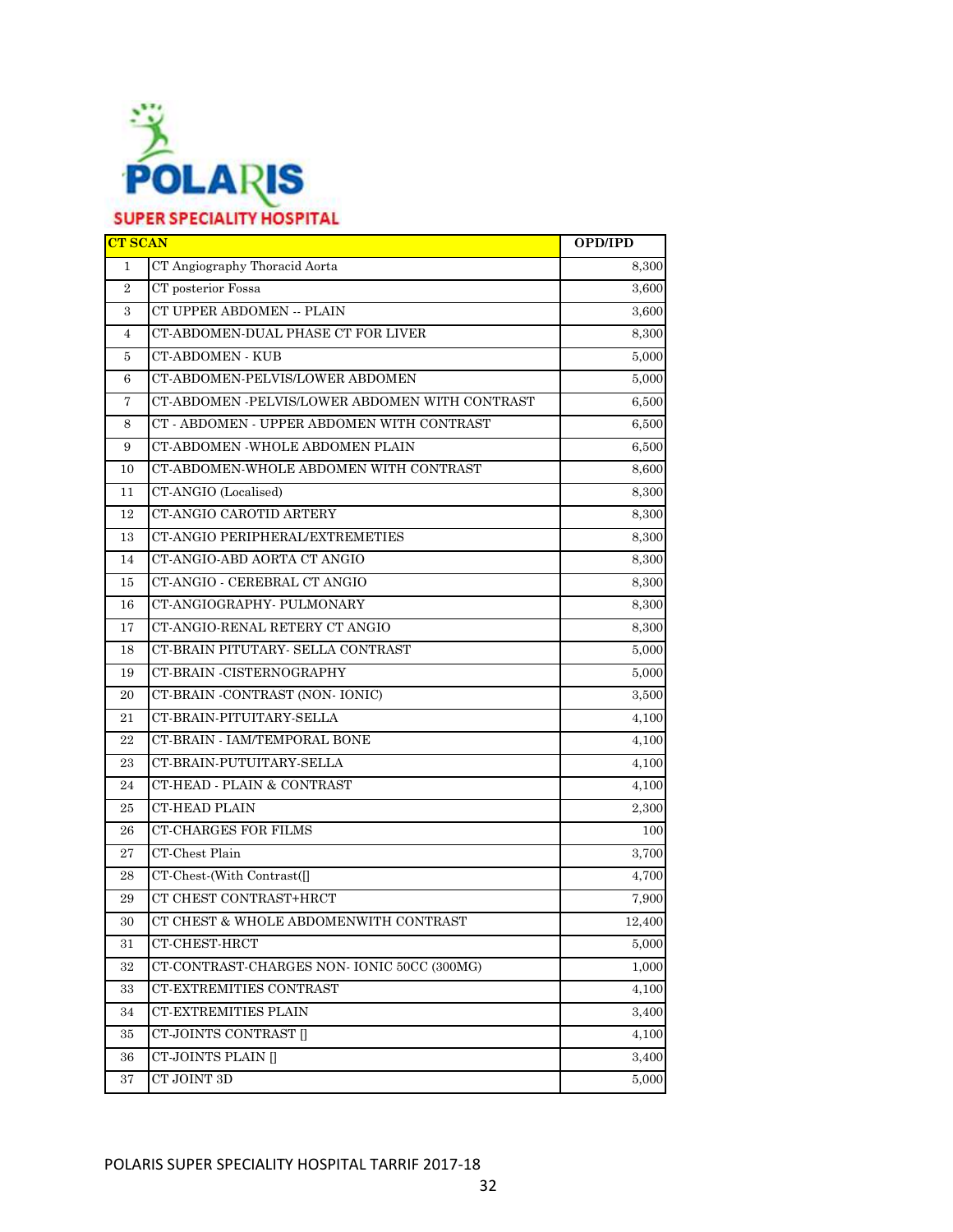

| 38 | CT-MAXILLO-FACIAL TRAUMA 3D                       | 5,000 |
|----|---------------------------------------------------|-------|
| 39 | CT NECK & CHEST WITH CONTRAST                     | 6,500 |
| 40 | CT-NECK/PHARYNX/LARYNX (contrast) []              | 4,100 |
| 41 | CT-ORBITS CORONAL & AXIAL                         | 3,700 |
| 42 | CT-PNS-CONTRAST                                   | 4,800 |
| 43 | CT-PNS-PLAIN AXIAL & CORONAL                      | 3,700 |
| 44 | <b>CT-PROCEDURES BIOPSY</b>                       | 3,200 |
| 45 | CT-PROCEDURES-CATHETER DRAINAGE                   | 3,700 |
| 46 | CT-PROCEDURES-DIAGNOSTIC ASPIRATION               | 2,300 |
| 47 | CT-PROCEDURES-FNAC                                | 2,300 |
| 48 | CT-PROCEDURES- THERAPEUTIC ASPIRATION FIRST VISIT | 2,800 |
| 49 | CT-PROCEDURES-THERAPEUTIC ASPIRATION SECOND VIST  | 2,300 |
| 50 | CT-PROCEDURES-THERAPEUTIC ASPIRATION THIRD VIST   | 1,900 |
| 51 | CT-SPINE-CERVICAL                                 | 4,100 |
| 52 | CT-SPINE-LUMBAR/DORSAL SPINE                      | 4,100 |
| 53 | CT-SPINE-LUMBOSACRAL SPINE (PLAIN)                | 4,100 |
| 54 | CT-SPINE-MYELOGRAPHY                              | 5,000 |
| 55 | CT-SPINE-THORACIS (5 VERTEBRAE)                   | 4,100 |
| 56 | CT-SPINE-WITH CONTRAST                            | 5,000 |
| 57 | <b>CT UROGRAPHY</b>                               | 6,500 |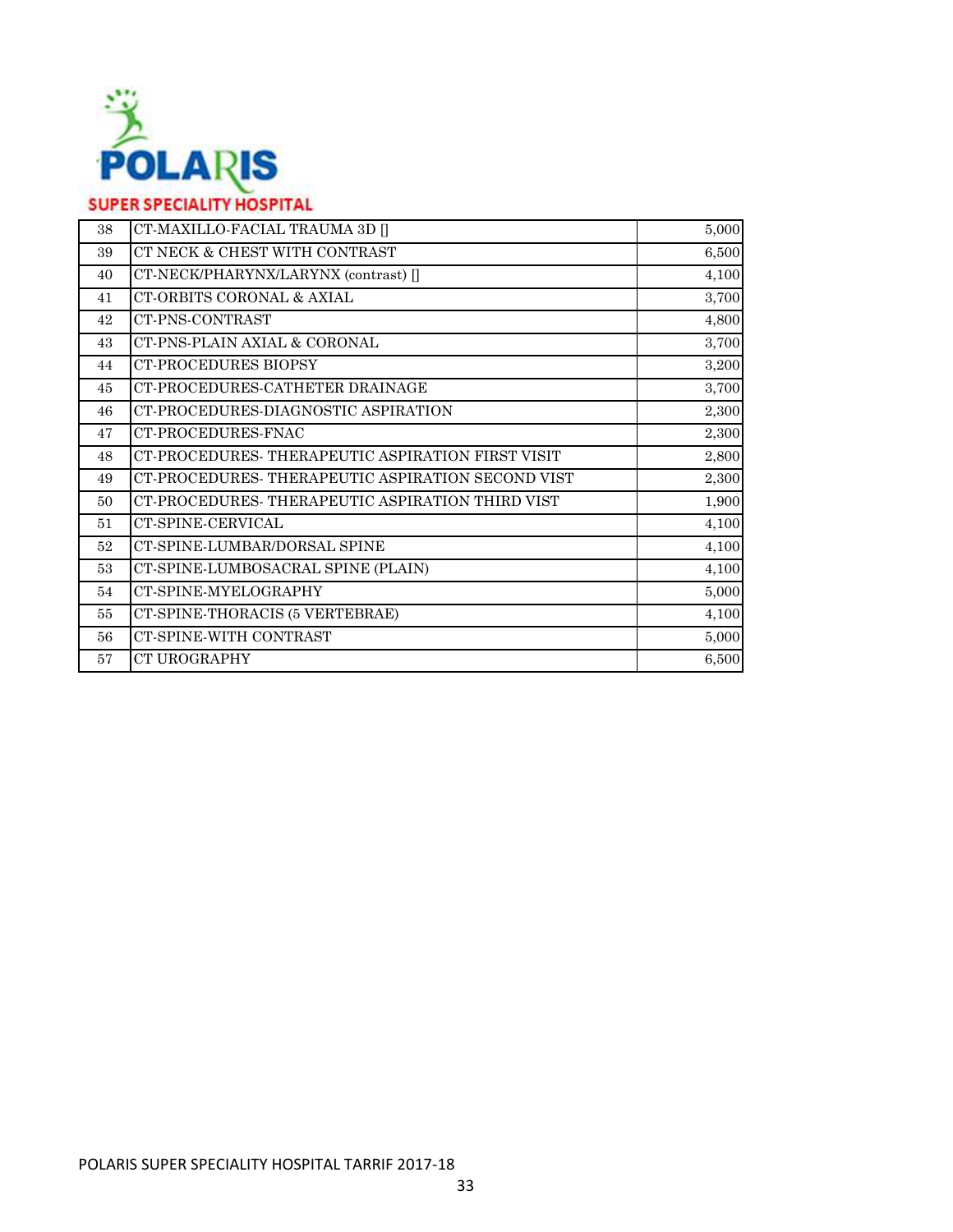| <b>POLARIS</b><br><b>SUPER SPECIALITY HOSPITAL</b> |                             |                |
|----------------------------------------------------|-----------------------------|----------------|
| <b>DOPPLER</b>                                     |                             | <b>OPD/IPD</b> |
|                                                    | DOPPLER ARTERIAL (ONE LIMB) | 2,200          |
| $\mathcal{D}_{\alpha}$                             | DOPPLER CAROTID             | 2,200          |
| 3                                                  | DOPPLER RENAL (ONE SIDE)    | 2,200          |
| $\overline{4}$                                     | DOPPLER VENOUS (ONE LIMB)   | 2,200          |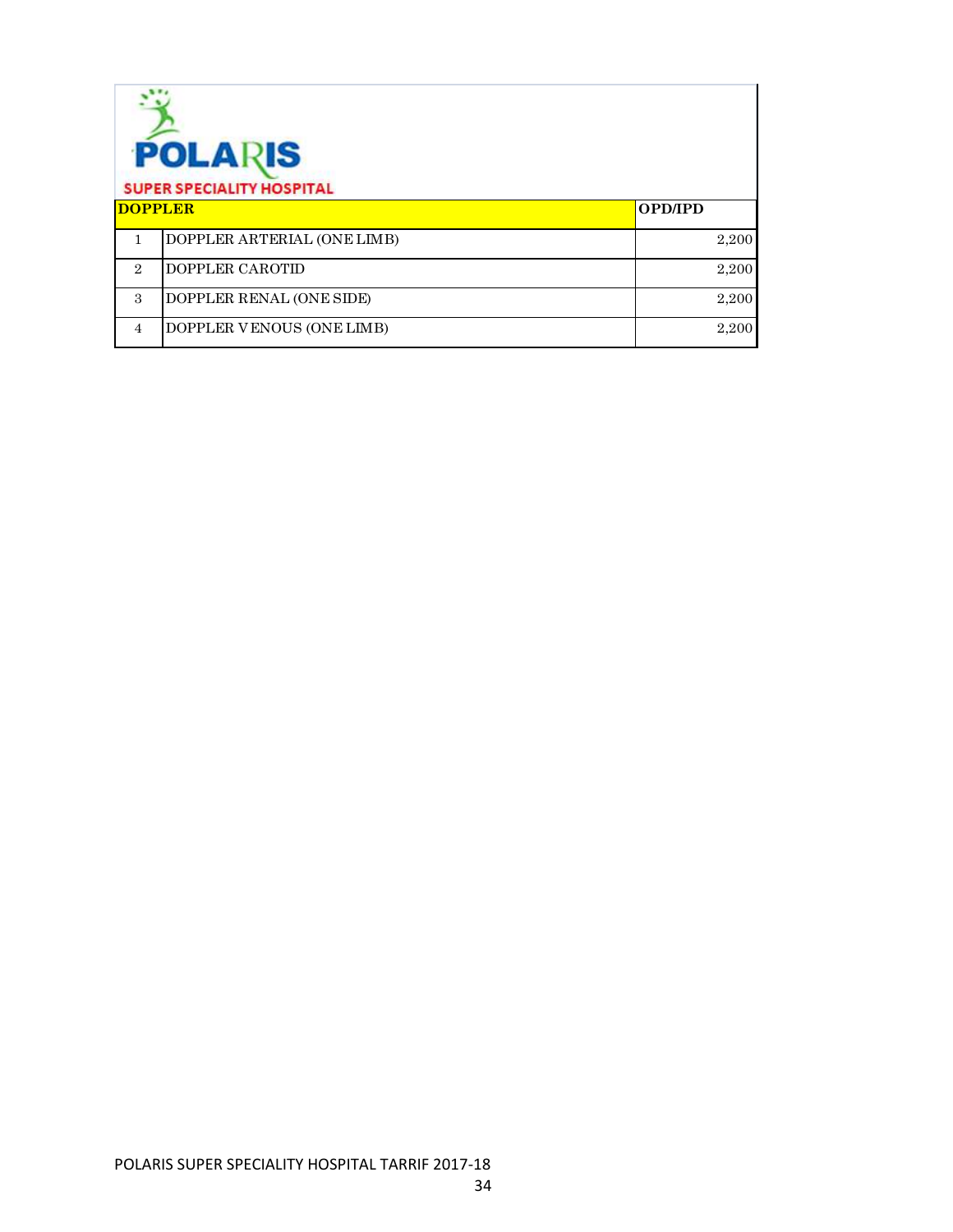

|                  | <b>SUPER SPECIALITY HOSPITAL</b>              |                |
|------------------|-----------------------------------------------|----------------|
| <b>MRI</b>       |                                               | <b>OPD/IPD</b> |
| $\mathbf{1}$     | FUNCTIONAL IN MRI HEAD                        | 4,600          |
| $\boldsymbol{2}$ | <b>ERCP RADIOLOGY</b>                         | 1,600          |
|                  | MAMMOGRAPHIC GUIDED PLACEMENT OF LOCALISATION | 2,500          |
| 3                | <b>NEEDLE</b>                                 |                |
| 4                | MAMMOGRAPHY BOTH BREAST                       | 1,600          |
| 5                | MAMMOGRAPHY SINGLE BREAST                     | 800            |
| 6                | MR ANGIOGRAPHY WITHOUT CONTRAST               | 7,600          |
| 7                | MR DORSOLUMBAR SPINE                          | 7,700          |
| 8                | MR SPECTROSCOPY                               | 7,600          |
| 9                | <b>MRA KNEE</b>                               | 5,300          |
| 10               | <b>MRA BRAIN</b>                              | 7,600          |
| 11               | MRI BRACHIAL PLEXUS                           | 7,600          |
| 12               | MRCP+MRI (UPPER ABDOMEN)                      | 11,400         |
| 13               | <b>MRA Neck Vesseles</b>                      | 7,600          |
| 14               | MRI CEMR ANGIO ABDOMEN                        | 14,500         |
| 15               | MRI contrast charges                          | 3,500          |
| 16               | MRI (extra film)                              | 400            |
| 17               | MRI ANGIOGRAPY WITHOUT CONTRAST               | 5,300          |
| 18               | <b>MRI</b> Brain Plain                        | 7,600          |
| 19               | MRI Brain SCREENING                           | 1,600          |
| $\rm 20$         | <b>MRI Brain Posterior Fossa</b>              | 7,600          |
| 21               | MRI Brain With Angrography                    | 12,800         |
| 22               | <b>MRI</b> Cardiac                            | 7,900          |
| 23               | MRI Chest                                     | 7,600          |
| 24               | MRCP                                          | 7,600          |
| 25               | MRI Lower abdomen                             | 7,600          |
| 26               | MRI Nasopharynx/larynx                        | 7,600          |
| 27               | MRI Neck / Thyroid                            | 7,600          |
| 28               | MRI Orbits                                    | 7,600          |
| 29               | <b>MRI</b> Peripheral                         | 7,600          |
| 30               | <b>MRI</b> Renal Angio                        | 7,600          |
| 31               | MRI Single Part - Musculo skeletal            | 7,600          |
| 32               | MRI Single Joints                             | 7,900          |
| 33               | MRI EXTRA JOINT                               | 3,000          |
| 34               | <b>MRI</b> spine Cervical                     | 7,600          |
| 35               | <b>MRI</b> Spine Dorsal                       | 7,600          |
| 36               | MRI Spine Lumbar                              | 7,600          |
| 37               | MRI SPINE SCREENING                           | 1,600          |
| 38               | MRI Upper Abdomen                             | 7,600          |
| 39               | MRI Whole Abdomen                             | 12,100         |
| 40               | MRI SCREENING                                 | 1,600          |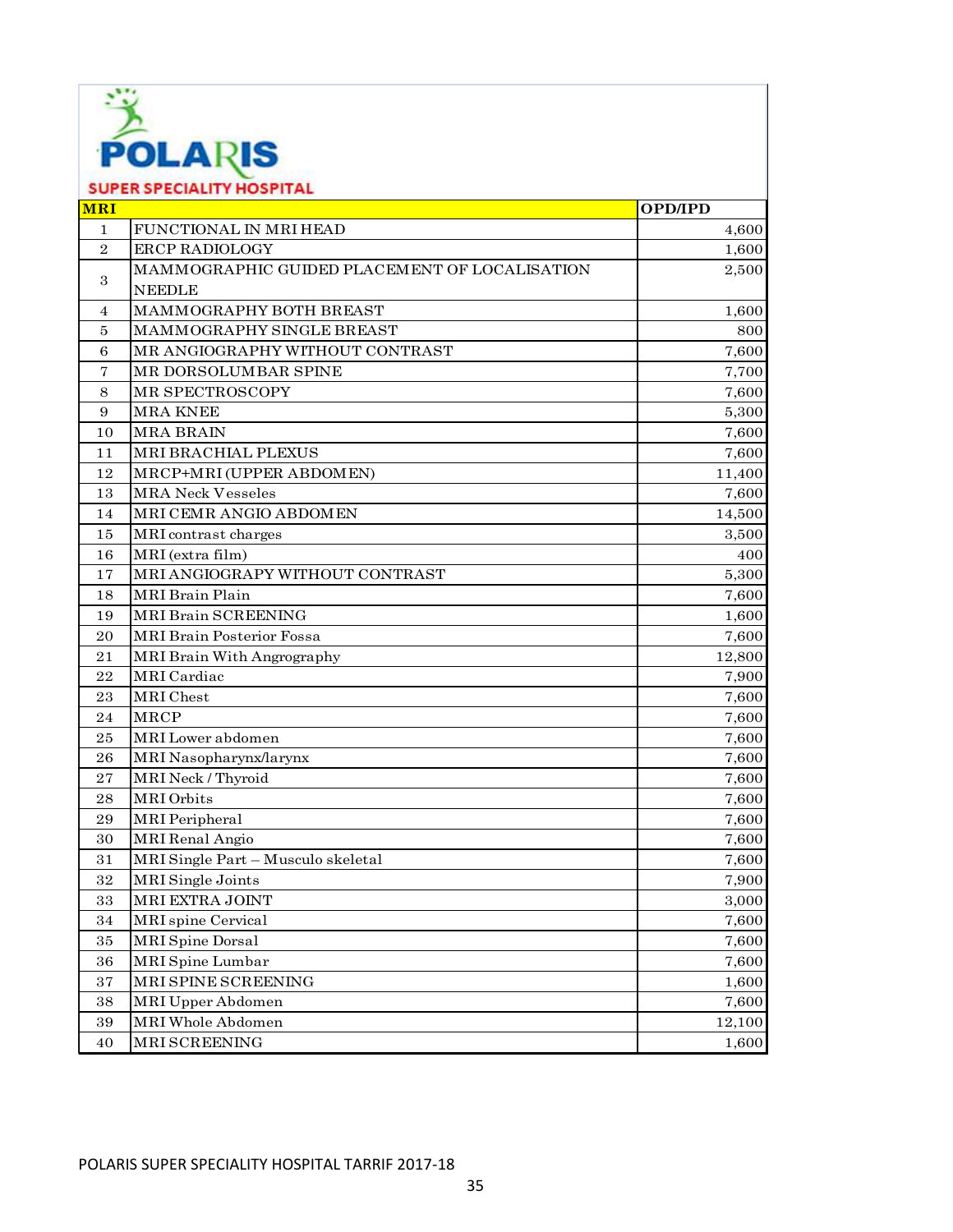

| <b>SUPER SPECIALITY HOSPITAL</b> |                                                   |                |
|----------------------------------|---------------------------------------------------|----------------|
| <b>ULTRASOUND</b>                |                                                   | <b>OPD/IPD</b> |
| 1                                | USG ABDOMEN WITH TVS                              | 1,400          |
| $\overline{2}$                   | US 4D Pregnancy                                   | 2,000          |
| $\,3$                            | US 4D Pregnancy anomalies                         | 2,500          |
| $\overline{4}$                   | <b>US BRAIN</b>                                   | 1,500          |
| $\bf 5$                          | US BREAST BILATERAL                               | 2,000          |
| 6                                | US BREAST UNILATERAL                              | 1,200          |
| $\overline{7}$                   | <b>US CHEST</b>                                   | 1,000          |
| $\,8\,$                          | US COLOR DOPPLER- VASCULAR                        | 2,200          |
| 9                                | US COLOUR DOPPLER - ABDOMINAL AORTA               | 2,200          |
| 10                               | US COLOUR DOPPLER- CAROTIDS                       | 2,200          |
| 11                               | US COLOUR DOPPLER- FETAL                          | 2,200          |
| 12                               | US COLOUR DOPPLER - LOCAL SWELLING                | 2,200          |
| 13                               | US COLOUR DOPPLER - PENILE DOPPLER                | 2,500          |
| 14                               | US COLOUR DOPPLER - PENILE DOPPLER with Injection | 4,800          |
| 15                               | US COLOUR DOPPLER - PERIPHERAL ARTERIAL ONE LIMB  | 2,200          |
| 16                               | US COLOUR DOPPLER- PERIPHERAL VENOUS ONE LIMB     | 2,200          |
| 17                               | US COLOUR DOPPLER- PERIPHERAL VENOUS BOTH LIMBS   | 4,000          |
| 18                               | US COLOUR DOPPLER- RENAL DOPPLER                  | 2,200          |
| 19                               | US COLOUR DOPPLER- RENAL TRANSPLANT STUDY         | 2,200          |
| 20                               | US COLOUR DOPPLER- SCROTAL DOPPLER                | 2,200          |
| 21                               | US COLOUR DOPPLER- SPLENOPORTAL AXIS              | 2,200          |
| 22                               | US COLOUR DOPPLER - BOTH LIMBS - ARTERIAL         | 4,000          |
| 23                               | US COLOUR DOPPLER - BOTH LIMBS - VENOUS           | 4,000          |
| 24                               | <b>EMERGENCY CHARGES - Radiology</b>              | 700            |
| 25                               | US EXTREMITY/JOINT                                | 1,000          |
| 26                               | US FOR FETAL GROWTH MONITORING level II           | 1,400          |
| 27                               | US FOR FOLLICLE MONITORING 1 days                 | 400            |
| ${\bf 28}$                       | US FOR FOLLICLE MONITORING 6 days                 | 1,800          |
| 29                               | US FOR FOLLICLE MONITORING COMPLETE               | 1,800          |
| 30                               | <b>US FOR MTP</b>                                 | 2,000          |
| 31                               | US GUIDED CATHETER PLACEMENTUS GUIDED CATHETER    | 4,200          |
|                                  | <b>PLACEMENT</b>                                  |                |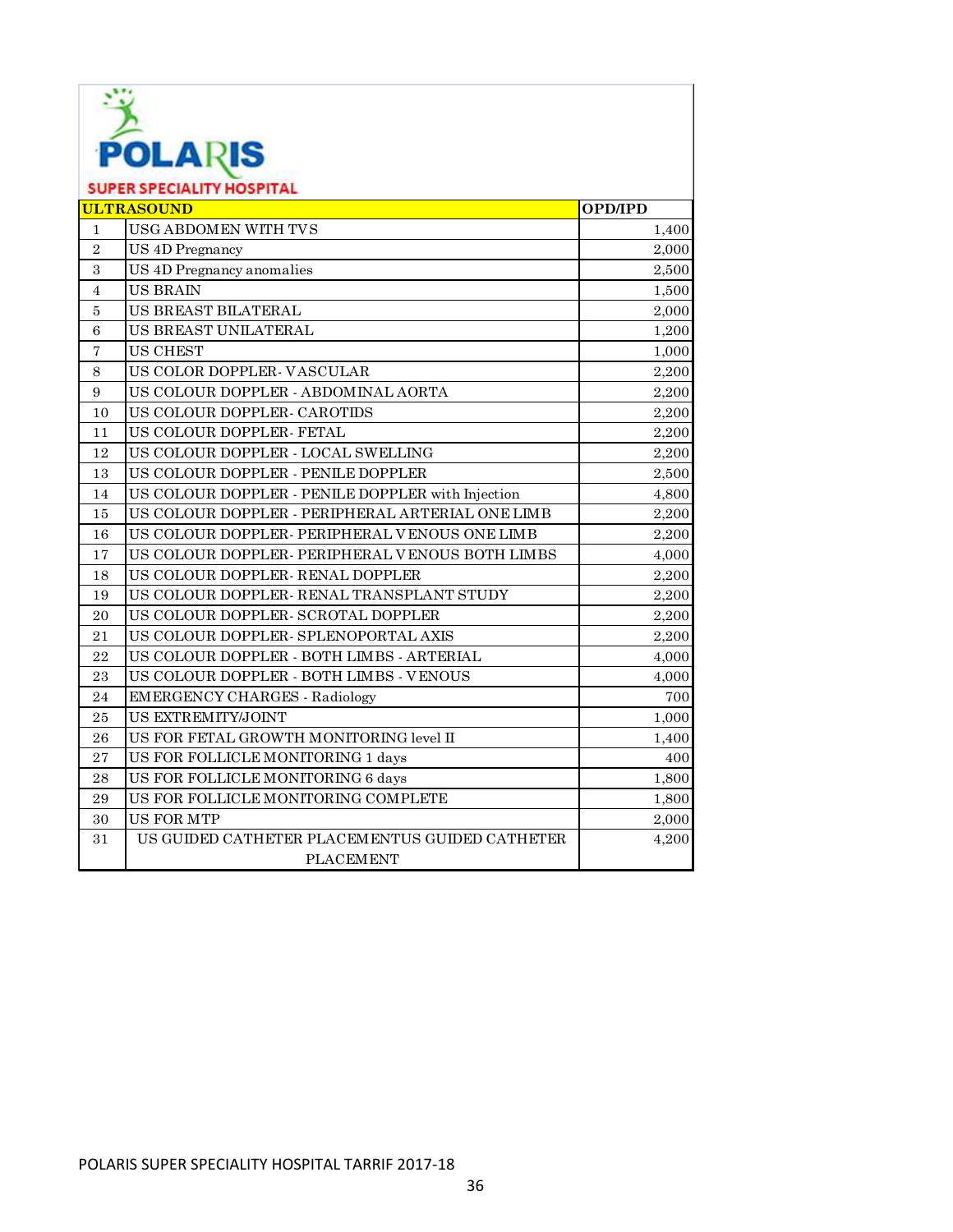

| 32     | US GUIDED FNAC/DIAGNOSTIC ASPIRATION | 1,300 |
|--------|--------------------------------------|-------|
| 33     | US GUIDED PCN                        | 5,400 |
| 34     | <b>US GUIDED PTBD</b>                | 5,400 |
| 35     | US GUIDED PTC                        | 2,800 |
| 36     | US GUIDED THERAPEUTIC ASPIRATION     | 2,500 |
| 37     | US Guidance for D&C                  | 2,000 |
| 38     | <b>US KUB</b>                        | 1,200 |
| 39     | US KUB & SCROTAL                     | 1,800 |
| 40     | <b>US PELVIS &amp; SCROTAL</b>       | 1,800 |
| 41     | <b>US LOWER ABDOMEN/PELVIS</b>       | 1,200 |
| 42     | <b>US NECK</b>                       | 1,200 |
| 43     | <b>US OBSTETRICS</b>                 | 1,200 |
| 44     | US OBSTETRICS (LEVEL-II)             | 1,800 |
| 45     | <b>US ORBITS</b>                     | 1,000 |
| 46     | US PELVIS- TRANSABDOMINAL            | 1,200 |
| 47     | US PELVIS-TRANSRECTAL                | 1,500 |
| 48     | US PELVIS- TRANSVAGINAL              | 1,200 |
| 49     | US Portable charges                  | 500   |
| 50     | US Pregnancy with Colour Doppler     | 2,200 |
| 51     | <b>US SCROTUM []</b>                 | 1,200 |
| $52\,$ | SONO SALPINGOGRAM                    | 2,300 |
| 53     | <b>US THYROID</b>                    | 1,200 |
| 54     | US TRANSPLANT KIDNEY                 | 2,200 |
| 55     | US TRANSPLANT STUDY                  | 2,200 |
| 56     | <b>US UPPER ABDOMEN</b>              | 1,200 |
| 57     | US WHOLE ABDOMEN                     | 1,500 |
| $58\,$ | <b>Ultrasound Screening</b>          | 600   |
| 59     | Vascular Doppler (portable/Bedside)  | 3,000 |
| 60     | VISIPA QUE CONTRAST                  | 3,500 |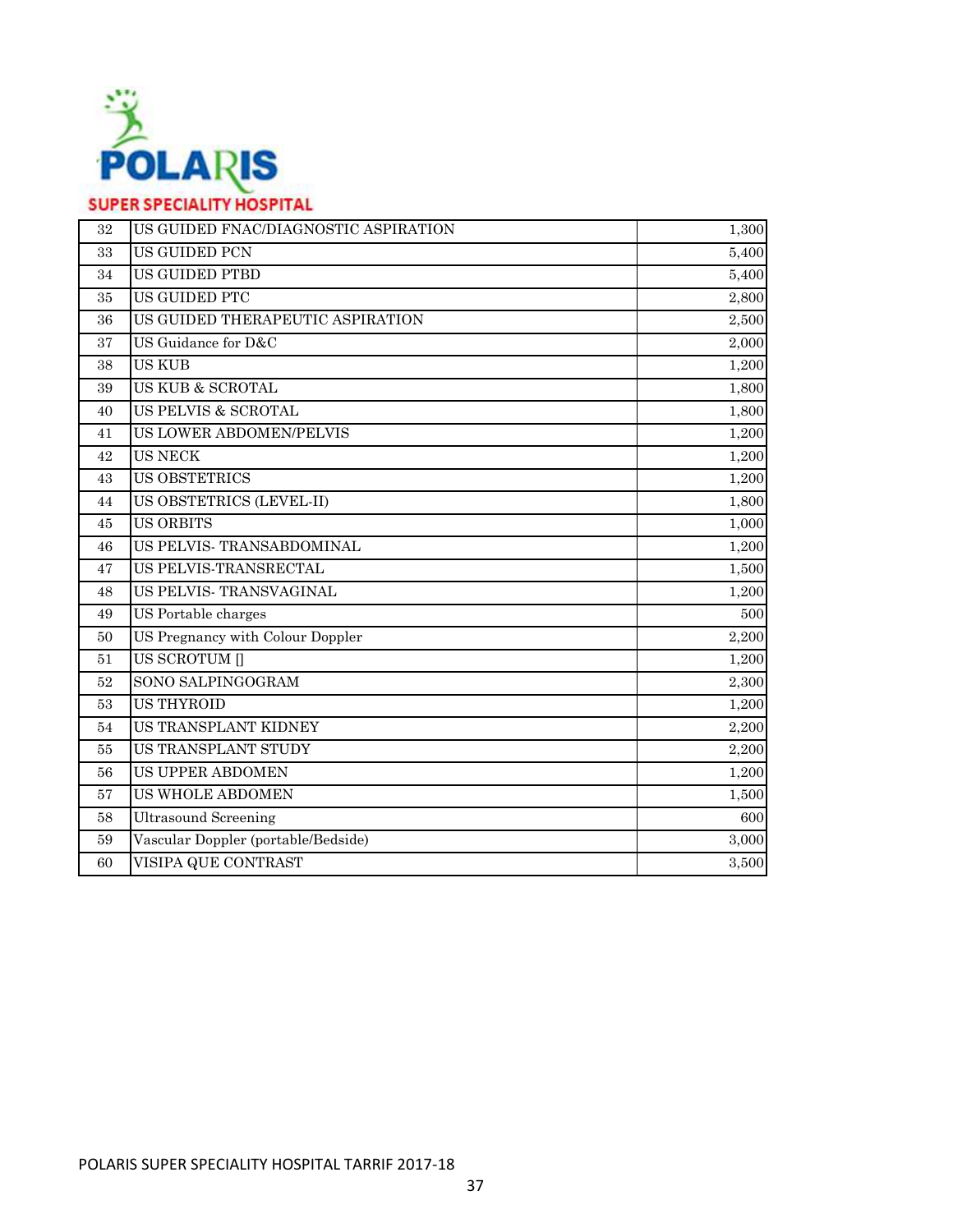

| <b>X RAY</b>   |                                                    | <b>OPD/IPD</b> |
|----------------|----------------------------------------------------|----------------|
| $\mathbf{1}$   | X-RAY ABDOMEN-AP []                                | 300            |
| $\overline{2}$ | X-RAY ABDOMEN - DECUBITUS                          | 300            |
| 3              | X-RAY ABDOMEN - ERECT []                           | 300            |
| 4              | X-RAY ABDOMEN - OTHER - ONE VIEW []                | 300            |
| 5              | X-RAY ABDOMEN - SUPINE [] []                       | 300            |
| 6              | X-RAY ANKLE JOINT AP & LT []                       | 600            |
| 7              | X-RAY ARM AP/LAT                                   | 600            |
| 8              | X-RAY ARM AP                                       | 300            |
| 9              | X-RAY BOTH KNEWW JOINT AP&LAT                      | 900            |
| 10             | X-RAY BOTH ANKLE JOINT LAT                         | 600            |
| 11             | X-RAY CALCANEUM -AP & AXIAL                        | 600            |
| 12             | X-RAY CHARGES FOR PORTABLE SINGLE                  | 100            |
| 13             | X-RAY CHEST -AP                                    | 300            |
| 14             | X-RAY CHEST -DECUBITUS (RIGHT/LEFT)                | 300            |
| 15             | X-RAY CHEST LATERAL (RIGHT/LEFT)                   | 300            |
| 16             | X-RAY CHEST - OBLIQUE (FOR RIBS)                   | 300            |
| 17             | X-RAY CHEST -OTHER - ONE VIEW                      | 300            |
| 18             | X-RAY CHEST -PA                                    | 300            |
| 19             | X-RAY CLAVICLE / ACROMIO-CLAV JT (RIGHT/LEFT)      | 600            |
| 20             | X-RAY COCCYX AP & LAT                              | 600            |
| 21             | X-RAY CYSTOGRAPHY                                  | 2,500          |
| 22             | X-RAY DACRYOCYSTOGRAPHY                            | 2,500          |
| 23             | X-RAY DIGITS-AP &LAT                               | 600            |
| 24             | X-RAY ELBOW JOINT - AP & LAT                       | 600            |
| 25             | X-RAY FEMUR-AP & LAT                               | 600            |
| 26             | X-RAY FISTULOGRAPHY                                | 2,500          |
| 27             | X-RAY FLUOROSCOPY []                               | 1,800          |
| 28             | X-RAY FOOT - ANY OTHER 1 view                      | 300            |
| 29             | X-RAY FOOT-AP & LAT                                | 600            |
| 30             | X-RAY FOR TM JOINTS - OPEN & CLOSE MOUTH BOTH SIDE | 900            |
| 31             | X-RAY FOR TM JOINTS - OPEN & CLOSE MOUTH ONE SIDE  | 600            |
| 32             | X-RAY FOREARM -AP & LAT                            | 600            |
| 33             | X-RAY FEMUS-LATERAL                                | 300            |
| 34             | <b>X-RAY FEMUS-AP</b>                              | 300            |
| 35             | X-RAY KNEE -LATERAL                                | 300            |
| 36             | X-RAY KNEE-AP                                      | 300            |
| 37             | X-RAY LEG -LATERAL                                 | 300            |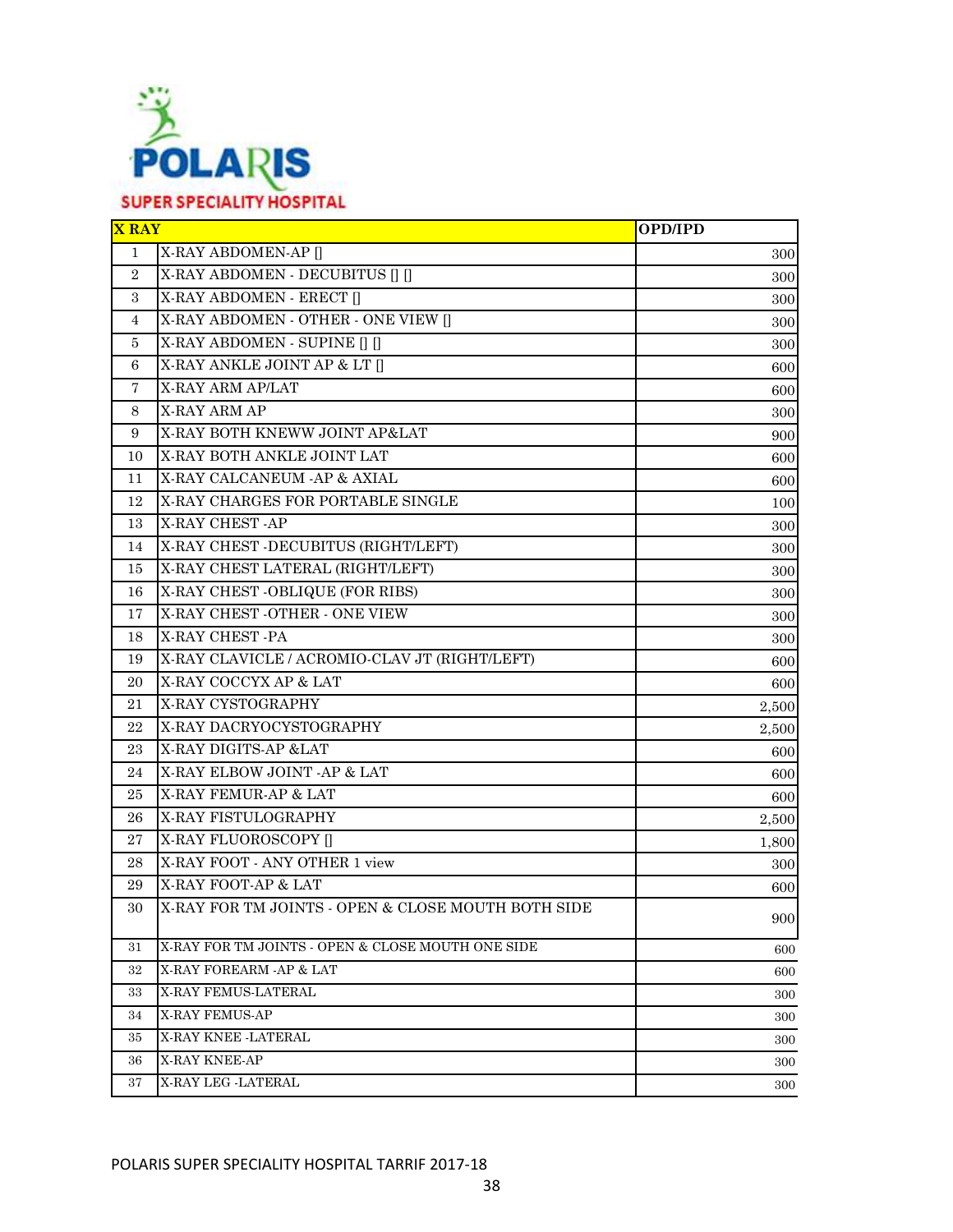

| 38 | X-RAY GASTROGRAFIN STUDY                           | 2,000 |
|----|----------------------------------------------------|-------|
| 39 | X-RAY HANDS ANY 2 VIEWS                            | 600   |
| 40 | X-RAY HANDS - AP & LAT                             | 600   |
| 41 | X-RAY HANDS AP                                     | 300   |
| 42 | X-RAY HIP JOINT - AP & LAT                         | 600   |
| 43 | X-RAY HIPJOINT LATERAL                             | 300   |
| 44 | X-RAY HIPJOINT AP                                  | 300   |
| 45 | X-RAY HUMERUS - AP & LAT                           | 600   |
| 46 | X-RAY HYSTERO - SALPINGOGRAPHY []                  | 2,500 |
| 47 | X-RAY ICONOS-HEPATO- BILIARY-T- TUGE CHOLANGIOGRAM | 1,800 |
| 48 | X-RAY ICONOS- SIALOGRAPHY BILATERAL                | 1,800 |
| 49 | X-RAY ICONOS - SIALOGRAPHY UNILATERAL []           | 900   |
| 50 | X-RAY ICONOS SINOGRAPHY[]                          | 1,800 |
| 51 | X-RAY INVERTOGRAM                                  | 300   |
| 52 | X-RAY IVP (NON-IONIC CONTRAST) []                  | 3,500 |
| 53 | XRAY IVP+MCU FILM                                  | 3,700 |
| 54 | X-RAY KNEW JOINT - AP & LAT                        | 600   |
| 55 | X-RAY KUB (1VIEW)                                  | 300   |
| 56 | X-RAY LEG - AP & LAT                               | 600   |
| 57 | LUMBAR SACRAL SPINE LAT                            | 300   |
| 58 | X-RAY MAMMOGRAPHY BILATERAL                        | 2,300 |
| 59 | X-RAY MAMMOGRAPHY BIOPSY                           | 2,600 |
| 60 | X-RAY MAMMOGRAPHY UNILATERAL                       | 1,200 |
| 61 | X-RAY MASTOIDS (ONE SIDE)                          | 300   |
| 62 | X-RAY MICTURATING CYSTOGRAPHY []                   | 2,600 |
| 63 | X-RAY NECK - FOR SOFT TISSUES -LAT                 | 300   |
| 64 | X-RAY NEPHROSTOGRAM                                | 1,800 |
| 65 | <b>X-RAY PELVIS-AP</b>                             | 300   |
| 66 | X-RAY PELVIS-AP INCL BOTH HIP JTS                  | 300   |
| 67 | X-RAY PNS-WATERS VIEW                              | 300   |
| 68 | X-RAY RETROGRADE PYELOGRAPHY                       | 3,000 |
| 69 | X-RAY RETROGRADE URETHROGRAPHY                     | 2,600 |
| 70 | X-RAY SACRO-ILIAC JOINTS- OBL                      | 300   |
| 71 | X-RAY SACRO-ILIAC JOINTS- PA                       | 300   |
| 72 | X-RAY SCAPULA AP & LAT                             | 600   |
| 73 | X-RAY SELLA (PITUITARY FOSSA)                      | 300   |
| 74 | X-RAY SHOULDER JOINT-AP & AXIAL                    | 600   |
| 75 | X-RAY SHOULDER JOINT-AP                            | 300   |
| 76 | X-RAY SKULL OBLIQUE                                | 300   |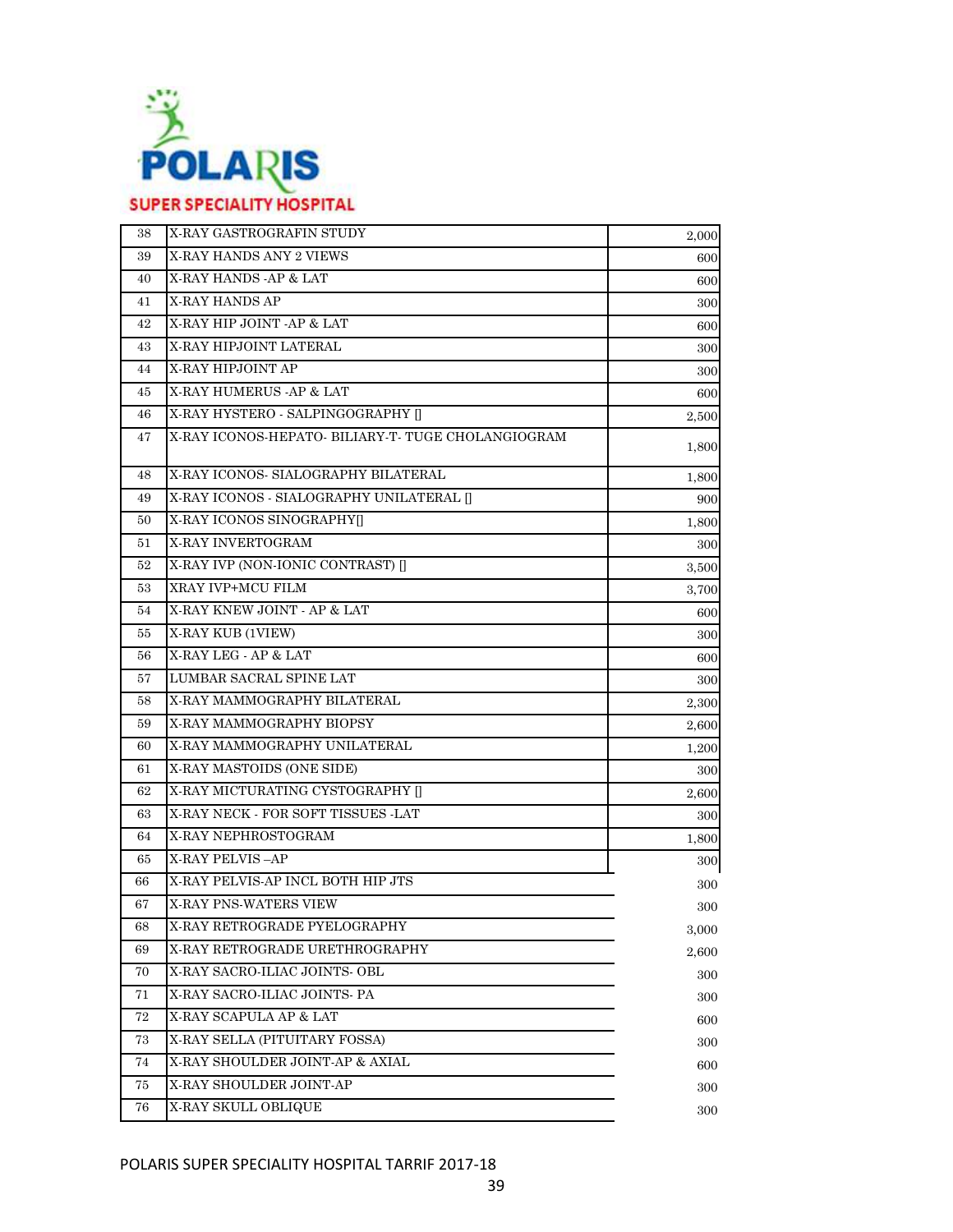

| <b>RADIOLOGY PROCEDURE</b>  |                                             | OPD/IPD |
|-----------------------------|---------------------------------------------|---------|
|                             | CT - GUIDED FNAC -LEVEL 1                   | 3,000   |
| $\mathcal{D}_{\mathcal{L}}$ | CT – GUIDED FNAC –LEVEL II                  | 3,600   |
| $\mathcal{R}$               | CT – GUIDED FNAC –LEVEL III                 | 4,200   |
| 4                           | $CT - GUIDED$ TRUE CUT BIOPSY $-$ LEVEL $1$ | 6,100   |
| 5                           | CT – GUIDED TRUCUT BIOPSY – LEVEL II        | 7,600   |
| 6                           | CT-GUIDED (CATHETER DRAINAGE)               | 5,300   |
|                             | PROCEDURE CHARGES FOR HSG                   | 2,300   |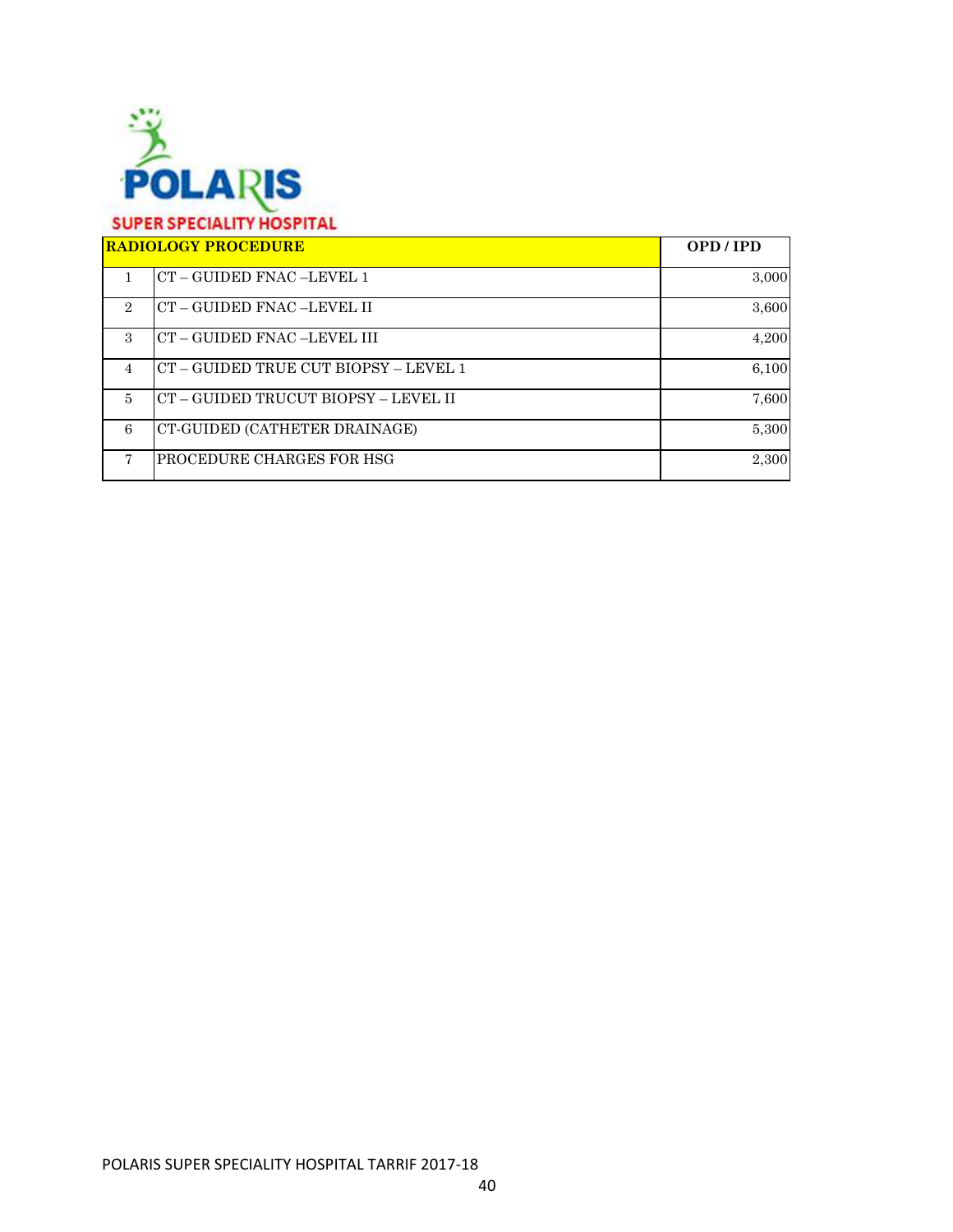

| <b>Sr No ANESTHESIOLOGY</b><br><b>ALL BED</b><br><b>ABG SAMPLING</b><br>$\mathbf{1}$<br><b>ARTERIAL LINE</b><br>$\overline{2}$<br><b>BIPAP INITIATION</b><br>$\boldsymbol{3}$<br><b>BRONCHOSCOPY</b><br>$\overline{4}$<br>BRONCHOSCOPY WITH LAVAGE<br>5<br>CAPNOGRAPH<br>6<br>CAPNOGRAPH -LONG CASE<br>7<br>CAPNOGRAPH-SHORT CASE<br>8<br>CARDIOVERSION / DC SHOCK<br>9<br><b>CAUDAL EPIDURAL</b><br>10<br>CHANGE OF TRACHEOSTOMY TUBE<br>11<br><b>CHEMOPORT INSERTION</b><br>12<br><b>CHEST TUBE</b><br>13<br>CPR CHARGES (CARDIO PULMONARY RESUSCITATION)<br>14<br><b>EMERGENCY RESUSCITATION</b><br>CRICOTHYROTOMY<br>15<br>5,200<br><b>CVP LINE/ PIC LINE</b><br>16<br>2,800<br>DECANULATION TRACHEOSTOMY<br>17<br>1,500<br>ENDOTRACHEAL INTUBATION<br>18<br>ENDOTRACHEAL INTUBATION NASAL<br>19<br>1,000<br>EPIDURAL CANNULATION<br>20<br>1,700<br>EPIDURAL CATHETERIZATION<br>21<br>1,700<br>FIBRE OPTIC INTUBATION<br>22<br>4,900<br>INTERCOSTAL NERVE BLOCK<br>23 | <b>ANESTHESOLOGY</b> |       |
|---------------------------------------------------------------------------------------------------------------------------------------------------------------------------------------------------------------------------------------------------------------------------------------------------------------------------------------------------------------------------------------------------------------------------------------------------------------------------------------------------------------------------------------------------------------------------------------------------------------------------------------------------------------------------------------------------------------------------------------------------------------------------------------------------------------------------------------------------------------------------------------------------------------------------------------------------------------------------|----------------------|-------|
|                                                                                                                                                                                                                                                                                                                                                                                                                                                                                                                                                                                                                                                                                                                                                                                                                                                                                                                                                                           |                      |       |
|                                                                                                                                                                                                                                                                                                                                                                                                                                                                                                                                                                                                                                                                                                                                                                                                                                                                                                                                                                           |                      | 500   |
|                                                                                                                                                                                                                                                                                                                                                                                                                                                                                                                                                                                                                                                                                                                                                                                                                                                                                                                                                                           |                      | 2.000 |
|                                                                                                                                                                                                                                                                                                                                                                                                                                                                                                                                                                                                                                                                                                                                                                                                                                                                                                                                                                           |                      | 500   |
|                                                                                                                                                                                                                                                                                                                                                                                                                                                                                                                                                                                                                                                                                                                                                                                                                                                                                                                                                                           |                      | 4,900 |
|                                                                                                                                                                                                                                                                                                                                                                                                                                                                                                                                                                                                                                                                                                                                                                                                                                                                                                                                                                           |                      | 5,900 |
|                                                                                                                                                                                                                                                                                                                                                                                                                                                                                                                                                                                                                                                                                                                                                                                                                                                                                                                                                                           |                      | 700   |
|                                                                                                                                                                                                                                                                                                                                                                                                                                                                                                                                                                                                                                                                                                                                                                                                                                                                                                                                                                           |                      | 1,100 |
|                                                                                                                                                                                                                                                                                                                                                                                                                                                                                                                                                                                                                                                                                                                                                                                                                                                                                                                                                                           |                      | 600   |
|                                                                                                                                                                                                                                                                                                                                                                                                                                                                                                                                                                                                                                                                                                                                                                                                                                                                                                                                                                           |                      | 700   |
|                                                                                                                                                                                                                                                                                                                                                                                                                                                                                                                                                                                                                                                                                                                                                                                                                                                                                                                                                                           |                      | 1,300 |
|                                                                                                                                                                                                                                                                                                                                                                                                                                                                                                                                                                                                                                                                                                                                                                                                                                                                                                                                                                           |                      | 300   |
|                                                                                                                                                                                                                                                                                                                                                                                                                                                                                                                                                                                                                                                                                                                                                                                                                                                                                                                                                                           |                      | 7,400 |
|                                                                                                                                                                                                                                                                                                                                                                                                                                                                                                                                                                                                                                                                                                                                                                                                                                                                                                                                                                           |                      | 3,700 |
|                                                                                                                                                                                                                                                                                                                                                                                                                                                                                                                                                                                                                                                                                                                                                                                                                                                                                                                                                                           |                      | 2,200 |
|                                                                                                                                                                                                                                                                                                                                                                                                                                                                                                                                                                                                                                                                                                                                                                                                                                                                                                                                                                           |                      |       |
|                                                                                                                                                                                                                                                                                                                                                                                                                                                                                                                                                                                                                                                                                                                                                                                                                                                                                                                                                                           |                      |       |
|                                                                                                                                                                                                                                                                                                                                                                                                                                                                                                                                                                                                                                                                                                                                                                                                                                                                                                                                                                           |                      |       |
|                                                                                                                                                                                                                                                                                                                                                                                                                                                                                                                                                                                                                                                                                                                                                                                                                                                                                                                                                                           |                      | 900   |
|                                                                                                                                                                                                                                                                                                                                                                                                                                                                                                                                                                                                                                                                                                                                                                                                                                                                                                                                                                           |                      |       |
|                                                                                                                                                                                                                                                                                                                                                                                                                                                                                                                                                                                                                                                                                                                                                                                                                                                                                                                                                                           |                      |       |
|                                                                                                                                                                                                                                                                                                                                                                                                                                                                                                                                                                                                                                                                                                                                                                                                                                                                                                                                                                           |                      |       |
|                                                                                                                                                                                                                                                                                                                                                                                                                                                                                                                                                                                                                                                                                                                                                                                                                                                                                                                                                                           |                      |       |
|                                                                                                                                                                                                                                                                                                                                                                                                                                                                                                                                                                                                                                                                                                                                                                                                                                                                                                                                                                           |                      | 3,500 |
| INTRACOSTAL BLOCK FOR PAIN RELIEF<br>24                                                                                                                                                                                                                                                                                                                                                                                                                                                                                                                                                                                                                                                                                                                                                                                                                                                                                                                                   |                      | 2,200 |
| NERVE BLOCK FOR PAIN RELIEF (FOR SINGLE INJECTION)<br>$\bf 25$                                                                                                                                                                                                                                                                                                                                                                                                                                                                                                                                                                                                                                                                                                                                                                                                                                                                                                            |                      | 600   |
| <b>PICC</b><br>26                                                                                                                                                                                                                                                                                                                                                                                                                                                                                                                                                                                                                                                                                                                                                                                                                                                                                                                                                         |                      | 1,500 |
| PULMONARY ARTERY CATHETERIZATION<br>27                                                                                                                                                                                                                                                                                                                                                                                                                                                                                                                                                                                                                                                                                                                                                                                                                                                                                                                                    |                      | 5,200 |
| RYLES TUBE INSERTIONS(CHILDREN)<br>28                                                                                                                                                                                                                                                                                                                                                                                                                                                                                                                                                                                                                                                                                                                                                                                                                                                                                                                                     |                      | 500   |
| RYLES TUBE INSERTIONS(ADULTS)<br>29                                                                                                                                                                                                                                                                                                                                                                                                                                                                                                                                                                                                                                                                                                                                                                                                                                                                                                                                       |                      | 400   |
| <b>SEDATION FOR DRESSING</b><br>30                                                                                                                                                                                                                                                                                                                                                                                                                                                                                                                                                                                                                                                                                                                                                                                                                                                                                                                                        |                      | 1,200 |
| <b>SWANGANZ LINE</b><br>31                                                                                                                                                                                                                                                                                                                                                                                                                                                                                                                                                                                                                                                                                                                                                                                                                                                                                                                                                |                      | 4,900 |
| 32<br>TRACHEOSTOMY PERCUTANEOUS                                                                                                                                                                                                                                                                                                                                                                                                                                                                                                                                                                                                                                                                                                                                                                                                                                                                                                                                           |                      | 8,100 |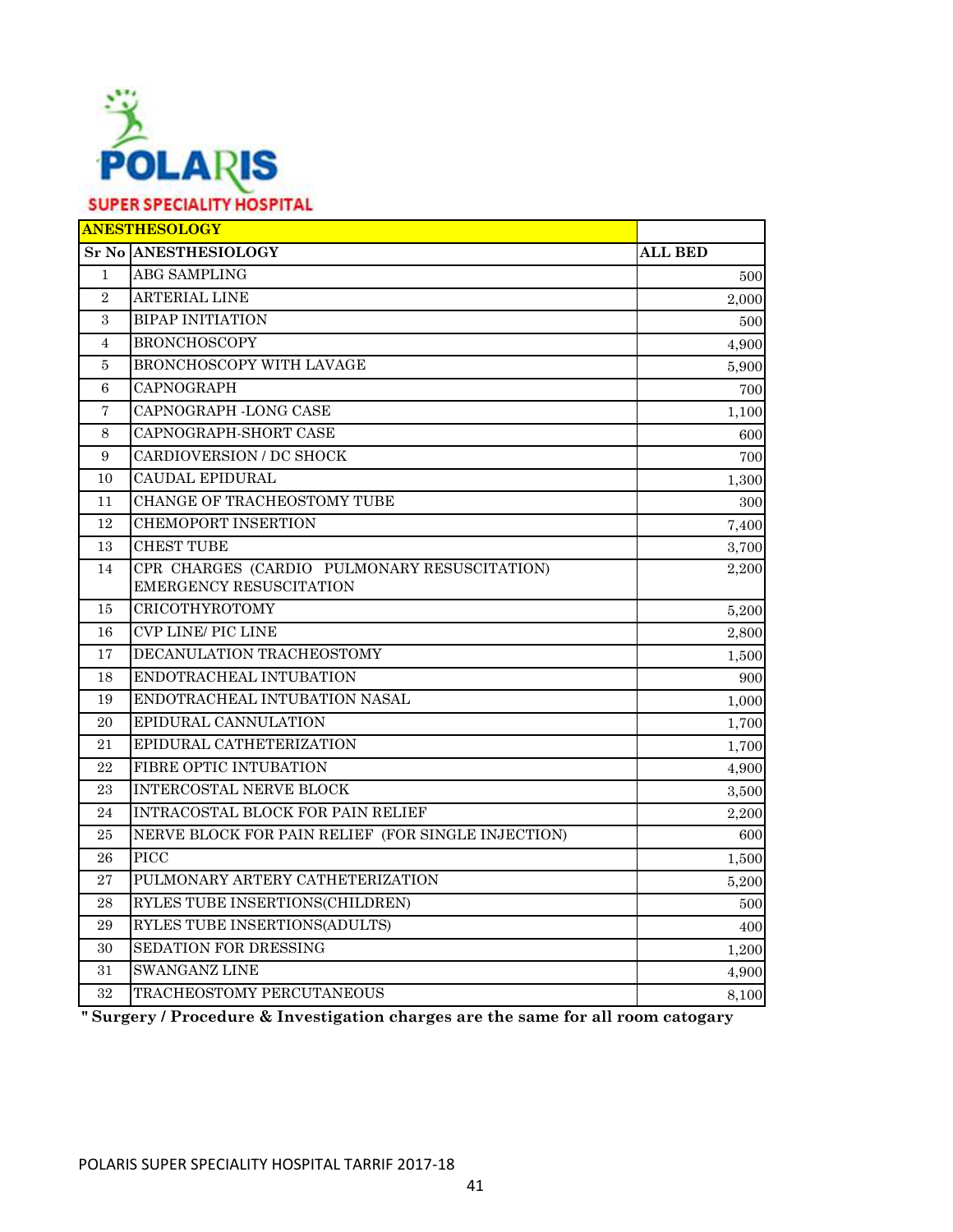

|                | <b>DENTAL SURGERY</b>                          |                            |
|----------------|------------------------------------------------|----------------------------|
|                | <b>S.No. SERVICE NAME</b>                      | ALL BED<br><b>CATOGARY</b> |
| $\mathbf{1}$   | RESTORATION : COMPOSITE CL I                   | 1,000                      |
| $\overline{2}$ | RESTORATION : COMPOSITE CL II                  | 1,500                      |
| 3              | RESTORATION : COMPOSITE CORE BUILD UP          | 3,900                      |
| $\overline{4}$ | RESTORATION : COMPOSITE CROWN                  | 2,900                      |
| 5              | RESTORATION : CROWN WITH CORE                  | 2,600                      |
| 6              | RESTORATION: GLASS IONOMER CL I                | 700                        |
| 7              | RESTORATION : GLASS IONOMER CL II              | 1,200                      |
| 8              | RESTORATION : SILVER ANAL GUM CL I             | 600                        |
| 9              | RESTORATION : SILVER ANAL GUM CL II            | 900                        |
| 10             | RESTORATION : TEMPORARY FILLING WITH KALSINAL  | 400                        |
| 11             | ROOT CANAL TREATMENT - ANTERIOR                | 5,300                      |
| 12             | ROOT CANAL TREATMENT - POSTERIOR               | 4,500                      |
| 13             | ENDO APISECTOMY WITH ROOT CANAL TREATMENT      | 5,500                      |
| 14             | ENDO REIMPLANTATION                            | 6,800                      |
| 15             | <b>BLEACHING FULL MOUTH</b>                    | 12,800                     |
| 16             | BLEACHING PER ARCH                             | 6,800                      |
| 17             | PULPOTOMY(PEDO ROOT CANAL TREATMENT)           | 2,000                      |
| 18             | ZOOM BLEACH                                    | 23,600                     |
| 19             | FLOURIDE APPLICATION FULL MOUTH                | 5.900                      |
| 20             | LUCITON DENTURES UPPER \ LOWER (FULL)          | 5,900                      |
| 21             | LUCITON PARTIAL DENTURE EVERY ADDITIONAL TOOTH | 500                        |
| 22             | LUCITON PARTIAL DENTURE WITH SINGLE TOOTH      | 1,200                      |
| 23             | <b>LUCITOR DENTURES UPPER &amp; LOWER FULL</b> | 11,800                     |
| 24             | FLEXI PARTIAL DENTURE (SINGLE TOOTH)           | 7,900                      |
| $25\,$         | FLEXIBLE PARTIAL DENTURE                       | 29,500                     |
| 26             | METALLIC (CROWN/UNIT)                          | 3,900                      |
| 27             | METALLIC OVER DENTURE                          | 39,300                     |
| 28             | NORMAL DENTURES UPPER & LOWER FULL             | 8,800                      |
| 29             | PORCELINE / CERAMIC CROWN(METAL FREE) PER UNIT | 19,700                     |
| 30             | PORCELINE / CERAMIC WITH PM (EACH UNIT)        | 8,800                      |
| 31             | POST AND CORE (CASTED)                         | 2,000                      |
| 32             | <b>INLAY</b>                                   | 3,900                      |
| 33             | RECEMENTATION OF CROWN                         | 3,900                      |
|                |                                                |                            |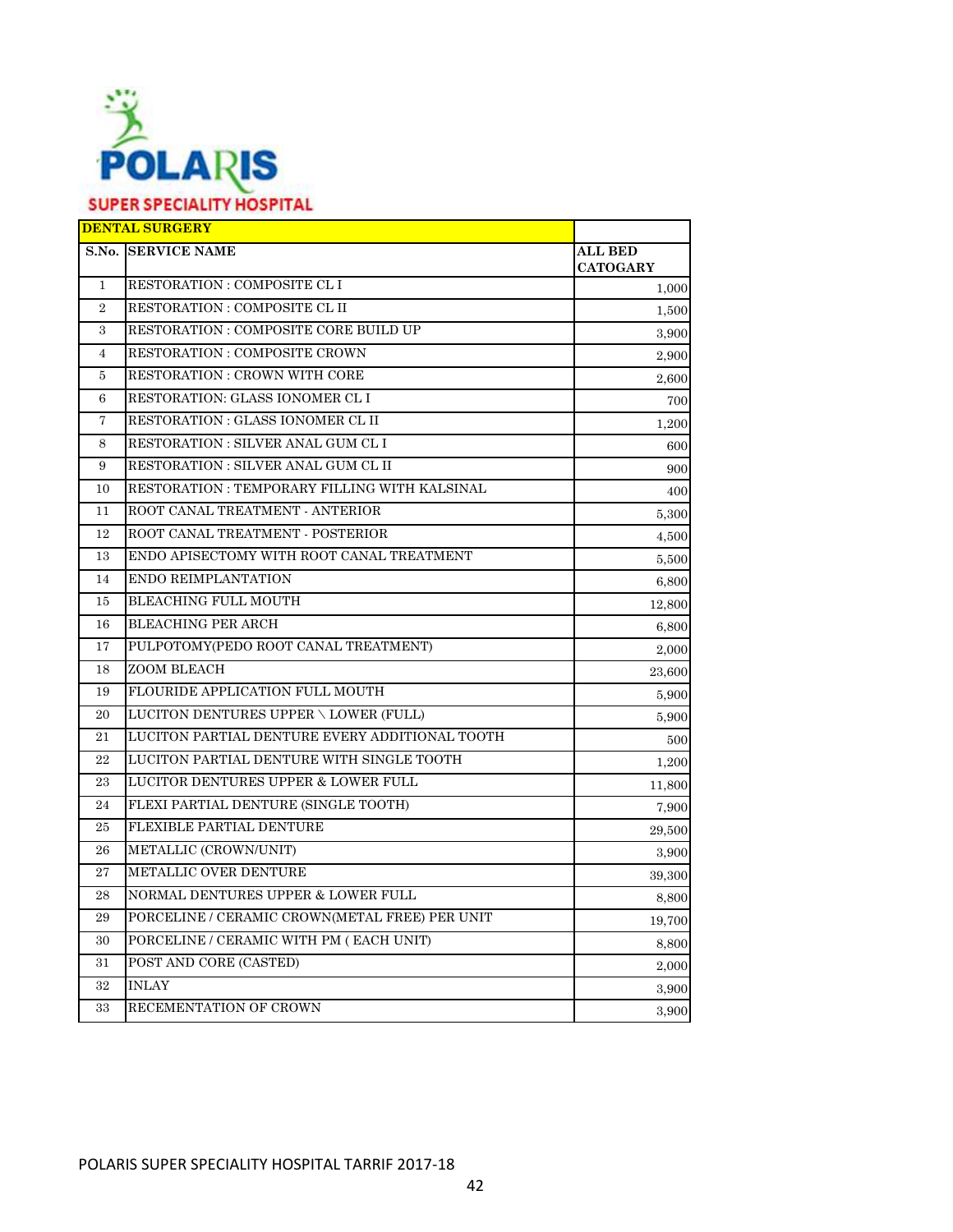

| 34 | RECEMENTATION OF CROWN                              | 500    |
|----|-----------------------------------------------------|--------|
| 35 | REPAIRING OF DENTURE                                | 700    |
| 36 | <b>VEENERS (PORCELINE / UNIT)</b>                   | 19,700 |
| 37 | TISSUE CONDITIONERS PER DENTURE                     | 2,300  |
| 38 | PRO-CERA (PER UNIT)                                 | 29,500 |
| 39 | CAST PARTIAL DENTURE/ PARTIAL DENTURE METAL         | 29,500 |
| 40 | <b>CROWN ACRYLIC</b>                                | 2,000  |
| 41 | CROWN ALL CERAMIC                                   | 18,100 |
| 42 | CROWN CERAMIC FUSED METAL UNIT                      | 5,900  |
| 43 | CROWN NICKEL CHROME                                 | 3,100  |
| 44 | <b>CROWN TEMPORARY</b>                              | 800    |
| 45 | CURRETAGE SUBGINGIVAL (FULL MOUTH)                  | 4,900  |
| 46 | CURRETAGE SUBGINGIVAL (QUADRANT)                    | 1,000  |
| 47 | FLAP OPERATION (PER SEGMENT)                        | 2,900  |
| 48 | FLAP OPERATION WITH BONE GRAFT(FULL MOUTH)          | 49,200 |
| 49 | FLAP OPRATION (FULL MOUTH)                          | 19,700 |
| 50 | GUM TREATMENT GRADE II (EACH QUADRANT)              | 4,900  |
| 51 | GUM TREATMENT GRADE III (EACH QUADRANT)             | 6,800  |
| 52 | PERIODONTIA : SCALING & POLISHING GRADE I           | 1,400  |
| 53 | PERIODONTIA : SCALING & POLISHING GRADE II          | 2,000  |
| 54 | PERIODONTIA : SCALING & POLISHING GRADE III         | 2,600  |
| 55 | PERIODONTIA BONE GRAFTING //PER SEGMENT             | 9,800  |
| 56 | PERIODONTIA BONE GRAFTING FULL MOUTH                | 33,400 |
| 57 | PERIODONTIA FLAP SURGERY FULL MOUTH                 | 29,500 |
| 58 | PERIODONTIA FLAP SURGERY PER SEGMENT                | 5,900  |
| 59 | PERIODONTIA GINGIVECTOMY (QUADRANT)                 | 3,900  |
| 60 | PERIODONTIA OCCLUSAL ADJUSTMENT                     | 800    |
| 61 | FIXED ORTHODONTIC TREATMENT (CEROMIC BROCES)        | 72,700 |
| 62 | FIXED ORTHODONTIC TREATMENT ADULTS (METAL BRACES)   | 59,000 |
| 63 | FIXED ORTHODONTIC TREATMENT CHILDREN (METAL BRACES) | 49,200 |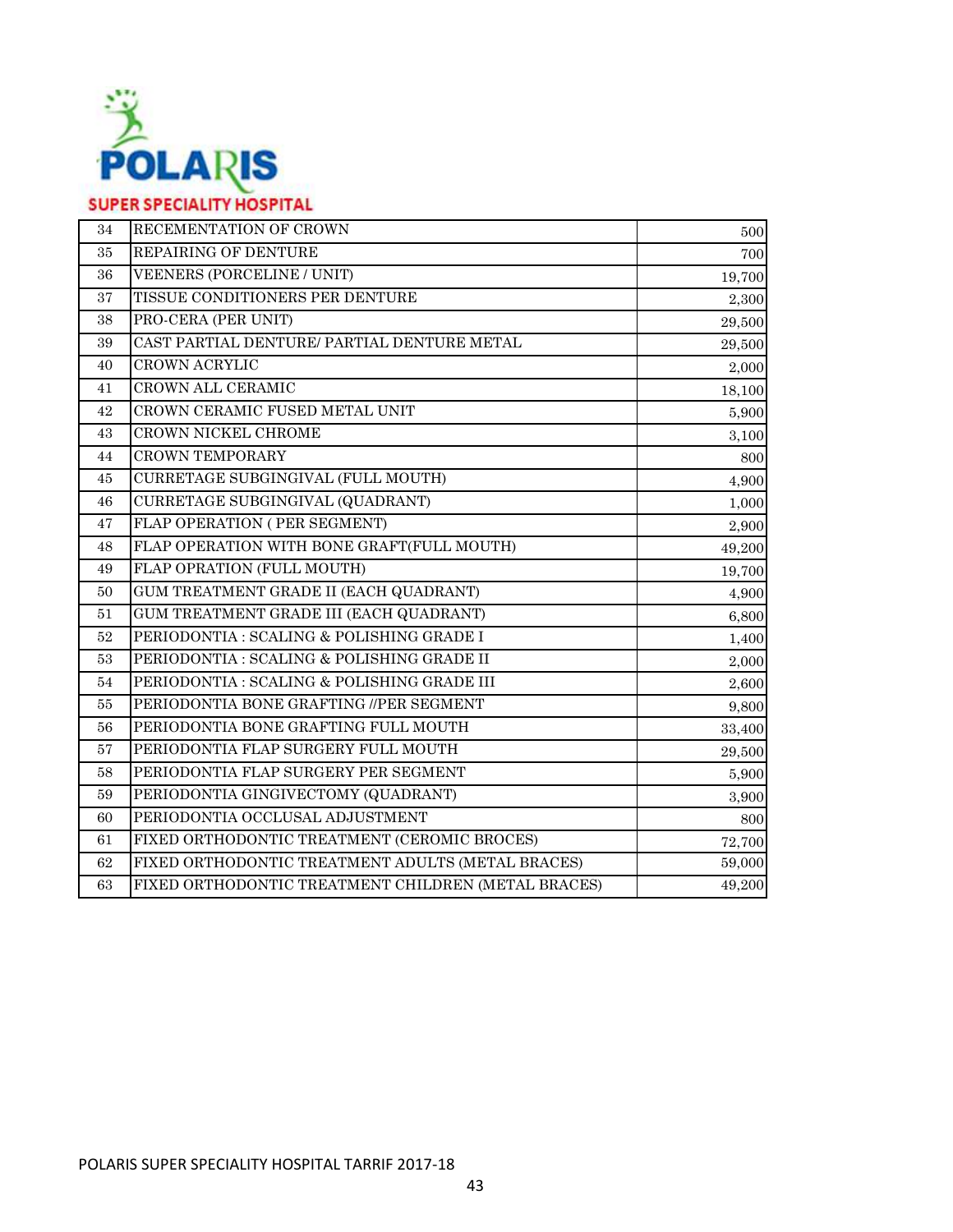

| 64     | FIXED ORTHODONTIC TREATMENT(LINGUAL BRACES)            | 108,100 |
|--------|--------------------------------------------------------|---------|
| 65     | FIXED RETAINER UPPER / LOWER ARCH                      | 4,900   |
| 66     | FUNCTIONAL APPLIANCE TREATMENT                         | 15,700  |
| 67     | <b>OBTURATORS</b>                                      | 6,300   |
| 68     | <b>SPACE MAINTAINER</b>                                | 5,900   |
| 69     | PRE ORTHODONTIC APPLIANCE                              | 9,800   |
| 70     | REMOVABLE ORTHODONTIC TREATMENT                        | 15,700  |
| 71     | REMOVEABLE RETAINER EACH PLATE                         | 3,900   |
| 72     | EXRACTION SURGICAL                                     | 2,000   |
| 73     | EXTRACTION PER TOOTH ANTERIAR                          | 200     |
| $74\,$ | EXTRACTION PER TOOTH POSTERIOR                         | 1,000   |
| 75     | FACIAL BONE MALAR FRACTURE CLOSED REDUCTION            | 31,400  |
| 76     | <b>FACIAL BONES CLOSED FRACTURE</b>                    | 29,500  |
| $77\,$ | FACIAL BONES COMPOUND FRACTURE WITH NOSE               | 39,300  |
| 78     | FACIAL BONES FRONTAL BONE FRACTURE BILATERAL           | 49,200  |
| 79     | FACIAL BONES FRONTAL BONE FRACTURE UNILATERAL          | 35,400  |
| 80     | ARCH BAR REMOVAL                                       | 2,900   |
| 81     | FIBER SPLINT(3 TEETH)                                  | 3,900   |
| $82\,$ | DENTO- ALVEALAR FRACTURES MEXILLA/ MANDIBLE            | 5,900   |
| 83     | FRACTURES MAXILLA / MANDIBLE TREATMENT BY BONE PLATING | 23,600  |
| 84     | FRACTURES MAXILLA / MANDIBLE TREATMENT BY IMF          | 9,800   |
| 85     | IMPACTION (HORIZONTAL)                                 | 7,900   |
| 86     | IMPACTION (MESIO ANGULAR)                              | 3,900   |
| 87     | SURGICAL EXPOSURE OF IMPACTED TOOTH                    | 6,800   |
| 88     | <b>IMPLANTS GRADEI</b>                                 | 35,400  |
| 89     | <b>IMPLANTS GRADE II</b>                               | 55,100  |
| 90     | IMPLANTS SUPPORTED FIXED DENTURE (LOWER)               | 118,000 |
| 91     | LATERAL CEPHALOGRAM                                    | 600     |
| 92     | <b>OPG</b>                                             | 800     |
| 93     | PERIAPICAL RADIOGRAPH                                  | 200     |
| 94     | Dento alveolar splinting                               | 7,900   |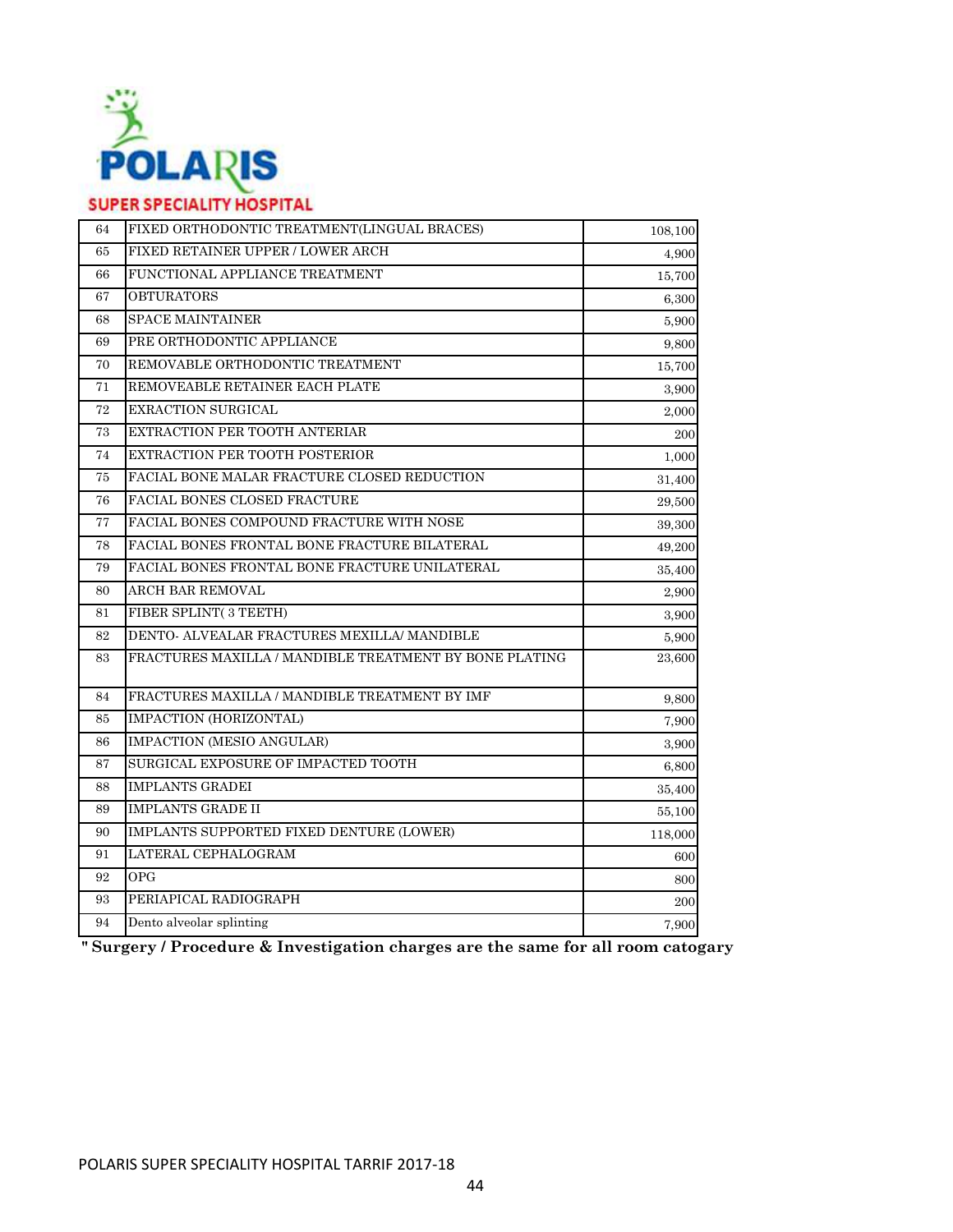

# **GASTROENTEROLOGY**

|                | <b>GASTROENTEROLOGY</b>                        |                  |
|----------------|------------------------------------------------|------------------|
|                | S.No. GASTROENTEROLOGY                         | ALL BED CATOGARY |
| $\mathbf{1}$   | <b>COLONOSCOPY LEFT SIDED</b>                  | 4,600            |
| $\overline{2}$ | COLONOSCOPY LEFT SIDED WITH BIOPSY             | 5,200            |
| 3              | COLONOSCOPY WHOLE SIDED WITH BIOPSY            | 7,400            |
| $\overline{4}$ | <b>COLONOSCOPY WHOLE</b>                       | 6,800            |
| 5              | <b>DILATION ACHALASIA</b>                      | 16,600           |
| 6              | DILATATION SUBSEQUENT                          | 4,400            |
| 7              | DILATION OF ESOPHAGEAL STRICTURE               | 7,000            |
| 8              | ENDOSCOPIC COLONIC STENTING                    | 15,300           |
| 9              | ENDOSCOPIC ESOPAHGEAL STENTING                 | 15,300           |
| 10             | ENDOSCOPIC FOREIGN BODY REMOVAL                | 7,000            |
| 11             | ENDOSCOPIC PERCUATENEOUS GASTROSTOMY           | 8,600            |
| 12             | ENDOSCOPIC PLACEMENT OF RYLES TUBE             | 5,100            |
| 13             | ENDOSCOPIC SCLEROTHERAPY FIRST VISIT           | 7,000            |
| 14             | ENDOSCOPIC SCLEROTHERAPY SUBSEQUENT VISIT      | 6,100            |
| 15             | <b>ENTEROSCOPY</b>                             | 6,100            |
| 16             | <b>ERCP</b>                                    | 15,300           |
| 17             | <b>ERCP ENDOSCOPIC PAPILOTOMY</b>              | 24,200           |
| 18             | ERCP NASOBILIARY DRAINAGE                      | 24,200           |
| 19             | ERCP WITH BILIARY STENTING                     | 24,200           |
| 20             | ERCP WITH PANCREATIC STENTING                  | 24,200           |
| 21             | <b>GASTRIC GLUE INJECTION</b>                  | 8,900            |
| 22             | COLONOSCOPY AND SCLERO THERAPY OF ULCER        | 10,000           |
| 23             | HELICOBACTER PYLORI TESTING                    | 700              |
| 24             | <b>MICROLITH STUDY</b>                         | 8,600            |
| 26             | PEG TUBE REPLACEMENT                           | 1,300            |
| 27             | PILES SCLERO THERAPY                           | 3,100            |
| 28             | PILES BANDING                                  | 3,100            |
| 29             | <b>POLYPECTOMY</b>                             | 11,200           |
| 30             | <b>SCLEROTHERAPY OF ULCER</b>                  | 6,100            |
| 31             | <b>SENGSTAKEN TUBE PLACEMENT</b>               | 2,600            |
| 32             | SIDE VIEWING ENDOSCOPY                         | 6,100            |
| 33             | SIGMOIDOSCOPY                                  | 3,100            |
| 34             | UGI ENDOSCOPY                                  | 4,300            |
| 35             | UGI ENDOSCOPY WITH BIOPSY                      | 4,900            |
| 36             | <b>ENDOSCOPIC BIOPSY</b>                       | 600              |
| 37             | VARICEAL BANDING OESOPHAGEAL (EVL) FIRST VISIT | 7,000            |
| 38             | VARICEAL BANDING SUBSEQUENT (EVL)              | 6,100            |
| 39             | NASO JEJUNAL TUBE PLACEMENT                    | 1,500            |
| 40             | ENTERAL TTS BALLOON DILATATION                 | 10,700           |
| 41             | ENDOSCOPIC ULTRA SOUND                         | 16,000           |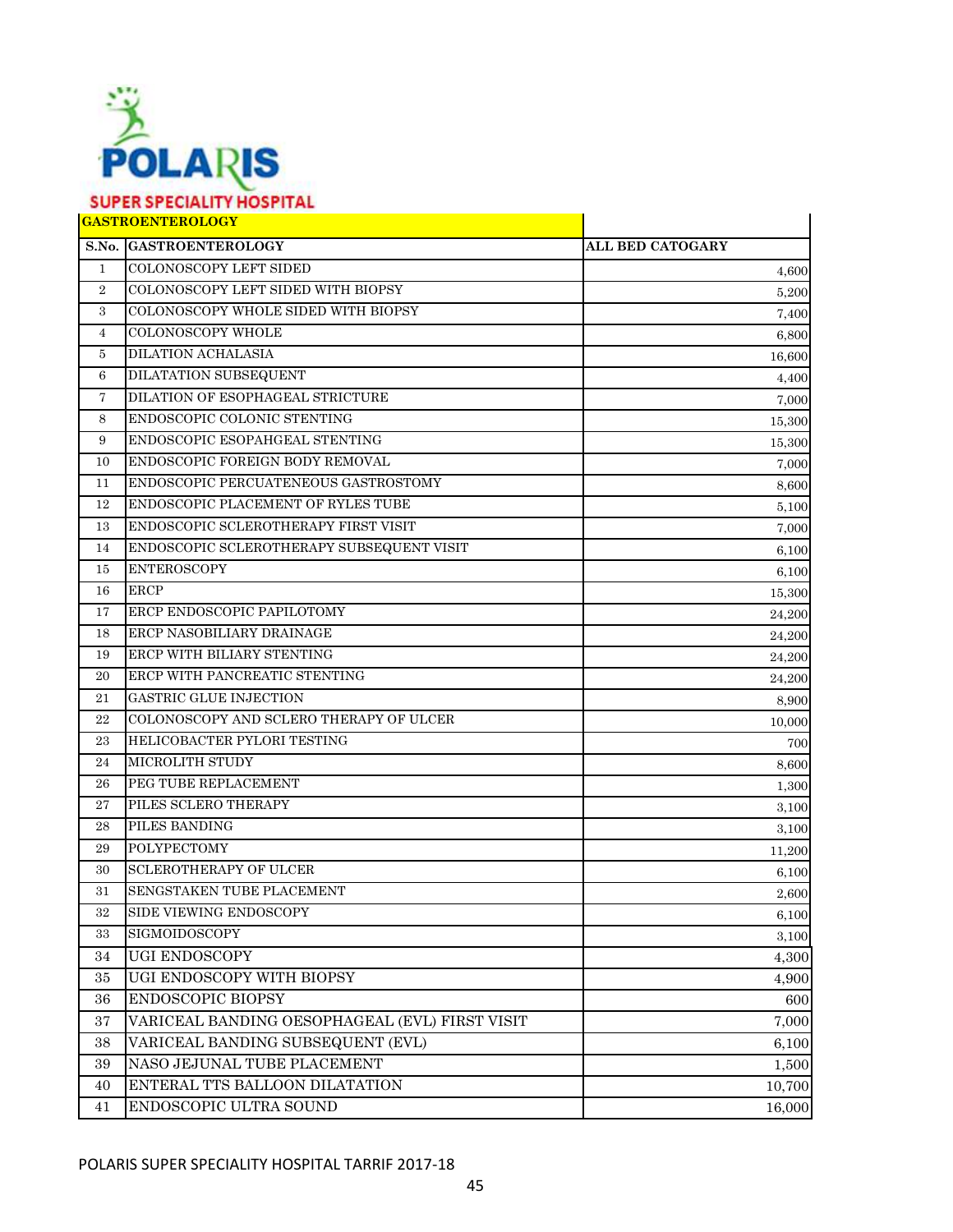

|                | <b>GENERAL SURGICAL PROCEDURE</b>            |                |
|----------------|----------------------------------------------|----------------|
|                | S.No. GENERAL SURGICAL PROCEDURE             | <b>ALL BED</b> |
| $\mathbf{1}$   | ABDOMINOPERINEAL PULL THROUGH RESECTION WITH | 16,100         |
| $\mathbf{2}$   | ABDOMINOPERINEAL RESECTION OF RECTUM         | 16,100         |
| $\,3$          | ABSCESS DRAINAGE PERINEPHRIC                 | 15,400         |
| $\overline{4}$ | ABSCESS DRAINAGE PSOAS                       | 15,400         |
| 5              | ABSCESS DRAINAGE SUBDIAPRAGMATIC             | 15,400         |
| 6              | ABSCESS INCISION & DRAINAGE IN OPD (P)       | 2,300          |
| $\overline{7}$ | ABSCESS INCISION & DRAINAGE IN OT            | 3,400          |
| 8              | ACHALASIA OESOPHAGO CARDIOMYOTOMY            | 22,500         |
| 9              | ADHESIOLYSIS & DIVISION OF BANDS             | 12,900         |
| 10             | ADRENAL GLAND NEOPLASM EXCISION              | 19,900         |
| 11             | ADRENALECTOMY SUB TOTAL BILATERAL            | 19,900         |
| 12             | ADRENALECTOMY SUB TOTAL UNILATERAL           | 14,100         |
| 13             | ADRENALECTOMY TOTAL BILATERAL                | 25,400         |
| 14             | ANAL FISTULA PLUG                            | 14,200         |
| 15             | ANAL DILATATION (UNDER GA) LORDS PROCEDURE   | 2,300          |
| 16             | ANAL SPHINCTER REPAIR FOLLOWING INJURY       | 16,100         |
| 17             | ANTERIOR RESECTION OF RECTUM                 | 18,600         |
| 18             | <b>APPENDECTOMY</b>                          | 11,200         |
| 19             | APPENDICULAR ABSCESS DRAINGE                 | 8,700          |
| 20             | BIOPSY LYMPH NODE AXILLA                     | 4,700          |
| 21             | BIOPSY LYMPH NODE INGUINAL (S+P)             | 4,700          |
| 22             | BIOPSY LYMPH NODE NECK (S+P)                 | 4,700          |
| 23             | BREAST CONSERVATION SURGERY                  | 19,500         |
| 24             | BREST ABCESS INCISION & DRAINAGE             | 4,400          |
| $\bf 25$       | BREAST LUMPECTOMY                            | 8,000          |
| 26             | <b>BURST ABDOMEN REPAIR</b>                  | 9,700          |
| $\sqrt{27}$    | CARBUNCLE (LARGE)                            | 11,600         |
| 28             | CARBUNCLE (SMALL) (S+P)                      | 7,300          |
| 29             | CHOLANGIOGRAM INTRA OPERATIVE                | 4,700          |
| 30             | <b>CHOLECYSTECTOMY</b>                       | 16,100         |
| 31             | CHOLECYSTOSTOMY                              | 11,200         |
| 32             | CHOLESCYSTECTOMY & CHOLEDOCHODUDENOSTOMY     | 21,800         |
| $33\,$         | CHOLESYSTECTOMY & CHOLEDOCHO LITHOTOMY       | 19,400         |
| 34             | CIRCUMCISION                                 | 4,700          |
| 35             | <b>COLOSTOMY</b>                             | 8,900          |
| 36             | COLOSTOMY CLOSURE                            | 10,600         |
| $\rm 37$       | CONGENITAL OESOPHAGEAL ATRESIA &             | 25,700         |
| 38             | CORE EXCISION UNDER LA (MULTIPLE) (P)        | 3,500          |
| 39             | CORE EXCISION UNDER LA (P)                   | 1,900          |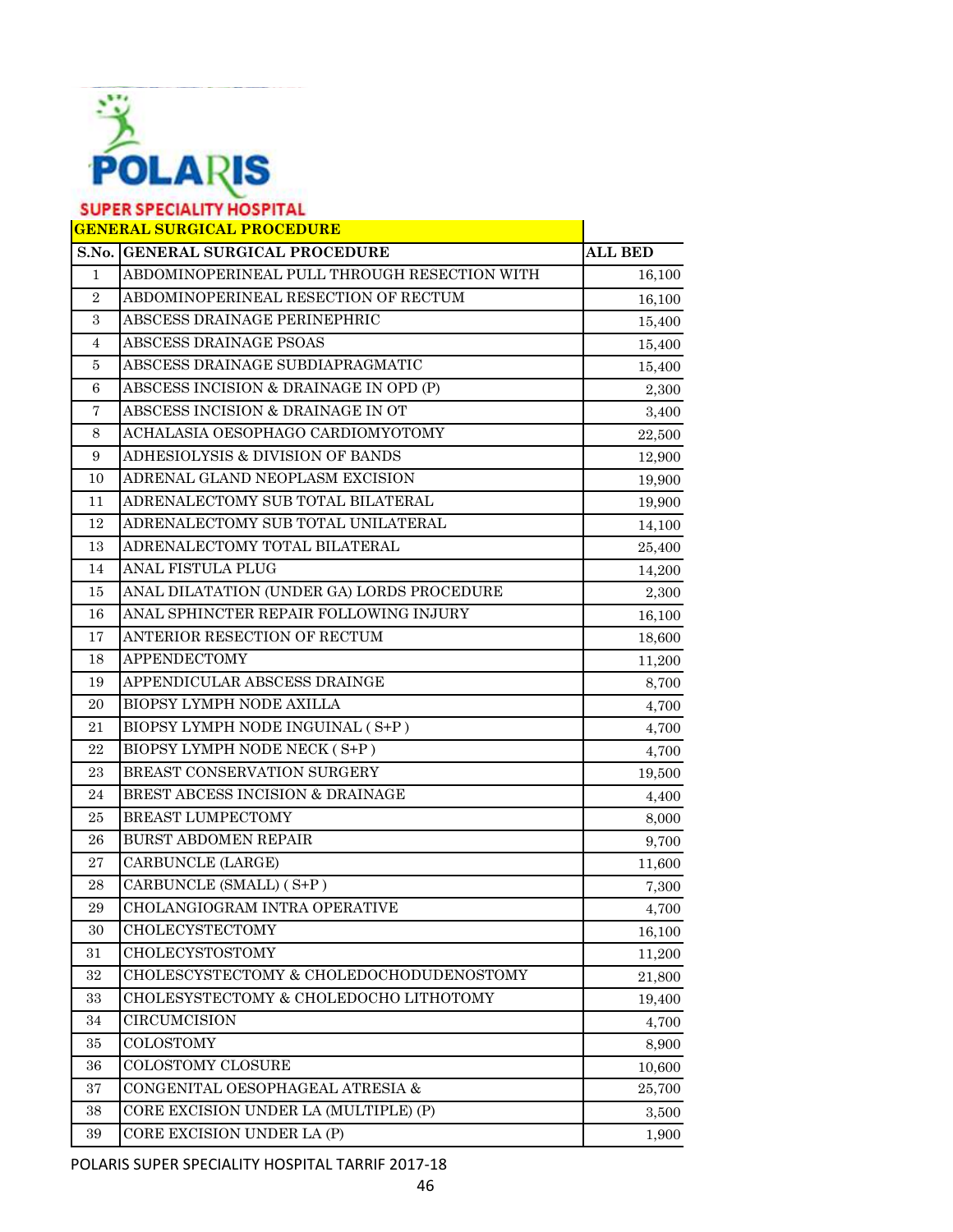

| 40       | CYSTO GASTROSTOMY                                 | 23,200 |
|----------|---------------------------------------------------|--------|
| 41       | CYST REMOVAL (SKIN) (S+P)                         | 4,100  |
| 42       | <b>DIABETIC GANGRENE (MAJOR)</b>                  | 10,300 |
| 43       | DIABETIC GANGRENE (MINOR) (S+P)                   | 5,600  |
| 44       | DIAPHRAGMATIC HERNIA REPAIR                       | 25,700 |
| 45       | DIAPHRAGMATIC RUPTURE REPAIR                      | 23,300 |
| 46       | DRESSING IN OT                                    | 2,500  |
| 47       | <b>EXCISION OF FIBULA</b>                         | 11,300 |
| 48       | <b>EXCISION LIPOMA U/A</b>                        | 8,500  |
| 49       | <b>EXCISION OF SPERMATOCOELE</b>                  | 6,800  |
| 50       | EXCISION OF HYDATID CYST OF LIVER                 | 23,200 |
| 51       | EXCISION SEBACEOUS CYST (SMALL) (S+P)             | 4,100  |
| 52       | <b>FISSURECTOMY</b>                               | 8,800  |
| 53       | FISTULA IN ANO HIGH LEVEL                         | 12,200 |
| 54       | FISTULA IN ANO LOW LEVEL                          | 7,700  |
| 55       | FINGER NAIL REMOVAL (S+P)                         | 1,900  |
| 56       | FOREIGN BODY REMOVAL UNDER LA (SUPERFICIAL) (S+P) | 4,100  |
| 57       | <b>GASTRECTOMY SUB TOTAL</b>                      | 19,800 |
| 58       | <b>GASTRECTOMY TOTAL</b>                          | 23,200 |
| 59       | <b>GASTRO JEJUNOSTOMY</b>                         | 13,000 |
| 60       | <b>GASTROSTOMY</b>                                | 10,400 |
| 61       | GENITAL WART (PER ADDITIONAL WART) (S+P)          | 800    |
| $62\,$   | <b>HAEMORRHOIDECTOMY</b>                          | 9,100  |
| 63       | HAEMORRHOIDECTOMY LASER                           | 14,100 |
| 64       | <b>HEMICOLECTOMY LEFT</b>                         | 16,100 |
| 65       | HEMICOLECTOMY RIGHT                               | 16,100 |
| 66       | HERNIA EPIGASTRIC                                 | 8,200  |
| 67       | <b>HERNIA FEMORAL</b>                             | 9,700  |
| 68       | HERNIA INCISIONAL                                 | 14,600 |
| 69       | HERNIA INGUINAL REPAIR BILATERAL                  | 19,500 |
| 70       | HERNIA INGUINAL REPAIR UNILATERAL                 | 11,100 |
| 71       | HERNIA LUMBAR                                     | 12,400 |
| $72\,$   | HERNIA OBSTRUCTED (ANY TYPE)                      | 16,600 |
| 73       | <b>HERNIA SPIGELIAN</b>                           | 12,400 |
| 74       | HERNIA STRANGULATED (ANY TYPE)                    | 16,600 |
| 75       | HERNIA SUPRAUMBLICAL                              | 12,400 |
| 76       | HERNIA UMBILICAL                                  | 9,600  |
| $\!\!77$ | HERNIA VENTRAL                                    | 11,900 |
| 78       | HIATUS HERNIA REPAIR                              | 22,500 |
| 79       | HIATUS HERNIA REPAIR THROUGH THE CHEST            | 21,200 |
| 80       | HIATUS HERNIA REPAIR THROUGH THE ABDOMEN          | 21,200 |
| 81       | <b>HYDROCELE</b>                                  | 8,000  |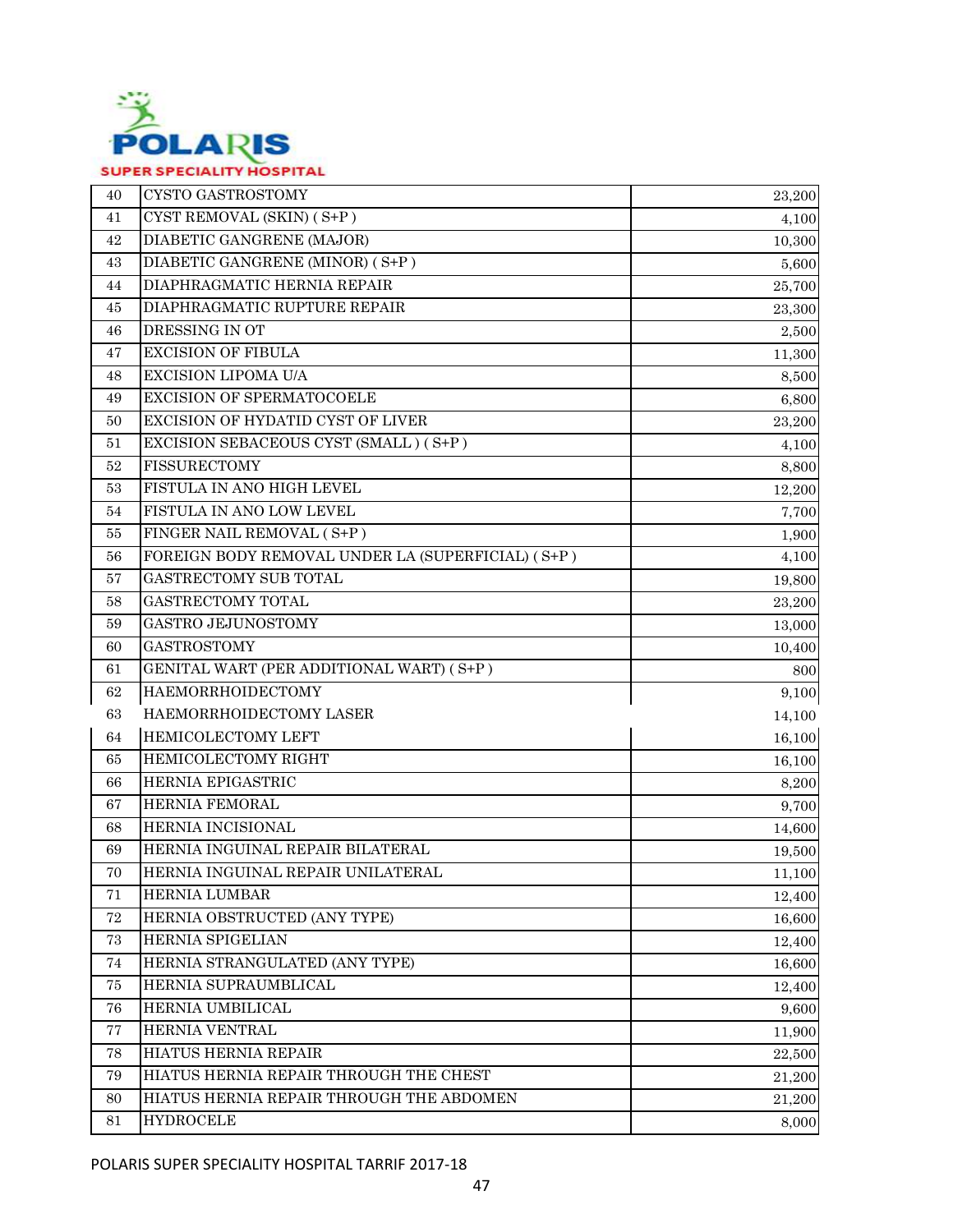

| 82      | <b>ILEOSTOMY</b>                                  | 8,900  |
|---------|---------------------------------------------------|--------|
| 83      | IMPERFORATE ANUS WITH LOW OPENING                 | 7,200  |
| 84      | <b>INJECTION DERMOID (P)</b>                      | 2,900  |
| 85      | <b>INJECTION GANGLION (P)</b>                     | 2,900  |
| 86      | <b>INJECTION LIPOMA (P)</b>                       | 2,900  |
| 87      | <b>INJECTION VARICOSE VEINS (P)</b>               | 2,900  |
| 88      | INTUSSUSCEPTION (SIMPLE REDUCTION)                | 12,500 |
| 89      | INTESTINAL RESECTION AND ANASTOMOSIS              | 13,800 |
| 90      | <b>INTESTINAL FISTULA</b>                         | 18,700 |
| 91      | <b>INTESTINAL PERFORATION</b>                     | 11,800 |
| 92      | <b>ISCHIORECTAL ABSCESS</b>                       | 7,100  |
| 93      | <b>JEJUNOSTOMY</b>                                | 10,400 |
| 94      | LAP ADHESIOLYSIS (GEN SURG)                       | 16,900 |
| 95      | LAP. APPENDECTOMY                                 | 14,500 |
| 96      | LAP ASSISTED /LAPRAOSCOPIC BOWEL RESECTION        | 22,700 |
| 97      | LAP. CHOLECSYTECTOMY                              | 18,400 |
| 98      | LAP. CHOLEDHOCODUDENOSTOMY                        | 22,100 |
| 99      | LAP. CHOLEDOCHOLITHOTOMY WITH                     | 31,900 |
| 100     | LAP. CLOSURE OF DUODENAL/ INTESTINAL PERFORATIONS | 14,000 |
| 101     | LAP. COLONIC SURGERY                              | 22,400 |
| 102     | LAP. DIAGNOSTIC (GEN SURG)                        | 11,300 |
| 103     | LAP. DIAPHRAGM REPAIR                             | 28,300 |
| 104     | LAP. DIAPHRAGM REPAIR WITH MESH                   | 31,900 |
| 105     | LAP. HERNIOTOMY                                   | 11,300 |
| 106     | LAP. HIATUS HERNIA                                | 28,300 |
| 107     | LAP. HYDATID CYST. LIVER                          | 22,700 |
| 108     | LAP. INGUINAL HERNIA - BILATERAL                  | 22,600 |
| 109     | LAP INGUINAL HERNIA -UNILATERAL                   | 15,500 |
| 110     | LAP. LIGATION OF VARICOCELE                       | 14,500 |
| 111     | LAP. LUMBAR SYMPATHECTOMY                         | 19,200 |
| 112     | LAP. MASTECTOMY BILATERAL                         | 31,900 |
| 113     | LAP. MASTECTOMY UNILATERAL                        | 21,200 |
| 114     | LAP. NEPHRECTOMY                                  | 26,300 |
| 115     | LAP. ORCHIDECTOMY                                 | 14,100 |
| 116     | LAP. RECTOPEXY                                    | 23,800 |
| 117     | LAP. SPLENECTOMY                                  | 26,300 |
| 118     | LAP. SPLENORRHAPHY                                | 26,400 |
| 119     | LAP. SURGERY FOR PANCREATIC PSEUDOCYST            | 26,300 |
| $120\,$ | LAP. URETEROLITHOTOMY/PYELOLITHOTOMY              | 19,200 |
| 121     | LAP. VENTRAL HERNIA (INCISIONAL)                  | 18,400 |
| 122     | LAP. GASTROJEJUNOSTOMY                            | 21,000 |
| 123     | LAPAROTOMY EXPLORATORY                            | 13,000 |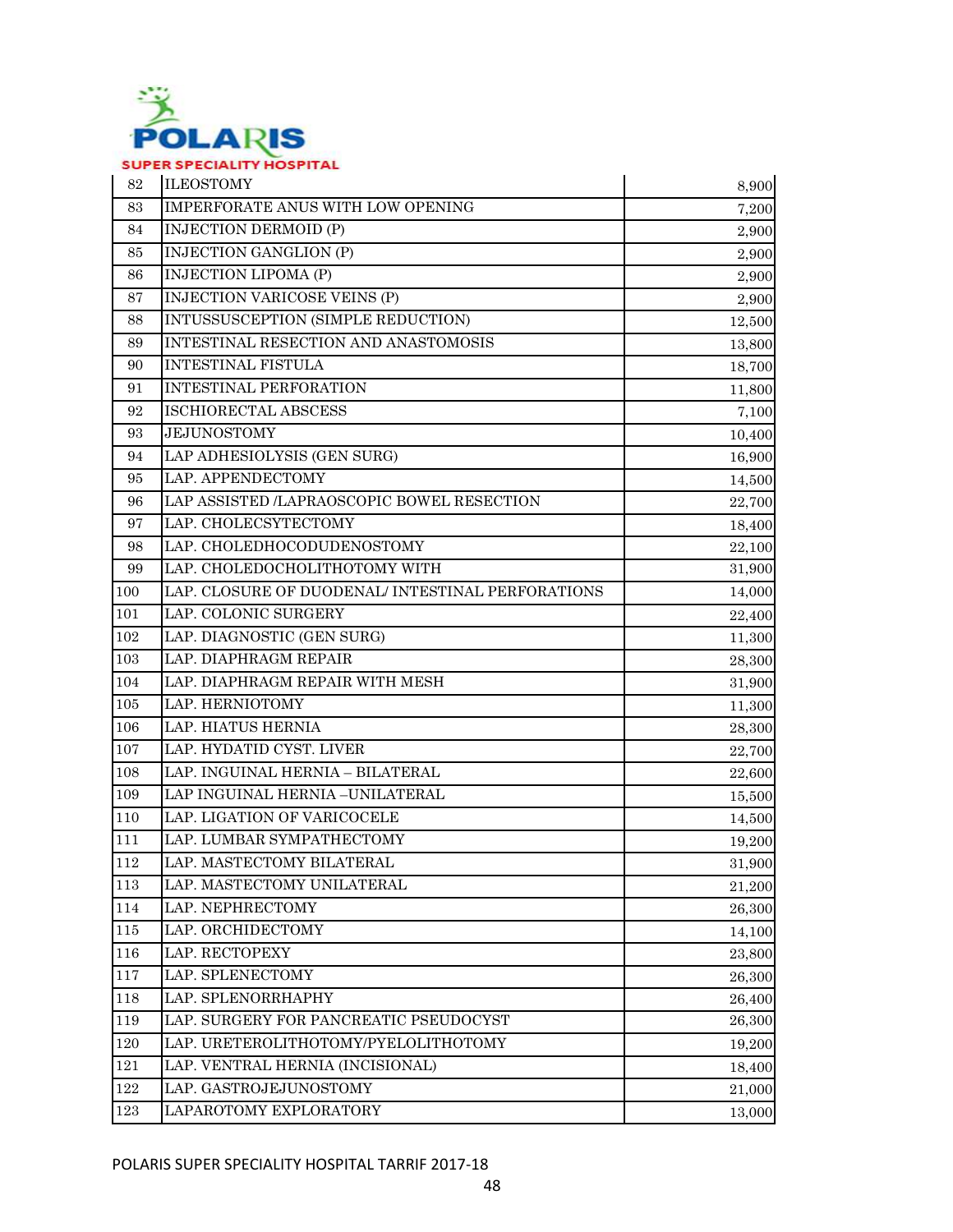

| 124 | LAPAROTOMY WITH REMOVAL OF INFECTED MESH              | 26,600 |
|-----|-------------------------------------------------------|--------|
| 125 | LATERAL SPHICTEROTOMY                                 | 8,800  |
| 126 | LIENO RENAL SHUNT(WARREN SHUNT)                       | 21,200 |
| 127 | LIVER INJURY REPAIR                                   | 16,900 |
| 128 | LIGATION VARICES OESOPHAGEAL                          | 23,000 |
| 129 | LIVER LEFT LOBECTOMY                                  | 23,200 |
| 130 | LIVER PARTIAL RESECTION                               | 24,000 |
| 131 | LIVER RIGHT LOBECTOMY                                 | 23,200 |
| 132 | LIVER TRISEGMENTECTOMY                                | 23,200 |
| 133 | MASTECTOMY BILATERAL                                  | 21,000 |
| 134 | MASTECTOMY UNILATERAL                                 | 12,800 |
| 135 | MECKELS DIVERTICULUM                                  | 14,100 |
| 136 | MESENTERIC CYST EXCISION                              | 14,100 |
| 137 | <b>MESO CAVAL SHUNTS</b>                              | 21,200 |
| 138 | NAIL BED WEDGE EXCISION IN OT                         | 2,500  |
| 139 | OESOPHAGEAL TEAR REPAIR                               | 23,300 |
| 140 | OESOPHAGEOSCOPY FOR FOREIGN BODY REMOVAL              | 8,000  |
| 141 | <b>OMENTOPEXY</b>                                     | 10,600 |
| 142 | OPEN DRAINAGE OF LIVER ABSCESS                        | 14,100 |
| 143 | PARA PHIMOSIS (S+P)                                   | 2,300  |
| 144 | PANCREAS HEAD CA TRIPLE BYPASS SURGERY                | 21,000 |
| 145 | PANCREATECTOMY PARTIAL                                | 21,000 |
| 146 | PANCREATECTOMY TOTAL                                  | 21,000 |
| 147 | PANCREATIC ABSCESS NECROSECTOMY AND OPEN DRAINAGE     | 22,000 |
| 148 | PANCREATIC TUMORS                                     | 21,000 |
| 149 | PANCREATICOJEJUNOSTOMY                                | 21,000 |
| 150 | PERFORATED DUODENAL ULCER SIMPLE                      | 13,900 |
| 151 | PERFORATED GASTRIC ULCER SIMPLE                       | 13,900 |
| 152 | PERFORATED ULCER COMPLICATED                          | 15,900 |
| 153 | PERIANAL ABSCESS (SUPERFICIAL)                        | 4,900  |
| 154 | PHIMOSIS UNDER LA                                     | 6,400  |
| 155 | PILONIDAL SINUS EXCISION AND PRIMARY CLOSURE          | 11,000 |
| 156 | PILONIDAL SINUS EXCISION ONLY                         | 8,500  |
| 157 | PORTO CAVAL SHUNT                                     | 21,200 |
| 158 | <b>OMENTECTOMY</b>                                    | 18,900 |
| 159 | RADICAL NECK DISSECTION                               | 26,000 |
| 160 | RANULA DEROOFING / EXCISION                           | 9,900  |
| 161 | RECTAL PROLAPSE REPAIR                                | 15,300 |
| 162 | REPAIR OF BILE DUCT STRICTURE                         | 23,200 |
| 163 | RESECTION & TRANSPLANT OF OESOPHAGUS FOR CANCER       | 28,900 |
| 164 | RESECTION OF GROWTH OF COMMON HEPATIC DUCT AND REPAIR | 26,700 |
| 165 | SIGMOIDOPEXY                                          | 10,600 |
|     |                                                       |        |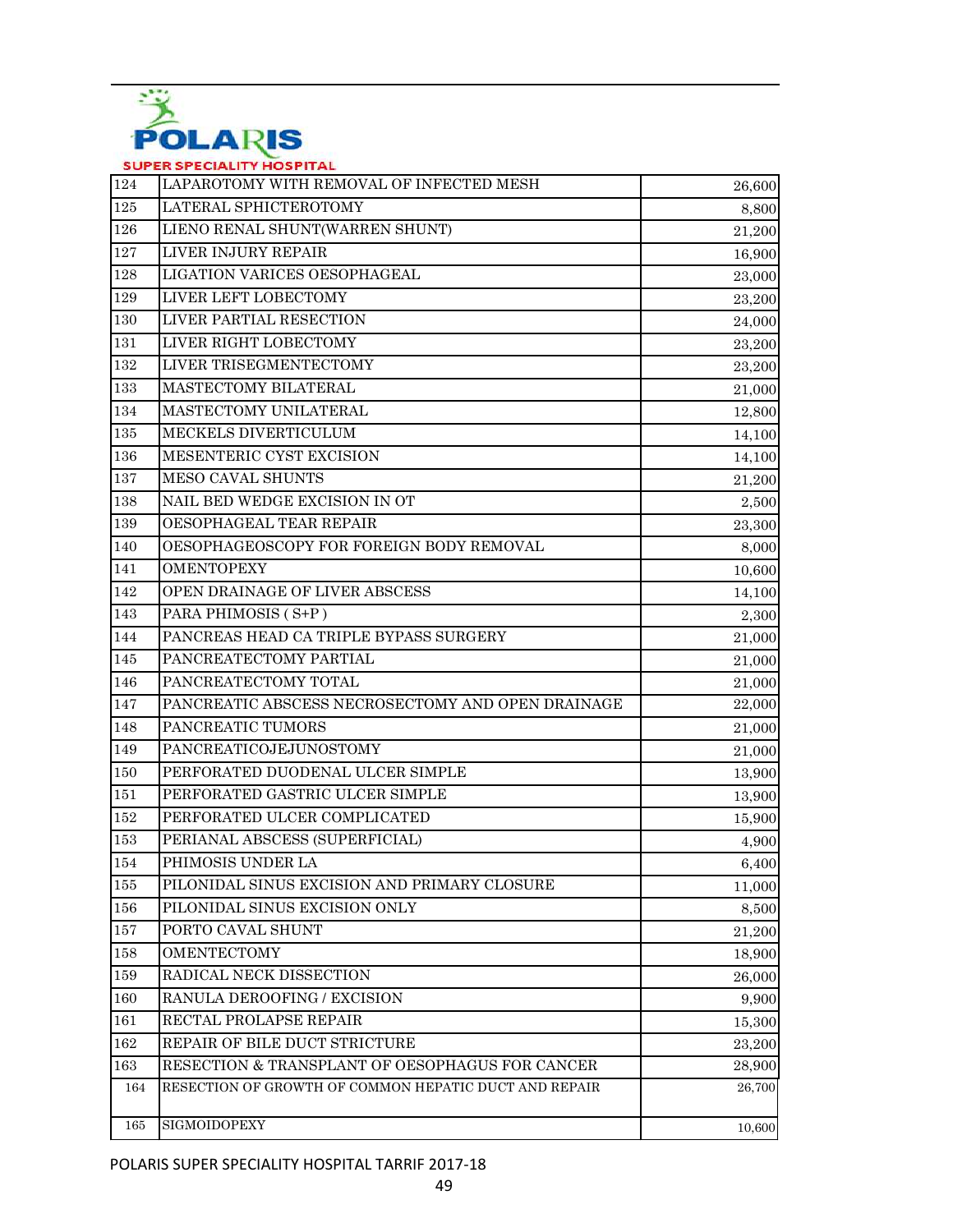

| 166 | SKIN GRAFTING SPILT                                                                             | 14,100 |
|-----|-------------------------------------------------------------------------------------------------|--------|
| 167 | <b>SPLENCTOMY</b>                                                                               | 16,900 |
| 168 | SUBCARDIAC PORTO AZYGOS DISCONNECTION AND<br>DEVASCULARISATION OF LOWER OESOPHAGUS AND PROXIMAL | 24,000 |
| 169 | SUPERFICIAL CYST LARGE                                                                          | 6,300  |
| 170 | SUPERFICIAL TUMOR LARGE                                                                         | 6,300  |
| 171 | SUPERFICIAL TUMOR SMALL (S+P)                                                                   | 4,100  |
| 172 | SUPERFICIAL TUMOR SMALL (MULTIPLE) (S+P)                                                        | 6,100  |
| 173 | SUPRAPUBIC DRAINAGE (CYSTOSTOMY)                                                                | 6,500  |
| 174 | SUTURING OF MASSIVE LACERATED FACIAL WOUND                                                      | 12,900 |
| 175 | SUTURING OF MULTIPLE SMALL WOUND (S+P)                                                          | 4,900  |
| 176 | SUTURING OF SINGLE MAJOR WOUND                                                                  | 4,900  |
| 177 | THIERSCHS OPERATION / WRING FOR RECTAL PROLAPSE                                                 | 4,600  |
| 178 | THORACOTOMY FOR REMOVAL OF OESOPHAGEAL FOREIGN BODY                                             | 23,300 |
| 179 | TOTAL COLECTOMY & ILEORECTAL ANASTOMOSIS                                                        | 20,900 |
| 180 | TOTAL NAIL BED ABLATION                                                                         | 2,900  |
| 181 | TOTAL PROCTO COLECTOMY                                                                          | 20,900 |
| 182 | TRANSECTION OESOPHAGUS USING EEA STAPLER                                                        | 17,700 |
| 183 | TRANSVERSE COLECTOMY                                                                            | 16,100 |
| 184 | TUBE CEACOSTOMY                                                                                 | 6,400  |
| 185 | UMBILICAL CUT DOWN                                                                              | 3,300  |
| 186 | VAGOTOMY HIGHLY SELECTIVE                                                                       | 16,900 |
| 187 | VARICOCETECTOMY                                                                                 | 9,400  |
| 188 | VARICOSE VEINS OF LIMBS EXCISION                                                                | 16,900 |
| 189 | WHIPLES PANCREATO DUODENECTOMY                                                                  | 22,600 |
| 190 | WOUND DEBRIDEMENT IN OPERATION THEATRE                                                          | 7,800  |
| 191 | WOUND DELAYED PRIMARY SUTURING (PRIMARY)                                                        | 11,700 |
| 192 | WOUND DELAYED PRIMARY SUTURING (SECONDARY)                                                      | 11,700 |
| 193 | WOUND GUNSHOT DEBRIDEMENT                                                                       | 12,200 |
| 194 | WOUND GUNSHOT DEBRIDEMENT AND PRIMARY CLOSURE/REMOVAL OF<br><b>BULLET</b>                       | 24,400 |
| 195 | ZOLLINGER ELLISON SYNDROME TOTAL GASTRECTOMY & MANAGEMENT<br>OF PRIMARY LESION                  | 28,300 |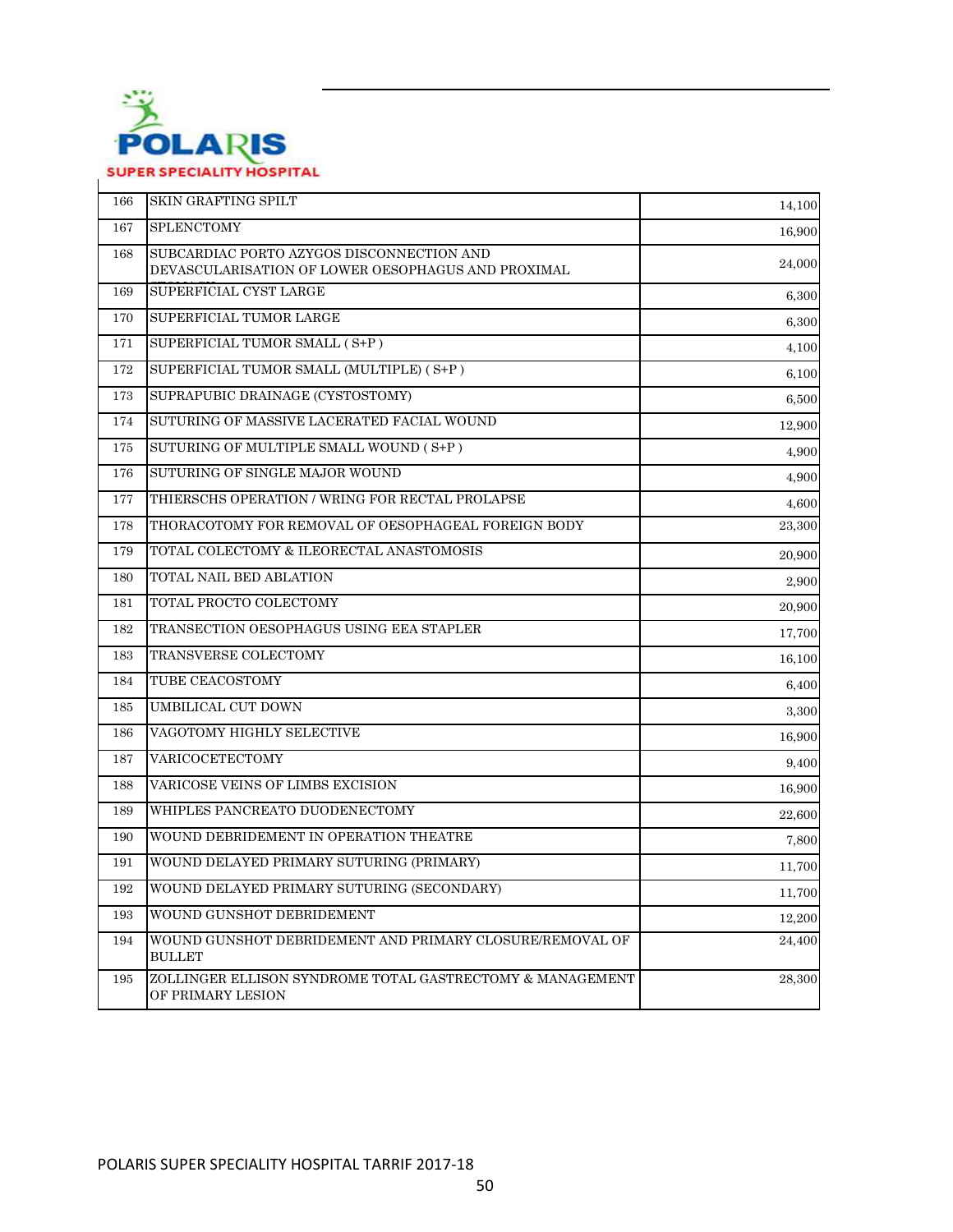

### 196 PORT REMOVAL 197 BLADDER REPAIR 198 BRONCHOPLASTY FISTULA CLOSURE 199 SUPER FACIAL PARATOIDECTOMY 200 TOTAL PAROTIDECTOMY 201 REPAIR PERINEAL TEAR 202 DISSECTION LYMPH NODE NECK 203 FOREIGN BODY REMOVAL DEEP UNDER GA 204 SIALOGRAPHY 205 METROPLASTY 206 LAP EPIPLOICAECTOMY 207 NON SCALPEL VASECTOMY 208 Manual evacuation of rectum 209 CBD INJURY 210 BILIARY STRICTURE 211 CHOLEDOCHAL CYST 212 BILIARY PERITONITIS 213 WHIPPLES 214 PANCREATOJEJUNOSTOMY 215 DISTALL PANCRATECTOMY 216 PSEUDOCYST DRAINAGE INTERNAL 217 LIVER RESECTION ( LOBECTOMY) 218 RADICAL GASTRECTOMY 219 ESOPHAGECTOMY 220 RADICAL CHOLECYSTECTOMY 221 RETROPERITONEAL TUMOR 222 ANTERIOR RESECTION / APR 223 RADICAL HEMICOLECTOMY 224 ESOPHAGEAL STRICTURE 225 HERNIOPLASTY INGUINAL UNILATERAL 226 CORE EXCISION UNDER LA 227 BIOPSY LYMPH NODE 228 KIDNEY INJURY REPAIR 15,500 3,500 4,700 17,000 47,200 35,400 35,400 28,300 23,600 24,700 35,400 9,400 3,500 35,400 35,400 35,400 27,500 59,000 28,300 28,300 23,600 59,000 7,100 4,700 7,100 35,300 16,600 23,600 8,500 17,700 11,800 14,200 5,300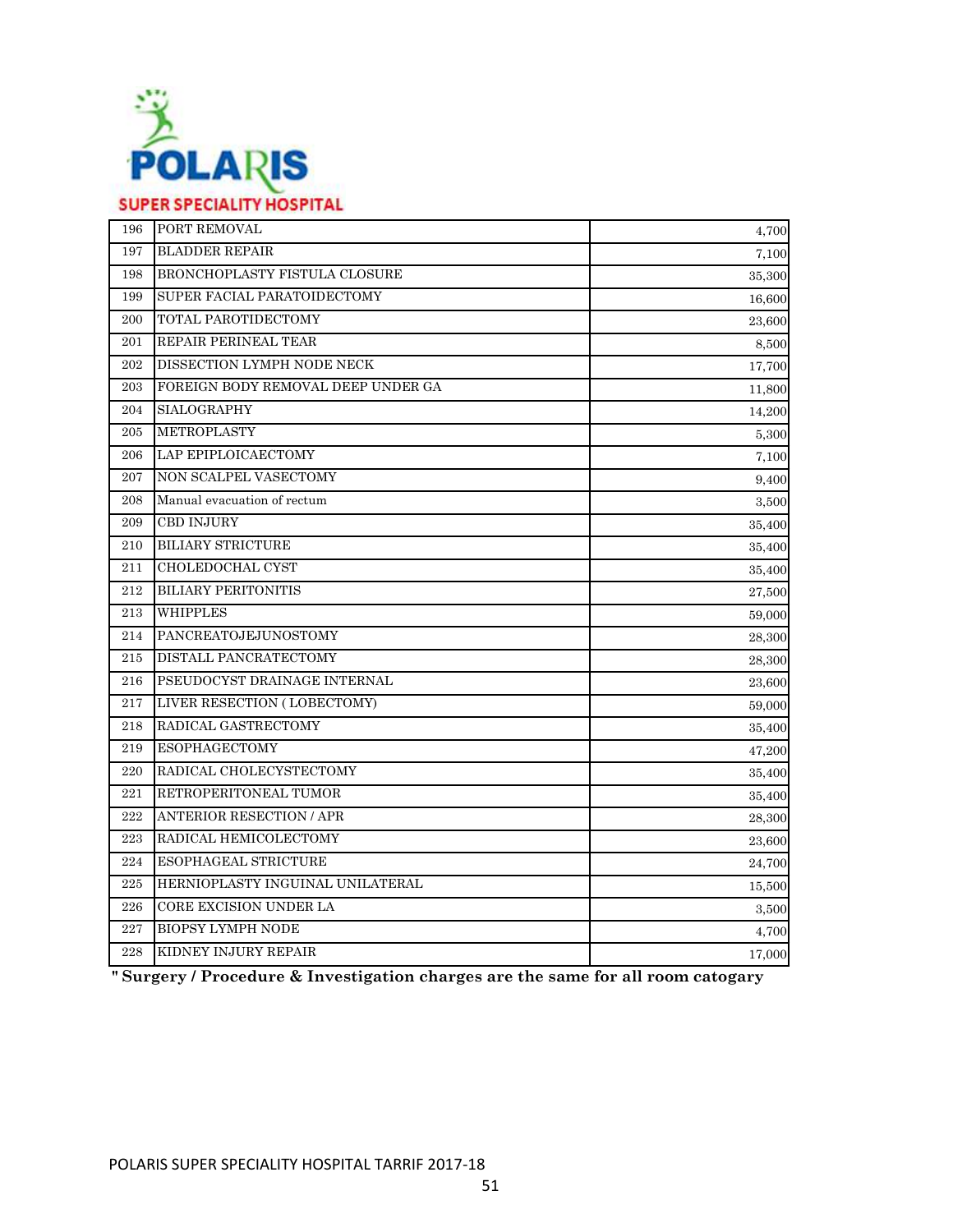

### **S.No. OPHTHAMLMOLOGY ALL BED CATOGARY** 1 A SCAN BIOMETRY 1,000 2 ANTERIOR CHAMBER WASH 11,100  $3 \begin{array}{|c|c|c|c|c|c|} \hline \text{CATARACT} & & & & 12,100 \ \hline \end{array}$ 4 CHALAZION MULTIPLE 3,800 5 CHALAZION SINGLE 3,200 6 CONJUNCTIVAL FLAPPING 5,700 7 CORNEAL FOREIGN BODY REMOVAL DEEP UNDER GA 2,300 8 CORNEAL FOREIGN BODY REMOVAL DEEP UNDER LA 700 9 CORNEAL FOREIGN BOD REMOVAL SUPEFICIAL UNDER GA 2.300 10 CORNEAL FOREIGN BODY REMOVAL SUPERFICIAL UNDER LA 700 11 CORNEAL GRAFTING 24,100 12 CORNEAL PERFORATING INJURIES 14,700 13 CYCLORYOPEXY (EYE) 4,300 14 DACRYOCYSTECTOMY 14,700 15 DACRYOCYSTORHINOSTOMY 14,700 16 ECTROPION 10,000 17 ENTROPION 10,000 18 ENUCLEATION (EYE) 9,600 19 EPICANTHUS REPAIR 12,500 20 EVISCERATION (EYE) 9,600 21 EXENTERATION (EYE) 24,100 22 EYE PROBING SYRINGING BILATERAL 4,800 23 EYE PROBING SYRINGING UNILATERAL 2,600 24 EYELID ABSCESS DRAINAGE 3,200 25 EYELID CANALICULI REPAIR 16,100 26 EYELID COLOBOMA REPAIR 16,100 27 EYELID INJURIES REPAIR 12,300 28 EYELID TUMORS EXCISION & REPAIR 16.100 29 FUNDUS EXAMINATION 1,000 30 GLAUCOMA 16,100 31 GRANNULOMA EXCISION & CONJUNUCTIVAL AUTO GRAFT 15,500 **OPTHALMOLOGY**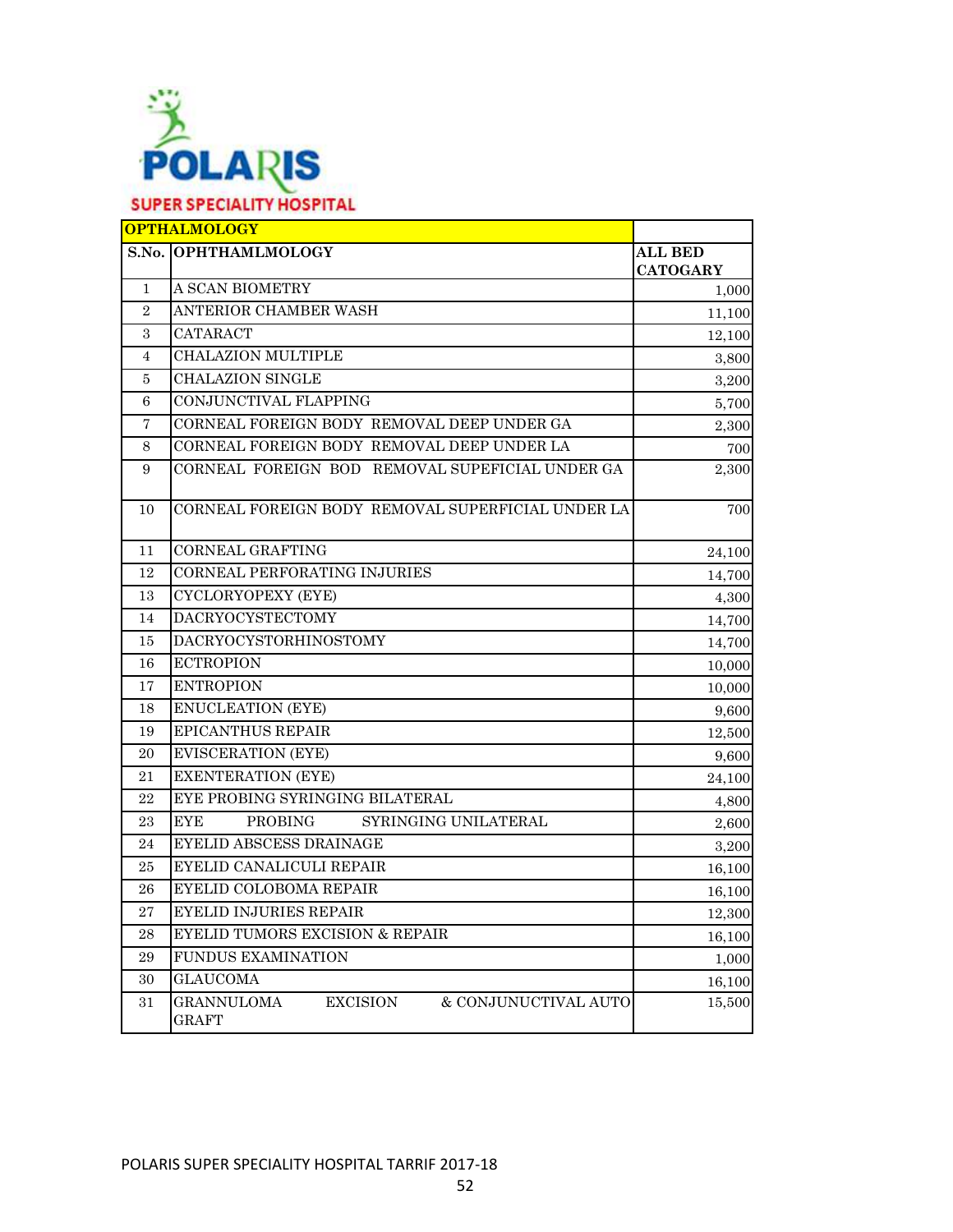

| 32 | INCISION AND DRAINAGE (OPHTHAL)                       | 2,300  |
|----|-------------------------------------------------------|--------|
| 33 | <b>INTRAOCULAR</b><br>FOREIGN<br><b>BODEY REMOVAL</b> | 23,800 |
| 34 | INTRAVITRAL INJECTION                                 | 14,100 |
| 35 | LACRIMAL ABSCESS DRAINAGE                             | 3,200  |
| 36 | LATERAL SOFT TISSUE RELEASE AK                        | 46,500 |
| 37 | <b>LENSECTOMY</b>                                     | 24,100 |
| 38 | <b>MEMBRANECTOMY</b>                                  | 14,300 |
| 39 | <b>ORBITOTOMY</b>                                     | 31,300 |
| 40 | <b>PTERYGIUM</b>                                      | 4,800  |
| 41 | <b>PTOSIS</b>                                         | 16,100 |
| 42 | RETINAL SURGERY                                       | 24,100 |
| 43 | <b>RETINOCRYOPEXY</b>                                 | 5,000  |
| 44 | SUBCONJUNCTIVAL INJECTION                             | 400    |
| 45 | SQUINT HORIZONTAL MUSCLE                              | 14,700 |
| 46 | SQUINT VERTICAL MUSCLE                                | 15,500 |
| 47 | <b>SYMBLEPHARON</b><br>WITH GRAFTING<br>RELEASE       | 23,800 |
| 48 | SYRINGING IN OPD                                      | 100    |
| 49 | TARSORRAPHY                                           | 6,300  |
| 50 | <b>TONOMETRY</b>                                      | 300    |
| 51 | <b>VITRECTOMY</b>                                     | 24,100 |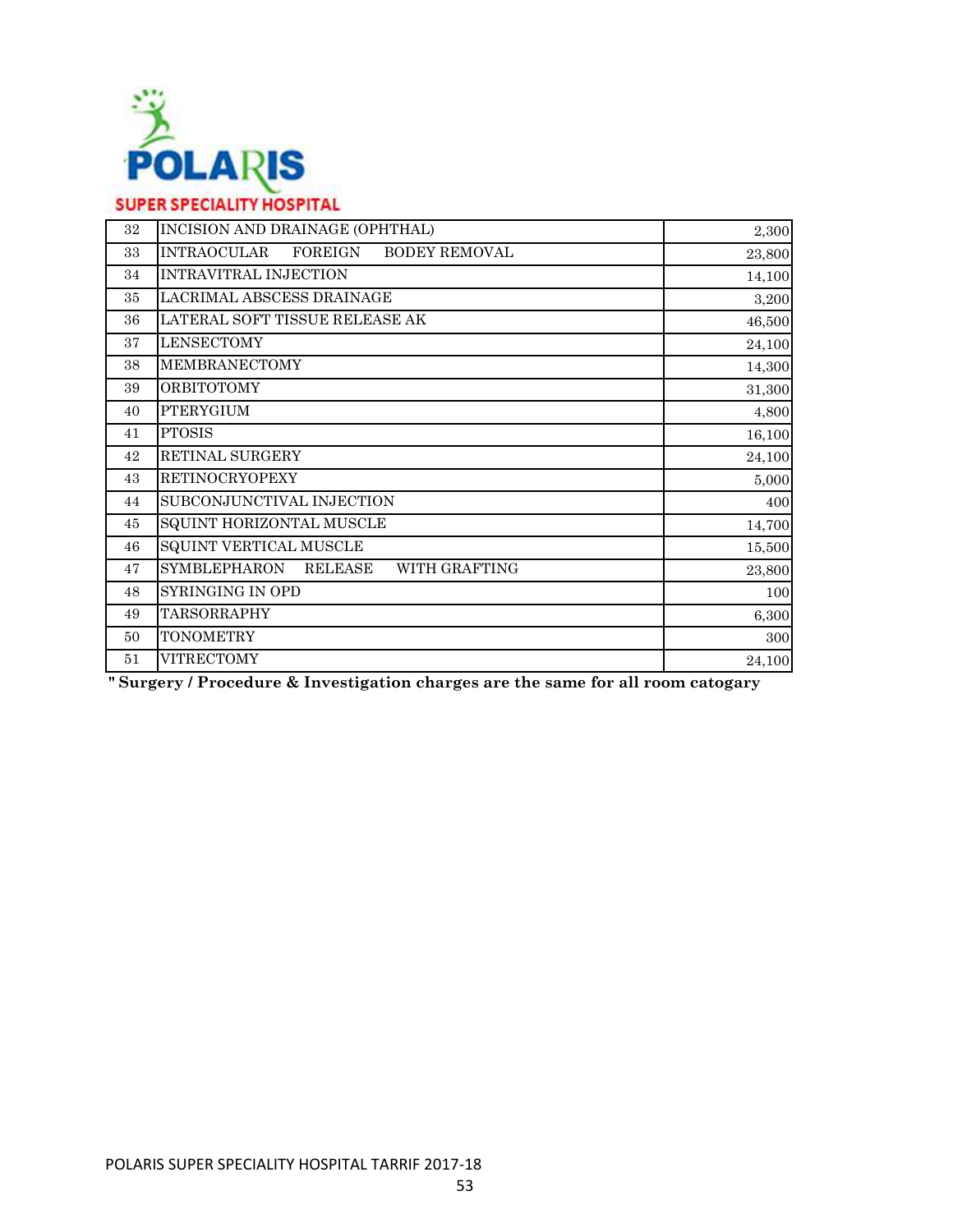

| <b>PHYSIOTHERAPY</b> |                                        |                |
|----------------------|----------------------------------------|----------------|
| S.No.                | <b>PHYSIOTHERAPY</b>                   | <b>ALL BED</b> |
| $\mathbf{1}$         | ANTE NATAL CLASSES                     | 1,700          |
| $\overline{2}$       | <b>CONTINOUS PASSIVE MOBILIZER</b>     | 200            |
| $\overline{3}$       | EXERCISE THERAPY+CHEST THERAPY         | 200            |
| $\overline{4}$       | <b>EXERCISES TEACHING</b>              | 200            |
| $\overline{5}$       | <b>EXERCISES THERAPY UP TO 45 MINS</b> | 500            |
| $\,6$                | GYM CHARGES ONE MONTH                  | 1,200          |
| $\overline{7}$       | <b>GYM CHARGES ONE YEAR</b>            | 12,400         |
| $\,8\,$              | GYM CHARGES XIX MONTHS                 | 6,200          |
| $\boldsymbol{9}$     | GYM CHARGES THREE MONTHS               | 3,200          |
| 10                   | <b>HOT/COLD PACKS</b>                  | 200            |
| 11                   | INTERFERENTIAL THERAPY                 | 200            |
| 12                   | <b>ISOKINETICS</b>                     | 200            |
| 13                   | <b>LASER UNIT/ BIOFEED BACK</b>        | 300            |
| 14                   | MUSCLE STIMULATOR                      | 200            |
| 15                   | PHYSIOTHERAPY CONSULT                  | 400            |
| 16                   | PHYSIOTHERAPY AT HOME (10 VISITS)      | 5,300          |
| 17                   | PHYSIOTHERAPY AT HOME (20 VISITS)      | 10,600         |
| 18                   | PHYSIOTHERAPY AT HOME (30 VISITS)      | 15,900         |
| 19                   | PARAFFIN WAX BATH                      | 200            |
| $20\,$               | SHORT EXERCISE UPTO 15 MINS            | 300            |
| 21                   | <b>SHORT WAVE DIATHERMY</b>            | 200            |
| 22                   | TENS/MUSCLE STIMULATION                | 200            |
| 23                   | <b>TRACTION</b>                        | 200            |
| 24                   | <b>ULTRASOUND</b>                      | 200            |
| 25                   | <b>ULTRA VIOLET IR</b>                 | 200            |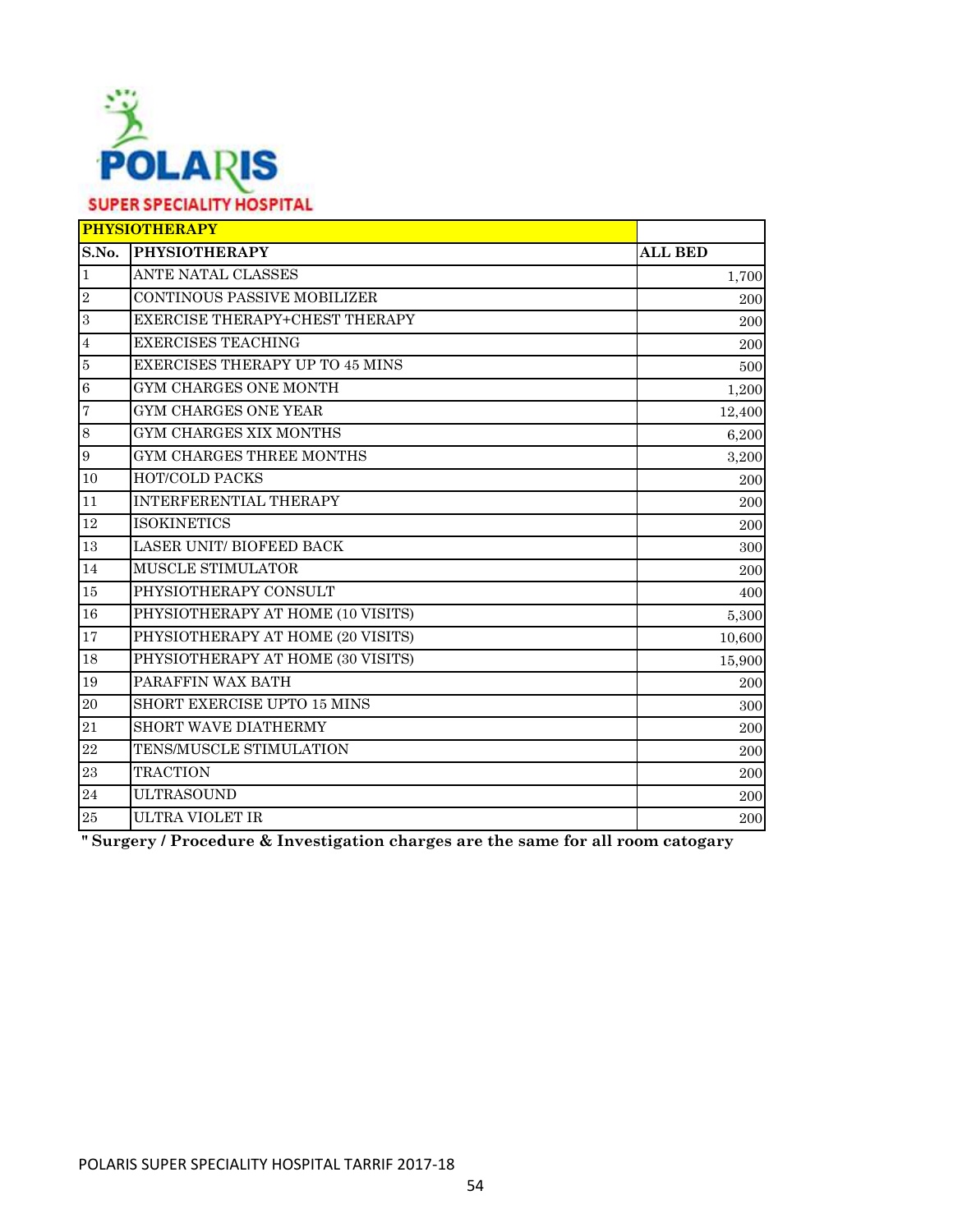

| <b>PULMONOLOGY</b> |                                                    |                |
|--------------------|----------------------------------------------------|----------------|
| S.No.              | <b>PULMONOLOGY</b>                                 | <b>ALL BED</b> |
| $\mathbf{1}$       | <b>BIOPSY LUNG (NEEDLE)</b>                        | 4,900          |
| $\overline{2}$     | <b>BIOPSY LUNG (OPEN)</b>                          | 9,500          |
| $\mathcal{S}$      | BIOPSY MEDIASTINAL LYMPH NODE                      | 11,600         |
| $\overline{4}$     | <b>BIOPSY PLEURA</b>                               | 4,900          |
| 5                  | CERVICAL SYMPATHECTOMY                             | 20,900         |
| 6                  | DECORTICATION LUNG                                 | 24,100         |
| $\overline{7}$     | DECORTICATION WITH LOBECTOMY                       | 25,700         |
| 8                  | <b>EXCISION OF CERVICAL RIB</b>                    | 22,400         |
| 9                  | INTERCOSTAL DRAINAGE FOR EMPYEMA                   | 6,400          |
| 10                 | INTERCOSTAL DRAINAGE FOR PNEUMOTHORAX              | 6,400          |
| 11                 | <b>LOBECTOMY</b>                                   | 25,700         |
| 12                 | MEDIASTINAL MASS EXCISION                          | 28,900         |
| 13                 | PERICARDIAL TUBE DRAINAGE                          | 9,600          |
| 14                 | PLEURECTOMY & EXCISION OF EMPYEMA WITHOUT LUNG     | 24,100         |
|                    | <b>RESECTION</b>                                   |                |
| 15                 | <b>PLEURODESIS</b>                                 | 8,000          |
| 16                 | PNEUMONECTOMY                                      | 25,700         |
| 17                 | REMOVAL AND FLAP INSECTTING (SMALL) (PLASTIC SURG) | 31,300         |
| 18                 | RIB RESECTION & DRAINAGE                           | 10,000         |
| 19                 | <b>SCALENOTOMY FOR SCALENOUS SYNDROME</b>          | 8,800          |
| 20                 | THORACOPLASTY & APICOLYSIS                         | 24,100         |
| 21                 | THORACOTOMY EXPLORATORY                            | 23,000         |
| 22                 | THORACOTOMY FOR ANTEROLATERAL DECOMPRESSION        | 23,000         |
| 23                 | THORACOTOMY FOR MEDIASTINAL TUMOUR                 | 23,000         |
| 24                 | THORACOTOMY FOR PERFORATING INJURY                 | 23,000         |
| 25                 | <b>THYMECTOMY</b>                                  | 28,900         |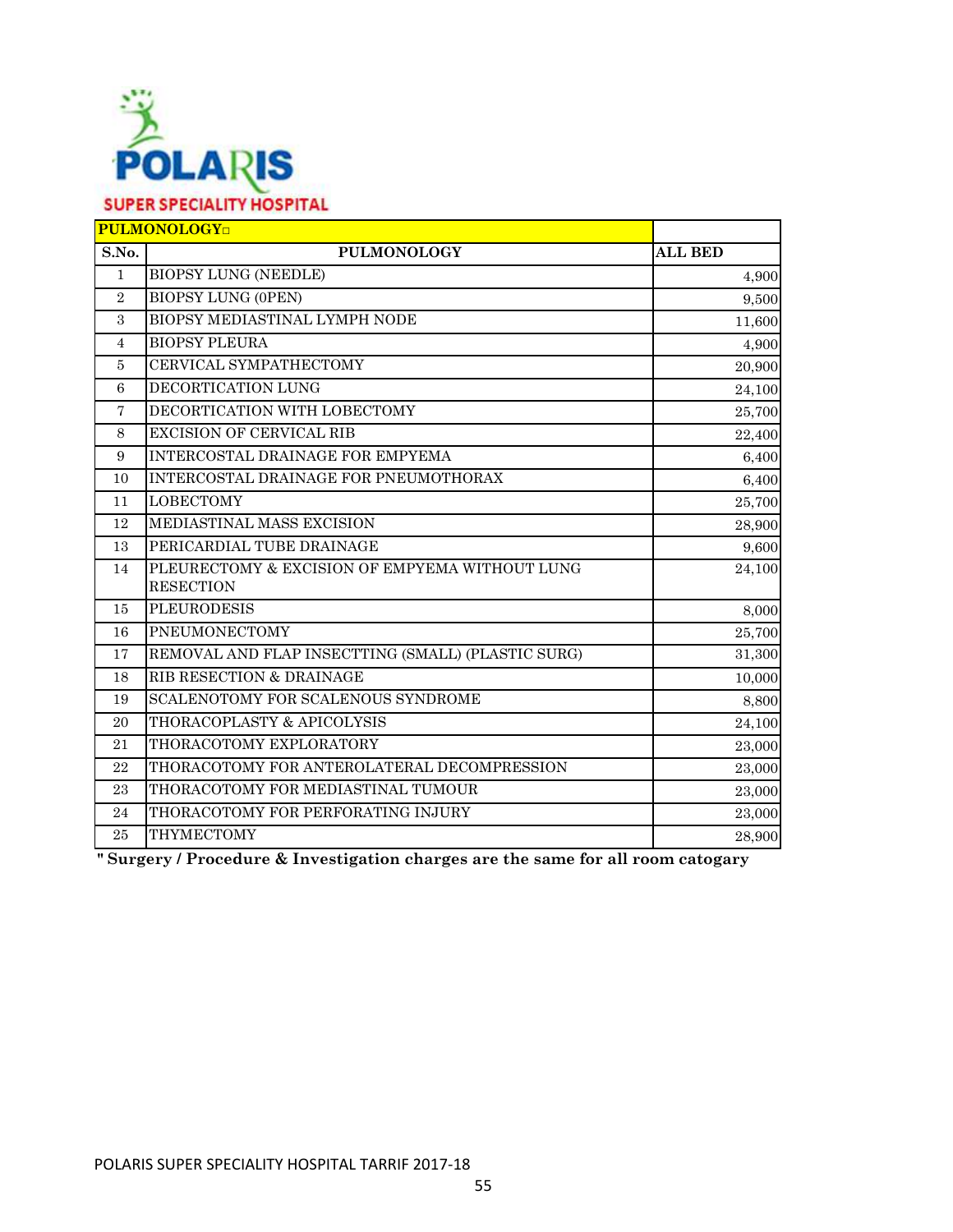

| S.No.          | <b>OTHER PROCEDURES</b>                                | <b>ALL BED</b>  |
|----------------|--------------------------------------------------------|-----------------|
|                |                                                        | <b>CATOGARY</b> |
| 1              | ABSCESS ASPIRATION IN OPD/WARD                         | 2,300           |
| $\overline{2}$ | ABSCESS DRAINAGE UNDER LOCAL ANESTHESIA IN OPD/WARD    | 2,800           |
| 3              | ARRHYTHMIA CONTROL                                     | 4,500           |
| 4              | ALCHOHOL ABLATION OF TUMOR MASS                        | 30,300          |
| 5              | ANTRAL WASH OUTS - BILATERAL                           | 3,700           |
| 6              | ANTRAL WASH OUTS - UNILATEAL                           | 2,300           |
| 7              | ARTIFICIAL INSEMINATION (IUI)                          | 6,100           |
| 8              | ASPIRATION BIOPSY OPD/WARD                             | 2,300           |
| 9              | ASPIRATION COLD ABSCESS OPD / WARD                     | 2,800           |
| 10             | ASPIRATION PERITONEAL FLUID (DIAGNOSTIC)               | 1,000           |
| 11             | ASPIRATION PERITONEAL FLUID (THERAPEUTIC)              | 3,400           |
| 12             | ASPIRATION PLEURAL FLUID (DIAGNOSTIC)                  | 1,000           |
| 13             | ASPIRATION PLEURAL FLUID (THERAPEUTIC)                 | 3,400           |
| 14             | <b>BIOPSY BONE MARROW</b>                              | 5,200           |
| 15             | <b>BIOPSY KIDNEY</b>                                   | 7,000           |
| 16             | <b>BIOPSY LIVER</b>                                    | 4,400           |
| 17             | <b>BIOPSY MUCOSA</b>                                   | 3,100           |
| 18             | <b>BIOPSY NERVE</b>                                    | 7,600           |
| 19             | <b>BIOPSY PUNCH</b>                                    | 1,600           |
| 20             | BIOPSY TRU CUT NEEDLE IN OPD/WARD                      | 2,300           |
| 21             | BIOPSY ULCER IN OPD/WARD                               | 2,300           |
| 22             | <b>BONE MARROW ASPIRATION</b>                          | 2,000           |
| 23             | BOTOX INJECTION ADMINISTRATION                         | 200             |
| 24             | CALORIC TESTS                                          | 1,300           |
| 25             | CAUTERIZATION BLEEDING POINT NOSE<br>-CAUTERY ELECTRIC | 3,100           |
| 26             | <b>CLW SUTURING</b>                                    | 6,100           |
| 27             | CLW SUTURING FACE MULTIPLE LAYER                       | 2,300           |
| $\bf 28$       | CLW SUTURING FACE SINGLE LAYER                         | 1,600           |
| 29             | CLW SUTURING SCALP STAPPLING                           | 800             |
| 30             | DEBRIDEMENT OF WOUND LARGE                             | 3,100           |
| 31             | DEBRIDEMENT OF WOUND MEDIUM                            | 2,300           |
| 32             | DEBRIDEMENT OF WOUND SMALL                             | 1,600           |
| 33             | DECANULATION TRACHEOSTOMY                              | 1,900           |
| 34             | DRESSING (Large)                                       | 1,300           |
| 35             | DRESSING (Major)                                       | 900             |
| 36             | DRESSING (Intermediatary)                              | 500             |
| $\bf{37}$      | DRESSING (minor)                                       | 200             |
| 38             | DORSAL SLID                                            | 1,600           |

POLARIS SUPER SPECIALITY HOSPITAL TARRIF 2017-18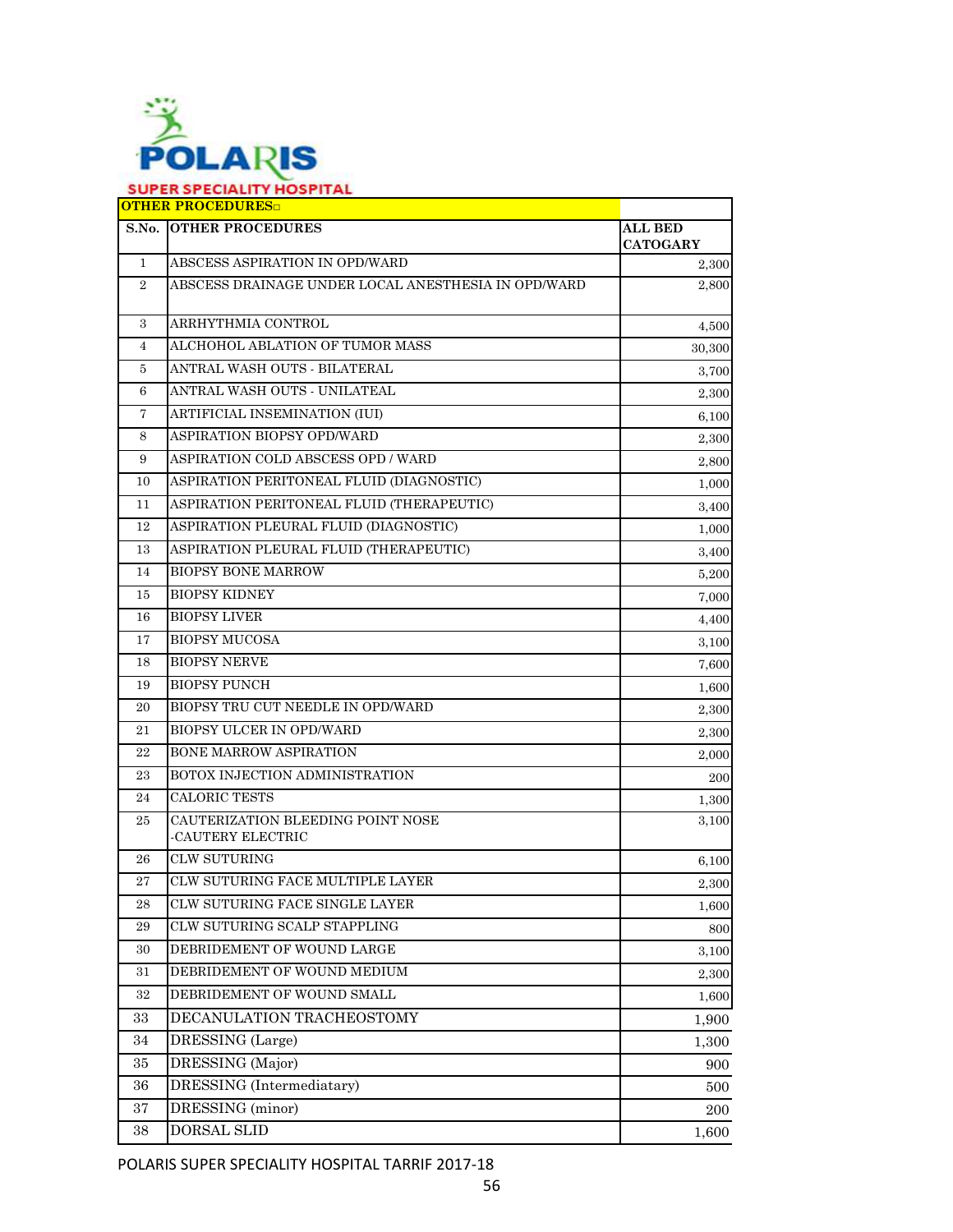

| 39 | ENEMA ADMINISTRATION                             | 500    |
|----|--------------------------------------------------|--------|
| 40 | <b>EXCHANGE TRANSFUSION</b>                      | 6,400  |
| 41 | <b>FNAC</b>                                      | 1,000  |
| 42 | <b>GASTRIC LAVAGE</b>                            | 1,900  |
| 43 | <b>HYDROTUBATION</b>                             | 5,000  |
| 44 | INFUSIONAL MULTIPLE AGENT                        | 2,700  |
| 45 | INFUSIONAL SINGLE AGENT                          | 1,900  |
| 46 | INGROWING TOE NAIL REMOVAL IN OPD/WARD           | 2,300  |
| 47 | INJECTION FOR HEAMORROHOIDS (OPD/WARD)           | 4,500  |
| 48 | <b>INJECTION INTRA THECAL</b>                    | 2,400  |
| 49 | INJECTION INTRADERMAL (>5 LESIONS)               | 1,600  |
| 50 | INJECTION INTRADERMAL (UPTO5 LESION) (DERMA)     | 800    |
| 51 | IV CANNULLA VANFLOW - BY ANAESTHESTIST           | 700    |
| 52 | LIVER ABSCESS ASPIRATION                         | 4,400  |
| 53 | MEDICOLEGAL CHARGES                              | 1,600  |
| 54 | <b>NEBULIZATION</b>                              | 300    |
| 55 | OT CHARGES FOR C ARM UPTO 15 MINS                | 1,300  |
| 56 | OT CHARGES FOR C ARM UPTO 30 MINS                | 2,600  |
| 57 | OT CHARGES FOR ARM UPTO 45 MINS                  | 3,800  |
| 58 | PEDIATRIC RESUSCITATION                          | 5,100  |
| 59 | PIERCING PINNA - BILATERAL                       | 1,700  |
| 60 | PIERCING PINNA - UNILATERAL                      | 1,600  |
| 61 | <b>PHOTOTHERAPY</b>                              | 1,600  |
| 62 | PERSONALITY TEST                                 | 2,300  |
| 63 | RE INJECTION FOR HEAMORROHOIDS                   | 1,100  |
| 64 | <b>SKIN TRACTION</b>                             | 2,300  |
| 65 | SINGLE DRUG BISPHOSPHONATE ADMINISTRATION        | 1,200  |
| 66 | <b>SLEEP STUDY</b>                               | 13,600 |
| 63 | RE INJECTION FOR HEAMORROHOIDS                   | 1,100  |
| 64 | <b>SKIN TRACTION</b>                             | 2,300  |
| 65 | SINGLE DRUG BISPHOSPHONATE ADMINISTRATION        | 1,200  |
| 66 | <b>SLEEP STUDY</b>                               | 13,600 |
| 67 | <b>STERNAL PUNCTURE</b>                          | 2,800  |
| 68 | STRAPPING CHEST                                  | 2,400  |
| 69 | STRAPPING SHOULDER                               | 2,400  |
| 70 | STREPTOKINASE INJECTION PROCEDURE                | 4,500  |
| 71 | <b>SUB MUCOUSA BIOPSY</b>                        | 3,100  |
| 72 | TPA INJECTION ADMINISTRATION                     | 11,300 |
| 73 | <b>VENESECTION</b>                               | 1,600  |
| 74 | WOUND STITCHING (<6 STITCHES TWO LAYERS)         | 1,900  |
| 75 | WOUND STITCHING (<6 STITCHES)                    | 1,000  |
| 76 | WOUND STITCHING (>6 STITCHES) BIOPSY BONE MARROW | 3,000  |

POLARIS SUPER SPECIALITY HOSPITAL TARRIF 2017-18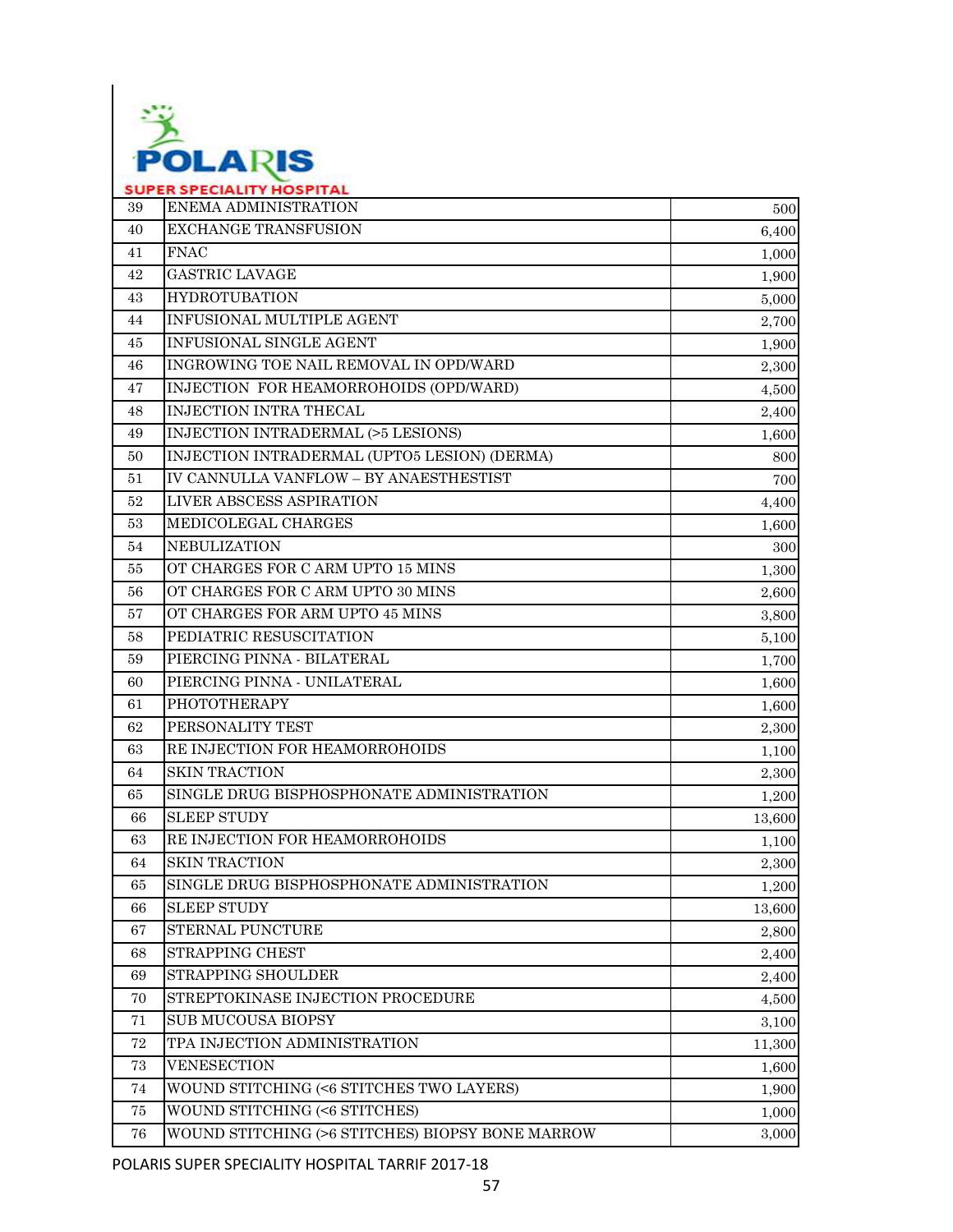

|                | <b>PLASTIC SURGERY PROCEDURES</b>                               |                                   |
|----------------|-----------------------------------------------------------------|-----------------------------------|
| S.No           | PLASTIC SURGERY PROCEDURES                                      | <b>ALL BED</b><br><b>CATOGARY</b> |
| $\mathbf{1}$   | Abdominoplasty (Plastic)                                        | 31,300                            |
| $\overline{2}$ | Ater Hypospadias (After Injury)                                 | 17,000                            |
| 3              | Alar Adjustment (Nose) Both ) (Plastic Surg)                    | 14,300                            |
| 4              | Alar Adjustment (nose) Single (Plastic Surg)                    | 10,900                            |
| 5              | Arch Bar Removal (Plastic Surg)                                 | 2,900                             |
| 6              | Arch Bar Wiring (IMF) (Plastic Surg)                            | 10,900                            |
| 7              | <b>ANOPLASTY</b>                                                | 19,500                            |
| 8              | A-V Malformation (Plastic Surg)                                 | 29,900                            |
| 9              | Baggy Eyelids Bilateral (Plastic)                               | 28,400                            |
| 10             | Baggy Eyelids unilateral (Plastic)                              | 21,800                            |
| 11             | Burn dressing in ot (large for more than 30%) (Plastic surg)    | 9,500                             |
| 12             | Burn dressing in to (Small) (Plastic surg)                      | 2,900                             |
| 13             | Burn dressing in ward (large for more than 30 %) )Plastic surg) | 4,800                             |
| 14             | Burn dressing in ward (medium less than 30%) (Plastic surg)     | 7,600                             |
| 15             | Burn dressing small (Plastic surg)                              | 2,400                             |
| 16             | Burn grafting extensive (15%) (Plastic Surg)                    | 20,900                            |
| 17             | burn grafting (Less than 15%) (plastic surg)                    | 33,200                            |
| 18             | Burn grafting extensive (15%) (Plastic Surg)                    | 40,700                            |
| 19             | Brun grafting small (plastic surg)                              | 10,900                            |
| 20             | Burn grafting special areas - breast both (Plastic surg)        | 19,000                            |
| 21             | Burn grafting special areas - Breast single (Plastic surg)      | 27,500                            |
| 22             | Brun grafting special areas - Ear (Plastic surg)                | 15,200                            |
| 23             | Brun grafting special areas - eyelid (Plastic Surg)             | 15,200                            |
| 24             | brun grafting special areas - hand (Plastic surg)               | 19,000                            |
| 25             | brun grafting special areas - nose (Plastic surg)               | 25,100                            |
| 26             | brun grafting special areas - penis (Plastic surg)              | 15,200                            |
| 27             | burn grafting special areas - perineum (Plastic surg)           | 21,800                            |
| 28             | brun tangential excision large (Plastic surg)                   | 23,800                            |
| 29             | burn tangential excision medium (plasti surg)                   | 14,300                            |
| 30             | brun tangential excision small (Plastic surg)                   | 7,600                             |
| 31             | Cartilage graft to ear bilateral (Plastic)                      | 25,600                            |
| 32             | Cartilage graft to ear unilateral (Plastic)                     | 19,900                            |
| 33             | Cartilage graft to nose (Plastic)                               | 19,900                            |
| 34             | Cleft lip bilateral (complete) (Plastic)                        | 23,800                            |
| 35             | Cleft lip bilateral (incomplete) (Plastic)                      | 23,800                            |
| 36             | Cleft lip unilateral (complete) (Plastic)                       | 21,800                            |
| 37             | Cleft lip unilateral (incomplete)- rivision (Plastic)           | 20,400                            |
| 38             | Cleft lip unilateral (incomplete) (Plastic)                     | 21,800                            |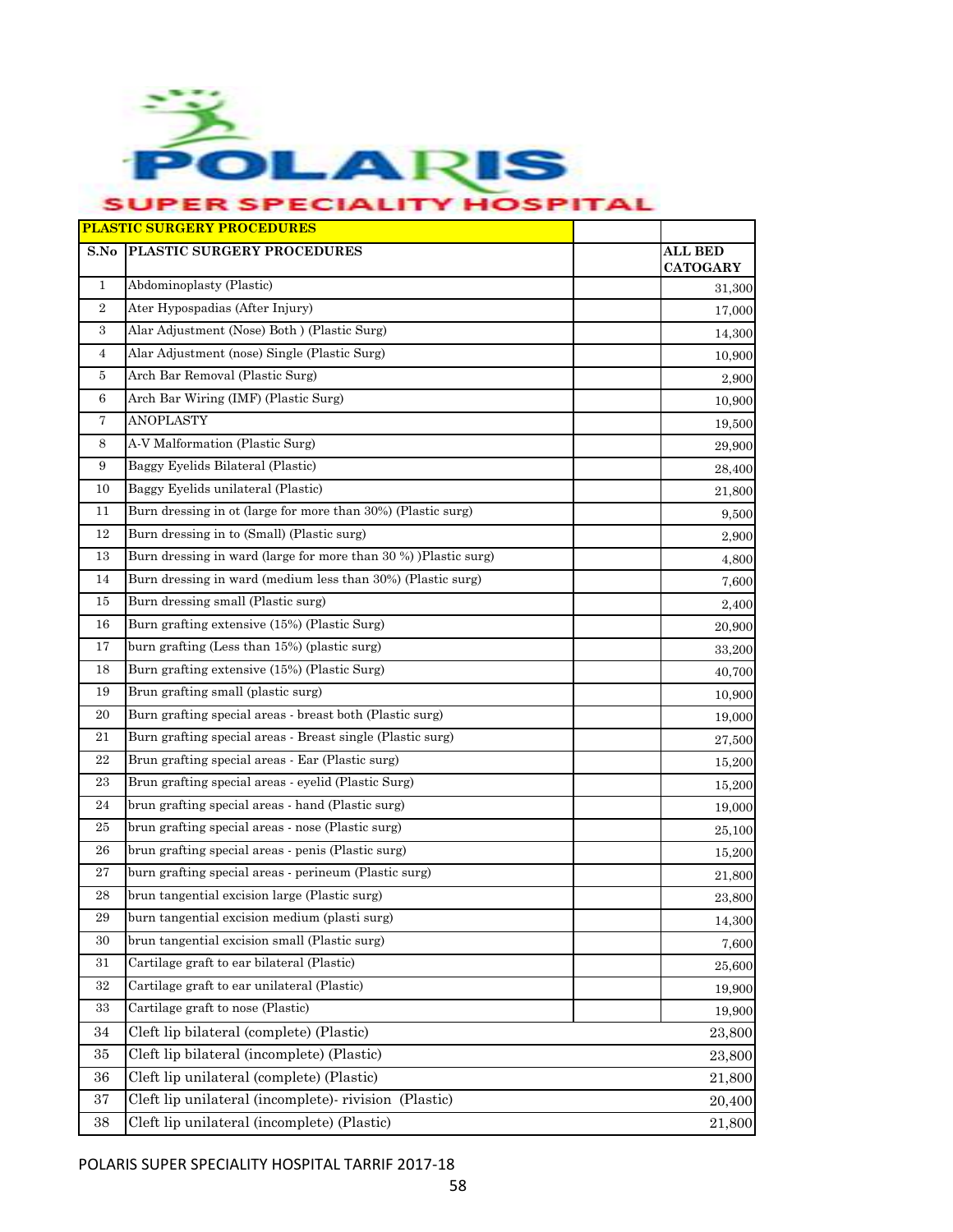

| Cleft palate (complete) (Plastic)<br>40<br>22,700<br>Cleft palate (soft Palate) (Plastic)<br>41<br>23,800<br>42<br>Cleft palate fistula (plastic surg)<br>28,400<br>Composite graft (Plastic surg)<br>43<br>28,400<br>contracture (large) (Plastic)<br>44<br>28,400<br>Contracture (medium) (Plastic)<br>45<br>21,800<br>Contracture (Small) (Plastic)<br>46<br>16,100<br>Corrective Rhinoplasty (plastic surg)<br>47<br>29,900<br>48<br>Cosmetic Rhinoplasty (plastic)<br>28,400<br>Cranial bone grafting (Plastic surg)<br>49<br>31,300<br>Debridement Extensive (Plastic surg)<br>50<br>17,000<br>Debridement Large (Plasti Surg)<br>51<br>10,900<br>Debridement Small (Plasti Surg)<br>52<br>7,600<br>Dressing Charges bruns major (30% above) (Plastic)<br>53<br>1,900<br>Dressing Charges bruns medium (5% to 10%) (Plastic)<br>54<br>1,900<br>Dressing charges burns minor (5% to 10%) (Plastic)<br>55<br>1,500<br>Dressing charges burns very minor (up to 5%) (Plastic)<br>56<br>900<br>Dressing in ward (large) (plastic surg.)<br>57<br>2,900<br>dressing in ward (small) (Plastic surg)<br>58<br>1,600<br>Ear Deformity bat ears (Plastic)<br>59<br>19,000<br>Ear lobule repair both sides (Plastic)<br>60<br>6,100<br>Ear Lobule reapir single (Plastic)<br>61<br>3,200<br>Ectopic Bladder Reconstruction (Plastic)<br>62<br>31,300<br>63<br>Ectropion (both) (plasite surg)<br>25,100<br>Ectropion (upper eyelid) (Plasti surg)<br>64<br>25,100<br>65<br>Elephantiasis limb (plastic)<br>31,300<br>elephantasis scrotum (Plastic)<br>66<br>28,400<br>Entropion (eyelid) (plastic surg)<br>67<br>25,100<br>Epispadias (Plastic)<br>68<br>26,600<br>Excision of Mole/ cyst (large)<br>69<br>14,300<br>Excision of mole/cyst (small) (Plastic Surg)<br>70<br>7,600<br>71<br>Extrophy of bladder (closure) (Plastic surg)<br>21,800<br>72<br>Eye lid reconstruction - partial (Plastic Surg)<br>19,000<br>73<br>Eye lid reconstruction - total (plastic surg)<br>31,300<br>Eyelid reconstruction - partial second stage (plastic surg)<br>74<br>12,300<br>Eyelid reconstruction total second stage (plastic surg.)<br>75<br>12,300<br>Eyelid wedge resection & reconstruction (Plastic)<br>76<br>17,000<br>Face lift rhytedectomy (Plastic)<br>77<br>28,400 | 39 | Cleft lip with nasal deformity correction (Platic surg) | 29,900 |
|-----------------------------------------------------------------------------------------------------------------------------------------------------------------------------------------------------------------------------------------------------------------------------------------------------------------------------------------------------------------------------------------------------------------------------------------------------------------------------------------------------------------------------------------------------------------------------------------------------------------------------------------------------------------------------------------------------------------------------------------------------------------------------------------------------------------------------------------------------------------------------------------------------------------------------------------------------------------------------------------------------------------------------------------------------------------------------------------------------------------------------------------------------------------------------------------------------------------------------------------------------------------------------------------------------------------------------------------------------------------------------------------------------------------------------------------------------------------------------------------------------------------------------------------------------------------------------------------------------------------------------------------------------------------------------------------------------------------------------------------------------------------------------------------------------------------------------------------------------------------------------------------------------------------------------------------------------------------------------------------------------------------------------------------------------------------------------------------------------------------------------------------------------------------------------------------------------------------------------------------------------------------------|----|---------------------------------------------------------|--------|
|                                                                                                                                                                                                                                                                                                                                                                                                                                                                                                                                                                                                                                                                                                                                                                                                                                                                                                                                                                                                                                                                                                                                                                                                                                                                                                                                                                                                                                                                                                                                                                                                                                                                                                                                                                                                                                                                                                                                                                                                                                                                                                                                                                                                                                                                       |    |                                                         |        |
|                                                                                                                                                                                                                                                                                                                                                                                                                                                                                                                                                                                                                                                                                                                                                                                                                                                                                                                                                                                                                                                                                                                                                                                                                                                                                                                                                                                                                                                                                                                                                                                                                                                                                                                                                                                                                                                                                                                                                                                                                                                                                                                                                                                                                                                                       |    |                                                         |        |
|                                                                                                                                                                                                                                                                                                                                                                                                                                                                                                                                                                                                                                                                                                                                                                                                                                                                                                                                                                                                                                                                                                                                                                                                                                                                                                                                                                                                                                                                                                                                                                                                                                                                                                                                                                                                                                                                                                                                                                                                                                                                                                                                                                                                                                                                       |    |                                                         |        |
|                                                                                                                                                                                                                                                                                                                                                                                                                                                                                                                                                                                                                                                                                                                                                                                                                                                                                                                                                                                                                                                                                                                                                                                                                                                                                                                                                                                                                                                                                                                                                                                                                                                                                                                                                                                                                                                                                                                                                                                                                                                                                                                                                                                                                                                                       |    |                                                         |        |
|                                                                                                                                                                                                                                                                                                                                                                                                                                                                                                                                                                                                                                                                                                                                                                                                                                                                                                                                                                                                                                                                                                                                                                                                                                                                                                                                                                                                                                                                                                                                                                                                                                                                                                                                                                                                                                                                                                                                                                                                                                                                                                                                                                                                                                                                       |    |                                                         |        |
|                                                                                                                                                                                                                                                                                                                                                                                                                                                                                                                                                                                                                                                                                                                                                                                                                                                                                                                                                                                                                                                                                                                                                                                                                                                                                                                                                                                                                                                                                                                                                                                                                                                                                                                                                                                                                                                                                                                                                                                                                                                                                                                                                                                                                                                                       |    |                                                         |        |
|                                                                                                                                                                                                                                                                                                                                                                                                                                                                                                                                                                                                                                                                                                                                                                                                                                                                                                                                                                                                                                                                                                                                                                                                                                                                                                                                                                                                                                                                                                                                                                                                                                                                                                                                                                                                                                                                                                                                                                                                                                                                                                                                                                                                                                                                       |    |                                                         |        |
|                                                                                                                                                                                                                                                                                                                                                                                                                                                                                                                                                                                                                                                                                                                                                                                                                                                                                                                                                                                                                                                                                                                                                                                                                                                                                                                                                                                                                                                                                                                                                                                                                                                                                                                                                                                                                                                                                                                                                                                                                                                                                                                                                                                                                                                                       |    |                                                         |        |
|                                                                                                                                                                                                                                                                                                                                                                                                                                                                                                                                                                                                                                                                                                                                                                                                                                                                                                                                                                                                                                                                                                                                                                                                                                                                                                                                                                                                                                                                                                                                                                                                                                                                                                                                                                                                                                                                                                                                                                                                                                                                                                                                                                                                                                                                       |    |                                                         |        |
|                                                                                                                                                                                                                                                                                                                                                                                                                                                                                                                                                                                                                                                                                                                                                                                                                                                                                                                                                                                                                                                                                                                                                                                                                                                                                                                                                                                                                                                                                                                                                                                                                                                                                                                                                                                                                                                                                                                                                                                                                                                                                                                                                                                                                                                                       |    |                                                         |        |
|                                                                                                                                                                                                                                                                                                                                                                                                                                                                                                                                                                                                                                                                                                                                                                                                                                                                                                                                                                                                                                                                                                                                                                                                                                                                                                                                                                                                                                                                                                                                                                                                                                                                                                                                                                                                                                                                                                                                                                                                                                                                                                                                                                                                                                                                       |    |                                                         |        |
|                                                                                                                                                                                                                                                                                                                                                                                                                                                                                                                                                                                                                                                                                                                                                                                                                                                                                                                                                                                                                                                                                                                                                                                                                                                                                                                                                                                                                                                                                                                                                                                                                                                                                                                                                                                                                                                                                                                                                                                                                                                                                                                                                                                                                                                                       |    |                                                         |        |
|                                                                                                                                                                                                                                                                                                                                                                                                                                                                                                                                                                                                                                                                                                                                                                                                                                                                                                                                                                                                                                                                                                                                                                                                                                                                                                                                                                                                                                                                                                                                                                                                                                                                                                                                                                                                                                                                                                                                                                                                                                                                                                                                                                                                                                                                       |    |                                                         |        |
|                                                                                                                                                                                                                                                                                                                                                                                                                                                                                                                                                                                                                                                                                                                                                                                                                                                                                                                                                                                                                                                                                                                                                                                                                                                                                                                                                                                                                                                                                                                                                                                                                                                                                                                                                                                                                                                                                                                                                                                                                                                                                                                                                                                                                                                                       |    |                                                         |        |
|                                                                                                                                                                                                                                                                                                                                                                                                                                                                                                                                                                                                                                                                                                                                                                                                                                                                                                                                                                                                                                                                                                                                                                                                                                                                                                                                                                                                                                                                                                                                                                                                                                                                                                                                                                                                                                                                                                                                                                                                                                                                                                                                                                                                                                                                       |    |                                                         |        |
|                                                                                                                                                                                                                                                                                                                                                                                                                                                                                                                                                                                                                                                                                                                                                                                                                                                                                                                                                                                                                                                                                                                                                                                                                                                                                                                                                                                                                                                                                                                                                                                                                                                                                                                                                                                                                                                                                                                                                                                                                                                                                                                                                                                                                                                                       |    |                                                         |        |
|                                                                                                                                                                                                                                                                                                                                                                                                                                                                                                                                                                                                                                                                                                                                                                                                                                                                                                                                                                                                                                                                                                                                                                                                                                                                                                                                                                                                                                                                                                                                                                                                                                                                                                                                                                                                                                                                                                                                                                                                                                                                                                                                                                                                                                                                       |    |                                                         |        |
|                                                                                                                                                                                                                                                                                                                                                                                                                                                                                                                                                                                                                                                                                                                                                                                                                                                                                                                                                                                                                                                                                                                                                                                                                                                                                                                                                                                                                                                                                                                                                                                                                                                                                                                                                                                                                                                                                                                                                                                                                                                                                                                                                                                                                                                                       |    |                                                         |        |
|                                                                                                                                                                                                                                                                                                                                                                                                                                                                                                                                                                                                                                                                                                                                                                                                                                                                                                                                                                                                                                                                                                                                                                                                                                                                                                                                                                                                                                                                                                                                                                                                                                                                                                                                                                                                                                                                                                                                                                                                                                                                                                                                                                                                                                                                       |    |                                                         |        |
|                                                                                                                                                                                                                                                                                                                                                                                                                                                                                                                                                                                                                                                                                                                                                                                                                                                                                                                                                                                                                                                                                                                                                                                                                                                                                                                                                                                                                                                                                                                                                                                                                                                                                                                                                                                                                                                                                                                                                                                                                                                                                                                                                                                                                                                                       |    |                                                         |        |
|                                                                                                                                                                                                                                                                                                                                                                                                                                                                                                                                                                                                                                                                                                                                                                                                                                                                                                                                                                                                                                                                                                                                                                                                                                                                                                                                                                                                                                                                                                                                                                                                                                                                                                                                                                                                                                                                                                                                                                                                                                                                                                                                                                                                                                                                       |    |                                                         |        |
|                                                                                                                                                                                                                                                                                                                                                                                                                                                                                                                                                                                                                                                                                                                                                                                                                                                                                                                                                                                                                                                                                                                                                                                                                                                                                                                                                                                                                                                                                                                                                                                                                                                                                                                                                                                                                                                                                                                                                                                                                                                                                                                                                                                                                                                                       |    |                                                         |        |
|                                                                                                                                                                                                                                                                                                                                                                                                                                                                                                                                                                                                                                                                                                                                                                                                                                                                                                                                                                                                                                                                                                                                                                                                                                                                                                                                                                                                                                                                                                                                                                                                                                                                                                                                                                                                                                                                                                                                                                                                                                                                                                                                                                                                                                                                       |    |                                                         |        |
|                                                                                                                                                                                                                                                                                                                                                                                                                                                                                                                                                                                                                                                                                                                                                                                                                                                                                                                                                                                                                                                                                                                                                                                                                                                                                                                                                                                                                                                                                                                                                                                                                                                                                                                                                                                                                                                                                                                                                                                                                                                                                                                                                                                                                                                                       |    |                                                         |        |
|                                                                                                                                                                                                                                                                                                                                                                                                                                                                                                                                                                                                                                                                                                                                                                                                                                                                                                                                                                                                                                                                                                                                                                                                                                                                                                                                                                                                                                                                                                                                                                                                                                                                                                                                                                                                                                                                                                                                                                                                                                                                                                                                                                                                                                                                       |    |                                                         |        |
|                                                                                                                                                                                                                                                                                                                                                                                                                                                                                                                                                                                                                                                                                                                                                                                                                                                                                                                                                                                                                                                                                                                                                                                                                                                                                                                                                                                                                                                                                                                                                                                                                                                                                                                                                                                                                                                                                                                                                                                                                                                                                                                                                                                                                                                                       |    |                                                         |        |
|                                                                                                                                                                                                                                                                                                                                                                                                                                                                                                                                                                                                                                                                                                                                                                                                                                                                                                                                                                                                                                                                                                                                                                                                                                                                                                                                                                                                                                                                                                                                                                                                                                                                                                                                                                                                                                                                                                                                                                                                                                                                                                                                                                                                                                                                       |    |                                                         |        |
|                                                                                                                                                                                                                                                                                                                                                                                                                                                                                                                                                                                                                                                                                                                                                                                                                                                                                                                                                                                                                                                                                                                                                                                                                                                                                                                                                                                                                                                                                                                                                                                                                                                                                                                                                                                                                                                                                                                                                                                                                                                                                                                                                                                                                                                                       |    |                                                         |        |
|                                                                                                                                                                                                                                                                                                                                                                                                                                                                                                                                                                                                                                                                                                                                                                                                                                                                                                                                                                                                                                                                                                                                                                                                                                                                                                                                                                                                                                                                                                                                                                                                                                                                                                                                                                                                                                                                                                                                                                                                                                                                                                                                                                                                                                                                       |    |                                                         |        |
|                                                                                                                                                                                                                                                                                                                                                                                                                                                                                                                                                                                                                                                                                                                                                                                                                                                                                                                                                                                                                                                                                                                                                                                                                                                                                                                                                                                                                                                                                                                                                                                                                                                                                                                                                                                                                                                                                                                                                                                                                                                                                                                                                                                                                                                                       |    |                                                         |        |
|                                                                                                                                                                                                                                                                                                                                                                                                                                                                                                                                                                                                                                                                                                                                                                                                                                                                                                                                                                                                                                                                                                                                                                                                                                                                                                                                                                                                                                                                                                                                                                                                                                                                                                                                                                                                                                                                                                                                                                                                                                                                                                                                                                                                                                                                       |    |                                                         |        |
|                                                                                                                                                                                                                                                                                                                                                                                                                                                                                                                                                                                                                                                                                                                                                                                                                                                                                                                                                                                                                                                                                                                                                                                                                                                                                                                                                                                                                                                                                                                                                                                                                                                                                                                                                                                                                                                                                                                                                                                                                                                                                                                                                                                                                                                                       |    |                                                         |        |
|                                                                                                                                                                                                                                                                                                                                                                                                                                                                                                                                                                                                                                                                                                                                                                                                                                                                                                                                                                                                                                                                                                                                                                                                                                                                                                                                                                                                                                                                                                                                                                                                                                                                                                                                                                                                                                                                                                                                                                                                                                                                                                                                                                                                                                                                       |    |                                                         |        |
|                                                                                                                                                                                                                                                                                                                                                                                                                                                                                                                                                                                                                                                                                                                                                                                                                                                                                                                                                                                                                                                                                                                                                                                                                                                                                                                                                                                                                                                                                                                                                                                                                                                                                                                                                                                                                                                                                                                                                                                                                                                                                                                                                                                                                                                                       |    |                                                         |        |
|                                                                                                                                                                                                                                                                                                                                                                                                                                                                                                                                                                                                                                                                                                                                                                                                                                                                                                                                                                                                                                                                                                                                                                                                                                                                                                                                                                                                                                                                                                                                                                                                                                                                                                                                                                                                                                                                                                                                                                                                                                                                                                                                                                                                                                                                       |    |                                                         |        |
|                                                                                                                                                                                                                                                                                                                                                                                                                                                                                                                                                                                                                                                                                                                                                                                                                                                                                                                                                                                                                                                                                                                                                                                                                                                                                                                                                                                                                                                                                                                                                                                                                                                                                                                                                                                                                                                                                                                                                                                                                                                                                                                                                                                                                                                                       |    |                                                         |        |
|                                                                                                                                                                                                                                                                                                                                                                                                                                                                                                                                                                                                                                                                                                                                                                                                                                                                                                                                                                                                                                                                                                                                                                                                                                                                                                                                                                                                                                                                                                                                                                                                                                                                                                                                                                                                                                                                                                                                                                                                                                                                                                                                                                                                                                                                       |    |                                                         |        |
|                                                                                                                                                                                                                                                                                                                                                                                                                                                                                                                                                                                                                                                                                                                                                                                                                                                                                                                                                                                                                                                                                                                                                                                                                                                                                                                                                                                                                                                                                                                                                                                                                                                                                                                                                                                                                                                                                                                                                                                                                                                                                                                                                                                                                                                                       |    |                                                         |        |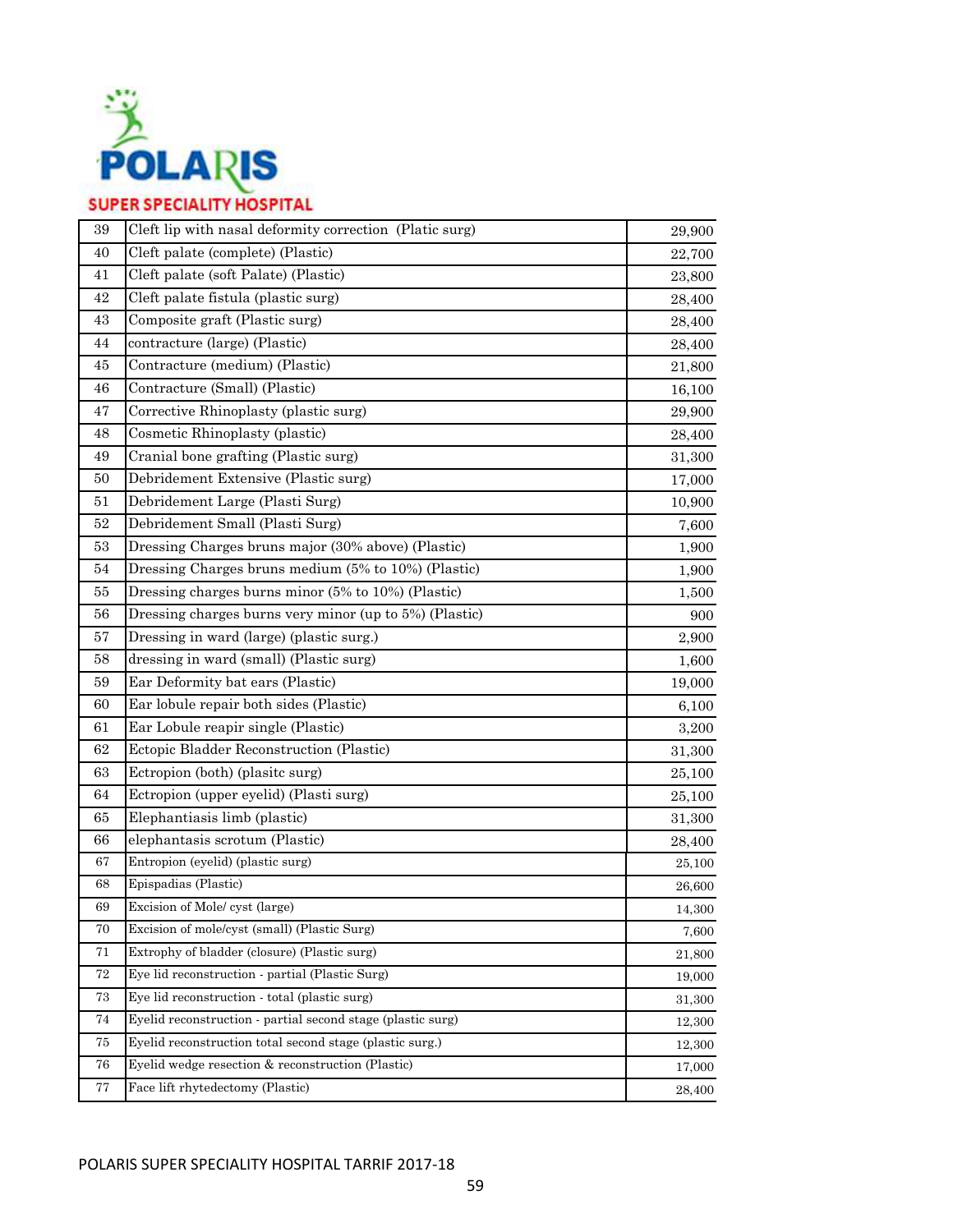

| 78      | Face scar complicated and large (Plastic)                                      | 28,400 |
|---------|--------------------------------------------------------------------------------|--------|
| 79      | Face scar medium (Plastic surg.)                                               | 17,000 |
| 80      | Face scar simple (Plastic)                                                     | 14,300 |
| 81      | Facial bones close fracture nose(Plastic)                                      | 14,300 |
| 82      | Facial bones compound fracture nose (Plastic)                                  | 16,100 |
| 83      | Facial bones frontal bone fracture bilateral                                   | 23,800 |
| 84      | Facial Bones frontal bone fracture unilateral                                  | 17,000 |
| 85      | Facial bones Malar fracture closed reduction (Plastic)                         | 17,000 |
| 86      | Facial bones malar fracture open reduction (orif) (Plastic surg.)              | 21,800 |
| 87      | Facial bones malar fracture open reduction (Orif)(Plastic)                     | 21,800 |
| 88      | Facial bones mandibile fracture open reduction (Orif) (Plastic Surg.)          | 21,800 |
| 89      | Facial Bones mandibile fracture open reduction (orif) (Plastic)                | 15,500 |
| 90      | Facial Bones mandible fracture closed reduction (Plastic)                      | 17,000 |
| 91      | Facial bones maxillary fracture/ orbital floor fracture (orif) (Plastic Surg.) | 34,600 |
| 92      | Facial Bones Maxillary Fracture closed redumction (Plastic)                    | 26,600 |
| 93      | Facial paralysis cross nerve transfer (Plastic surg.)                          | 34,600 |
| 94      | Facial Paralysis -Muscle flap (Plastic Surg)                                   | 37,900 |
| 95      | Facial paralysis - Neurotization (Plastic Surg)                                | 37,900 |
| 96      | Facial paralysis - sling operation - eyelid (Plastic Surg)                     | 21,800 |
| 97      | Facial paralysis - sling operation - lip (Plastic Surg)                        | 25,100 |
| 98      | Facial Paralysis skin correction (Plastic)                                     | 19,900 |
| 99      | Fasciocutaneous flaps (large) (Plastic)                                        | 23,800 |
| 100     | Fasciocutaneous Flaps (small) (Plastic)                                        | 19,000 |
| 101     | Flap detachment (Plastic)                                                      | 10,900 |
| 102     | Full Thickness skin graft (Large Area) (Plastic Surg)                          | 28,400 |
| 103     | Ful Thickness skin graft (medium area) (Plastic surg.)                         | 17,000 |
| 104     | Full thickness skin graft (small area)                                         | 10,900 |
| 105     | Full thickness skin graft (very Large area - half face) (Plastic surg.)        | 39,800 |
| 106     | Hand Surgery - Complex finger injury (single)                                  | 14,300 |
| 107     | Hand Surgery - nail bed injurymultiple (Plastic surg.)                         | 15,700 |
| 108     | Hand surgery - nail bed injury - one finger (Plastic surg.)                    | 10,900 |
| 109     | Hand surgery - pulp injury with flapcover (Plastic surg.)                      | 14,300 |
| 110     | and surgery - pulp injury with graft (Plastic surg.)                           | 10,900 |
| 111     | Hand surgery - pulp nail bed and bone injury (single) (Plastic surg.)          | 19,900 |
| $112\,$ | Hand surgery - tendon injury finger (Plastic surg.)                            | 17,000 |
| 113     | Hand surgery bony fixation (Plastic)                                           | 17,000 |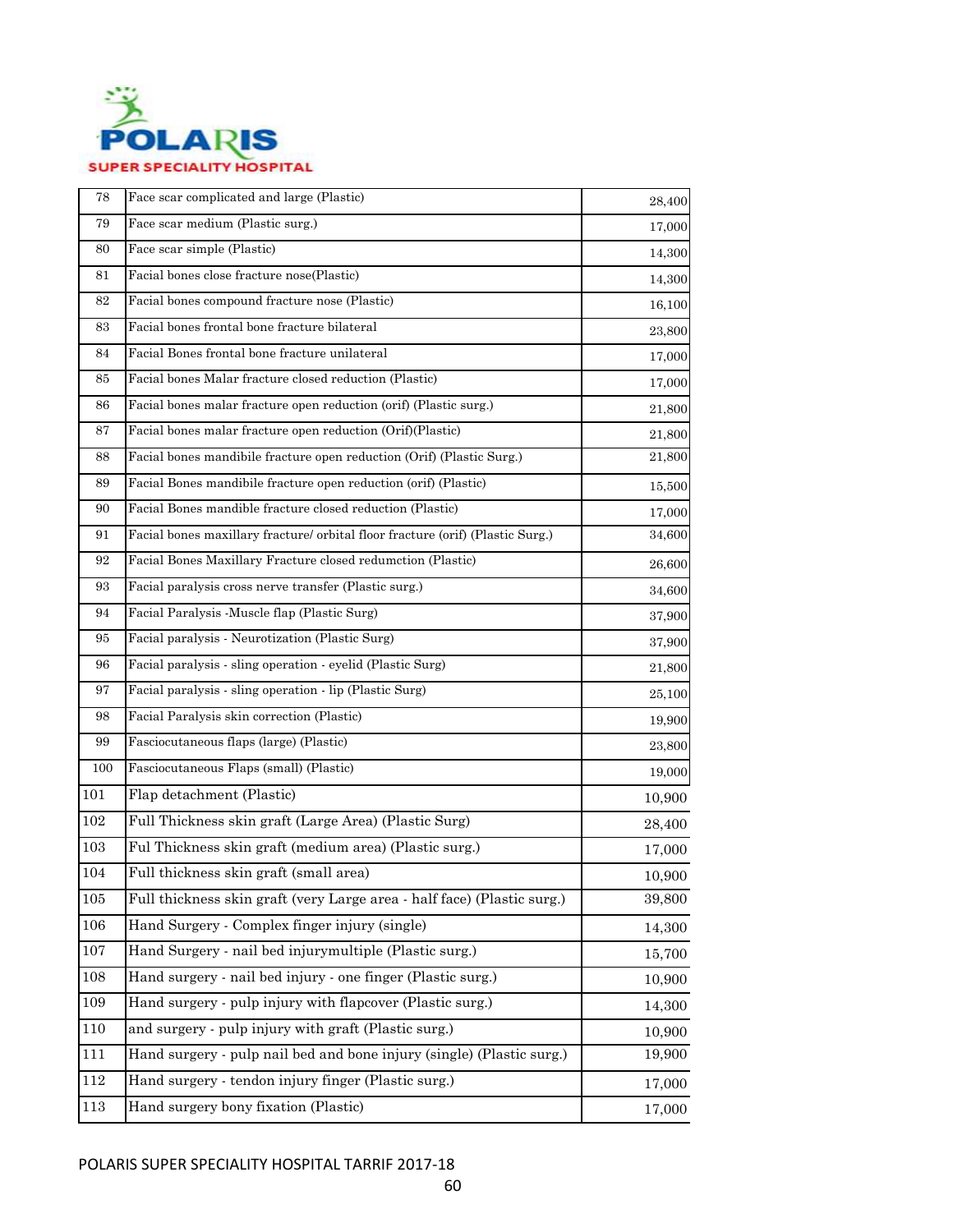

| 114     | Hand surgery extra digit (Plastic)                                    | 16,100 |
|---------|-----------------------------------------------------------------------|--------|
| 115     | Hand surgery finger tip injury (Plastic)                              | 7,600  |
| 116     | Hand surgery major hand injury (Plastic)                              | 28,400 |
| 117     | Hand surgery repair & graft simple (Plastic surg.)                    | 15,700 |
| 118     | Hand surgery repair & graft (Plastic)                                 | 5,900  |
| 119     | Hand surgery repair with flap (plastic)                               | 21,800 |
| 120     | Hand surgery syndactly single (Plastic)                               | 13,900 |
| 121     | Hand surgery syndactyly multiple (Plastic)                            | 20,400 |
| 122     | Hand surgery syndactyly single (Plastic surg.)                        | 15,700 |
| 123     | Hand surgery tendon/nerve reapir (Plastic)                            | 21,800 |
| 124     | Hemangioma (excision large)(Plastic surg.)                            | 26,600 |
| $125\,$ | Hemangioma (excision Medium) (Plastic surg.)                          | 19,900 |
| 126     | Hemangioma (excision small) (Plastic surg.)                           | 15,700 |
| 127     | Hemangioma (extensive) (Plastic surg.)                                | 47,300 |
| 128     | Hemangioma (Injection screlosing) (Plastic surg.)                     | 4,800  |
| 129     | Hernia incisional (Plastic)                                           | 21,800 |
| 130     | Hypospadias chordee correction (1st stage) (Plastic)                  | 11,900 |
| 131     | Hypospadias fistula closure (Plastic)                                 | 17,000 |
| 132     | Hypospadias reconstruction urethra (2nd stage) (Plastic)              | 23,800 |
| 133     | Hypospadias single stage reconstruction (Plastic)                     | 31,300 |
| 134     | Iliac crest bone grafting (Plastic surg.)                             | 17,000 |
| 135     | insetting (Plastic surg.)                                             | 14,300 |
| 136     | Lacerated wound (Other than face and finger) large (Plastic surg.)    | 17,000 |
| 137     | Lacerated wound (Other than face and finger) Multiple (Plastic surg.) | 23,800 |
| 138     | Lacerated wound face simple (Plastic)                                 | 10,900 |
| 139     | LACERATED WOUND FINGER SIMPLE SMALL                                   | 3,500  |
| 140     | LACERATED WOUND FACE SIMPLE SMALL                                     | 4,300  |
| 141     | Lacerated wound face simple (Plastic)                                 | 10,900 |
| 142     | Lacerated wound finger single (Plastic)                               | 7,600  |
| 143     | Lacerated wound with skin graft (plastic)                             | 12,300 |
| 144     | Laceration (other than face and finger) small (Plastic surg.)         | 10,900 |
| $145\,$ | Large multiple wounds face skin defect with flap (Plastic Srug.)      | 28,400 |
| 146     | Large multiple wounds face with skin loss grafting (Plastic Surg.)    | 23,800 |
| 147     | Large multiple wounds face simple (Plastic)                           | 20,400 |
| 148     | Lipectomy (abdomen) (Plastic Surg.)                                   | 23,800 |
| 149     | Lipectomy (arm) (Plastic Surg.)                                       | 17,000 |
| 150     | Lipectomy (Thigh) (Plastic Surg.)                                     | 17,000 |
| $151\,$ | Liposuction (large) (Plastic Surg.)                                   | 26,600 |
| 152     | Liposuction (Medium) (Plastic Surg.)                                  | 17,000 |
| 153     | Liposuction (small) (Plastic Surg.)                                   | 14,300 |
| 154     | Local Flaps (Plastic Surg.)                                           | 17,000 |
| 155     | Lump/tumour excision with cover (large) (Plastic Surg.)               | 23,800 |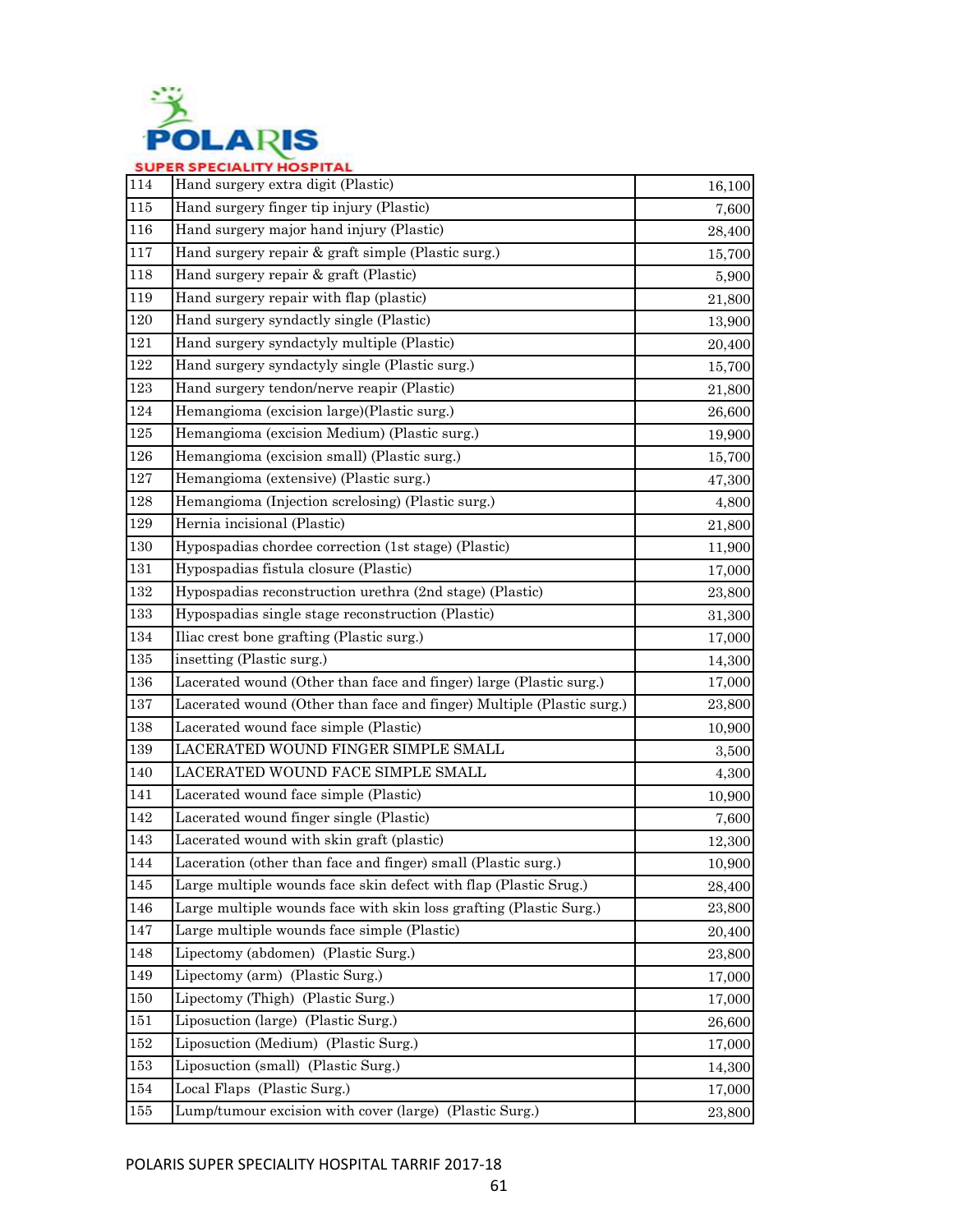

| JUF     | EN OF EURALITY MUOF HAL                                                   |        |
|---------|---------------------------------------------------------------------------|--------|
| 156     | Lump/tumour excision with cover (medium) (Plastic Surg.)                  | 15,700 |
| 157     | Lump/tumour excision with cover (small) (Plastic Surg.)                   | 10,900 |
| 158     | Male sex to female sex (only vaginal portion) (Plastic Surg.)             | 60,500 |
| 159     | Mamoplasty augmentation single (Plastic Surg.)                            | 31,300 |
| 160     | Mammoplasty augmentation single (Plastic)                                 | 21,800 |
| 161     | Mammoplasty reconstruction (Plastic)                                      | 22,300 |
| 162     | Mammoplasty reduction (Plastic)                                           | 34,600 |
| 163     | Mammoplasty reduction (Plastic)                                           | 21,800 |
| 164     | Mammoplasty Reduction fibroadenomaexcision smal (Plastic Surg.)           | 15,700 |
| 165     | Mammoplasty Reduction nipple/areola reconstruction (Plastic Surg.)        | 21,800 |
| 166     | Mandible reconstruction by bone flap (Plastic Surg.)                      | 62,500 |
| $167\,$ | Mandible reconstruction by bone graft (Plastic Surg.)                     | 47,300 |
| 168     | Mandible reconstruction by plate (cost of Plate separate) (Plastic Surg.) | 39,400 |
| 169     | Microneural repair (Plastic Surg.)                                        | 31,300 |
| 170     | Microtia first stage (Plastic Surg.)                                      | 31,300 |
| 171     | Microtia second stage (Plastic Surg.)                                     | 28,400 |
| 172     | Microtia third stage (Plastic Surg.)                                      | 15,700 |
| 173     | Microtia touch up surgery (Plastic Surg.)                                 | 9,500  |
| 174     | Microvascular free flap (Plastic Surg.)                                   | 34,600 |
| $175\,$ | Microvascular repair (Plastic)                                            | 31,300 |
| 176     | Microvascular repair (Plastic Surg.)                                      | 31,300 |
| 177     | Mole Multiple (Plastic Surg.)                                             | 9,500  |
| 178     | Mole single (Plastic Surg.)                                               | 4,800  |
| 179     | Multiple graft (Plastic Surg.)                                            | 45,500 |
| 180     | Myocutaneous flap (large) (Plastic Surg.)                                 | 31,300 |
| 181     | Myocutaneous flap (small) (Plastic Surg.)                                 | 23,800 |
| 182     | Myocutaneous flap large (plastic)                                         | 26.600 |
| 183     | Myocutaneous flaps small (plastic)                                        | 21,800 |
| 184     | Nasalbone grafting (Plastic Surg.)                                        | 15,700 |
| $185\,$ | Nasal tip correction (plastic)                                            | 17,000 |
| 186     | Nerve grafting single (Plastic Surg.)                                     | 31,300 |
| 187     | Nerve repair multiple (Peripheral) (Plastic Surg.)                        | 42,600 |
| 188     | Nose augmentation (Plastic Surg.)                                         | 21,800 |
| 189     | Nose tip job (Plastic Surg.)                                              | 21,800 |
| 190     | Pedicle graft or flap (large) (plastic)                                   | 23,800 |
| 191     | Pedicle graft or flap (small) (plastic)                                   | 21,800 |
| 192     | Penil evulsion (Plastic Surg.)                                            | 25,100 |
| 193     | Penile Curvature corretion (Plastic Surg.)                                | 17,000 |
| 194     | Penile reconstruction with flap (Plastic Surg.)                           | 62,500 |
| 195     | Penile surgery (Erectile dysfuction - inflatable) (Plastic Surg.)         | 40,700 |
| 196     | Penile surgery (Erectile dysfunction - Malleable) (Plastic Surg.)         | 34,600 |
| 197     | Peripheral Vessel Repair single (Plastic Surg.)                           | 26,600 |
|         |                                                                           |        |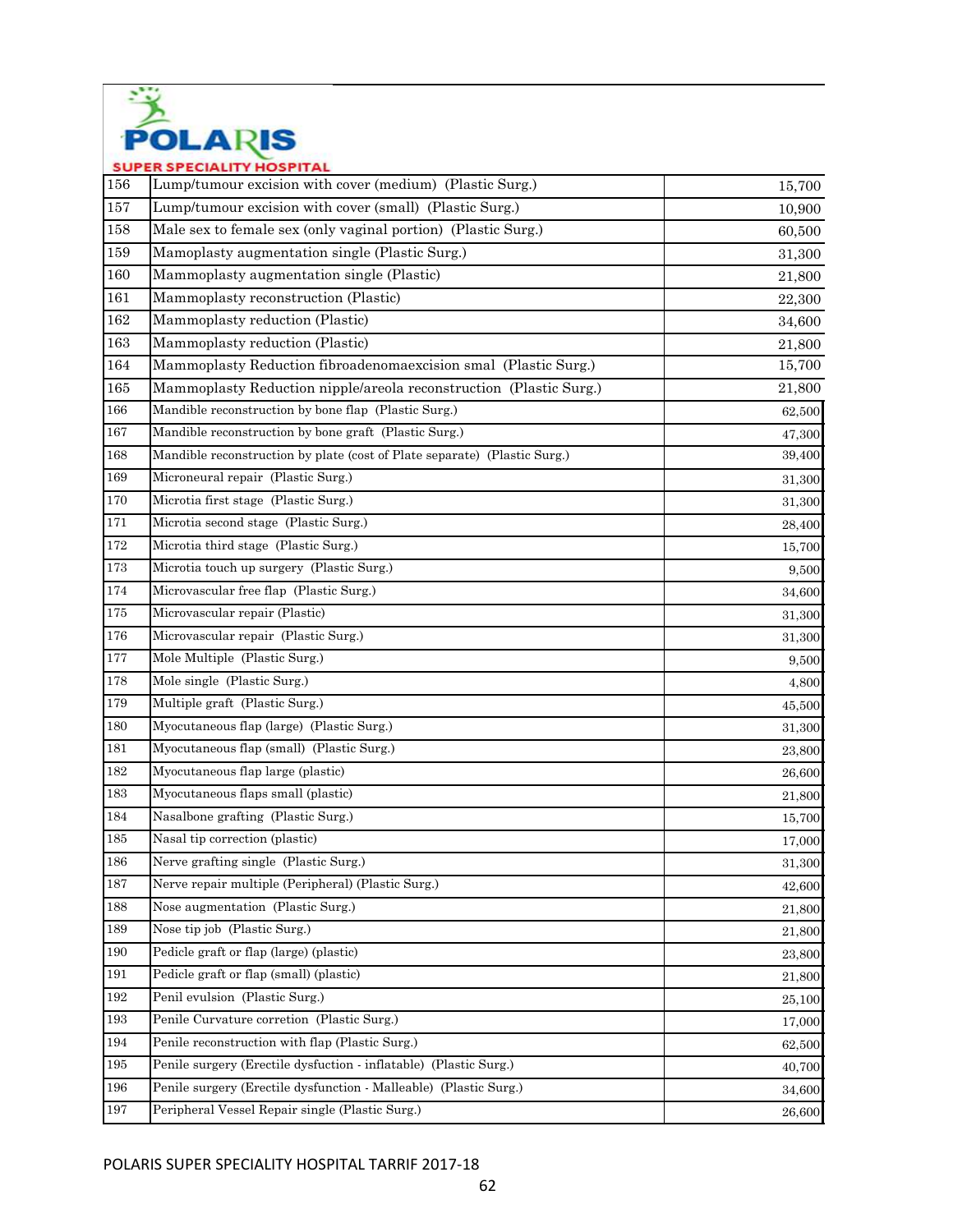

| 198       | Peripheral vessel repair with vein graft (Plastic Surg.) | 31,300 |
|-----------|----------------------------------------------------------|--------|
| 199       | Pharyngioplasty (Plastic Surg.)                          | 29,900 |
| 200       | phimosis (Plastic Surg.)                                 | 10,900 |
| 201       | Preauricular Sinus Excision (Plastic Surg.)              | 17,000 |
| 202       | Preauricular skin tag (Plastic Surg.)                    | 9,500  |
| $\,203$   | Pressure sore major (Plastic Surg.)                      | 26,600 |
| 204       | Pressure sore Medium (Plastic Surg.)                     | 23,800 |
| 205       | Pressure sore minor (Plastic Surg.)                      | 17,000 |
| 206       | Pressure sore skin graft only (Plastic Surg.)            | 14,300 |
| 207       | Ptosis (plastic)                                         | 21,800 |
| 208       | Pulley reconstruction (Plastic Surg.)                    | 29,900 |
| $\,209$   | Recanalization of vas (one) (Plastic Surg.)              | 34,600 |
| 210       | Recanalization of vas both (Plastic Surg.)               | 47,300 |
| 211       | Reconstructive rhinoplasty partial (Plastic Surg.)       | 29,900 |
| $212\,$   | Reconstructive rhinoplasty total (Plastic Surg.)         | 37,900 |
| 213       | Removal and flap insetting (large) (Plastic Surg.)       | 39,400 |
| 214       | Replantation hand (Plastic Surg.)                        | 53,500 |
| 215       | Replantation multiple fingers (Plastic Surg.)            | 47,300 |
| 216       | Replantation one finger (Plastic Surg.)                  | 40,700 |
| 217       | Replantation other parts (Plastic Surg.)                 | 53,500 |
| 218       | Replantation scalp (Plastic Surg.)                       | 62,500 |
| 219       | Secondary cleft lip revision (plastic)                   | 19,000 |
| $220\,$   | (Secondary correction lip (Traumatic) without lip loss   | 26,600 |
| 221       | Secondary correction lip (Traumatic) with lip loss       | 23,800 |
| 222       | Secondary correction lip (Plastic)                       | 13,900 |
| 223       | Spina Bifida (large) (Plastic Surg.)                     | 30,300 |
| 224       | Spina bifida (small) (Plastic Surg.)                     | 20,900 |
| $225\,$   | Tendon graft (Plastic Surg.)                             | 29,900 |
| 226       | Tendon Grafting with prosthesis (Plastic Surg.)          | 19,900 |
| 227       | Tendon Transfer single (Plastic Surg.)                   | 31,300 |
| 228       | Tissue expander insertion (Plastic Surg.)                | 21,800 |
| 229       | Tissue expander insufflation (per sitting) (Plastic      | 4,800  |
| $\,230$   | TM joint ankylosis (Bilateral) (Plastic Surg.)           | 42,600 |
| 231       | TM joint ankylosis (Unilateral) (Plastic Surg.)          | 29,900 |
| $\bf 232$ | Tongue flap (Plastic Surg.)                              | 25,100 |
| 233       | Tongue flap first state (Plastic Surg.)                  | 21,800 |
| 234       | tongue flap second stage (Plastic Surg.)                 | 19,900 |
| $235\,$   | Tongue tie (Plastic Surg.)                               | 6,100  |
| 236       | Torticollis (Bilateral) (Plastic Surg.)                  | 31,300 |
| 237       | Torticollis (single) (Plastic Surg.)                     | 23,800 |
| 238       | Traumatic Ear Partial Loss (Plastic Surg.)               | 28,400 |
| 239       | Traumatic ear total loss (Plastic Surg.)                 | 33,600 |
| 240       | Tuboplasty (Plastic Surg.)                               | 39,400 |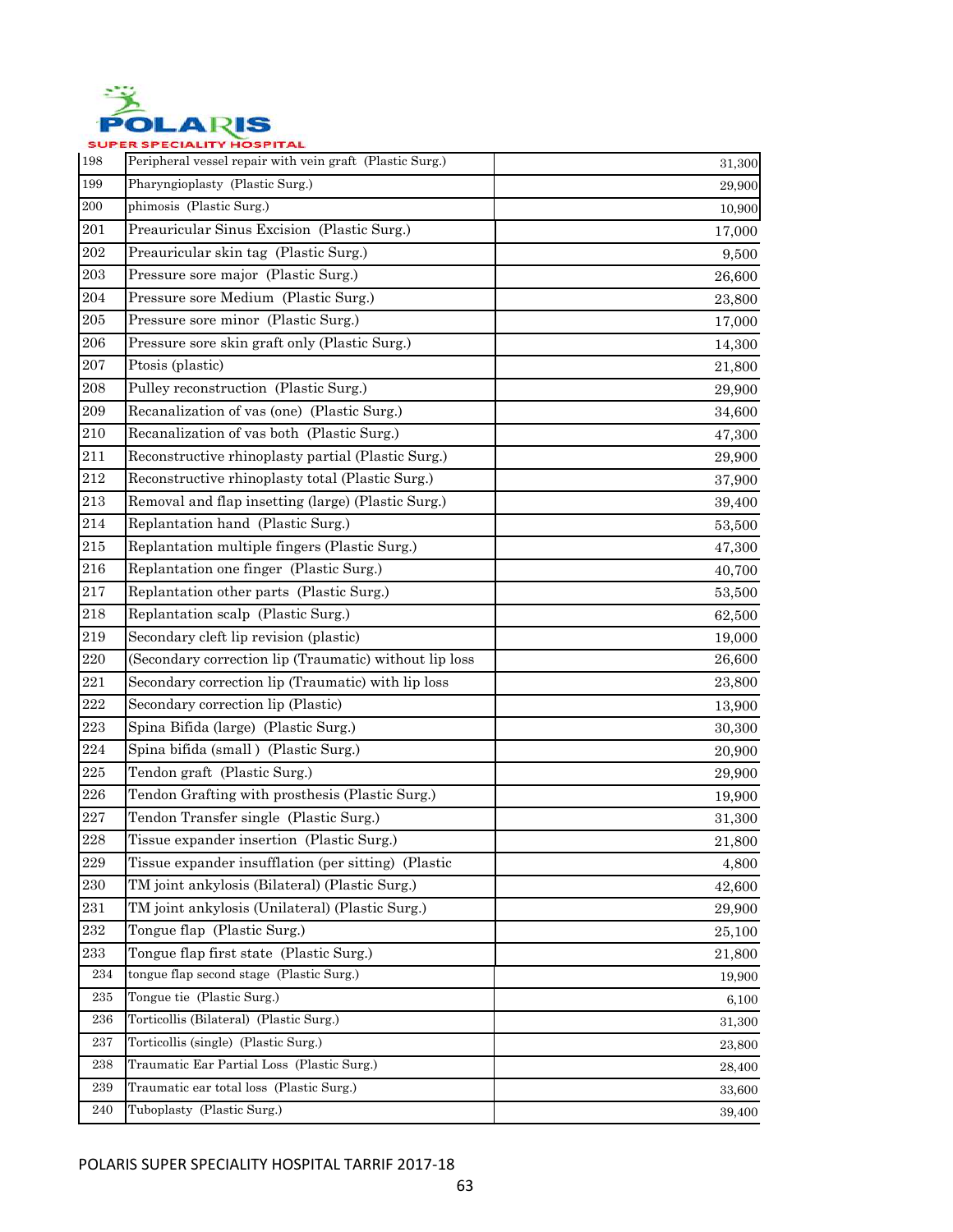

| 241 | Vanginoplasty (Plasty)                                                                | 31,300 |
|-----|---------------------------------------------------------------------------------------|--------|
| 242 | Vascular Pedicle ligation                                                             | 7,600  |
| 243 | Wound cover with split thickness skin graft other than burn large (Plastic<br>Surg.)  | 26,600 |
| 244 | Wound cover with split thickness skin graft other than burn Medium (Plastic<br>Surg.) | 17,000 |
| 245 | Wound cover with split thickness skin graft other than burn small (Plastic<br>Surg.)  | 10,900 |
| 246 | <b>SCROTOPLASTY</b>                                                                   | 10,000 |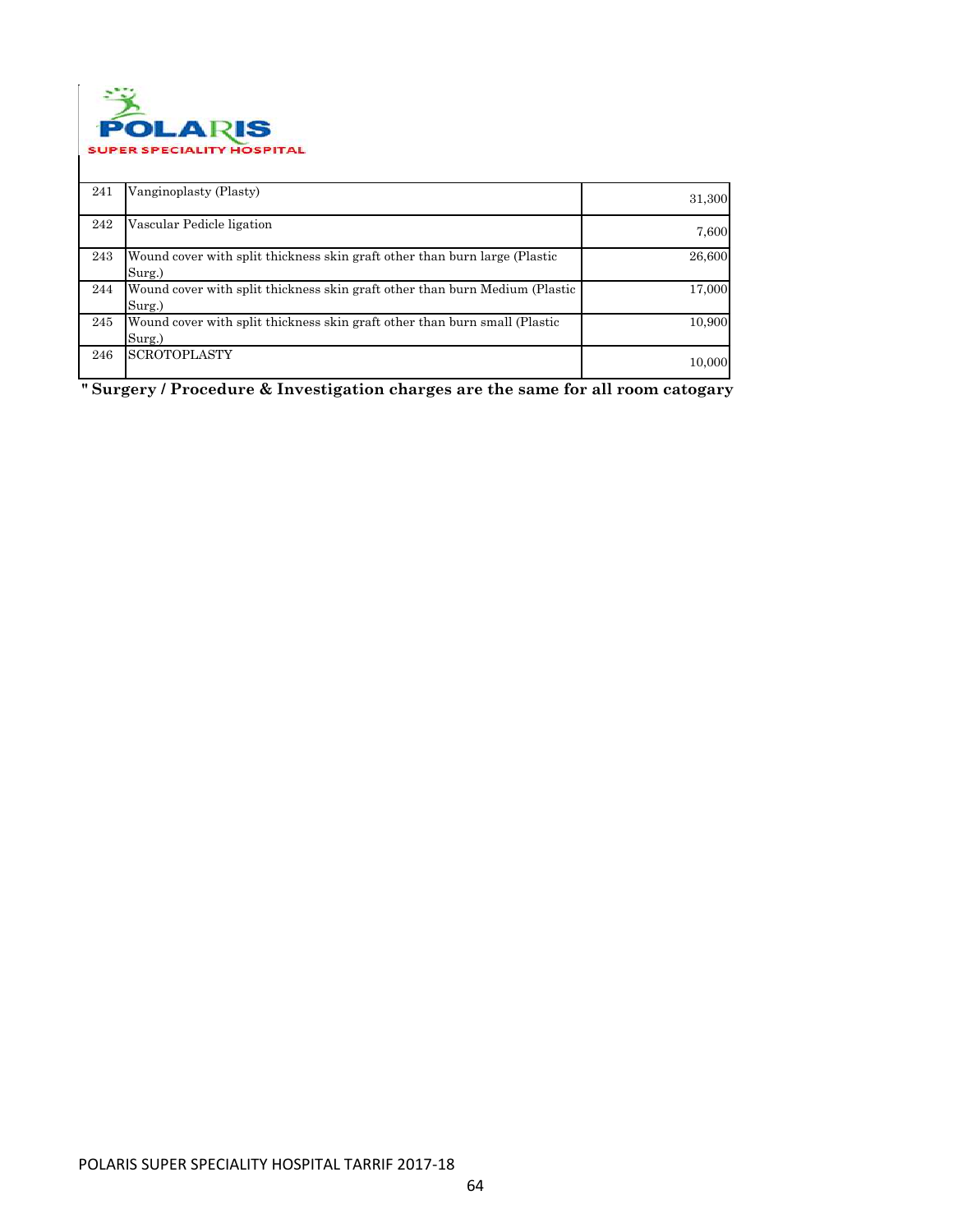

| <b>SKIN AND COSMETICS</b>            |       |
|--------------------------------------|-------|
| <b>S.No. Service Name</b>            | Rates |
| ALLERGY TESTING - VEG FOOD + INHAL   | 6.000 |
| ALLERGY TESTING COMPLETE -CSCS       | 7.200 |
| ALLERGY TESTING NON VEG FOOD + INHAL | 6.600 |
| ALLERGY TESTING DRUGS                | 4.200 |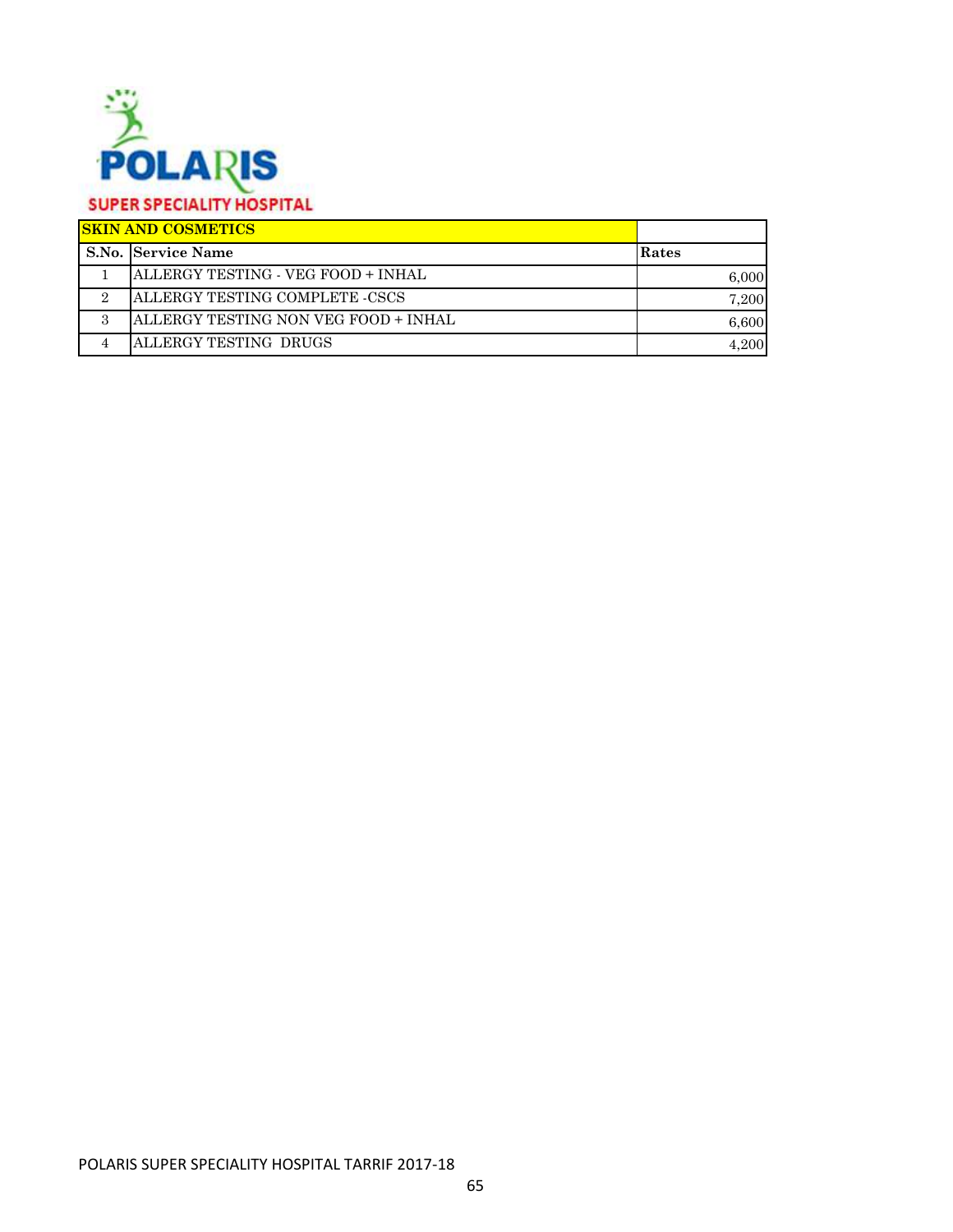

|                | <b>SKIN AND COSMETICS PROCEDURE</b>    |        |
|----------------|----------------------------------------|--------|
|                | S.No. Service Name                     | Rates  |
| $\mathbf{1}$   | PARING LESION (LARGE) PER SITTING CSCS | 2,000  |
| $\overline{2}$ | PARING LESION (MEDIUM) PER SITTING     | 1,300  |
| 3              | PARING LESION (SMALL) PER SITTING CSCS | 700    |
| $\overline{4}$ | <b>BIOPSY SKIN CSCS</b>                | 1,700  |
| 5              | BOTOX PROCEDURE ADMINISTRATION (PER    | 200    |
| 6              | CHEMICAL CAUTERY (PER LESION) CSCS     | 200    |
| $\overline{7}$ | CHEMICAL CAUTRY FOR XANTHELASMA        | 700    |
| 8              | CO2 LASER (PER LESION) CSCS            | 700    |
| 9              | CO2 LASER - PLANTAR & PALMAR WART (PER | 1,400  |
| 10             | CO2 LASER FOR XANTHELASMA CSCS         | 1,400  |
| 11             | COLLAGEN INDUCTION THERAPY (PER        | 2,900  |
| 12             | COMEDONE EXTRACTION (PER LESION)       | 200    |
| 13             | CORN REMOVAL PER LESION CSCS           | 2,300  |
| 14             | CYST REMOVAL (LARGE) CSCS              | 2,000  |
| 15             | CYST REMOVAL (MEDIUM) CSCS             | 1,300  |
| 16             | CYST REMOVAL (SMALL) CSCS              | 700    |
| 17             | DERMABRASION-MEDIUM CSCS               | 29,500 |
| 18             | DERMABRASION-SMALL CSCS                | 17,600 |
| 19             | DERNABRASION-LARGE CSCS                | 47,100 |
| 20             | DRESSING SKIN (LARGE) CSCS             | 500    |
| 21             | DRESSING SKIN (MEDIUM) CSCS            | 300    |
| 22             | DRESSING SKIN (SMALL) CSCS             | 100    |
| 23             | FACIAL RAJUVENATION PER SITTING CSCS   | 3,800  |
| 24             | FILLERS (PER 0.5 ML) CSCS              | 16,200 |
| 25             | FILLERS (PER 1.0 ML) CSCS              | 28,500 |
| 26             | FRAXEL EQUIPMENT CHARGES (LARGE)       | 19,400 |
| 27             | FRAXEL EQUIPMENT CHARGES (MEDIUM)      | 13,000 |
| 28             | FRAXEL EQUIPMENT CHARGES (SMALL)       | 6,500  |
| 29             | FRAXEL EQUIPMENT CHARGES DEEP ACNE     | 25,900 |
| 30             | FRAXEL TREATMENT CHARGES CSCS          |        |
| 31             | GLYCOLIC PEELS (ARMS) 5 SITTING CSCS   | 14,900 |
| 32             | GLYCOLIC PEELS (ARMS) PER SITTING CSCS | 3,300  |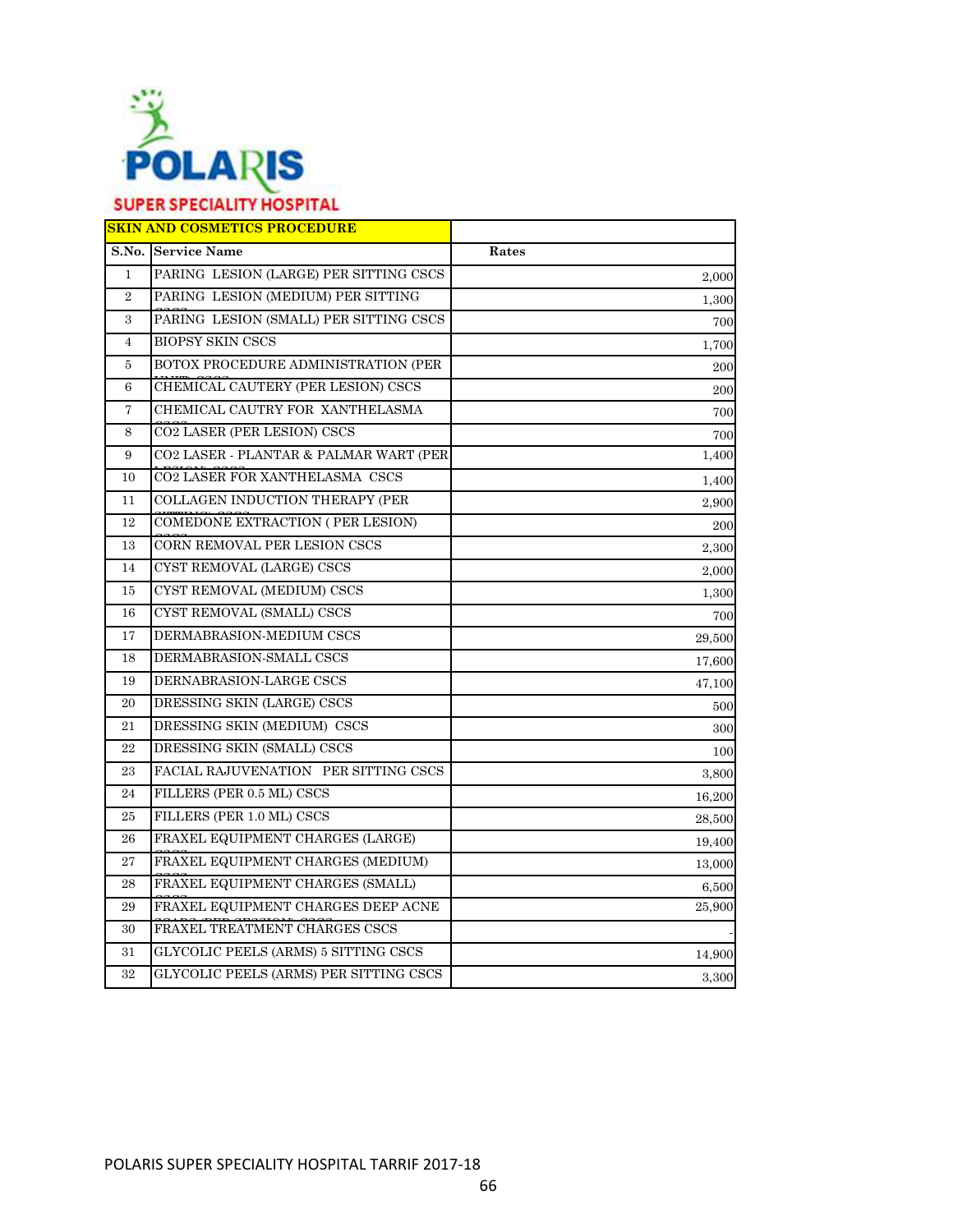

| 33 | GLYCOLIC PEELS (BACK) 5 SITTING CSCS                | 14,900  |
|----|-----------------------------------------------------|---------|
| 34 | GLYCOLIC PEELS (BACK) PER SITTING CSCS              | 3,300   |
| 35 | GLYCOLIC PEELS (FACE) CSCS                          | 1,900   |
| 36 | GLYCOLIC PEELS (FACE) 5 SITTING CSCS                | 7,800   |
| 37 | GLYCOLIC PEELS (LEGS) 5 SITTING CSCS                | 14,900  |
| 38 | GLYCOLIC PEELS (LEGS) PER SITTING CSCS              | 3,300   |
| 39 | GLYCOLIC PEELS (NECK) 5 SITTING CSCS                | 5,200   |
| 40 | GLYCOLIC PEELS (NECK) PER SITTING CSCS              | 1,300   |
| 41 | HAIR ANALYSIS CSCS                                  | 600     |
| 42 | HAIR REMOVAL LASER (BIKNI AREA) 6+2 SITTING CSCS    | 23,500  |
| 43 | HAIR REMOVAL LASER (FORE HEAD) 6+2 SITTING CSCS     | 10,600  |
| 44 | HAIR REMOVAL LASER (ARMS) 6+2 SITTING CSCS          | 45,300  |
| 45 | HAIR REMOVAL LASER (BIKNI AREA) 6+2 SITTING CSCS    | 3,800   |
| 46 | HAIR REMOVAL LASER (CHEST) 6+2 SITTING CSCS         | 32,400  |
| 47 | HAIR REMOVAL LASER (FORE HEAD) 6+2 SITTING CSCS     | 2,000   |
| 48 | HAIR REMOVAL LASER (FULL BODY) 6+2 SITTING CSCS     | 38,800  |
| 49 | HAIR REMOVAL LASER (FULL BODY) 6+2 SITTING CSCS     | 194,200 |
| 50 | HAIR REMOVAL LASER (FULL FACE) 6+2 SITTING CSCS     | 31,200  |
| 51 | HAIR REMOVAL LASER (LEGS) PER SITTING CSCS          | 9,400   |
| 52 | HAIR REMOVAL LASER (PUBIC AREA) 6+2 SITTING CSCS    | 23,500  |
| 53 | HAIR REMOVAL LASER (PUBIC AREA) 6+2 SITTING CSCS    | 3,800   |
| 54 | HAIR REMOVAL LASER (SIDE LOCKS) PER SITTING CSCS    | 3,500   |
| 55 | HAIR REMOVAL LASER (UNDER AREA) 6+2 SITTING CSCS    | 4,100   |
| 56 | HAIR REMOVAL LASER (UNDER ARM) 6+2 SITTING CSCS     | 23,500  |
| 57 | HAIR REMOVAL LASER (UPPER LIPS) 6+2 SITTING CSCS    | 10,600  |
| 58 | HAIR REMOVAL LASER (ABDOMEN) PER SITTING CSCS       | 5,300   |
| 59 | HAIR REMOVAL LASER (ARMS) PER SITTING CSCS          | 7,700   |
| 60 | HAIR REMOVAL LASER (BACK) 6+2 SITTING CSCS          | 64,700  |
| 61 | HAIR REMOVAL LASER (BACK) PER SITTING CSCS          | 9,400   |
| 62 | HAIR REMOVAL LASER (CHEST) PER SITTING CSCS         | 5,200   |
| 63 | HAIR REMOVAL LASER (CHIN) 6+2 SITTING CSCS          | 10,300  |
| 64 | HAIR REMOVAL LASER (CHIN) PER SITTING               |         |
|    | CSCS                                                | 2,000   |
| 65 | HAIR REMOVAL LASER (LEGS) 6+2 SITTING               | 64,700  |
|    | CSCS                                                |         |
| 66 | HAIR REMOVAL LASER (SIDE LOCKS) 6+2<br>SITTING CSCS | 15,500  |
| 67 | HAIR REMOVAL LASER (UPPER LIPS) PER                 |         |
|    | SITTING CSCS                                        | 2,000   |
| 68 | HAIR REMOVAL LASER (ABDOMEN) 6+2 SITTING            |         |
|    | $\csc s$                                            | 32,400  |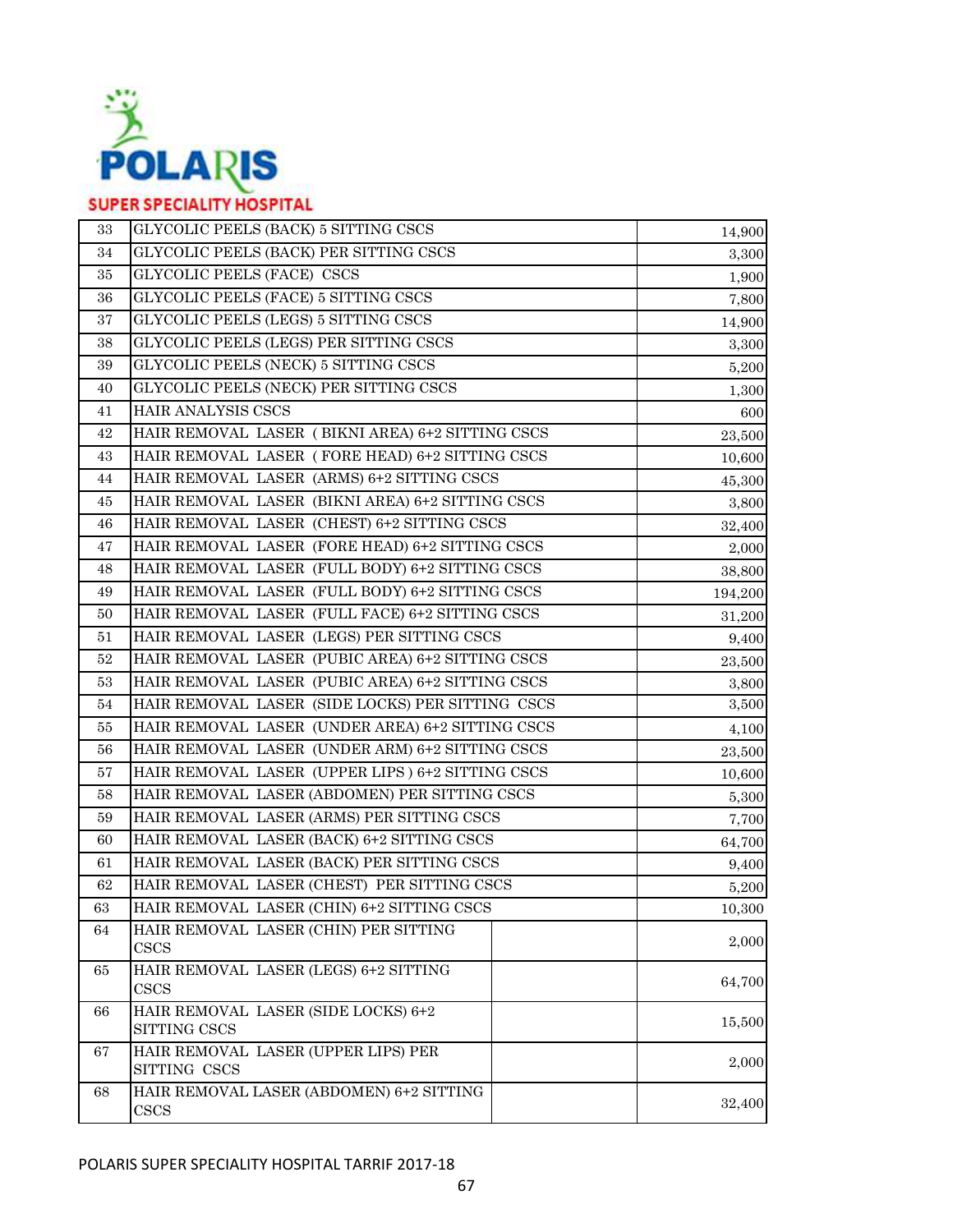

| 73  | LASER HAIR REDUCATION SCALP (6+2 SESSION) CSCS                     | 64,700     |
|-----|--------------------------------------------------------------------|------------|
| 74  | LASER HAIR REDUCATION SCALP(PER SESSION) CSCS                      | 13,000     |
| 75  | MICRODERMA BRASION (FACE) PER SITTING CSCS                         | 2,000      |
| 76  | MICRODERMA BRASION (ARMS) 5 SITTING CSCS                           | 14,900     |
| 77  | MICRODERMA BRASION (ARMS) PER SITTING CSCS                         | 3,300      |
| 78  | MICRODERMA BRASION (BACK) 5 SITTING CSCS                           | 14,900     |
| 79  | MICRODERMA BRASION (BACK) PER SITTING CSCS                         | 3,300      |
| 80  | MICRODERMA BRASION (FACE) 5 SITTING CSCS                           | 7,800      |
| 81  | MICRODERMA BRASION (LEGS) 5 SITTING CSCS                           | 14,900     |
| 82  | MICRODERMA BRASION (LEGS) PER SITTING CSCS                         | 3,300      |
| 83  | MICRODERMA BRASION (NECK) 5 SITTING CSCS                           | 5,300      |
| 84  | MICRODERMA BRASION (NECK) PER SITTING CSCS                         | 1,300      |
| 85  | MICROSCOPIC HAIR ANALYSIS CSCS                                     | 700        |
| 86  | MILIA EXTRACTION (PER LESION) CSCS                                 | 200        |
| 87  | MOLE REMOVAL (PER MOLE) CSCS                                       | 3,600      |
| 88  | MUCOSAL BIOPSY PER SITTING CSCS                                    | 2,900      |
| 89  | NAIL AVULSION PER NAIL CSCS                                        | 4,100      |
| 90  | <b>NAIL BIOPSY CSCS</b>                                            | 3,600      |
| 91  | NBUVB PHOTOTHERAPY (SKIN & COSMETIC) PER SITTING<br><b>CSCS</b>    | 700        |
| 92  | NBUVB PHOTOTHERAPY LOCALIZED (SKIN & COSMETIC)<br>PER SITTING CSCS | 300        |
| 93  | PARTIAL PAYMENT (AGAINST RECEIPT_NO- (07-08/77370)<br>CSCS         | 14,100     |
| 94  | PATCH TEST CSCS                                                    | 3,500      |
| 95  | PUNCH GRAFTING (PER PUNCH) CSCS                                    | 300        |
| 96  | RF CAUTERY (PER LESION) CSCS                                       | 400        |
| 97  | SALICYLIC ACID PEEL 5 SETTING CSCS                                 | 7,100      |
| 98  | SALICYLIC ACID PEEL PER SITTING CSCS                               | 1,600      |
| 99  | SCAR REVISION (LARGE) PER SITTING CSCS                             | 33,500     |
| 100 | SCAR REVISION (MEDIUM) PER SITTING CSCS                            | 20,600     |
| 101 | SCAR REVISION (SMALL) PER SITTING CSCS                             | 8,500      |
| 102 | <b>SKIN SMEAR CSCS</b>                                             | <b>200</b> |
| 103 | SKIN STITCHING > 6 STITCHES CSCS                                   | 3,300      |
| 104 | SKIN STITCHING UP TO 6 STITCHES CSCS                               | 2,000      |
| 105 | SMEAR MAKING CHARGES CSCS                                          | 200        |
| 106 | TATTOOING - MEDIUM CSCS                                            | 15,500     |
| 107 | TATTOOING- LARGE CSCS                                              | 32,400     |
| 108 | TATTOOING- SMALL CSCS                                              | 6,500      |
| 109 | TCA PEEL (ARMS) 5 SITTING CSCS                                     | 19,400     |
| 110 | TCA PEEL (ARMS) PER SITTING CSCS                                   | 4,500      |
| 111 | TCA PEEL (BACK) 5 SITTING CSCS                                     | 14,900     |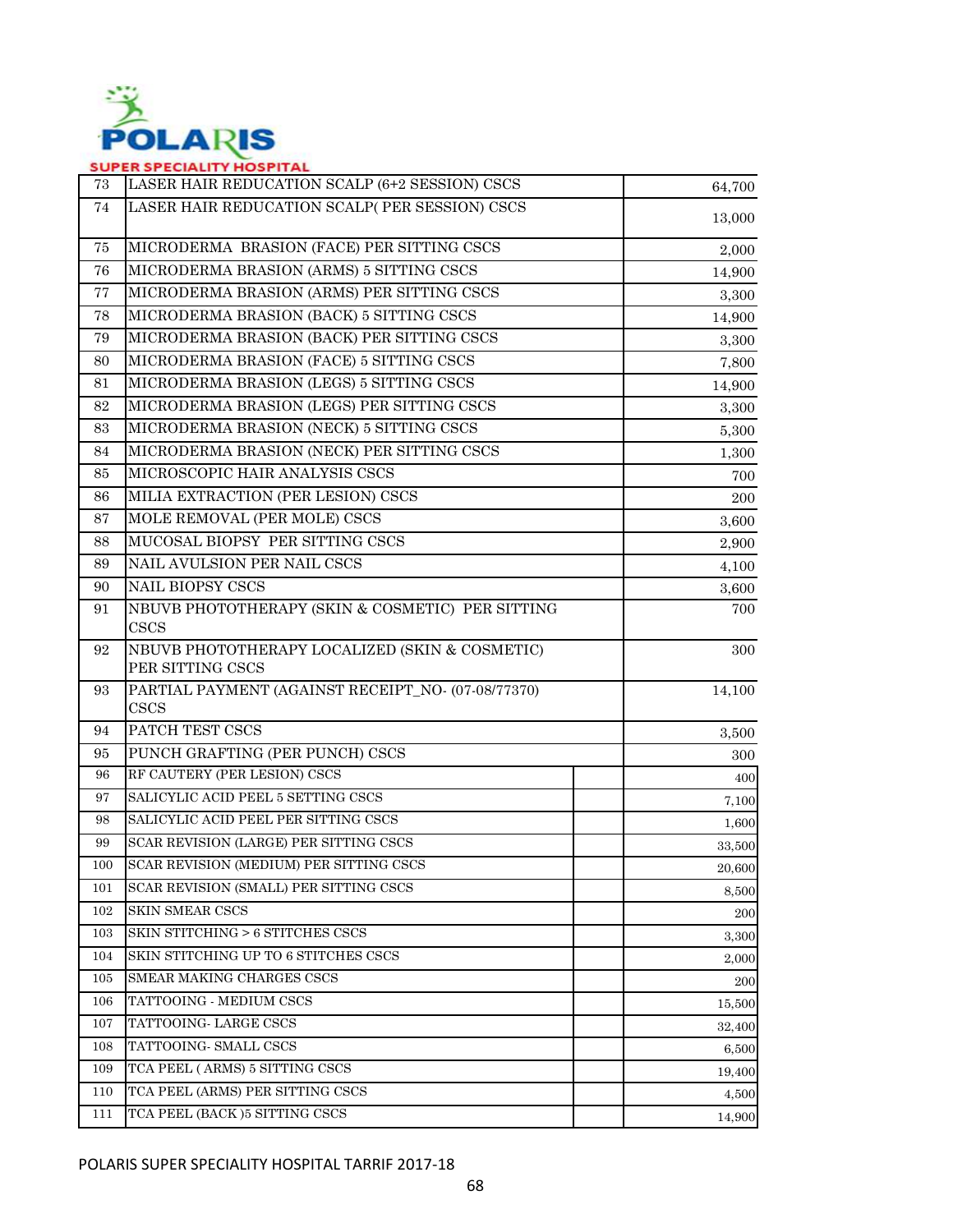

| 111 | TCA PEEL (BACK) 5 SITTING CSCS                                                                           | 14,900 |
|-----|----------------------------------------------------------------------------------------------------------|--------|
| 112 | TCA PEEL (BACK) PER SITTING CSCS                                                                         | 3,300  |
| 113 | TCA PEEL (FACE) 5 SITTING CSCS                                                                           | 11,000 |
| 114 | TCA PEEL (FACE) PER SITTING CSCS                                                                         | 2,600  |
| 115 | TCA PEEL (LEGS) 5 SITTING CSCS                                                                           | 19,400 |
| 116 | TCA PEEL (LEGS) PER SITTING CSCS                                                                         | 4,500  |
| 117 | TCA PEEL (NECK) 5 SITTING CSCS                                                                           | 6,500  |
| 118 | TCA PEEL (NECK) PER SITTING CSCS                                                                         | 2,000  |
| 119 | TUMOR EXCISION LARGE CSCS                                                                                | 13,000 |
| 120 | TUMOR EXCISION MEDIUM CSCS                                                                               | 8,600  |
| 121 | TUMOR EXCISION SMALL CSCS                                                                                | 6,000  |
| 122 | VASCULAR (LARGE) PER SITTING CSCS                                                                        | 13,000 |
| 123 | VASCULAR (MEDIUM) PER SITTING CSCS                                                                       | 5,300  |
| 124 | VASCULAR (SMALL) PER SITTING CSCS                                                                        | 1,300  |
| 125 | VITILIGO SURGERY (LARGE) CSCS                                                                            | 64,700 |
| 126 | VITILIGO SURGERY (MEDIUM) CSCS                                                                           | 32,400 |
| 127 | VITILIGO SURGERY (SMALL) CSCS                                                                            | 12,700 |
| 128 | WOUND DEBRIDEMENT (LARGE) PER SITTING CSCS                                                               | 5,300  |
| 129 | WOUND DEBRIDEMENT (SMALL) PER SITTING CSCS SMEAR FOR<br>FUNGUS MAKING CHARGES CSCS BIOPSY SKIN HP (LAB): | 2,000  |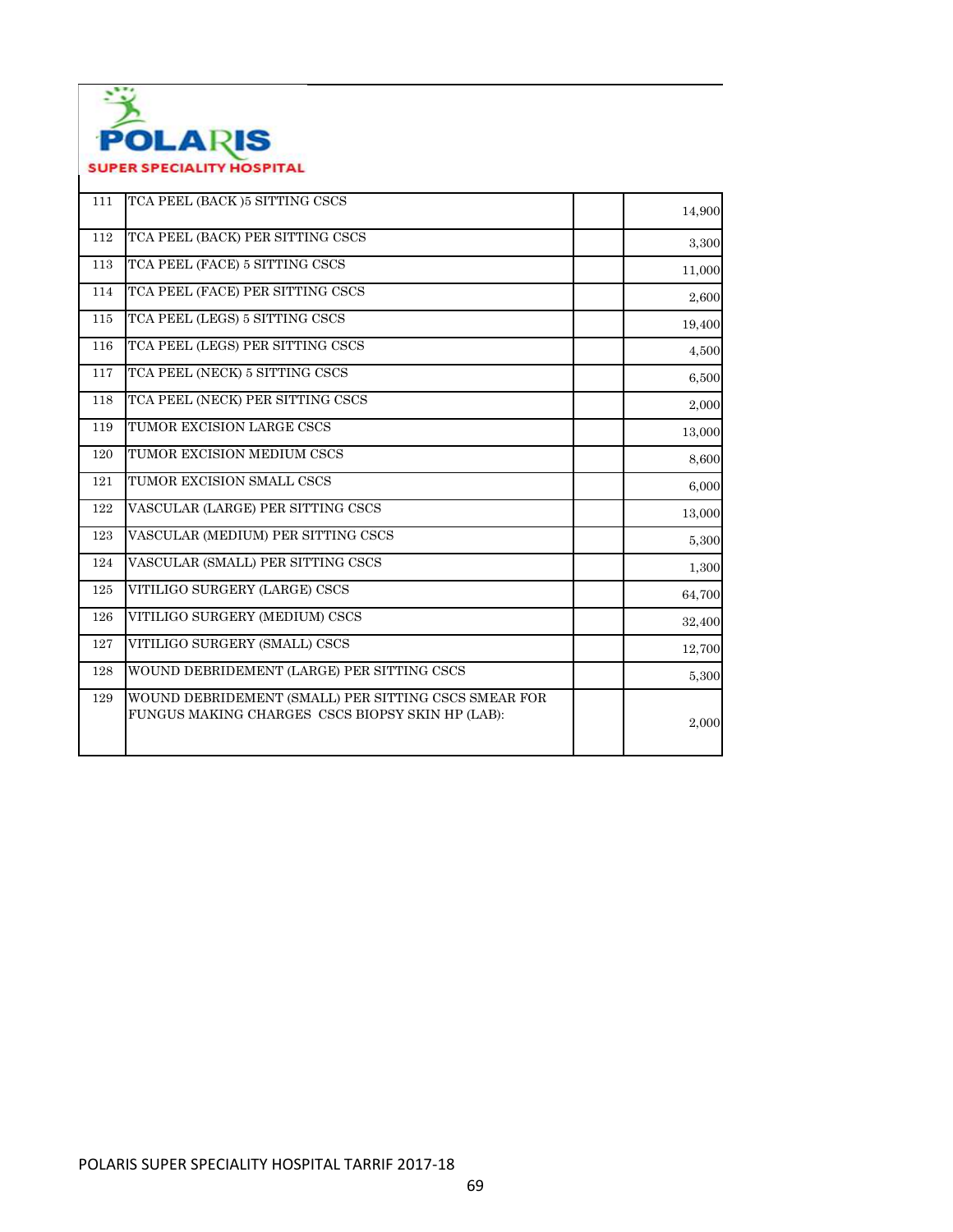

|                  | <b>UROLOGY PROCEDURES</b>                             |                                   |
|------------------|-------------------------------------------------------|-----------------------------------|
| S.No.            | <b>UROLOGY PROCEDURES</b>                             | <b>ALL BED</b><br><b>CATOGARY</b> |
| $\mathbf{1}$     | Adrenalectomy bilateral (uro)                         | 37,900                            |
| $\overline{2}$   | Adrenalectomy Unilateral (uro)                        | 24,700                            |
| $\sqrt{3}$       | Andreson Hynes pyeloplasty                            | 21,400                            |
| $\overline{4}$   | Catheterisation by urologist                          | 800                               |
| 5                | Closure fo urethral fistula                           | 10,400                            |
| 6                | cystectomy partial (bladder)                          | 13,100                            |
| $\overline{7}$   | Cystectomy radical                                    | 22,400                            |
| 8                | Cystectomy radical with continent diversion (uro)     | 47,300                            |
| $\boldsymbol{9}$ | Cystectomy total (Bladder removal)                    | 21,400                            |
| 10               | Cystolithotomy suprapublic                            | 8,600                             |
| 11               | Cystometery (Bedside)                                 | 1,900                             |
| 12               | Cystoscopic basketing of stone in ureter              | 9,500                             |
| 13               | Cystoscopy diagnostic                                 | 5,400                             |
| 14               | Cystoscopy with bladder biopsy                        | 6,800                             |
| 15               | Cystoscopy with retrograde catheterisation bilateral  | 6,800                             |
| 16               | Cystoscopy with retrograde catheterisation unilateral | 5,200                             |
| 17               | Dilatation of stricture urethra under ga              | 2,800                             |
| 18               | Dilation of stricture urethra without aneesthesia     | 2,100                             |
| 19               | DJ stent removal bilateral                            | 3,800                             |
| 20               | DJ stent removal unilateral                           | 3,400                             |
| 21               | DJ stenting bilateral                                 | 12,400                            |
| 22               | DJ stenting unilateral                                | 10,300                            |
| 23               | Endoscopic removal of stone in bladder                | 10,300                            |
| 24               | Epispadias repair                                     | 20,600                            |
| $25\,$           | Exploratory scrotomy                                  | 11,800                            |
| ${\bf 26}$       | Exystropy repair (Urology)                            | 20,600                            |
| 27               | Gil vernies extended pyelolithotomy                   | 21,400                            |
| 28               | Ileo Caeco cytoplasty                                 | 20,600                            |
| 29               | Inguinal lymph node dissectin b/l (Uro)               | 22,700                            |
| 30               | Inguinal lymph node dissectin u/l (Uro)               | 15,200                            |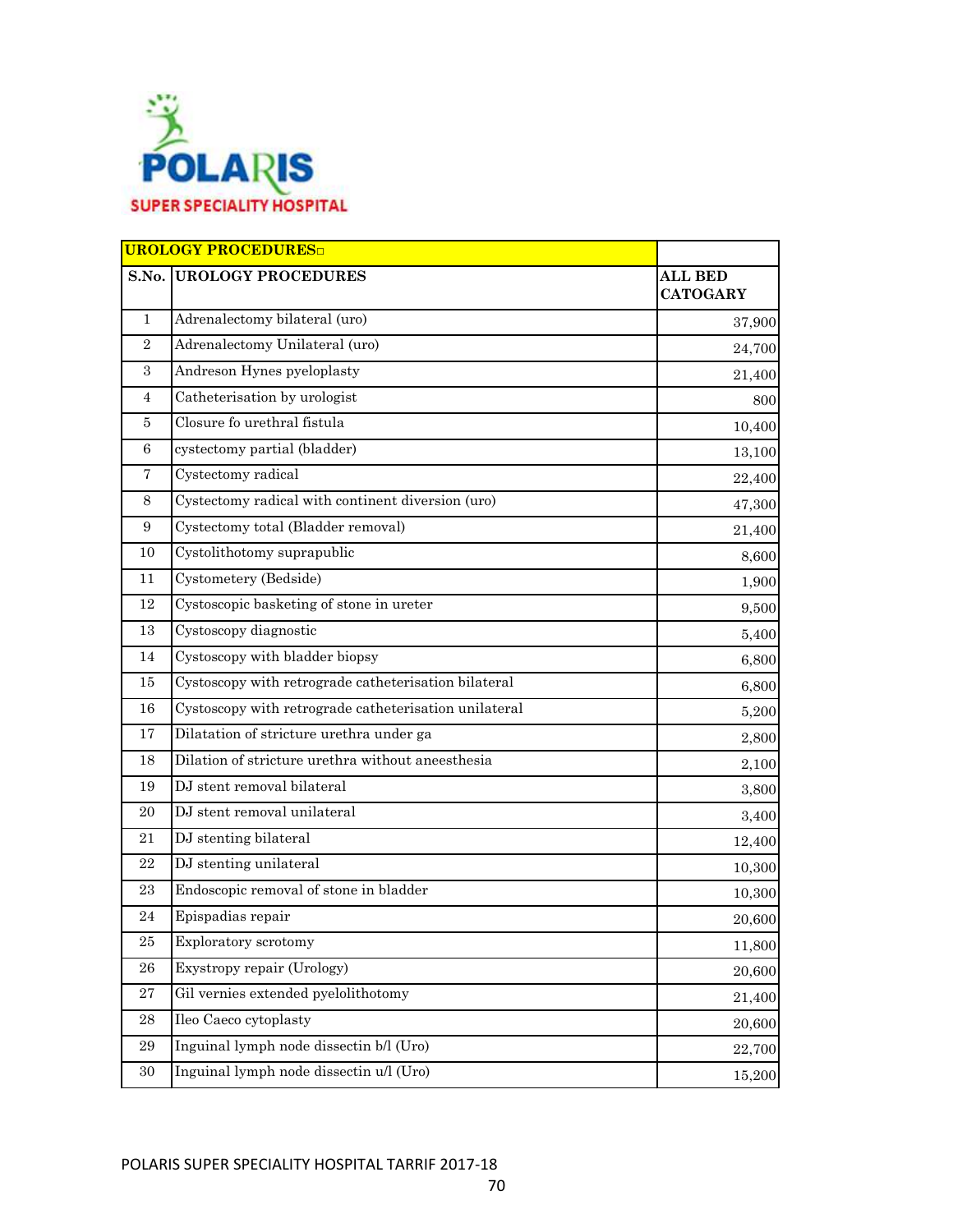

| 31     | Nephrectomy (Simple)                       | 17,200 |
|--------|--------------------------------------------|--------|
| 32     | Nephrectomy Complicated tumor or adhesions | 21,400 |
| 33     | Nephrolithotomy                            | 21,400 |
| 34     | Nephrostomy (Open)                         | 13,800 |
| 35     | Nephrostomy (percutaneous)                 | 7,500  |
| 36     | Optical Urethrotomy                        | 11,200 |
| 37     | Orchidctomy unilateral (uro)               | 9,500  |
| 38     | Orchidopexy bilateral                      | 11,900 |
| 39     | Orchidopexy Unilateral                     | 9,200  |
| 40     | Partial Nephrectomy                        | 21,400 |
| 41     | PCNL (percutaneous nephrolithotomy)        | 25,900 |
| 42     | Penis fracture repair                      | 14,300 |
| 43     | Penis Partial amputation (uro)             | 11,400 |
| 44     | penis total amputation (uro)               | 19,000 |
| 45     | Perineal urethrosomy                       | 6,800  |
| 46     | Prostatectomy open                         | 13,800 |
| 47     | Pyelolithotomy                             | 20,600 |
| 48     | Resection bladder neck endoscopic          | 11,900 |
| 49     | Semino vesiculogram                        | 5,400  |
| 50     | Simple nephrectomy                         | 18,700 |
| 51     | <b>Testicular Biopsy</b>                   | 4,300  |
| 52     | Trans Rectal prostate biopsy               | 2,100  |
| 53     | Trans rectal trus guided prostate biopsy   | 2,900  |
| 54     | Transurethral resection of bladder tumour  | 18,100 |
| 55     | Transurethral Resection of prostate (Turp) | 17,200 |
| 56     | Ureteral transplantatin                    | 15,200 |
| 57     | Uretero sigmoid diversion                  | 14,500 |
| $58\,$ | Ureteroscopic Removal of stone             | 13,500 |
| $59\,$ | Urethral transplantation bilateral         | 21,400 |
| 60     | Urethroplasty first stage                  | 12,100 |
| $61\,$ | urethroplasty one stage procedure          | 21,400 |
| 62     | Urethroplasty second stage                 | 12,100 |
| 63     | Urethroplasty two stage                    | 18,100 |
| 64     | Uretrolithotomy                            | 13,100 |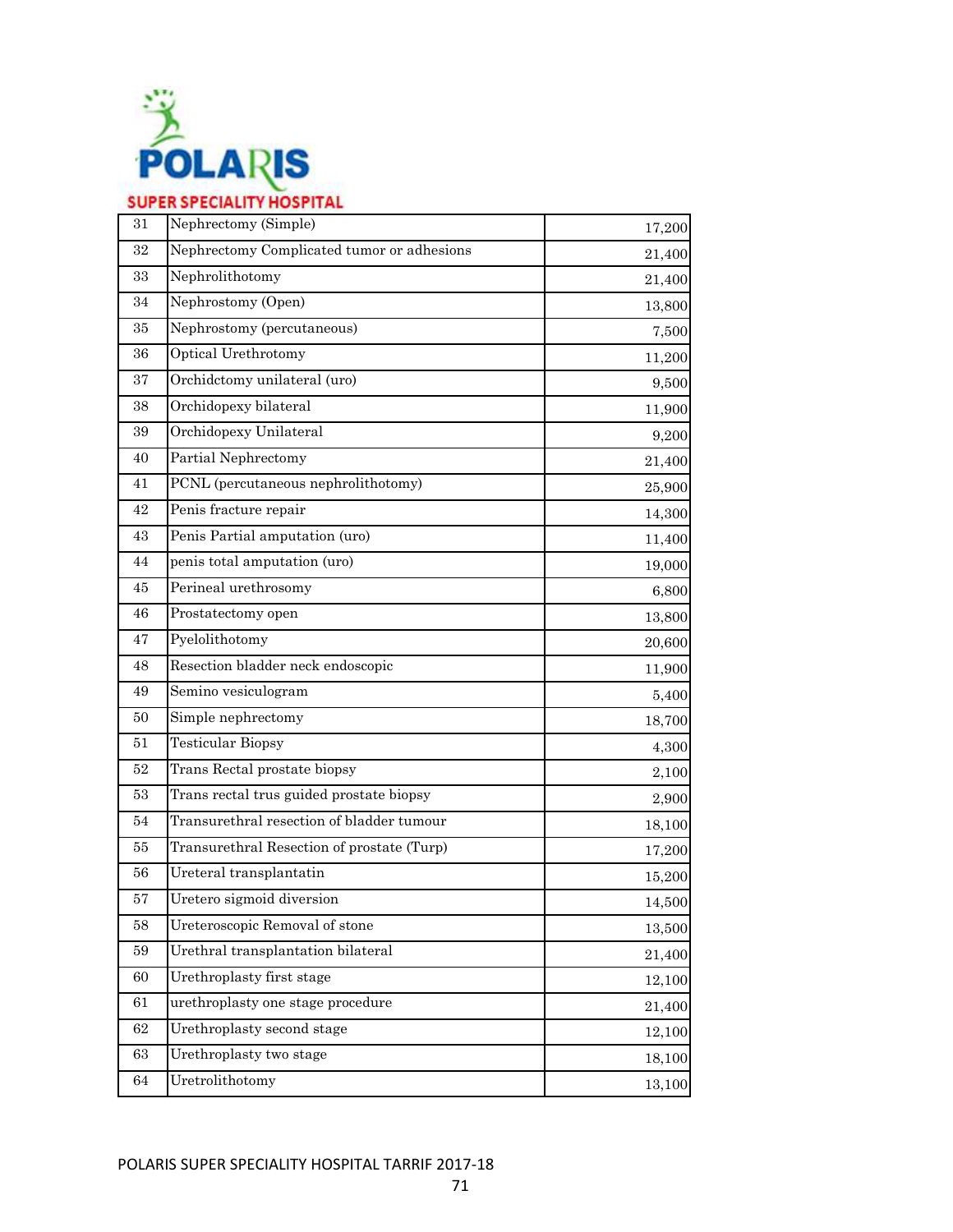

| 65 | Vasectomy                                           | 7,600  |
|----|-----------------------------------------------------|--------|
| 66 | Vaso epididymostomy                                 | 13,600 |
| 67 | Vaso epididymostomy (under microscope)              | 18,000 |
| 68 | Vasovasostomy (under microsclope)                   | 14,900 |
| 69 | STING ENDOSCOPIC SURGERY BILATERAL                  | 11,800 |
| 70 | Orchidectomy Bilateral                              | 14,300 |
| 71 | CYSTOSCOPIC URETHERAL ALIGNMENT                     | 11,800 |
| 72 | <b>FRANULOPLASTY</b>                                | 3,500  |
| 73 | <b>MEATOPLASTY</b>                                  | 11,200 |
| 74 | Vesicovaginal Fistula                               | 21,400 |
| 75 | TORSION TESTIS FIXATION (UNILATERAL)                | 7,100  |
| 76 | TROCAR CYSTOSTOMY                                   | 5,900  |
| 77 | CYSTOMETROGRAM(CMG)                                 | 5,900  |
| 78 | CMG+UROFLOWMETRY                                    | 7,100  |
| 79 | $CMG + EMG$                                         | 7,100  |
| 80 | CMG + EMG+UROFLOWMETRY                              | 8,200  |
| 81 | <b>EXCISION OF EPIDIDYMS</b>                        | 6,800  |
| 82 | URS+DJ STENTING (B/L) + CUSTOSCOPY DRUG             | 31,800 |
| 83 | MICRO LIGATION OF VARICOCELE                        | 16,900 |
| 84 | PENILE INJECTION WITH OR W/O TEACHING SESSION (S+P) | 3,500  |
| 85 | URS+DJ STENTING(UNI)+CYSTOSCOPY DIAG                | 19,900 |
| 86 | CYSTOSCOPIC CLOT EVACUATION                         | 6,200  |
| 87 | <b>BLADDER INJURY REPAIR</b>                        | 14,500 |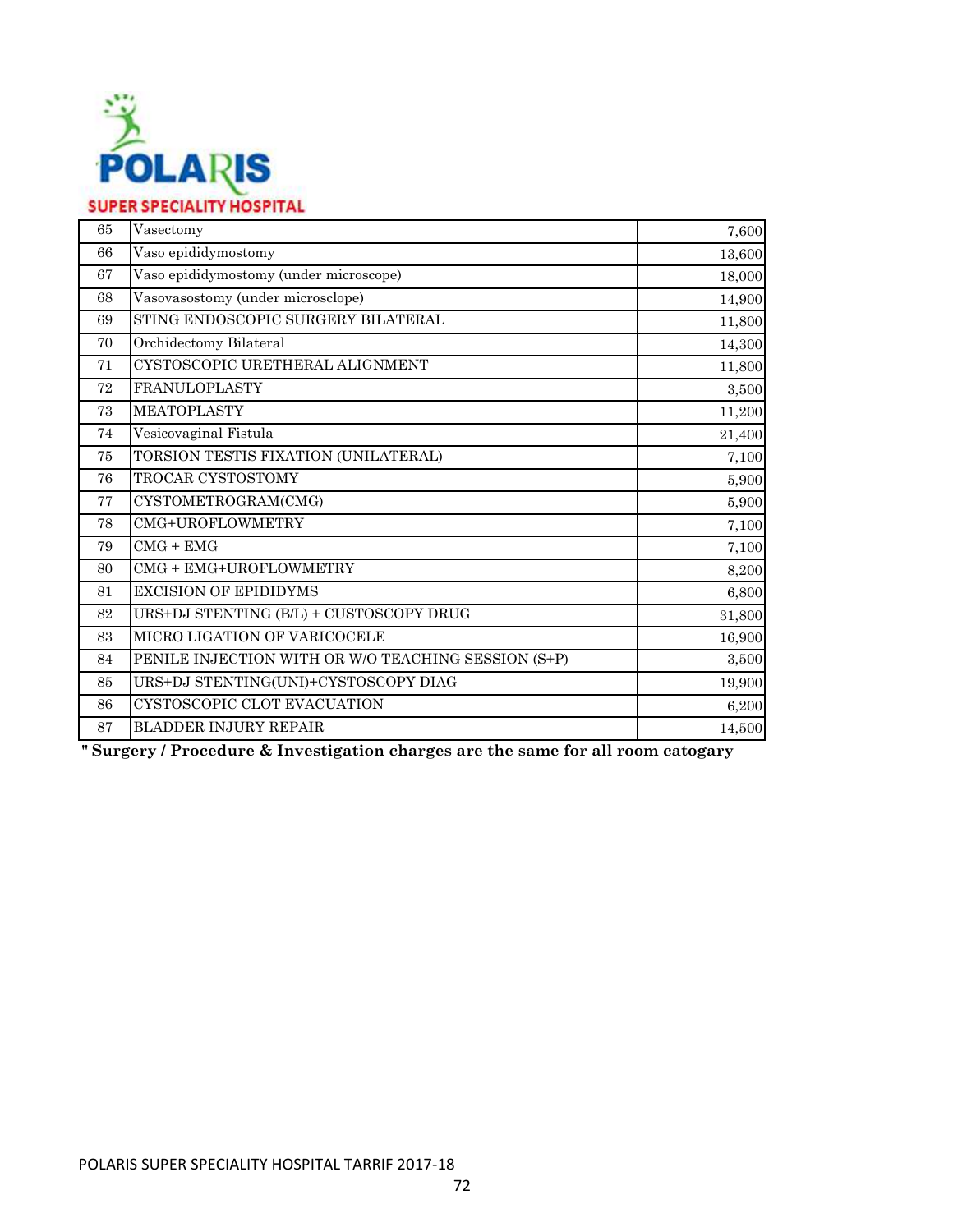

|                             | <b>LITHORIPSY</b>             |              |
|-----------------------------|-------------------------------|--------------|
| S.No.                       | <b>SERVICE NAME</b>           | <b>PRICE</b> |
|                             | <b>LITHOTRIPSY LEVEL - I</b>  | 13,800       |
| $\mathcal{D}_{\mathcal{L}}$ | LITHOTRIPSY LEVEL - II        | 21,000       |
| $\mathcal{S}$               | LITHOTRIPSY LEVEL - III       | 28,200       |
| $\overline{4}$              | <b>LITHOTRIPSY LEVEL - IV</b> | 35,500       |
| 5                           | LITHOTRIPSY LEVEL - V         | 42,600       |
| 6                           | LITHOTRIPSY LEVEL - VI        | 49,800       |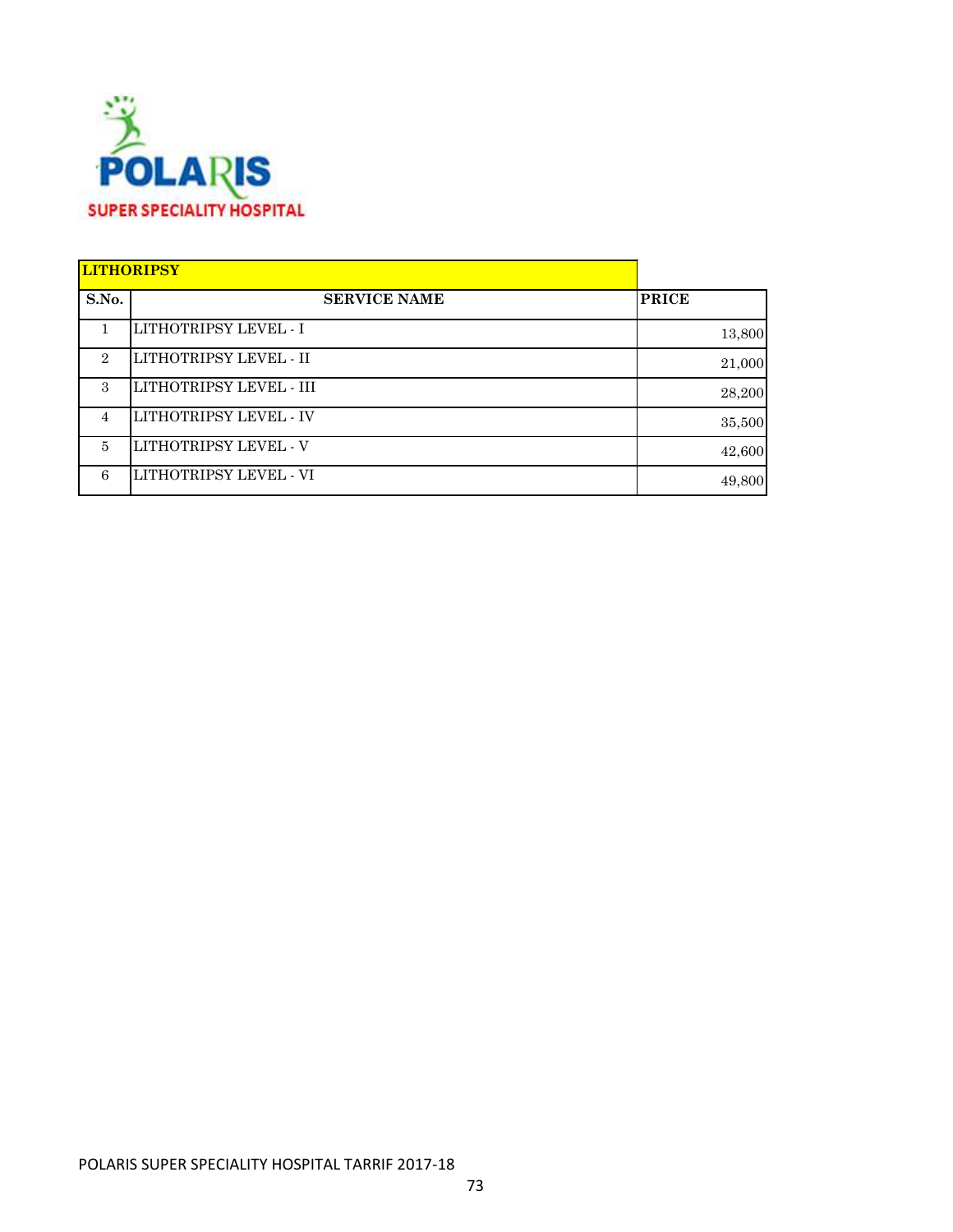

|                | <b>LABORATORY SERVICES</b>                                                                                      |                |
|----------------|-----------------------------------------------------------------------------------------------------------------|----------------|
| S.No           | <b>PROFILES</b>                                                                                                 | <b>OPD/IPD</b> |
| $\mathbf{1}$   | ANAEMIA PROFILE (CBC/IRONTIBC/FERRITIN/TOTAL PROTIEG WITH<br>AG RATIO/RETIC COUNT/STOOL RE/ME)                  | 1,400          |
| $\overline{2}$ | ANTE NATAL PROFILE (CBC/BLOOD GROUP/URINE<br>RE/ME/RBS/VDRL/HBSAG/HIV)                                          | 1,600          |
| $\mathcal{S}$  | ARTHRITIS PROFILE (CBC/CRP/RA/ANA/UREA/CREATININE/URIC<br>ACID/SGOT/SGPT/ URINE RE/ME)                          | 2,200          |
| $\overline{4}$ | Cardiac profile (SGOT/SGPT/CK/CKMB/Na+,K+)                                                                      | 1,000          |
| $\overline{5}$ | Complete Blood Count-CBC<br>(HB/TLC/DLC//PCV/RBC/MCV/MCH/MCHC/RDW/ESR/PS/TPC)                                   | 400            |
| 6              | Coagulation Profile (BT/CT/CRT/PT/PTTK/TPC/FDP)                                                                 | 1,800          |
| $\overline{7}$ | Diabetic Profile (B SUGAR/F- PP/HbA1C, CHOLESTROL, TG, LDL, UREA,<br>CREATININE, MICROALBUMINUREA, URINE RE/ME) | 2,000          |
| 8              | DAILYSIS PROFILE (HBSAG/HIV/HCV)                                                                                | 1,900          |
| 9              | Immunoglobulin Profile (IgG + IgA + IgM)                                                                        | 900            |
| 10             | INFERTILITY PROFILE (TSH/FSH/LH/PROLACTIN/TESTOSTERONE)                                                         | 2,000          |
| 11             | Lipid Profile                                                                                                   | 800            |
| 12             | Liver Function Test Profile                                                                                     | 700            |
| 13             | PAC -WITHOUT HCV (HB/TLC/DLC/ESR/PS/BLOOD GROUP/BT/CT/<br>URINE FOR ALB- SUGAR/RBS/UREA/HBSAG/HIV)              | 2,000          |
| 14             | PAC -WITH HCV (HB/TLC/DLC/ESR/PS/BLOOD GROUP/BT/CT/ URINE<br>FOR ALB- SUGAR/RBS/UREA/HBSAG/HIV/HCV)             | 3,000          |
| 15             | <b>RENAL PROFILE</b>                                                                                            | 1,000          |
| 16             | Thalasemia Profile (CBC/IRON TIBC/HB-HPLC)                                                                      | 1,400          |
| 17             | <b>Thyroid Profile</b>                                                                                          | 800            |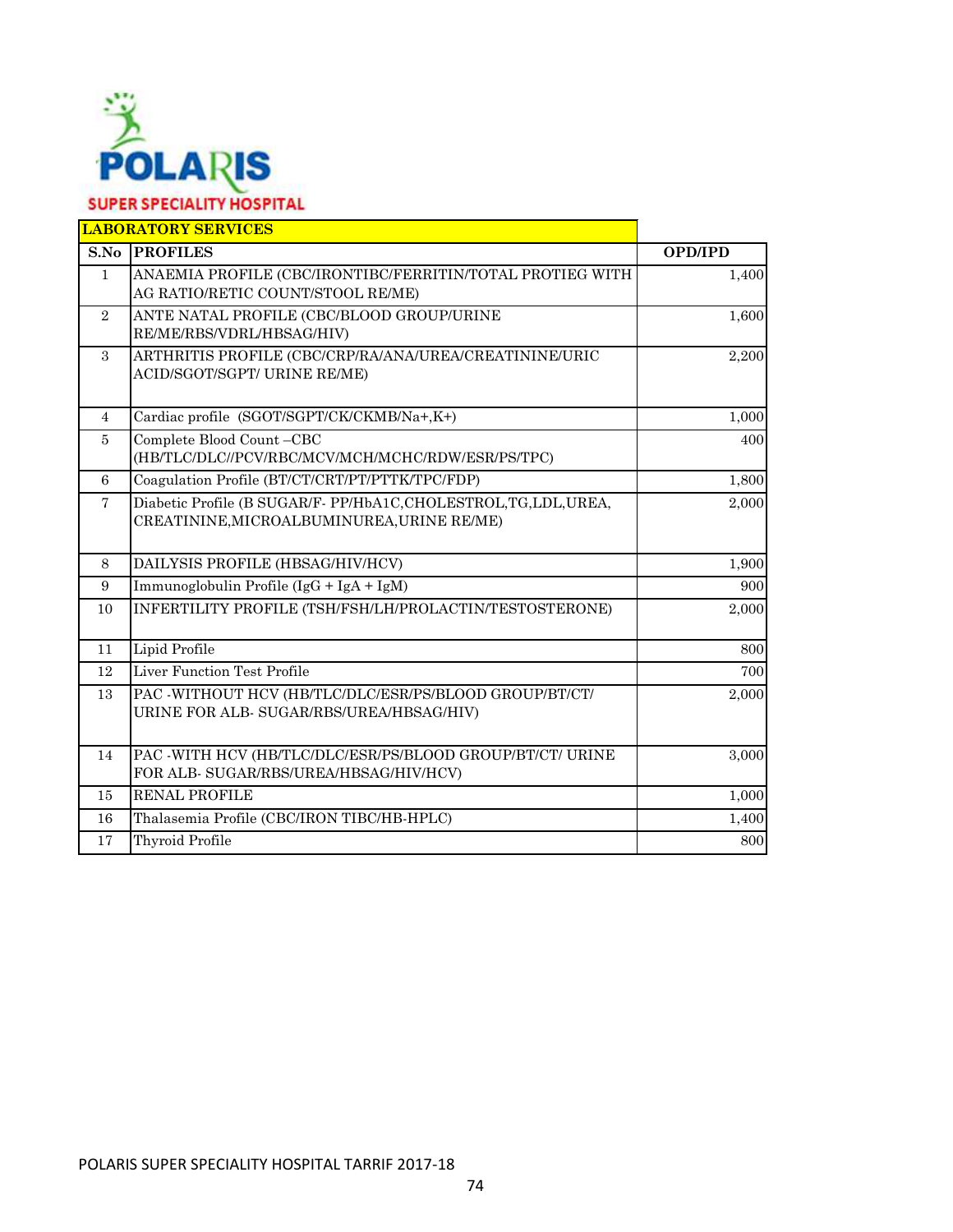

## **SUPER SPECIALITY HOSPITAL**

| <b>Oncosurgery</b> |                                     |                |
|--------------------|-------------------------------------|----------------|
|                    | <b>S.No.</b> Service name           | <b>ALL BED</b> |
|                    | IRESECTION OF RETRO PERITONEAL MASS | 24,000         |
| $\overline{2}$     | <b>IMEDIASTINOTOMY</b>              | 20,000         |

**" Surgery / Procedure & Investigation charges are the same for all room catogary**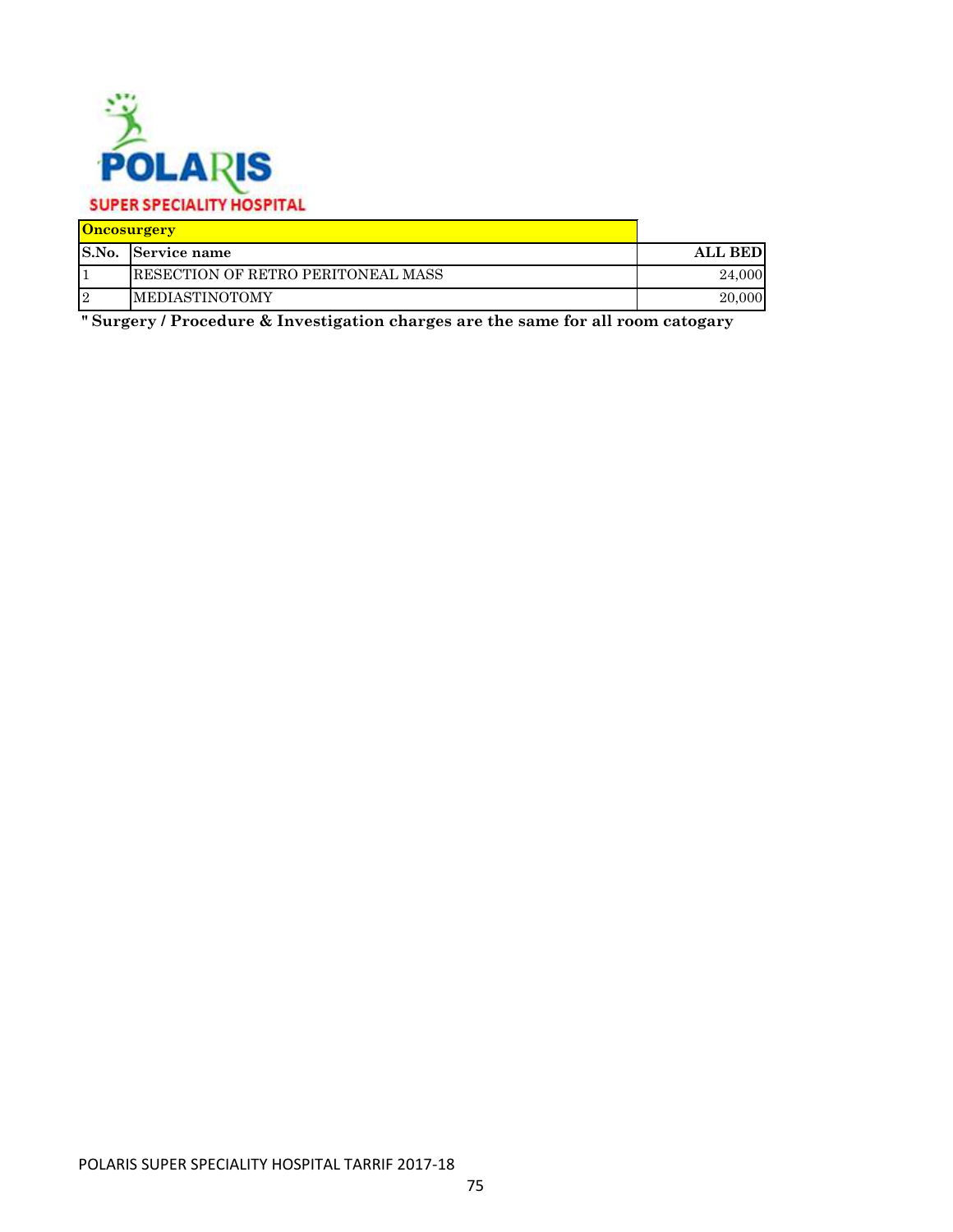

# **SUPER SPECIALITY HOSPITAL**

|                   | <b>LABORATORY SERVICES IN HOUSE</b>           | OPD/IPD |
|-------------------|-----------------------------------------------|---------|
|                   | S.No. BIOCHEMISTRY                            |         |
| $\mathbf{1}$      | LFT (Bilirubin T & D, SGOT/PT, ALP, TP/A/G    | 700     |
| $\,2$             | BILRUBIN T & D                                | 200     |
| $\boldsymbol{3}$  | S.G.O.T                                       | 100     |
| $\overline{4}$    | S.G.P.T                                       | 100     |
| 5                 | ALP                                           | 100     |
| $\,6\,$           | T.PROTEIN                                     | 100     |
| $\scriptstyle{7}$ | <b>ALBUMIN</b>                                | 100     |
| 8                 | T.PROTEIN/ALBUMIN/A/G RATIO                   | 300     |
| 9                 | GGTP                                          | 200     |
| 10                | <b>KFT</b><br>(URIA/CREAT/U.ACID/Na+/K+/Ca++) | 700     |
| 11                | <b>UREA</b>                                   | 100     |
| 12                | <b>CREATININE</b>                             | 100     |
| 13                | <b>U.ACID</b>                                 | 100     |
| 14                | SODIUM                                        | 200     |
| 15                | <b>POTACIUM</b>                               | 200     |
| 16                | CALCIUM                                       | 200     |
| 17                | S. ELECTROLYTE(Na+/K+/Ca++)                   | 400     |
| 18                | <b>LIPID PROFILE</b>                          | 800     |
| 19                | T.CHOLESTROL                                  | 200     |
| 20                | TRIGLYCERIDES                                 | 200     |
| 21                | HDL                                           | 200     |
| 22                | LDL                                           | 200     |
| 23                | <b>VLDL</b>                                   | 200     |
| 24                | CARDIAC PROFILE(OT/CPK/CPK-MB/TROP-T/LDH)     | 2,200   |
| 25                | CPK                                           | 300     |
| 26                | CPK-MB                                        | 300     |
| 27                | TROP-T                                        | 1,400   |
| 28                | ${\rm LDH}$                                   | 300     |
| 29                | COAGULATION PROFILE (BT/CT PT/INR /APTT)      | 800     |
| 30                | PT INR                                        | 400     |
| $31\,$            | APTT                                          | 400     |
| $32\,$            | <b>B.SUGAR (F)</b>                            | 100     |
| 33                | B.SUGAR (PP)                                  | 100     |
| 34                | <b>B. SUGAR RANDOM</b>                        | 100     |
| 35                | <b>GTT</b>                                    | 500     |
| 36                | GCT                                           | 100     |
| 37                | PHOSPHORUS                                    | 200     |
| 38                | <b>B SUGAR (F&amp;PP)</b>                     | 100     |
| 39                | AMYLASE                                       | 400     |

POLARIS SUPER SPECIALITY HOSPITAL TARRIF 2017-18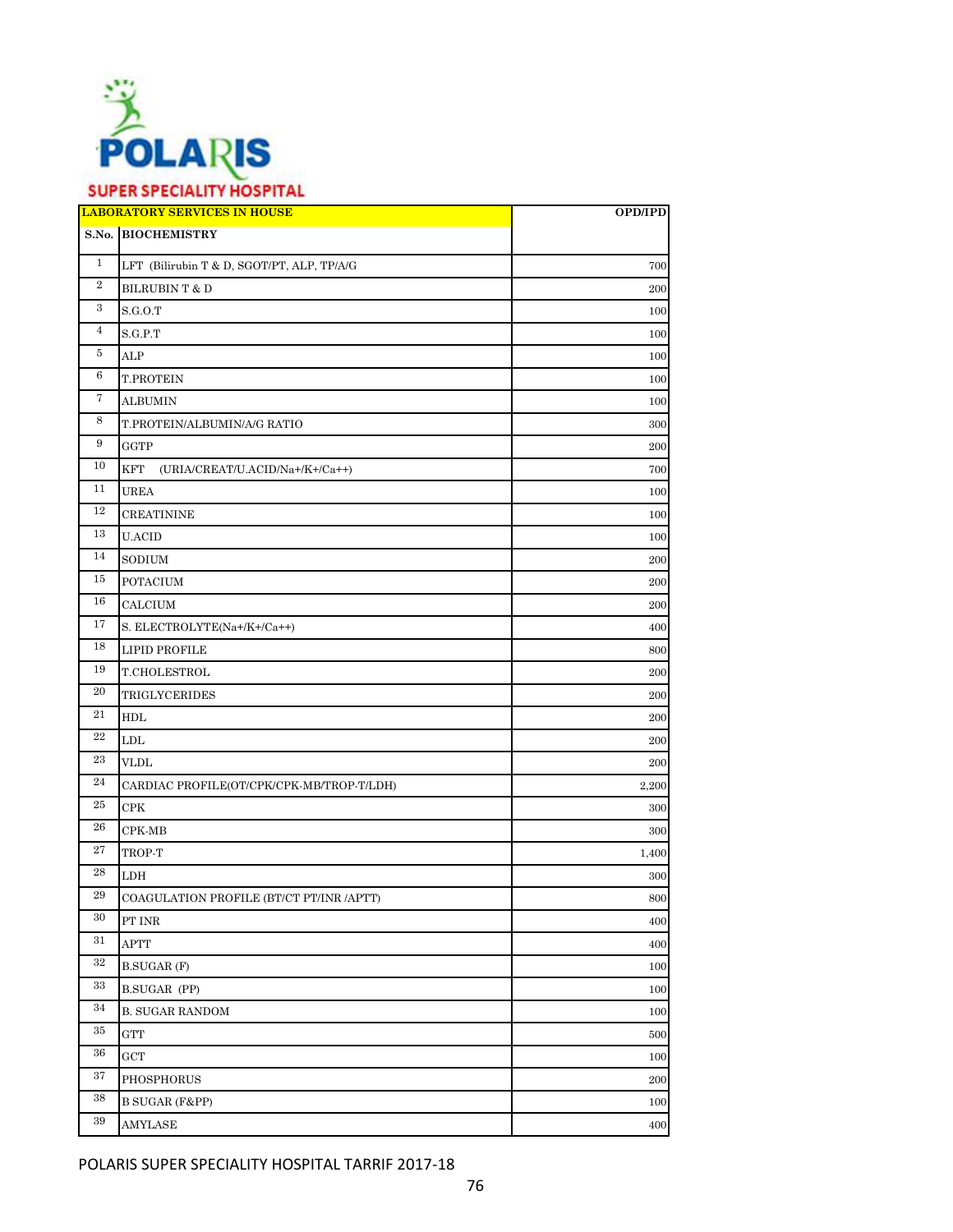

|                | <b>HEMATOLOGY</b>            |                |
|----------------|------------------------------|----------------|
|                | <b>S.No. SERVICE NAME</b>    | <b>OPD/IPD</b> |
| $\mathbf{1}$   | CBC                          | 300            |
| $\overline{2}$ | ${\rm CBC}$ WITH ${\rm ESR}$ | 400            |
| 3              | HAEMOGRAM/PS/ESR             | 400            |
| $\overline{4}$ | $_{\rm HB}$                  | 100            |
| $\bf 5$        | $\ensuremath{\mathsf{TLC}}$  | 100            |
| 6              | DLC                          | 100            |
| $\overline{7}$ | <b>PLATELET</b>              | 100            |
| 8              | ${\mbox{PCV}}$               | 100            |
| 9              | <b>MCV</b>                   | 100            |
| 10             | MCH                          | 100            |
| 11             | <b>MCHC</b>                  | 100            |
| 12             | <b>ESR</b>                   | 100            |
| 13             | $\rm{P/S}$                   | 200            |
| 14             | PS FOR MP                    | 100            |
| 15             | AEC                          | 100            |
| 16             | BT                           | 100            |
| 17             | CT                           | 100            |
| 18             | <b>FIELD STAIN</b>           | 200            |
| 19             | <b>BLOOD GROUP &amp; RH</b>  | 100            |
| 20             | <b>CRT</b>                   | 200            |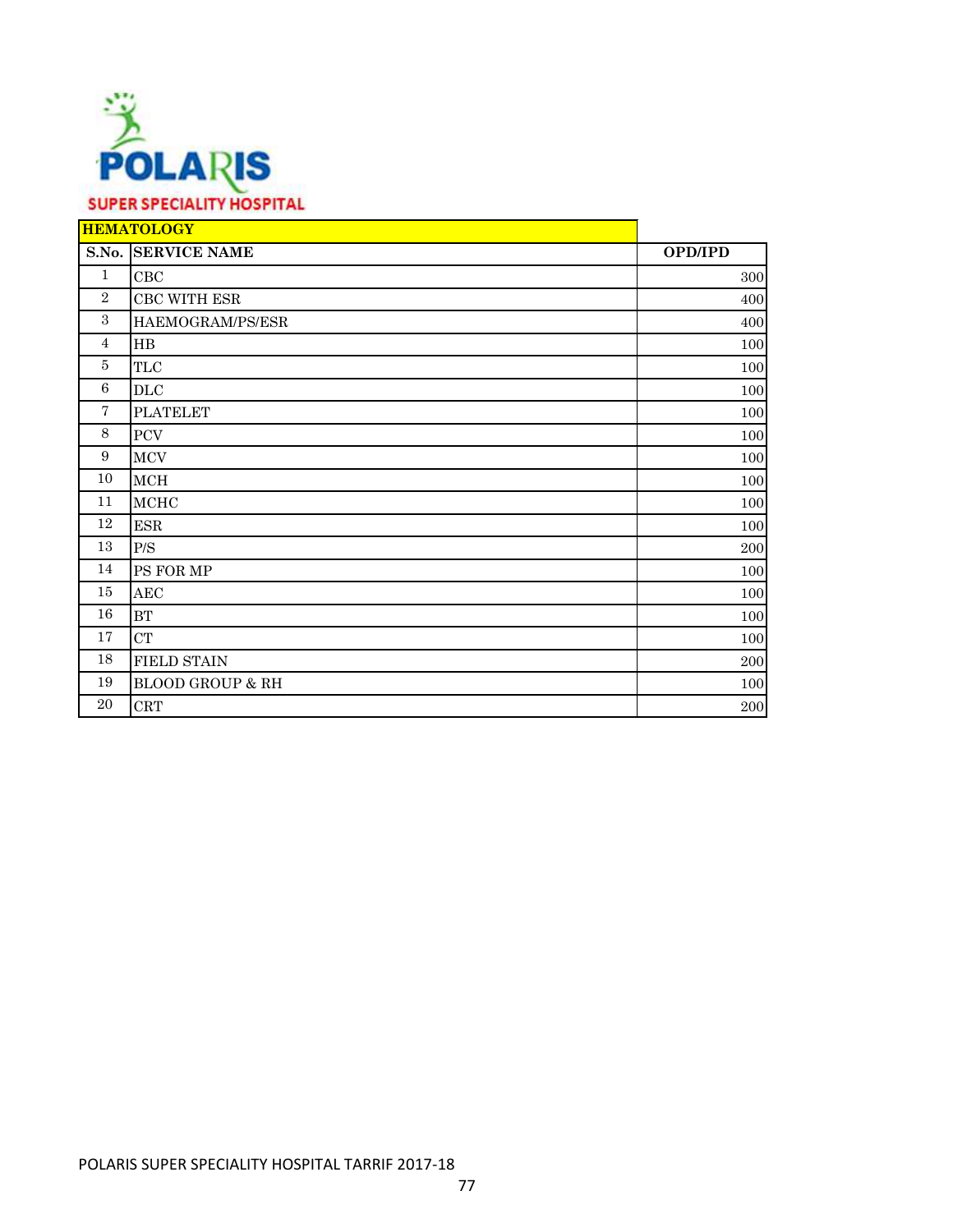

| <b>SEROLOGY</b> |                           |                |
|-----------------|---------------------------|----------------|
|                 | <b>S.No. SERVICE NAME</b> | <b>OPD/IPD</b> |
| 1               | DENGUE SEROLOGY           | 1,400          |
| $\overline{2}$  | <b>DENGUE ANTIGEN</b>     | 1,900          |
| 3               | TYPHI DOT                 | 500            |
| 4               | <b>MALARIA ANTIGEN</b>    | 500            |
| 5               | <b>HCV</b>                | 1,300          |
| 6               | <b>LYPASE</b>             | 400            |
| 7               | CRP                       | 400            |
| 8               | RA FACTOR                 | 400            |
| 9               | <b>ASO</b>                | 400            |
| 10              | HIV 1 & 11                | 500            |
| 11              | HBsAg                     | 400            |
| 12              | <b>VDRL</b>               | 100            |
| 13              | ASCITIC FLUID R/M         | 700            |
| 14              | PLEURAL FLUID R/M         | 700            |
| 15              | $C.S.F R/M$               | 700            |
| 16              | URINE R/M                 | 100            |
| 17              | STOOL R/M                 | 100            |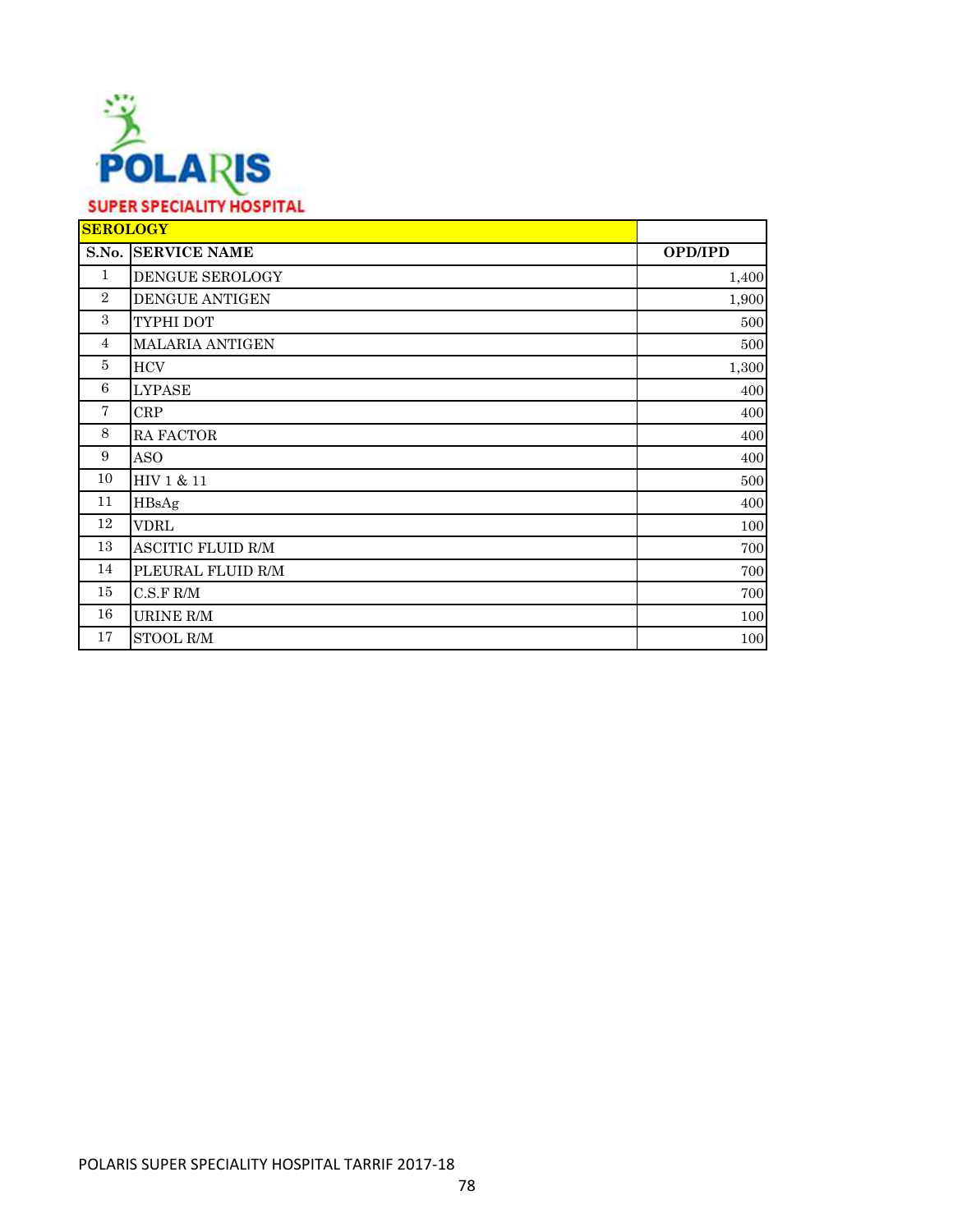

|                | <b>MICROBIOLOGY</b>       |                |
|----------------|---------------------------|----------------|
|                | <b>S.No. SERVICE NAME</b> | <b>OPD/IPD</b> |
| $\mathbf{1}$   | <b>URINE C/S</b>          | 400            |
| 2              | STOOL C/S                 | 400            |
| 3              | <b>SPUTUM C/S</b>         | 400            |
| $\overline{4}$ | PUS C/S                   | 400            |
| 5              | E.T TUBE C/S              | 400            |
| 6              | <b>FLUID C/S</b>          | 500            |
| $\overline{7}$ | <b>GRAM STAIN</b>         | 200            |
| 8              | <b>AFB STAIN</b>          | 200            |
| 9              | <b>URINE C/S</b>          | 400            |
| 10             | STOOL C/S                 | 400            |
| 11             | <b>SPUTUM C/S</b>         | 400            |
| 12             | PUS C/S                   | 400            |
| 13             | E.T TUBE C/S              | 400            |
| 14             | <b>FLUID C/S</b>          | 500            |
| 15             | THROAT SWAB C/S           | 500            |
| 16             | <b>ASCITIC FLUID C/S</b>  | 500            |
| 17             | <b>SEMEN C/S</b>          | 500            |
| 18             | <b>BLOOD C/S</b>          | 500            |
| 19             | PLUERAL FLUID C/S         | 500            |
| 20             | VAGINAL SWAB C/S          | 500            |
| 21             | <b>GRAM STAIN</b>         | 200            |
| 22             | <b>AFB STAIN</b>          | 200            |
| 23             | <b>FIELD STAIN</b>        | 200            |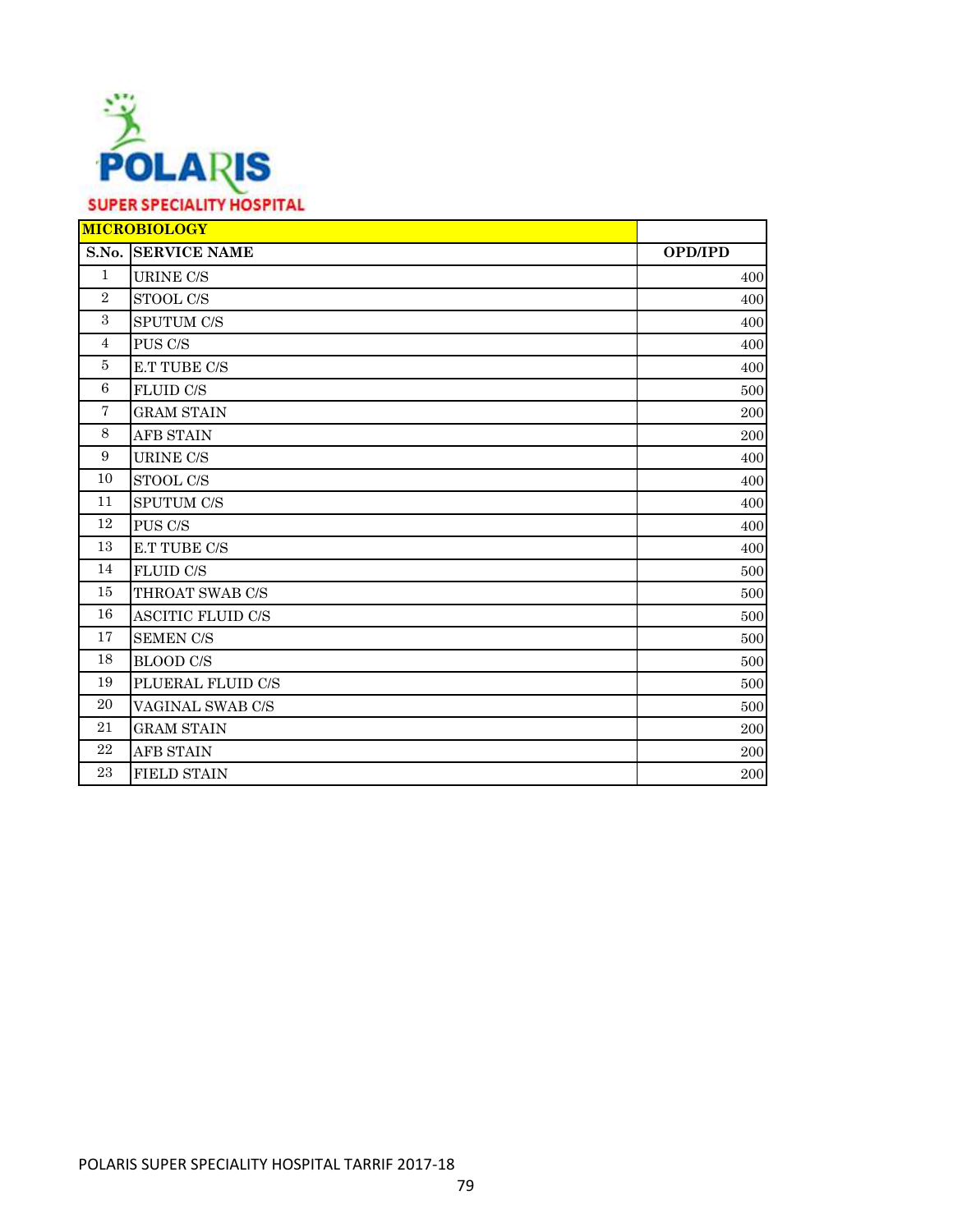

|                | <b>LABORATORY SERVICES OUTSOURCED</b>        |                |
|----------------|----------------------------------------------|----------------|
| S.No           | <b>SERVICE NAME</b>                          | <b>OPD/IPD</b> |
| 1              | C4 COMPLEMENT COMPONENT                      | 600            |
| $\overline{2}$ | (CA) CYRA 21.1 LUNG CANCER MARKER            | 2,800          |
| $\sqrt{3}$     | (CD3, CD4, CD8, CD19, CD16+/CD56)            | 400            |
| $\overline{4}$ | ABSOLUTE LEMPHOCYTE COUNT                    | 200            |
| 5              | ABSOLUTE NEUTROPHIL COUNT                    | 200            |
| 6              | ACID PHOSPHATASE, PROSTATIC                  | 300            |
| $\overline{7}$ | ACID PHOSPHATASE, TOTAL                      | 200            |
| 8              | <b>ACTH</b>                                  | 1,400          |
| 9              | ACTH SUPPRESSION BY DEXAMETHASONE, OVERNIGHT | 1,400          |
| 10             | ACTIVATED PROTEIN C-RESISTANCE (.APCR)       | 3,700          |
| 11             | ADA(ADENOSINE DEAMINASE)                     | 600            |
| 12             | <b>AEC</b>                                   | 200            |
| 13             | AFB STAIN MISCELLANEOUS                      | 200            |
| 14             | AFP(ALPHA FETOPROTEIN) TUMOUR MARKER         | 800            |
| 15             | AFP(ALPHA FETOPROTEIN)AMNIOTIC FLUID         | 800            |
| 16             | AFP(ALPHA FETOPROTEIN)PREGNANCY              | 800            |
| 17             | <b>ALBERT STAIN</b>                          | 200            |
| 18             | ALBUMIN &IgG, CSF                            | 2,300          |
| 19             | <b>ALBUMIN SERUM</b>                         | 100            |
| 20             | ALBUMIN, CSF                                 | 1,200          |
| 21             | ALCOHAL SCREEN, BLOOD                        | 700            |
| $\bf{22}$      | ALCOHAL SCREEN, URINE                        | 700            |
| 23             | ALDEHYDE CHOPRA TEST FOR KALA AZAR           | 200            |
| 24             | <b>ALDOLASE</b>                              | 600            |
| 25             | ALDOSTERONE SERUM                            | 1,600          |
| 26             | ALDOSTERONE STIMULATION BY ACTH              | 1,600          |
| 27             | ALDOSTERONE, 24-HOUR URINE                   | 1,600          |
| $\bf 28$       | ALKALINE PHOSPHATASE, ALP                    | 200            |
| 29             | ALKAPTONURIA, URINE                          | 300            |
| 30             | ALUMINIUM, DIALYSIS FLUID                    | 1,900          |
| 31             | ALUMINIUM, DIALYSIS PLASMA                   | 1,900          |
| $32\,$         | ALUMINIUM, DIALYSIS SERUM                    | 1,900          |
| 33             | AMENORRHOEA PROFILE                          | 2,500          |
| 34             | AMENORRHOEA/ ANDROLOGY SCREEN                | 1,600          |
| 35             | AMIKACIN                                     | 2,600          |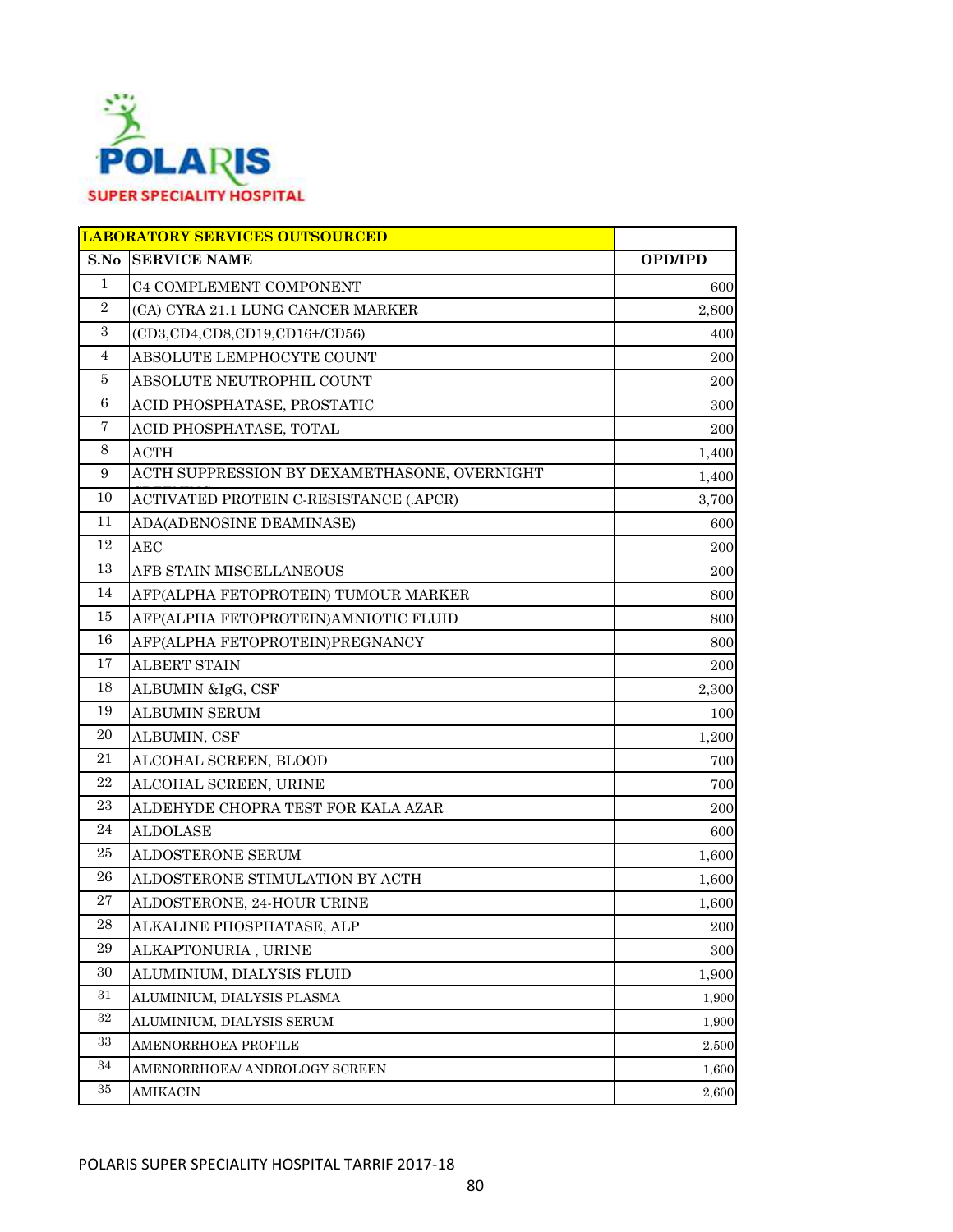

| 36 | AMINO ACIDS, QUALITATIVE, CSF                                                                                | 1,000  |
|----|--------------------------------------------------------------------------------------------------------------|--------|
| 37 | AMINO ACIDS, QUANTATIVE, CSF                                                                                 | 32,400 |
| 38 | AMMONIA, BLOOD                                                                                               | 1,000  |
| 39 | AMOEBIC SEROLOGY, SERUM                                                                                      | 1,300  |
| 40 | AMYLASE                                                                                                      | 400    |
| 41 | ANDROLOGY PANEL (FSH, LH, TESTOSTERONE FREE&TOTAL)                                                           | 2,500  |
| 42 | ANDROSTENEDIONE                                                                                              | 1,700  |
| 43 | ANEMIA PANEL-1(CBC,S.IRON STUDIES,FERRITINE,CRP)                                                             | 1,300  |
| 44 | ANEMIA PANEL-2(CBC,S.IRON STUDIES,FERRITIN,)-<br><u>T DDATEIN AI DHAIN A<i>I</i>A DATIA TO ANGTEDDIN ADD</u> | 2,300  |
| 45 | ANTENATAL PANEL(CBC, B.GROUP, URINE R/M, HIV, HBsAg,)-                                                       | 1,400  |
| 46 | ANTENATAL PANEL(CBC, B. GROUP, URINE R/M, HIV, HBsAg,)-<br><b>TOPL CLUCOCE P</b>                             | 1,100  |
| 47 | <b>ANTI A TITER</b>                                                                                          | 400    |
| 48 | ANTI B TITER                                                                                                 | 400    |
| 49 | <b>ANTI CCP</b>                                                                                              | 1,800  |
| 50 | ANTI ds ANTIBODY                                                                                             | 1,000  |
| 51 | ANTI ds DNA ANTIBODY CRITHIDIA IFA                                                                           | 1,500  |
| 52 | ANTI NUCLEAR SNTIBODY(ANA/ANF) IFA                                                                           | 700    |
| 53 | ANTI NUCLEAR SNTIBODY(ANA/ANF) IFA(HEP-2)                                                                    | 1,400  |
| 54 | ANTI SERUM ANTIBODY.SERUM                                                                                    | 800    |
| 55 | ANTI- ss DNA ANTIBODY                                                                                        | 2,300  |
| 56 | ANTI THYROID ANTIBODIES PANEL                                                                                | 2,300  |
| 57 | ARTHRITIS PANEL -2(CBC, ESR, CRP, RA FACTOR, ANA,)-<br>DDATEIN EI EATDADHADECIC HDINE DAO                    | 3,000  |
| 58 | ARTHRITIS PANEL BASIC(HEMOGRAM, CRP, RA FACTOR) - ASO,<br><b>LEACID</b>                                      | 1,500  |
| 59 | <b>ASO TITER</b>                                                                                             | 500    |
| 60 | BIRUBIN T & D                                                                                                | 200    |
| 61 | <b>BLOOD GAS ANALYSIS</b>                                                                                    | 800    |
| 62 | <b>BLOOD GROUP &amp; RH</b>                                                                                  | 100    |
| 63 | <b>BLOOD URIA NITROGEN</b>                                                                                   | 100    |
| 64 | BUCCAL SMEAR FOR BARR BODIES                                                                                 | 400    |
|    |                                                                                                              |        |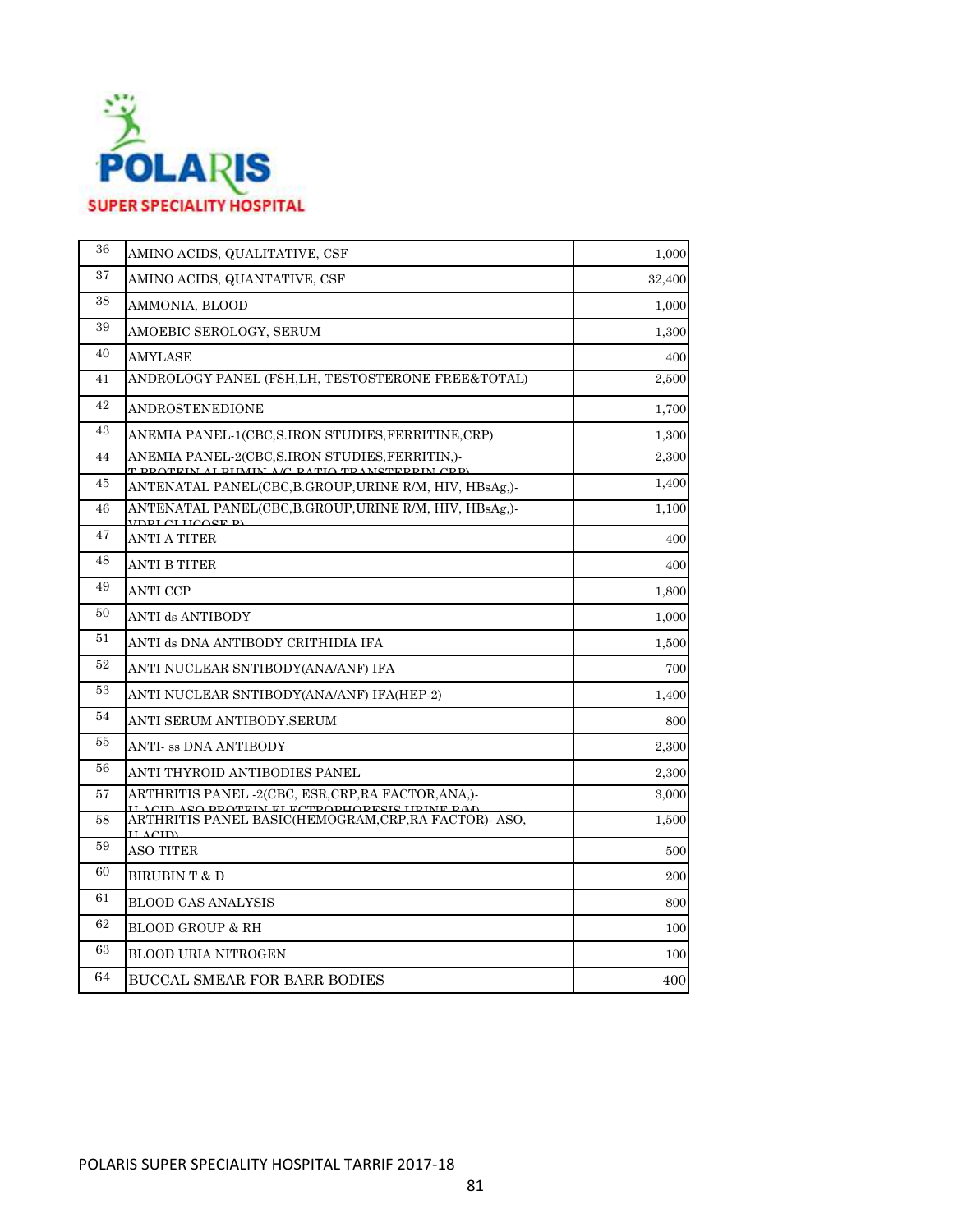

| 65                | C 3 COMPLEMENT COMPONENT                    | 600   |
|-------------------|---------------------------------------------|-------|
| 66                | C3 & C4 COMPLEMENT PANEL                    | 1,200 |
| 67                | CA 125 OVARIAN CANCER MARCER                | 1,200 |
| 68                | CA 15.3 BREST CANCER MARKER                 | 1,300 |
| 69                | CA 19.9 PANCREATIC CANCER MARKER            | 1,300 |
| 70                | CA 27.29 BREST CANCER MARKER                | 7,600 |
| 71                | CA 72.4 GASTRIC CANCER MARKER               | 1,400 |
| 72                | CALCIUM , 24 HOURS URINE                    | 200   |
| 73                | <b>CALCIUM SERUM</b>                        | 200   |
| 74                | <b>CALCTTONIN</b>                           | 2,000 |
| 75                | C-ANCA, P-ANCA                              | 1,700 |
| 76                | CARDIO, hs CRP                              | 700   |
| 77                | CARDIOLIPIN ANTIBODIES PANEL IgA            | 800   |
| 78                | CARDIOLIPIN ANTIBODIES PANEL IgM            | 800   |
| 79                | CARDIOLIPIN ANTIBODIES PANEL IgG            | 800   |
| 80                | CARDIOLIPIN ANTIBODIES PANEL IgG, IgA, IgM  | 2,300 |
| 81                | CATECHOLAMINES ,24 HOURS URINE              | 4,200 |
| 82                | CATECHOLAMINES PLASMA                       | 7,100 |
| 83                | CBC                                         | 400   |
| 84                | CHIKUNGUNIA VIRUS ANTIBODIES IgM            | 1,000 |
| 85                | <b>CHLORIDE FLUID</b>                       | 200   |
| 86                | <b>CHLORIDE SERUM</b>                       | 200   |
| 87                | CHLORIDE URINE                              | 200   |
| 88                | CHROMOSOME ANALYSIS (KARYOTYPE) BLOOD       | 2,800 |
| 89                | CHROMOSOME ANALYSIS, PRODUCTS OF CONCEPTION | 4,700 |
| 90                | CLOT RETRACTION TEST(CRT)                   | 200   |
| 91                | COAGULATION PROFILE (CBC, BT, CT, PT, APTT) | 1,100 |
| 92                | COBALT 24 HOUR URINE                        | 3,000 |
| $\boldsymbol{93}$ | COBALT RANDOM URINE                         | 3,000 |
| 94                | COBALT, BLOOD                               | 3,000 |
| 95                | C-PEPTIDE, SERUM                            | 1,000 |
| 96                | <b>CRP</b>                                  | 400   |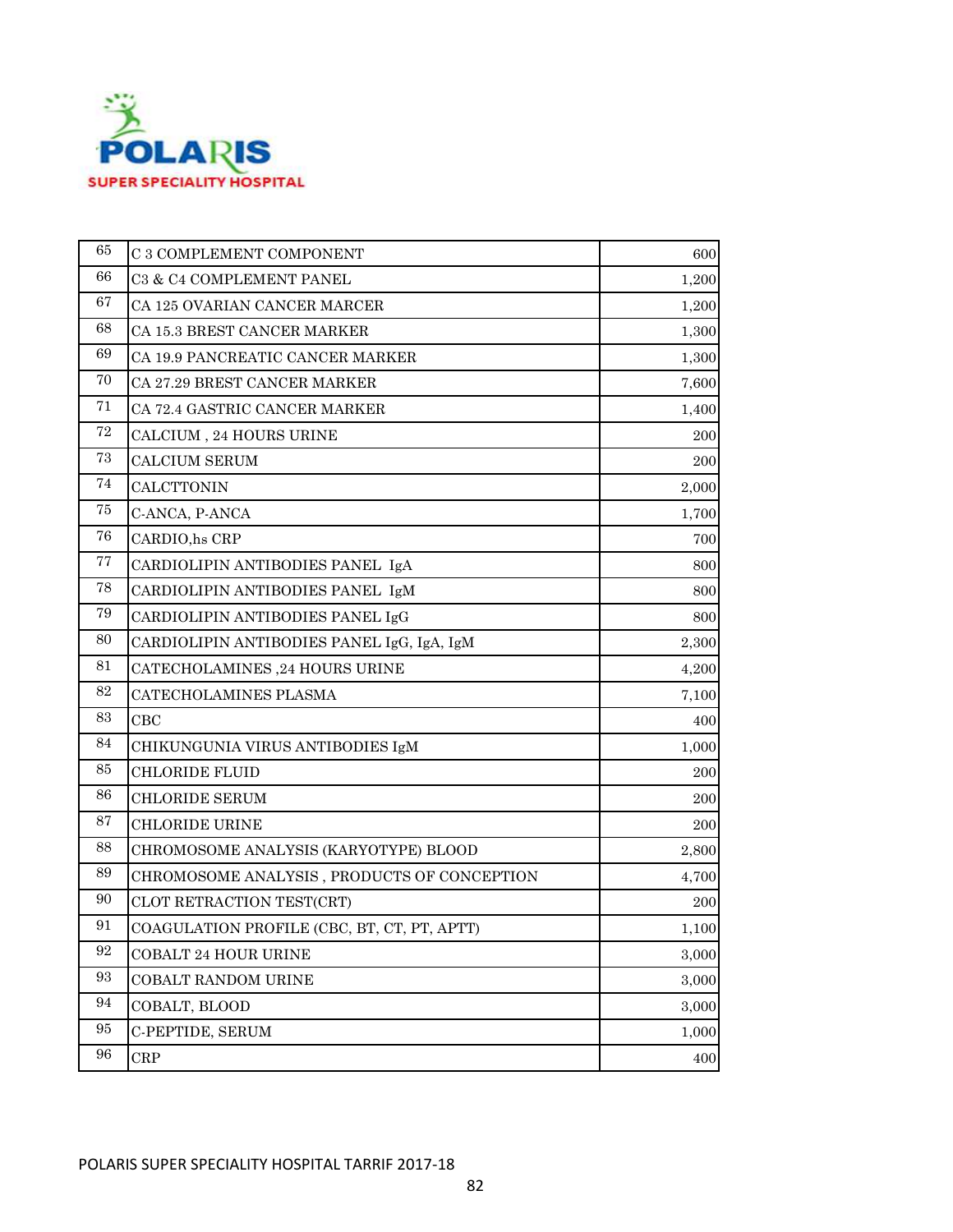

| 97  | <b>CULTURE SEMEN</b>                        | 400   |
|-----|---------------------------------------------|-------|
| 98  | <b>CULTURE STOOL</b>                        | 400   |
| 99  | <b>CULTURE URINE</b>                        | 400   |
| 100 | CULTURE AEROBIC BLOOD RAPID                 | 1,000 |
| 101 | <b>CULTURE AEROBIC BODY FLUID RAPID</b>     | 1,000 |
| 102 | <b>CULTURE CSF</b>                          | 500   |
| 103 | <b>CULTURE E.T. TUBE</b>                    | 400   |
| 104 | <b>CULTURE EAR SWAB</b>                     | 500   |
| 105 | <b>CULTURE EYE SWAB</b>                     | 500   |
| 106 | <b>CULTURE FOR FUNGUS</b>                   | 800   |
| 107 | <b>CULTURE FOR PUS</b>                      | 400   |
| 108 | CULTURE NASAL SWAB                          | 500   |
| 109 | <b>CULTURE SPUTUM</b>                       | 400   |
| 110 | <b>CULTURE VAGINAL SWAB</b>                 | 400   |
| 111 | CYTOMEGALOVIRUS ANTIBODIES PANEL IgG, IgM   | 1,000 |
| 112 | <b>D-DIMER QUANTITATIVE</b>                 | 1,100 |
| 113 | DENGUE FEBER ANTIBODIES PANEL IgG, IgM      | 1,700 |
| 114 | DENGUE FEVER COMBINED PANEL                 | 3,600 |
| 115 | DENGUE FEVER NS 1                           | 2,200 |
| 116 | <b>DHEA</b>                                 | 2,200 |
| 117 | DIABETES PANEL 1 (GLUCOE F+PP CHOELSTEROL)- | 1,100 |
| 118 | DIABETES PANEL BASIC( GLUCOSE F/PP.R. HbA1c | 600   |
| 119 | <b>DIGOXIN</b>                              | 800   |
| 120 | <b>ECHOVIRUS ANTIBODIES PANEL</b>           | 4,300 |
| 121 | ELECTROLYTE SERUM                           | 400   |
| 122 | ENA QUANTITATIVE PROFILE                    | 6,600 |
| 123 | $_{\rm ESR}$                                | 100   |
| 124 | ESTRADIOL (E2) SERUM                        | 500   |
| 125 | ESTROGEN TOTAL SERUM                        | 9,200 |
| 126 | FALARIA ANTIGEN                             | 800   |
| 127 | FDP FOR BLOOD                               | 800   |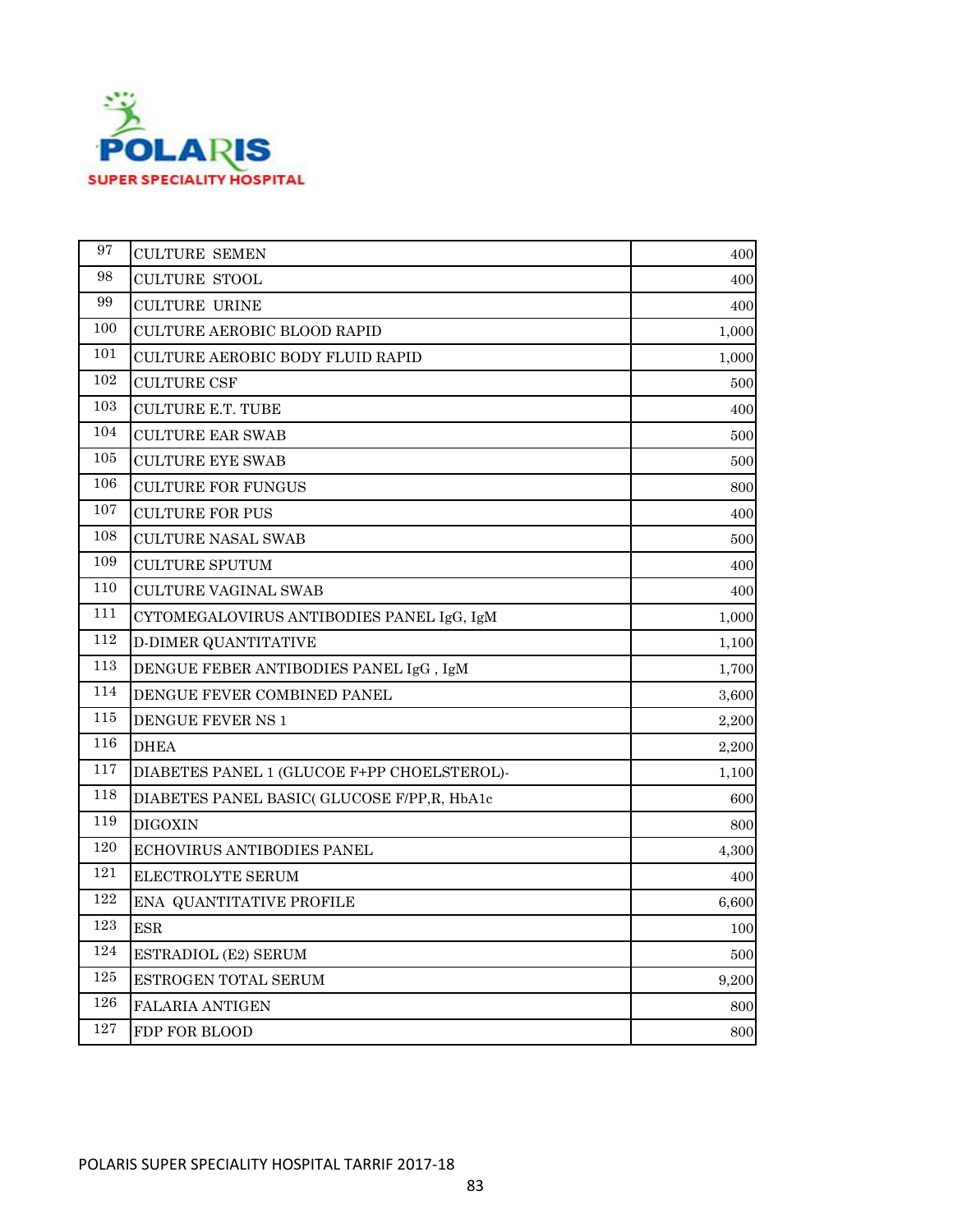

| 128 | <b>FERRITINE</b>                                 | 700   |
|-----|--------------------------------------------------|-------|
| 129 | FEVER PANEL-1(HGM, PM, WIDAL, URINE R/M)         | 500   |
| 130 | FLUID EXAMINATION ,ROUTINE                       | 400   |
| 131 | FNAC CYTOLOGY                                    | 700   |
| 132 | FOLATE & VITAMIN B12 SERUM                       | 1,900 |
| 133 | FOLATE (FOLIC ACID)                              | 1,000 |
| 134 | <b>FSH</b>                                       | 500   |
| 135 | FSH & LH                                         | 900   |
| 136 | FT3                                              | 400   |
| 137 | FT4                                              | 400   |
| 138 | FUNGUS EXAMINATION, RUOTINE KOH PREPARATION      | 200   |
| 139 | G-6-PD, NEW BORN SCREEN                          | 200   |
| 140 | G-6-PD, QUANTITATIVE                             | 800   |
| 141 | GALL STONE ANALYSIS WITH PICTURE                 | 1,000 |
| 142 | <b>GIEMSA ATAIN</b>                              | 400   |
| 143 | GLIADIN ANTIBODIES PANEL IgG, IgM                | 2,800 |
| 144 | <b>GLUCOSE PP</b>                                | 100   |
| 145 | <b>GLUCOSE FASTING (F)</b>                       | 100   |
| 146 | <b>GLUCOSE RANDOM</b>                            | 100   |
| 147 | <b>GROWTH HORMONE</b>                            | 700   |
| 148 | H1N1                                             | 5,400 |
| 149 | <b>HAPTOGLOBIN</b>                               | 1,700 |
| 150 | HAV IgM                                          | 1,100 |
| 151 | HAV TATAL ANTIBODY                               | 1,100 |
| 152 | HB ELECTROPHORESIS                               | 900   |
| 153 | HbA1c                                            | 500   |
| 154 | <b>HBDH</b>                                      | 200   |
| 155 | HCG, BETA TATAL QUATITATIVE, PREGNANCY           | 700   |
| 156 | HEMOGRAM(CBC ESR PS)                             | 400   |
| 157 | HEPATITIS A DIAGNOSTIC PANEL HAV, TOTAL, HAV IGM | 2,200 |
| 158 | HEPATITIS B COR (HBc) IGM                        | 1,000 |
| 159 | HEPATITIS B COR (HBc) TOTAL                      | 1,000 |
| 160 | <b>HEPATITIS B PROFILE</b>                       | 3,700 |
| 161 | HEV IgG                                          | 1,500 |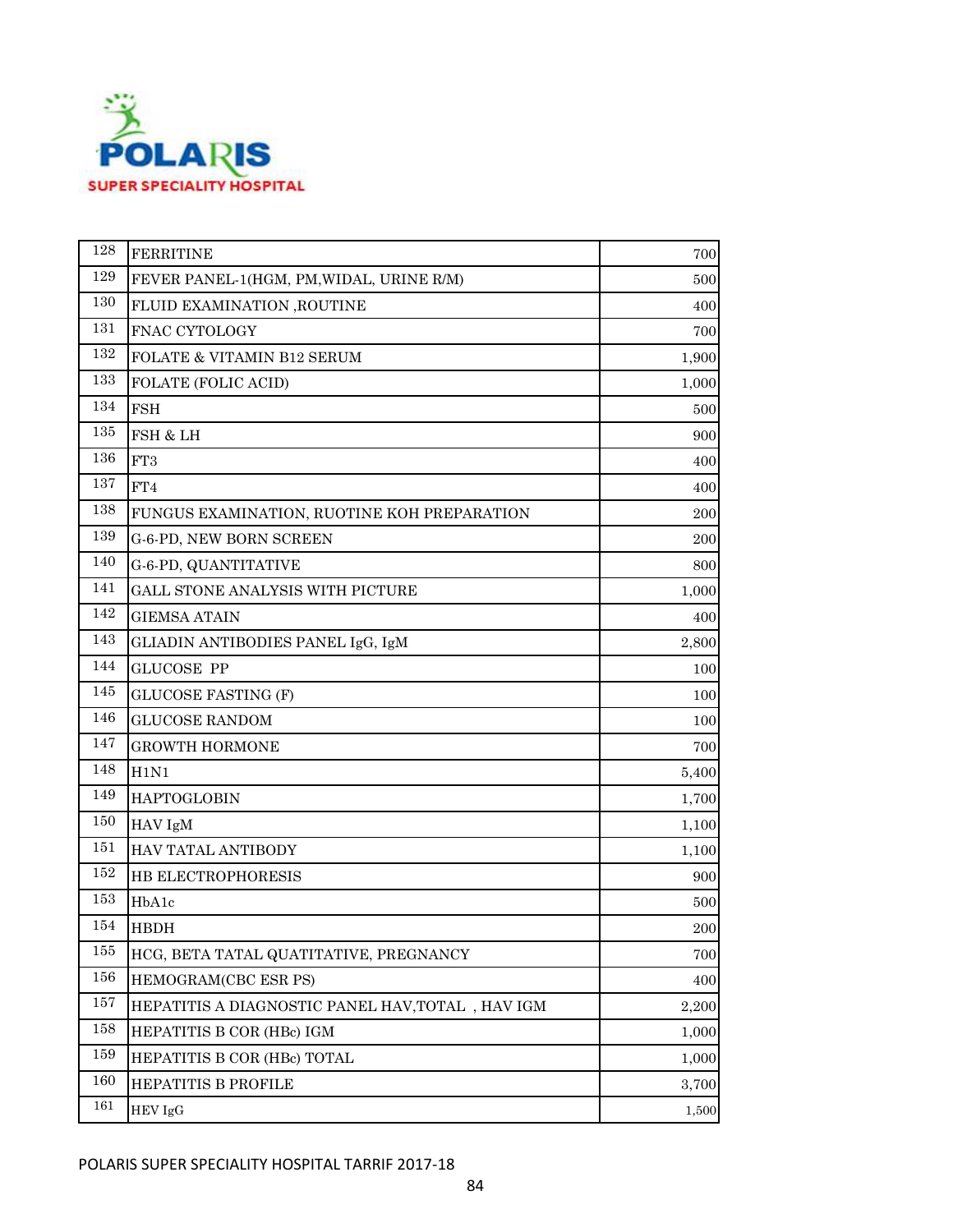

| 162 | HEV IgM                                                                                                                        | 1,500  |
|-----|--------------------------------------------------------------------------------------------------------------------------------|--------|
| 163 | HISTAMINE SERUM                                                                                                                | 9,200  |
| 164 | <b>HISTONE ANTIBODIES</b>                                                                                                      | 1,300  |
| 165 | HISTOPATHOLOGY BIOPSY LARGE                                                                                                    | 1,400  |
| 166 | HISTOPATHOLOGY BIOPSY SMALL                                                                                                    | 800    |
| 167 | <b>HIV 1 GENOTYPE</b>                                                                                                          | 53,400 |
| 168 | $HIVI & II$                                                                                                                    | 500    |
| 169 | HLA-B 27 FLOW CYTOMETRY                                                                                                        | 2,300  |
| 170 | HOMOCYSTEINE QUANTITATIVE SERUM                                                                                                | 800    |
| 171 | IMMUNE DEFICIENCY PANEL-1                                                                                                      | 5,800  |
| 172 | IMMUNOGLOBULIN IgA SERUM                                                                                                       | 400    |
| 173 | IMMUNOGLOBULIN IgE SERUM                                                                                                       | 800    |
| 174 | IMMUNOGLOBULIN IgM SERUM                                                                                                       | 400    |
| 175 | $\mathop{\text{\rm IMMUNOGLOBULIN}}$ PROFILE $\mathop{\text{\rm IgG}}$ , $\mathop{\text{\rm IgM}}$ , $\mathop{\text{\rm IgA}}$ | 1,000  |
| 176 | INFERTILITY PANEL 1 FSH, LH, PROLACTIN, TESTOSTERONE                                                                           | 1,800  |
| 177 | INFLUENZA A& B ANTIGEN QUANTITATIVE                                                                                            | 1,400  |
| 178 | INSULIN(F)                                                                                                                     | 800    |
| 179 | INSULIN (PP)                                                                                                                   | 800    |
| 180 | INSULIN (R)                                                                                                                    | 800    |
| 181 | <b>INSULIN F &amp; PP</b>                                                                                                      | 1,400  |
| 182 | <b>INTACT PTH</b>                                                                                                              | 1,700  |
| 183 | <b>IRON STUDIES</b>                                                                                                            | 500    |
| 184 | ISLET CELL ANTIBODY                                                                                                            | 1,600  |
| 185 | KIDNEY DIALYSIS PANEL (GLUCOSE R, CREAT, UREA,)-                                                                               | 1,600  |
| 186 | KIDNEY STONE ANALYSIS                                                                                                          | 1,000  |
| 187 | <b>LACTATE PLASMA</b>                                                                                                          | 900    |
| 188 | <b>LE CELL</b>                                                                                                                 | 400    |
| 189 | <b>LEAD BLOOD</b>                                                                                                              | 1,500  |
| 190 | LEISHMANIA (KALA AZAR) ANTIBODY IgG                                                                                            | 1,500  |
| 191 | <b>LEPTIN</b>                                                                                                                  | 3,600  |
| 192 | LEPTOSPIRA ANTIBODIES IgG                                                                                                      | 1,300  |
| 193 | LEPTOSPIRA ANTIBODIES IgM                                                                                                      | 1,300  |
| 194 | LEPTOSPIRA ANTIBODIES PANEL                                                                                                    | 2,400  |
| 195 | LH                                                                                                                             | 500    |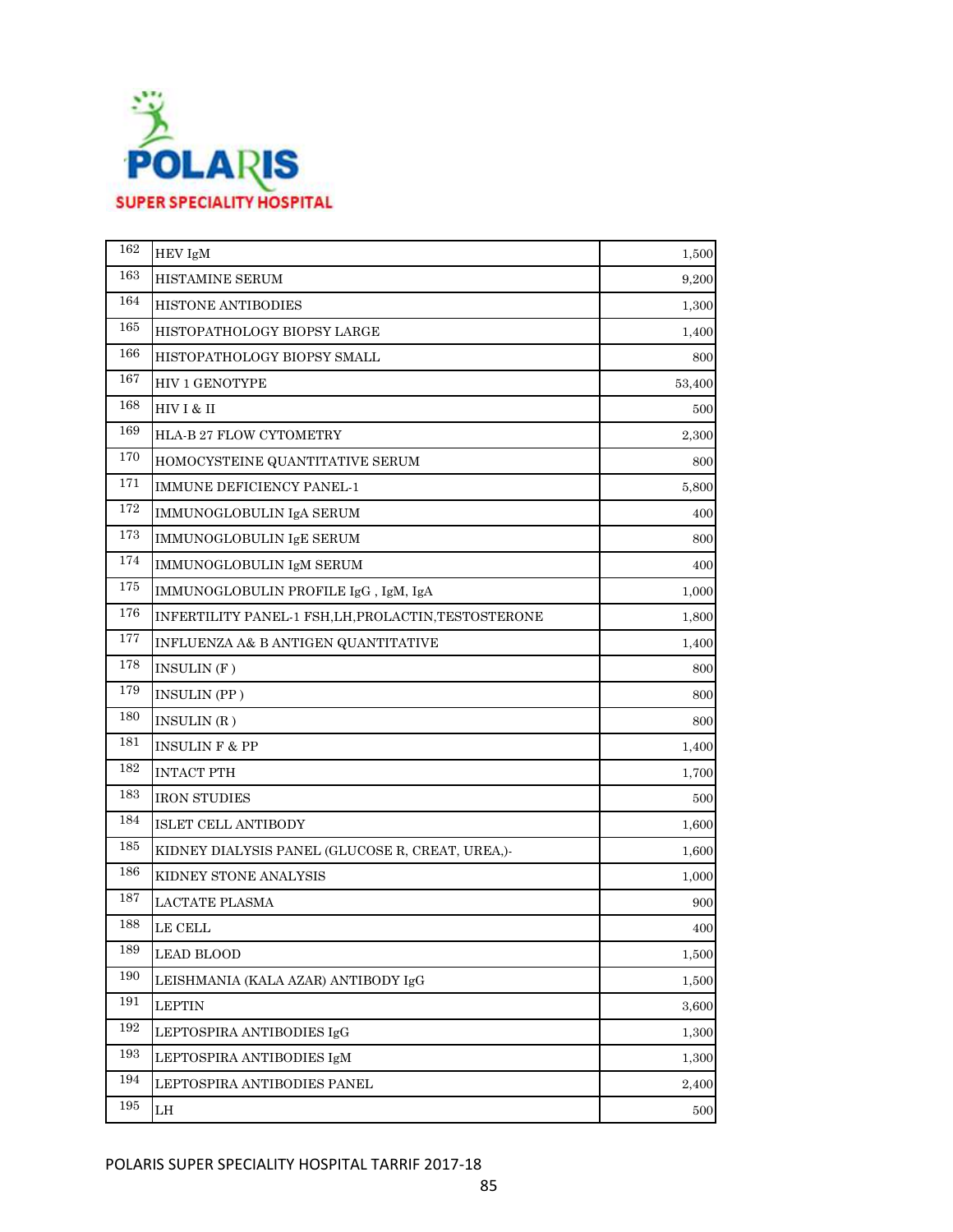

| 196       | LH & TESTOSTERONE TOTAL                                | 1,100 |
|-----------|--------------------------------------------------------|-------|
| 197       | <b>LIPOPROTEIN</b>                                     | 900   |
| 198       | <b>LITHIUM</b>                                         | 200   |
| 199       | LIVER & KEDNEY PANEL(LFT & KFT)                        | 1,400 |
| 200       | <b>MAGNASIUM SERUM</b>                                 | 500   |
| 201       | MANGANESE BLOOD                                        | 1,700 |
| 202       | MATERNAL SERUM SCREEN2 DUAL TEST                       | 2,000 |
| 203       | MATERNAL SERUM SCREEN3 TRIPAL TEST TEST                | 2,800 |
| 204       | MEASLES(RUBEOLA)ANTIBODIES PANEL, IgM)                 | 1,500 |
| 205       | MEASLES(RUBEOLA)ANTIBODIES PANEL IgG, )                | 1,500 |
| 206       | MEASLES(RUBEOLA)ANTIBODIES PANEL IgG, IgM)             | 2,900 |
| 207       | MICROALBUMIN 24 HOUR URINE                             | 500   |
| 208       | MICROFILARIA DETECTION                                 | 200   |
| 209       | <b>MANTOUX TEST</b>                                    | 100   |
| 210       | MP                                                     | 100   |
| 211       | MUMPS VIRUS ANTIBODIES PANEL                           | 2,900 |
| 212       | MYCOBACTERIUM COOMBO TEST PANEL IgG, IgA, IgM          | 2,500 |
| 213       | MYOGLOBIN SERUM                                        | 3,700 |
| 214       | NEW BORN SCREENING                                     | 1,700 |
| 215       | <b>OSMOLALITY</b>                                      | 700   |
| 216       | PAC -WITH HCV (HB/TLC/DLC/ESR/PS/BLOOD GROUP/BT/CT/    | 3,000 |
| 217       | PAC -WITHOUT HCV (HB/TLC/DLC/ESR/PS/BLOOD GROUP/BT/CT/ | 2,000 |
| 218       | PAP SMEAR CTTOLOGY                                     | 600   |
| 219       | PARVOVIRUS B-19 ANTIBODIES IgG                         | 2,200 |
| 220       | PARVOVIRUS B-19 ANTIBODIES IgM                         | 2,200 |
| 221       | PARVOVIRUS B-19 ANTIBODIES PANEL                       | 4,300 |
| 222       | <b>PHENYTOIN</b>                                       | 900   |
| 223       | PHOSPHOLIPID ANTIBODIES IgG                            | 700   |
| $\bf 224$ | PHOSPHOLIPID ANTIBODIES IgM                            | 700   |
| 225       | PHOSPHOLIPID ANTIBODIES PANEL                          | 1,300 |
| 226       | PROGESTERONE SERUM                                     | 500   |
| 227       | PROLACTIN SERUM                                        | 500   |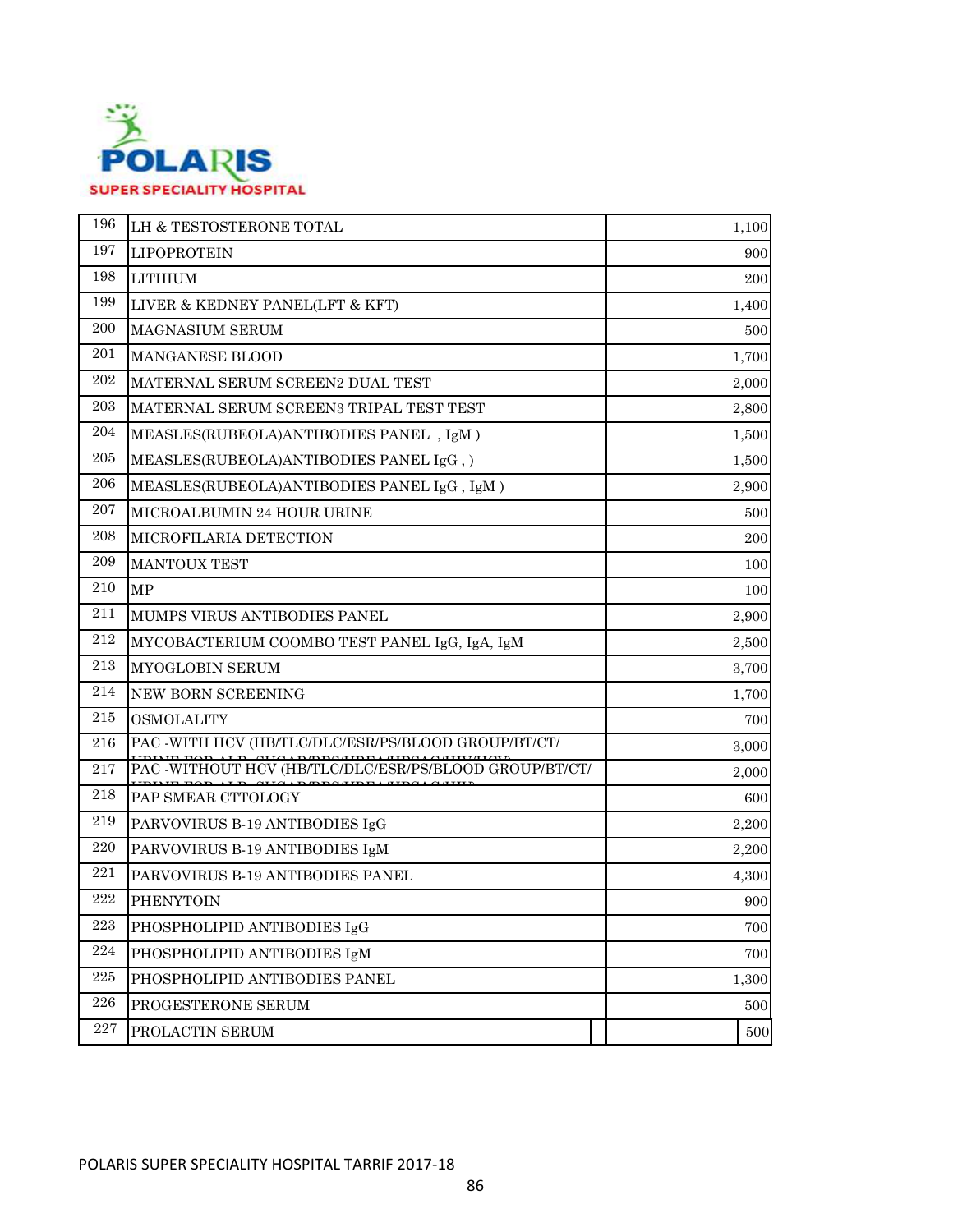

| 228 | PROTEIN ELECTROPHORESIS SERUM     | 600   |
|-----|-----------------------------------|-------|
| 229 | <b>PSA FREE</b>                   | 800   |
| 230 | PSA PROFILE                       | 1,400 |
| 231 | PSA TOTAL                         | 700   |
| 232 | PT                                | 400   |
| 233 | <b>QUANTIFERON - TB GOLD</b>      | 3,100 |
| 234 | RA FACTOR                         | 400   |
| 235 | RBC COUNT                         | 100   |
| 236 | RETICULOCYTE COUNT                | 400   |
| 237 | RUBELLA ANTIBODIES PANEL IgM      | 500   |
| 238 | RUBELLA ANTIBODIES PANEL IgG      | 500   |
| 239 | RUBELLA ANTIBODIES PANEL IgG, IgM | 900   |
| 240 | S. IgE                            | 800   |
| 241 | <b>SEMEN ANALYSIS</b>             | 400   |
| 242 | <b>SGOT</b>                       | 200   |
| 243 | <b>SGPT</b>                       | 200   |
| 244 | <b>SODIUM SERUM</b>               | 200   |
| 245 | SPECIFIC GRAVITY URINE            | 100   |
| 246 | SPUTUM EXAMIBNATION ROUTINE       | 200   |
| 247 | SPUTUM EXAMINATION AFB            | 300   |
| 248 | STOOL EXAMINATION HANGING DROP    | 100   |
| 249 | STOOL FOR OCCULT BLOOD            | 100   |
| 250 | T. CHOLESTEROL                    | 200   |
| 251 | <b>T.G SERUM</b>                  | 300   |
| 252 | <b>T.PROTEIN</b>                  | 100   |
| 253 | T.PROTEIN/ALBUMIN/A/G RATIO       | 300   |
| 254 | TB FROFILE                        | 1,900 |
| 255 | TB PCR                            | 2,000 |
| 256 | TESTOSTERONE FREE                 | 1,700 |
| 257 | <b>TESTOSTERONE PROFILE</b>       | 2,200 |
| 258 | TESTOSTERONE TOTAL                | 600   |
| 259 | THROAT SWAB C/S                   | 500   |
| 260 | THYROGLOBULIN Tg                  | 1,600 |